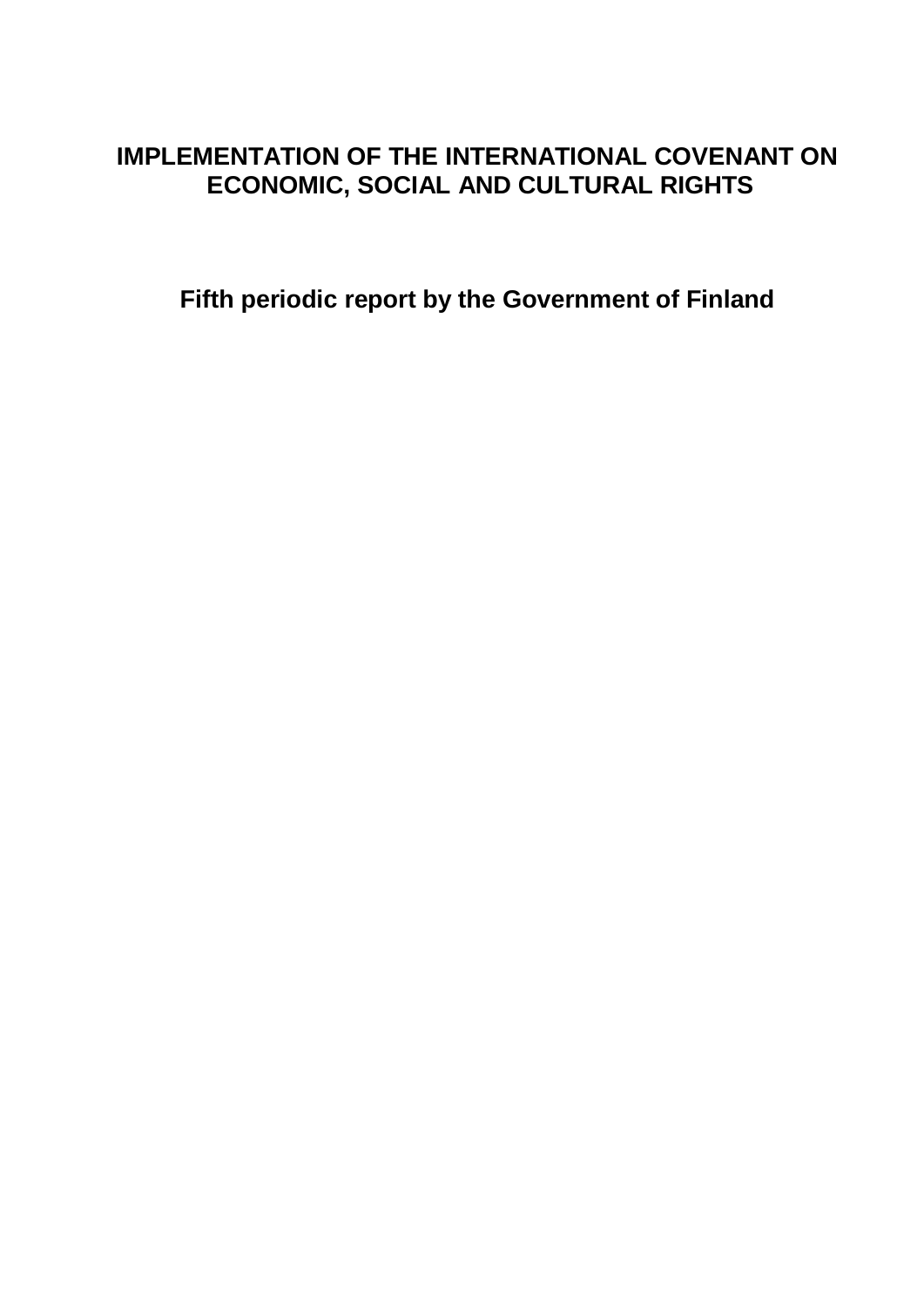| E 24. Obligations based on membership in international financial institutions14                       |  |
|-------------------------------------------------------------------------------------------------------|--|
|                                                                                                       |  |
|                                                                                                       |  |
|                                                                                                       |  |
|                                                                                                       |  |
| E 29. Provision for minimum wages in order for protection to be ensured also to workers who are       |  |
|                                                                                                       |  |
|                                                                                                       |  |
|                                                                                                       |  |
|                                                                                                       |  |
|                                                                                                       |  |
|                                                                                                       |  |
|                                                                                                       |  |
|                                                                                                       |  |
|                                                                                                       |  |
|                                                                                                       |  |
|                                                                                                       |  |
|                                                                                                       |  |
|                                                                                                       |  |
|                                                                                                       |  |
|                                                                                                       |  |
|                                                                                                       |  |
|                                                                                                       |  |
|                                                                                                       |  |
|                                                                                                       |  |
|                                                                                                       |  |
|                                                                                                       |  |
|                                                                                                       |  |
| 3. (B) VOCATIONAL GUIDANCE AND TRAINING OF SPECIAL GROUPS (E.G. IMMIGRANTS, THE ROMA AND THE SÁMI) 58 |  |
| 3. (c) CASES IN WHICH A DISTINCTION, EXCLUSION OR PREFERENCE IS NOT CONSIDERED AS DISCRIMINATION  61  |  |
|                                                                                                       |  |
|                                                                                                       |  |
|                                                                                                       |  |
|                                                                                                       |  |
|                                                                                                       |  |
|                                                                                                       |  |
|                                                                                                       |  |
|                                                                                                       |  |
|                                                                                                       |  |
| 5. WORKING HOURS, PERIODIC HOLIDAYS WITH PAY AND REMUNERATION FOR PUBLIC HOLIDAYS 65                  |  |
| 5. (A) FACTORS AND DIFFICULTIES AFFECTING THE DEGREE OF REALISATION OF THE AFOREMENTIONED RIGHTS  66  |  |
| 5. (B) CATEGORIES OF WORKERS EXCLUDED FROM THE ENJOYMENT OF THE AFOREMENTIONED RIGHTS  66             |  |
|                                                                                                       |  |
|                                                                                                       |  |
|                                                                                                       |  |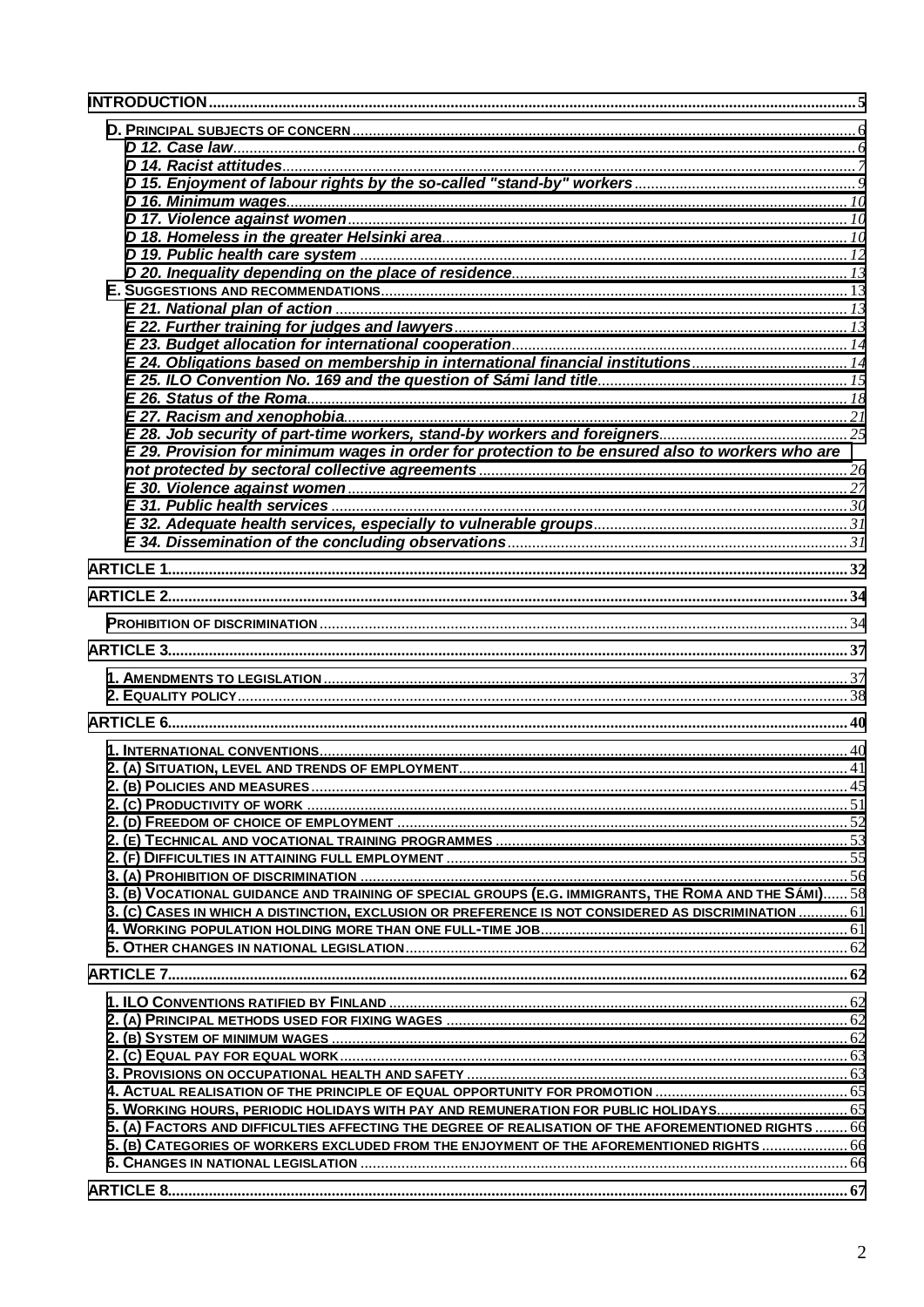| 5. (B), (C) AND (D) MEASURES TO IMPROVE THE HEALTH SITUATION OF VULNERABLE AND DISADVANTAGED GROUPS OR |  |
|--------------------------------------------------------------------------------------------------------|--|
|                                                                                                        |  |
| 5. (E) MEASURES TO REDUCE THE STILLBIRTH-RATE AND INFANT MORTALITY AND TO PROVIDE FOR THE HEALTHY      |  |
|                                                                                                        |  |
|                                                                                                        |  |
|                                                                                                        |  |
|                                                                                                        |  |
|                                                                                                        |  |
|                                                                                                        |  |
|                                                                                                        |  |
|                                                                                                        |  |
|                                                                                                        |  |
|                                                                                                        |  |
| 1. (D) EFFORTS TO ESTABLISH A SYSTEM OF FUNDAMENTAL EDUCATION FOR THOSE WHO HAVE NOT RECEIVED OR       |  |
|                                                                                                        |  |
|                                                                                                        |  |
|                                                                                                        |  |
| 5. (B) AND (C) PRACTICAL ENJOYMENT OF THE RIGHT TO EDUCATION BY VULNERABLE GROUPS; ACTIONS TAKEN TO    |  |
|                                                                                                        |  |
|                                                                                                        |  |
|                                                                                                        |  |
|                                                                                                        |  |
|                                                                                                        |  |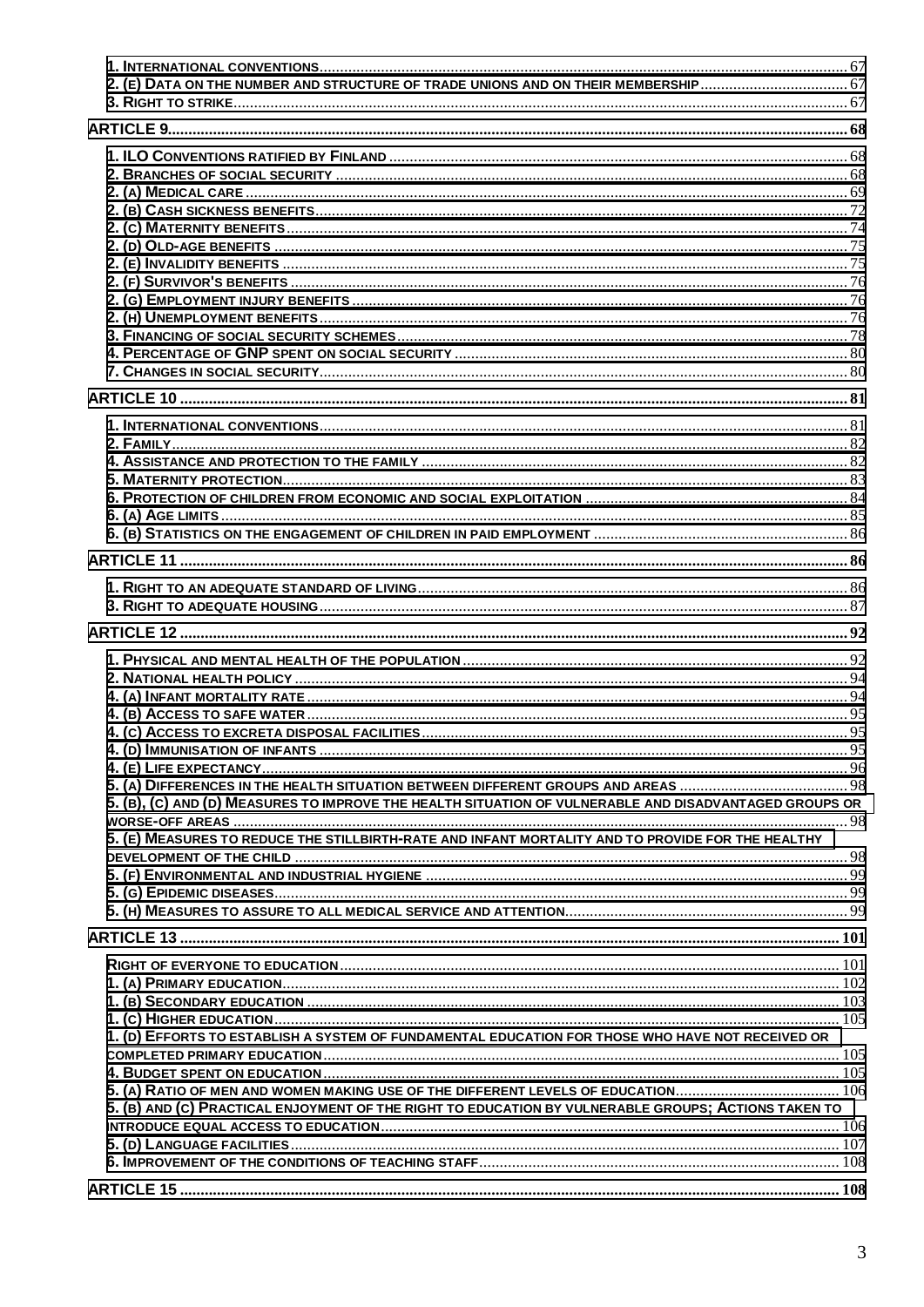| 1. (A TO C) PROMOTION OF CULTURAL DEVELOPMENT AND POPULAR PARTICIPATION IN CULTURE 108          |  |
|-------------------------------------------------------------------------------------------------|--|
| 1. (D) CULTURAL HERITAGE OF NATIONAL ETHNIC GROUPS, MINORITIES AND INDIGENOUS PEOPLES 110       |  |
| 2. RIGHT OF EVERYONE TO ENJOY THE BENEFITS OF SCIENTIFIC PROGRESS AND ITS APPLICATIONS 111      |  |
| 2. (A AND B) MEASURES TAKEN TO ENSURE THE APPLICATION OF SCIENTIFIC PROGRESS FOR THE BENEFIT OF |  |
|                                                                                                 |  |
|                                                                                                 |  |
|                                                                                                 |  |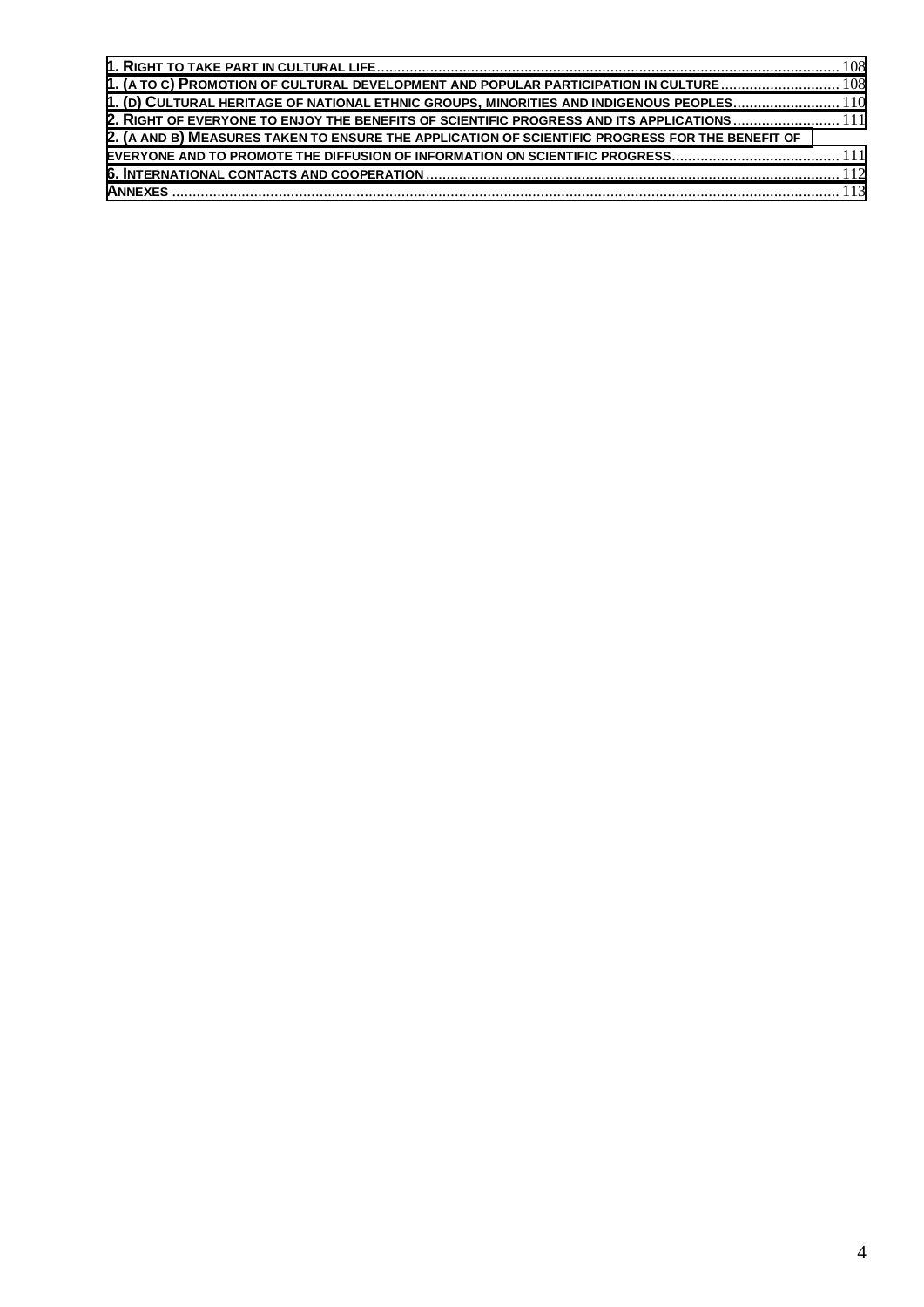#### <span id="page-4-0"></span>**INTRODUCTION**

The fifth periodic report of the Government of Finland on the implementation of the International Covenant on Economic, Social and Cultural Rights covers the period of time from July 1999 to May 2005.

The new Constitution of Finland, the provisions of which concerning fundamental rights and freedoms were already discussed in the third and fourth periodic reports, entered into force on 1 March 2000. The earlier reform of the fundamental rights provisions in the former Constitution Act in 1995 extended the protection of human rights from that of the traditional fundamental rights and freedoms to cover also guarantees of *de facto* equality and the enjoyment of economic, social and cultural rights.

The national strategic planning system in the field of social welfare and health care was reformed at the beginning of 1999, whereby the earlier yearly national plans were replaced with four-year target and action plans corresponding to the term of office of the Government. Thus, the existing Target and Action Plan for Social Welfare and Health Care applies to the years 2004-2007.

In 2001, the Ministry of Social Affairs and Health adopted a further strategic instrument, namely the Strategies for Social Protection 2010. Decisions on the resources of local social welfare and health care are made by Parliament in connection with the State budget. During the period of time covered by the present report, the system of state subsidies for social welfare and health care projects has been revised so that since 2003, it has been possible to provide financial support for projects of developing the provision of services by local authorities and joint municipal boards.

It is the local authorities that in practice bear a great responsibility for ensuring welfare. This is also shown by an estimation according to which the expenses of local authorities in the fields of social welfare and health care and education amount to approximately 75% of all their expenses in 2005.

According to an assessment made by the State and the Association of Finnish Regional and Local Authorities, attached to the State's spending guidelines for the years 2006 to 2009, the financial balance of local authorities and joint municipal boards has weakened more than expected in 2004, and it is estimated that the pressure on spending will consequently increase. The financial situation of local authorities will remain tight in 2005 and 2006. The pressure on spending in the sectors of social welfare and health care increases, in particular, due to the ageing of the population. The economy of local authorities is the only sector of public economy having a deficit at present.

According to section 109 of the Constitution, the duties of the Parliamentary Ombudsman include the supervision of the implementation of fundamental and human rights. The assessment of respect by public authorities for the fundamental rights and freedoms guaranteed by the Constitution and for the human rights based on international conventions, is part of this supervision. The report of the Parliamentary Ombudsman submitted to Parliament contains a specific section on fundamental and human rights. The Parliamentary Ombudsman has also drawn attention to deficiencies observed by submitting opinions, *inter* alia, to various ministries and the different committees of Parliament. The Parliamentary Ombudsman has a continuous dialogue with non-governmental organisations, aiming at obtaining information on e.g. the implementation of economic, social and cultural rights. Such non-governmental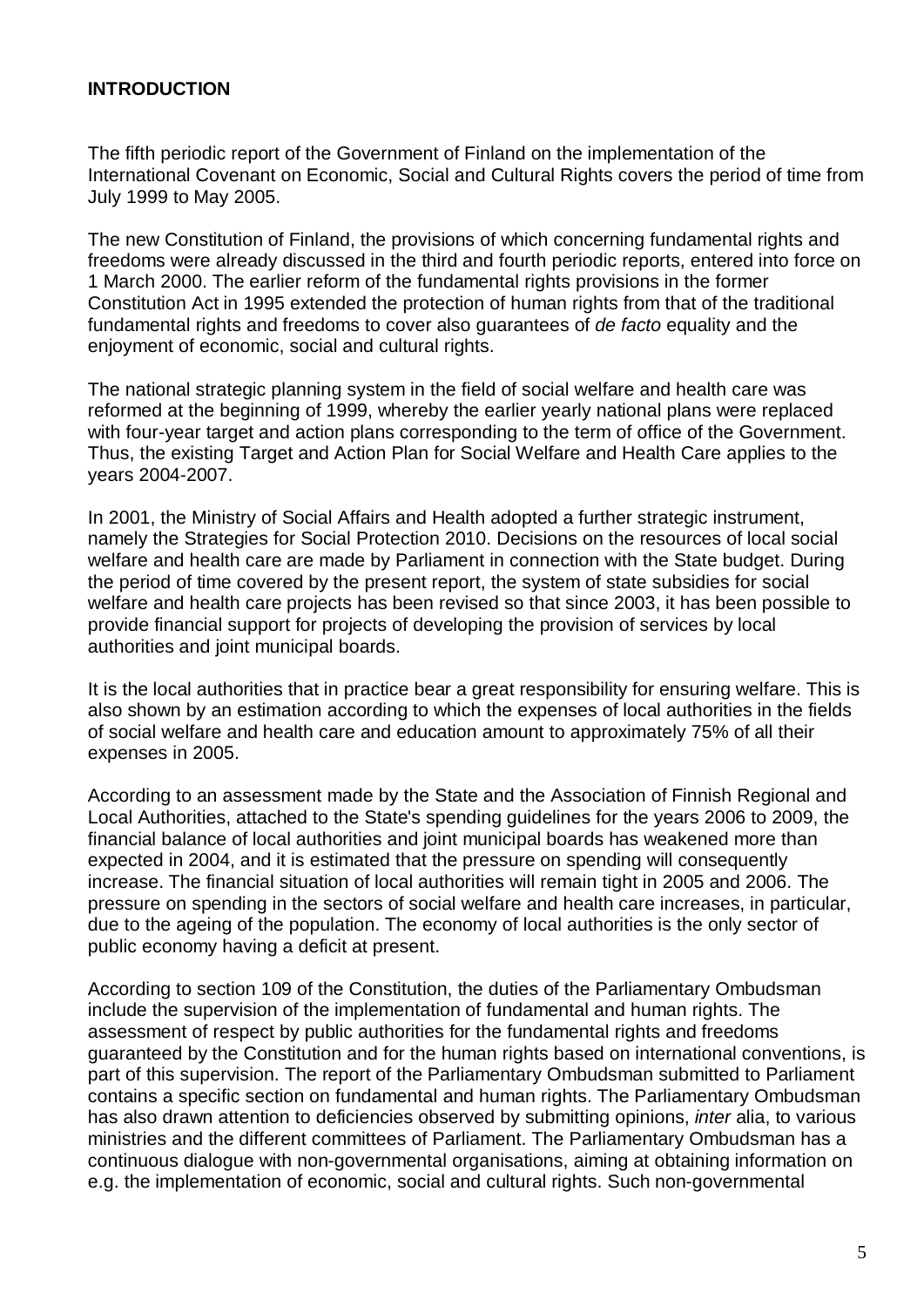organisations have included, among others, Roma organisations, organisations for the protection of the rights of disabled and handicapped persons and children, and women's organisations.

The Minority Ombudsman Act (660/2001) entered into force on 1 September 2001, replacing the earlier Act on the Ombudsman for Aliens. The Minority Ombudsman is an independent and impartial authority, whose duties include the prevention of ethnic discrimination, the promotion of good ethnic relations and of the status and rights of immigrants and persons belonging to minorities, the monitoring of equality among different ethnic groups and the monitoring of respect for the principle of non-discrimination.

In accordance with Prime Minister Matti Vanhanen's Government's political programme of 24 June 2003, the Government intends to submit a report to Parliament on the Government's disability policy before the end of the term of Government. The report will cover all sectors of administration. The preparation of the report is coordinated by the Ministry of Social Affairs and Health, within the framework of the National Development Project for Social Services.

As of 1998, Parliament has been informed of the priorities of the Government's human rights policy. This has taken place, in the beginning through reports submitted by the Minister for Foreign Affairs to Parliament's Foreign Affairs Committee, and later through Government reports.

In the preparation of the report, trade unions and non-governmental organisations have been provided with an opportunity to present their views on the implementation of the Government's obligations under the Covenant during the reference period.

#### **Concluding observations of the Committee (01/12/2000/E/C.12/1/Add.52)**

#### <span id="page-5-0"></span>**D. Principal subjects of concern**

#### <span id="page-5-1"></span>*D 12. Case law*

The Committee has expressed concern over the fact that, while the Covenant may be directly invoked before the courts of Finland, there is no case law data suggesting that this has ever happened.

The Government notes that, despite their numerical scarcity, there are cases in which an express reference has been made to the Covenant. Such cases include, among others, the Supreme Court's precedent *KKO:1998:79* of 25 June 1998, the Supreme Administrative Court's precedent *KHO:2003:58* of 5 September 2003, the decision of the County Administrative Court of Central Finland No 227 of 26 March 1997 and the Labour Court's decision *TT:1995-43* of 3 July 1995.

The small number of references to the Covenant and to other international human rights conventions may be due to the fact that the case has been decided on the basis of the corresponding national provisions in harmony with the international human rights committements, and therefore, and explicit mention of a certain provision of a human rights convention has not been considered necessary. However, in the cases where there have been found discrepancies between the national legislation and an international human rights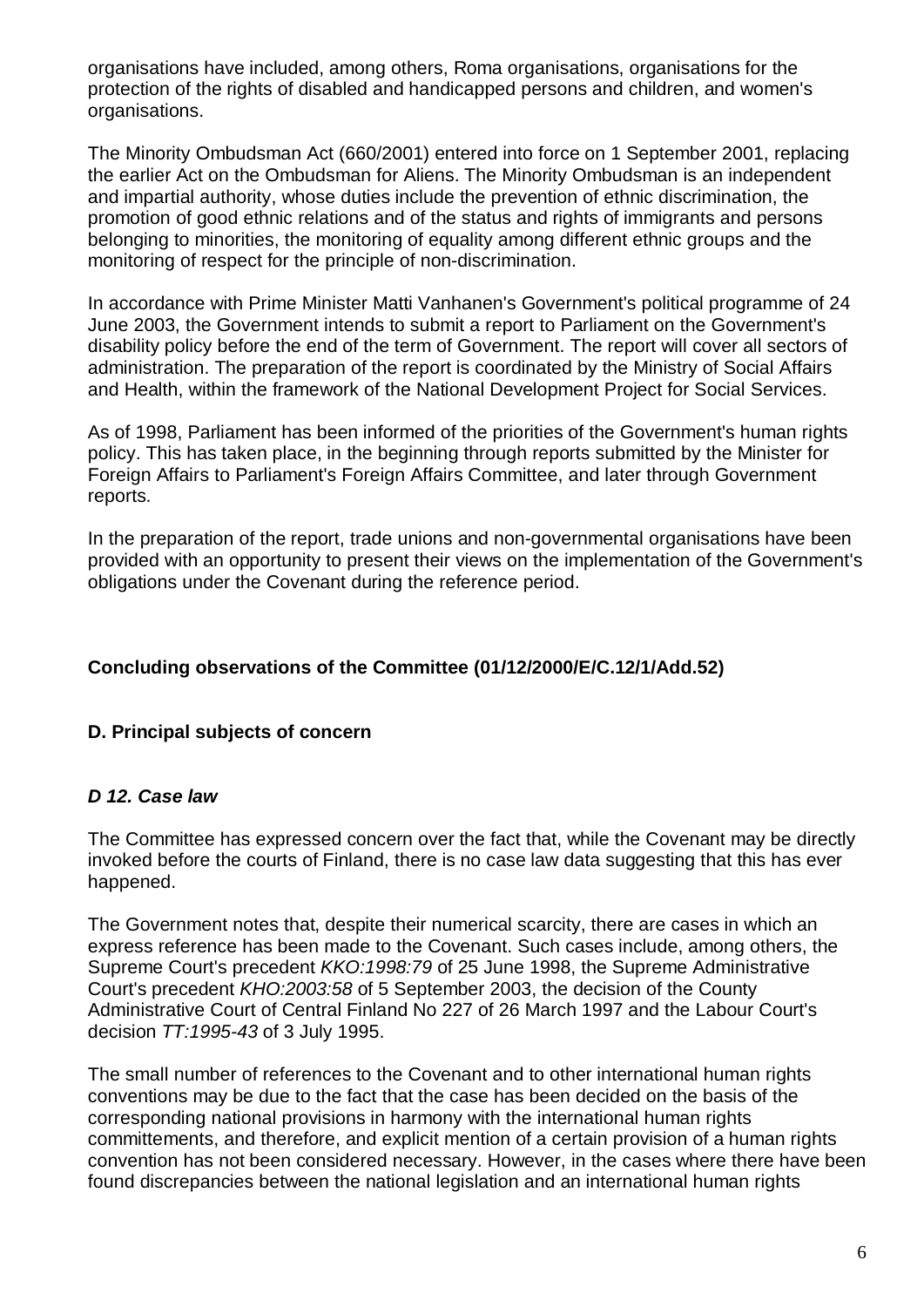convention the latter, including its case law, may have been referred to as a source for a decision.

The question of training relating to the Covenant and human rights in general is discussed in connection with the Committee's suggestion/recommendation E 22 below.

# <span id="page-6-0"></span>*D 14. Racist attitudes*

The Committee has regretted that racist attitudes prevail among the population.

The provisions of law on equality and the prohibition of discrimination play an important role in the fundamental rights system of Finland.

Section 6, subsection 2, of the aforementioned Constitution of Finland (731/1999) contains a prohibition of discrimination, according to which no one shall, without an acceptable reason, be treated differently from other persons on the ground of sex, age, origin, language, religion, conviction, opinion, health, disability or other reason that concerns his/her person. Prohibited grounds for discrimination are not, however, listed exhaustively.

A new Non-Discrimination Act (21/2004) entered into force on 1 February 2004. Its provisions are discussed in connection with Article 2.

The provisions of Chapter 6 of the Penal Code, concerning sentencing, have been amended so that it is possible to increase the punishment if the offence has been committed of a racist motive (Act amending the Penal Code, 515/2003). According to section 5, paragraph 4, the fact that the offence has been directed at a person belonging to a national, racial, ethnic or other population group due to his/her membership in such a group, is a ground for increasing the punishment. This provision entered into force on 1 January 2004.

It is noted in the explanatory part of the Government bill to enact the aforementioned provisions that, as a result of social change, racism and xenophobia have taken increasingly visible forms in several countries. It has been considered necessary to react to the problem by means of criminal law because the ways in which racist and xenophobic attitudes and views are brought forward contain, as such, elements of crime. There is an increasing unanimity over the fact that offences committed on the aforementioned ground should be subject to a more severe punishment than the average. In Finland, such offences are particularly directed against refugees and immigrants but the motive may also be related to the victim's religion or ethnic origin (Government Bill 44/2002).

Section 3 in Chapter 47 (578/1995) of the Penal Code on employment offences contains a specific provision prohibiting discrimination at work. According to that provision, an employer, or a representative thereof, who when advertising for a vacancy or selecting an employee, or during employment without an important and justifiable reason puts a job seeker or an employee in an inferior position because of race, national or ethnic origin, colour, language, sex, age, relations, sexual preference or state of health, or because of religion, political opinion, political or industrial activity or a comparable circumstance, shall be sentenced for *work discrimination* to a fine or to imprisonment for at most six months.

In connection with the adoption of the existing Aliens Act, nationality was added as a prohibited ground of discrimination to section 3 in Chapter 47 of the Penal Code explained below, containing a prohibition of discrimination at work. At the same time, the provisions of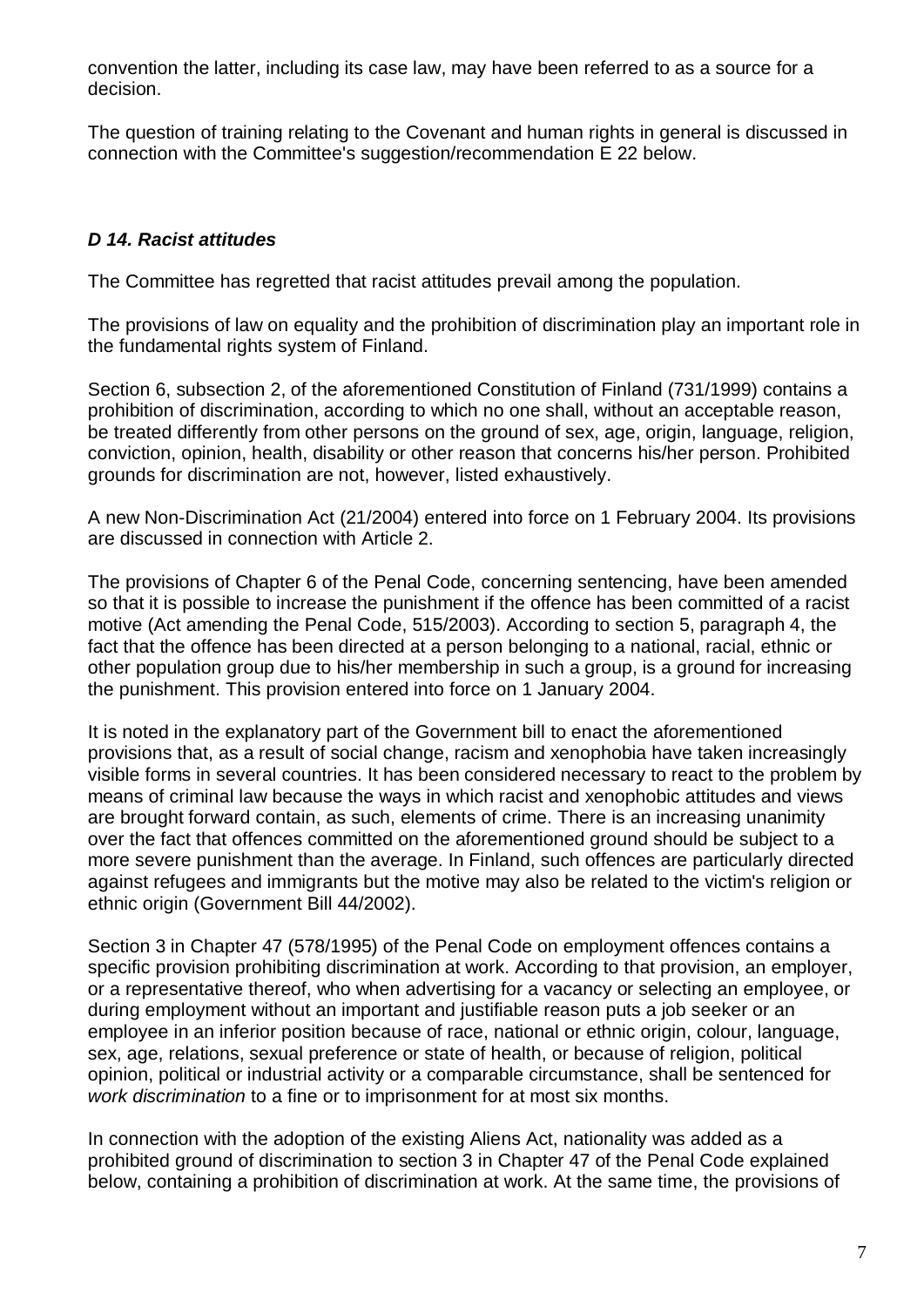the Penal Code were supplemented by adding a new section 3a to Chapter 47, concerning usury-type of discrimination at work. If a job seeker or an employee is put in an inferior position by taking advantage of the financial or other distress, position of dependence, lack of understanding of another, or thoughtlessness or ignorance, the offender shall be sentenced for *usury-type of discrimination at work* to a fine or to imprisonment for at most two years. The maximum punishment for this type of discrimination is considerably more severe than for discrimination at work in respect of which the offender may be sentenced to a fine or to imprisonment for at most six months.

According to the Government Bill the purpose of both the aforementioned amendments is to prevent discrimination against foreigners at work and to increase the equal treatment of employees. Employees with a foreign background are often dependent on their employer as referred to in the provision on usury-type of discrimination at work, because of a fear of losing their jobs or being removed from the country. Furthermore, the lack of knowledge or poor language skills may weaken the foreign employee's possibilities to seek information on labour legislation and practices. The provision prohibiting usury-type of discrimination at work is intended to strengthen the protection of the weaker party (Government Bill 151/2003).

The aforementioned amendments to Chapter 47 of the Penal Code entered into force on 1 May 2004.

The new Employment Contracts Act (55/2001), which entered into force in 2001, is an Act of general application containing the most relevant provisions on employment, binding on the employer and the employee. The provisions of the repealed Employment Contracts Act (320/1970) concerning discrimination at work have also been included in the new one, supplemented by certain more specific provisions. The Employment Contracts Act provides for the equal treatment of employees and for the prohibition of discrimination. Section 1 in Chapter 2 contains a general obligation, according to which the employer shall in all respects work to improve employer/employee relations and relations among the employees. The employer shall also strive to further the employees' opportunities to develop themselves according to their abilities so that they can advance in their careers.

In addition to the sanctions based on the aforementioned provisions of the Penal Code, the employer may be ordered to pay damages under Chapter 12 of the Employment Contracts Act, on the basis of tort liability, or to pay other form of compensation pursuant to the provisions of the Non-Discrimination Act (21/2004) or of the Act on Equality between Men and Women (609/1986). Forms of compensation other than damages do not require any tort attributable directly to the employer.

In 2004, a new provision prohibiting discrimination on the basis of national or ethnic origin or religion was added to the State Civil Servants Act (750/1994) and to the Act on Civil Servants in Local Government (304/2003).

The Seamen's Act (423/1978), the State Civil Servants Act (750/1994) and the Act on Civil Servants in Local Government also contain specific provisions prohibiting discrimination. Discrimination on account of sex is prohibited in the Act on Equality between Women and Men (609/1986). The provisions on the concept of discrimination, the prohibition of retaliatory measures and the burden of proof are included in the new Non-Discrimination Act (21/2004) which entered into force on 1 February 2004.

The Ministry of Labour has, in the past few years, financed several extensive campaigns for the enhancement of tolerance. In 2002, for example, it produced a news magazine, a videotape and a poster presenting the skills of immigrants, targeted at employers. The Ministry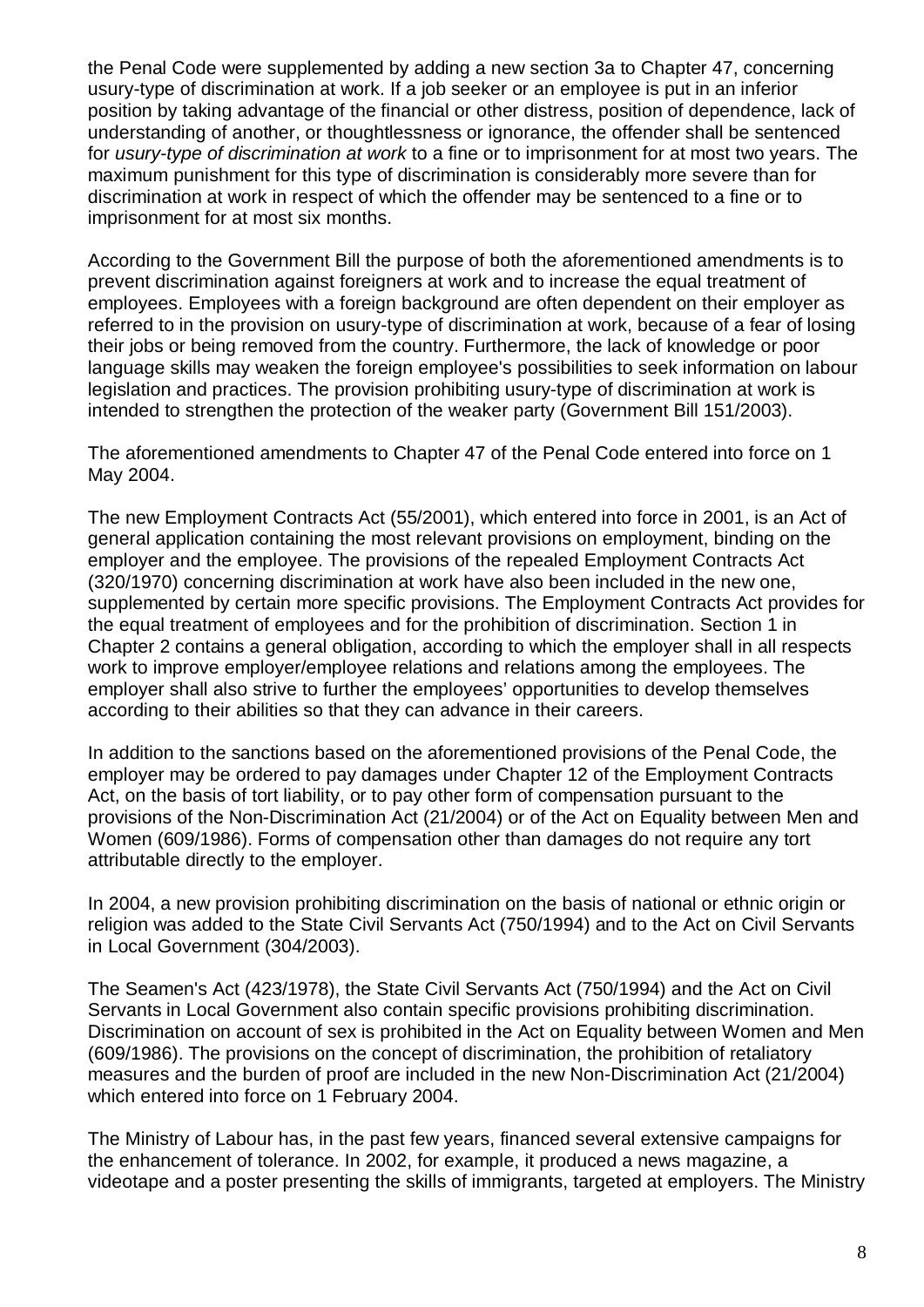also maintains web pages compiling materials and instruments to enhance diversity and prevent discrimination, a register of institutions offering training, brochures on the Non-Discrimination Act and examples of good practices to enhance non-discriminatory practices. The web pages also contain links to other relevant national and international materials for the enhancement of equality. In June 2005, a specific portal for the prevention of discrimination will be opened at www.equality.fi. The Ministry of Labour further finances the work of the Human Rights League (a national NGO) in the prevention of racism and ethnic discrimination, including the provision of public information, advice and training.

In 2003 to 2006, a project for the development of cultural diversity at workplaces is implemented under the European Social Fund. The purpose of the project is to compile information on good practices at work and to create functional models for the recruitment of immigrants in both the public and the private sectors. The project includes training at workplaces in cultural diversity and tolerance. The project consists, at present, of 29 different projects focusing on different topics or thematic issues, implemented in mutual cooperation.

Section 9 (578/1995) in Chapter 11 of the Penal Code contains a general prohibition of discrimination.

#### <span id="page-8-0"></span>*D 15. Enjoyment of labour rights by the so-called "stand-by" workers*

In Finland, employment contracts may be either permanent or temporary. Under section 3, subsection 2, of the Employment Contracts Act (55/2001), a temporary employment contract may only be concluded for a justified reason. This provision is meant to prevent the possibilities to deviate from the binding rules concerning the protection of the rights of employees on the mere ground that the employment has lasted for a short time. A justified reason for the conclusion of a temporary contract may be e.g. the nature of the work, the need to substitute for another employee, traineeship or other comparable reason. The employment contract may also be temporary in cases where the employer has another justified reason relating to the activities of the company or the work to be performed. If the employer has a permanent need for employees, the use of temporary employment contracts is not considered authorised. On the initiative of the employer, a temporary employment contract concluded without a justified reason and subsequent temporary employment contracts concluded with the same employee, without a justified reason, shall be considered as having being valid on a continuous basis.

A temporary employment contract ends upon the expiry of the period of time for which it has been concluded, without any need for a separate act to terminate the employment. The employment of a temporary employee may, before the end of the agreed period of time, only be terminated if the conditions for the annulment of the contract exist, i.e. that the employee has committed a serious breach of the contract.

In Finnish legislation, no distinction is made between the so-called "stand-by" workers and other temporary workers. The terms of contract of hired employees are determined in accordance with section 9 in Chapter 2 of the Employment Contracts Act. If the employer has hired out its employee to work for another employer (*user enterprise*), and the user enterprise is neither bound by a collective agreement referred to in section 7, paragraph 3, nor required to observe a generally applicable collective agreement in its employment relationships, the provisions of another collective agreement applicable to the user enterprise shall be applied to the employment relationship of the hired employee.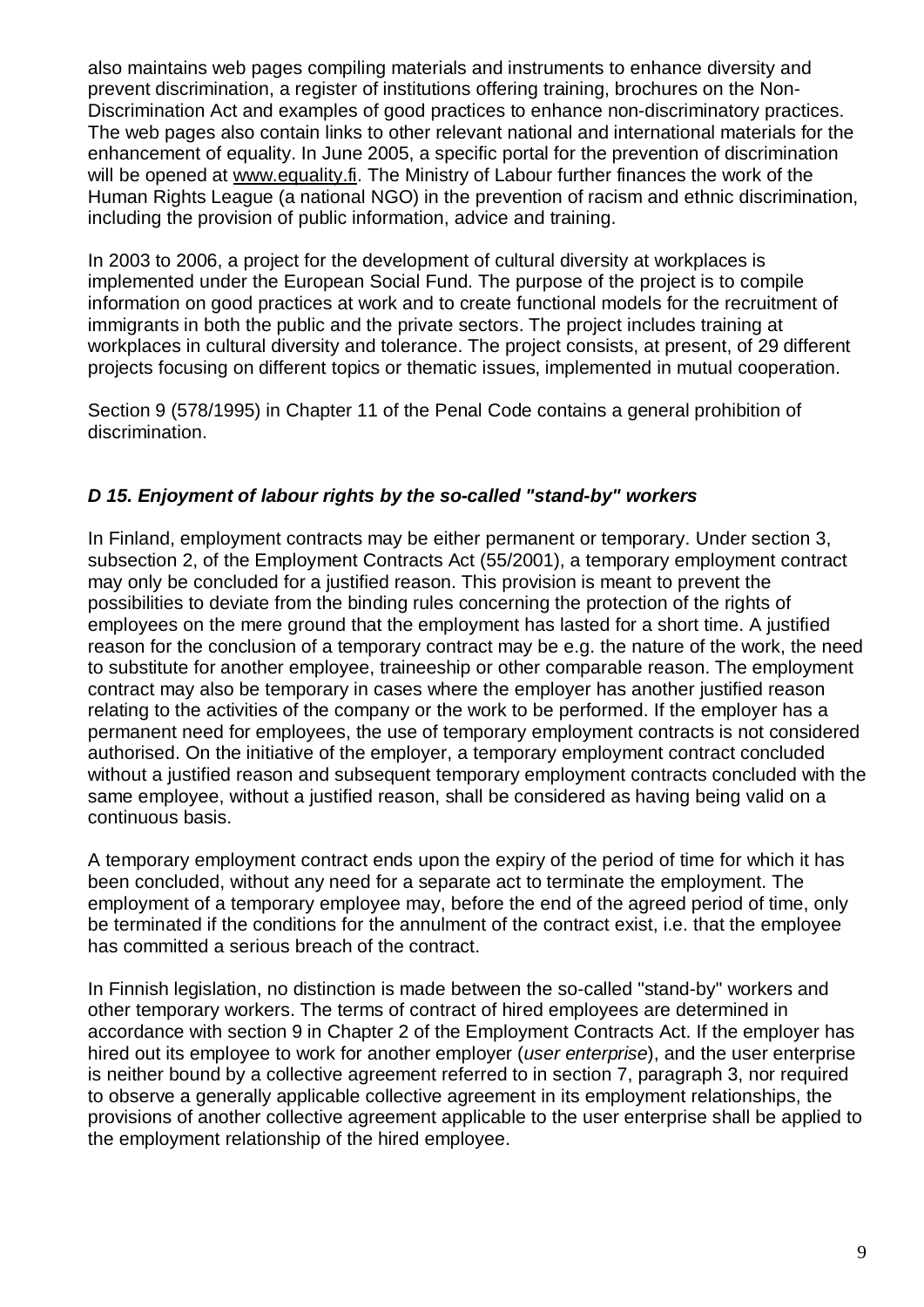### <span id="page-9-0"></span>*D 16. Minimum wages*

Under the Finnish system, the wages paid for work are determined on the basis of the worker's contract of employment and the collective agreement applied in the sector in question. The Employment Contracts Act is an Act of general application, containing the most relevant provisions applied to employment, binding on both the employer and the employee. An employer bound by a collective agreement is, under the Collective Agreements Act (436/1946), under an obligation to comply with the collective agreement in respect of the employment of any workers, both those who are bound by the agreement and those who are not, unless the scope of application of the collective agreement has specifically been restricted to only extend over workers bound by it. Should an employment contract be, in some respect, in conflict with the provisions of the applicable collective agreement, the relevant provisions of the collective agreement shall apply.

According to Chapter 2, section 7, of the Employment Contracts Act, the employer shall observe at least the provisions of a national collective agreement considered representative in the sector in question (*generally applicable collective agreement*) on the terms and working conditions of the employment relationship that concern the work the employee performs or nearest comparable work. Thus, the minimum level of wages and other standards are determined on the basis of a generally applicable collective agreement in case such an agreement exists. Thus, the purpose of the provisions is to guarantee non-organised workers the same wage benefits as those who are members of a trade union. In case there is no applicable collective agreement in the sector in question, the wages may be freely agreed on. However, according to a principle derived from the Employment Contracts Act, any work must be subject to usual and reasonable wages.

According to section 2 in Chapter 10 of the Employment Contracts Act, if the application of a term or condition in the employment contract is contrary to good practice or otherwise unreasonable, the term or condition may be adjusted or ignored.

# <span id="page-9-1"></span>*D 17. Violence against women*

The extent of violence against women, services targeted at victims of violence, rehabilitation of victims and legal remedies available to them are discussed in reply to the Committee's suggestion and recommendation E 30.

# <span id="page-9-2"></span>*D 18. Homeless in the greater Helsinki area*

Of all the homeless in Finland, approximately 60% live in Helsinki or one of its neighbouring cities, despite that the inhabitants of these cities only constitute approximately 20% of the whole population of the country. The significant share of the homeless is caused by the more problematic housing market and the more expensive costs of living in the greater Helsinki area, in comparison with the other parts of the country, and partly by the tendency of the homeless to move to larger population centres.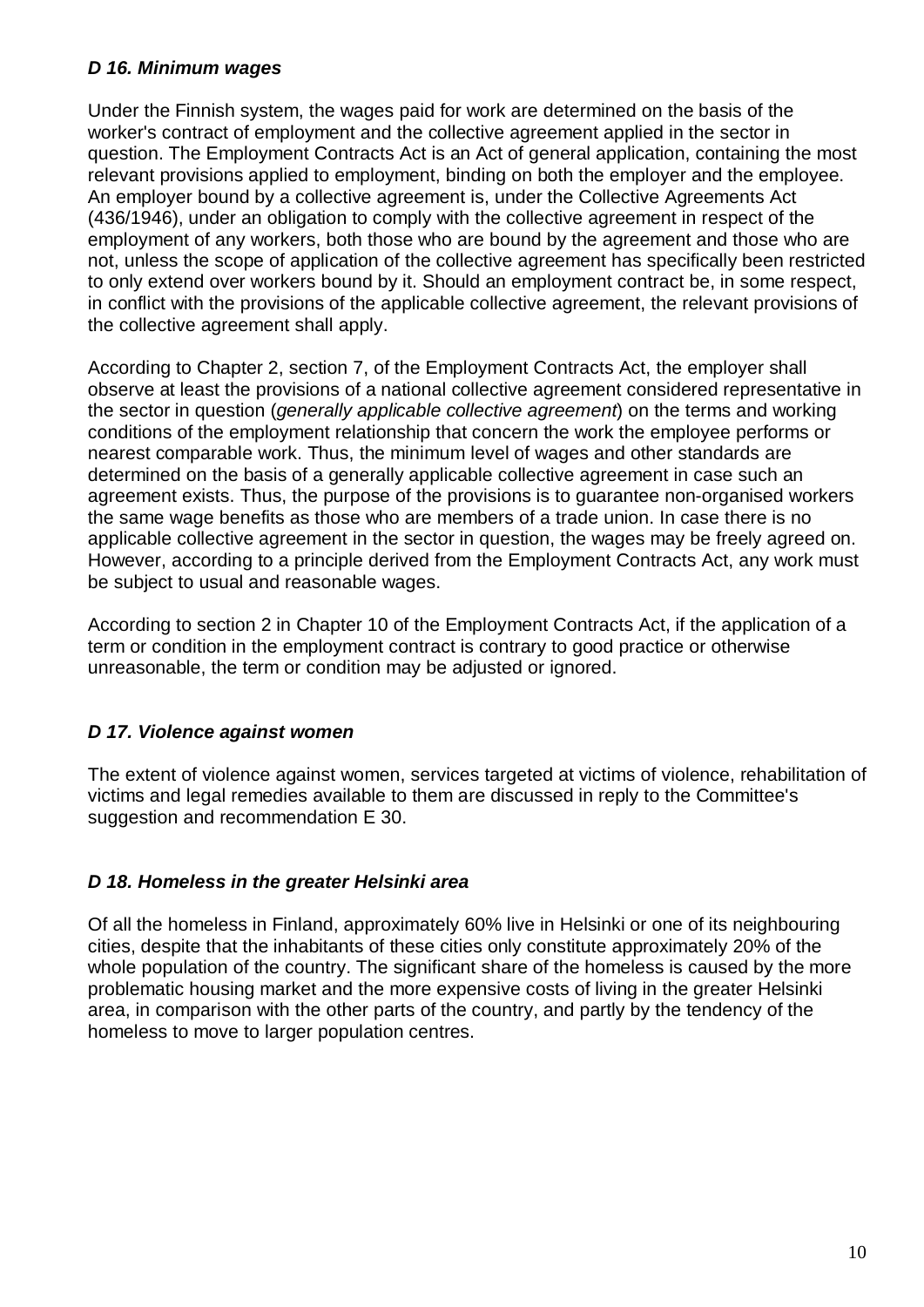The State and the cities of Helsinki, Espoo and Vantaa have agreed on a programme for the reduction of homelessness for the years 2002 to 2005. During the programme, a total of some 3,000 apartments have or will be designated for the homeless. The number of single homeless persons in the greater Helsinki area has reduced from 5,500 to 4,200.

|                                | 1999  | 2000   | 2001   | 2002  | 2003  | 2004  |
|--------------------------------|-------|--------|--------|-------|-------|-------|
| <b>Single homeless persons</b> |       |        |        |       |       |       |
| Finland in total               | 9,900 | 10,000 | 10,000 | 9,560 | 8,190 | 7,650 |
| Greater Helsinki area          | 5,463 | 5,716  | 5,787  | 5,560 | 4,440 | 4,185 |
| Helsinki                       | 4,440 | 4,700  | 4,700  | 4,600 | 3,515 | 3,270 |
| <b>Espoo</b>                   | 550   | 550    | 580    | 529   | 446   | 438   |
| Vantaa                         | 473   | 466    | 507    | 431   | 479   | 477   |
| <b>Homeless families</b>       |       |        |        |       |       |       |
| Finland in total               | 780   | 780    | 780    | 770   | 420   | 360   |
| Greater Helsinki area          | 686   | 684    | 688    | 657   | 315   | 229   |

*Table 1. Numbers of the homeless in the greater Helsinki area in 1999 to 2004*

Source: Housing Fund of Finland, 1999 to 2004

The measures introduced in 2002 for the reduction of homelessness in the greater Helsinki area included, in particular, the enhancement of the construction new rental apartments, especially small ones, and the availability of rental housing facilities in general, the increase of the supply of apartments and pieces of land for specific groups of persons, the improvement of regional cooperation in the development of supported housing schemes and housing services, and the improvement of the quality of sheltered housing and services.

The aforementioned housing facilities include ordinary rental apartments to be reserved particularly for the homeless, as well as supported and sheltered housing and housing facilities meant for temporary living. It has been estimated that approximately 70% of the homeless in the Helsinki metropolitan area need various types of support relating to housing. More than half of them need housing facilities where support is available 24 hours a day.

The volume of rental apartments produced in 2002 to 2004 was nearly half of the set objective for the programme for reducing homelessness. In respect of certain types of housing, such as ordinary rental apartments and particularly youth apartments, the objective was clearly surpassed. In respect of supported and sheltered housing and temporary housing facilities, approximately two thirds of the set objective have been reached so far in the programme for reducing homelessness in the greater Helsinki area. The objectives have been surpassed in Helsinki, but in Espoo and Vantaa the objectives were not entirely reached, which means that the situation is not entirely in balance. Furthermore, the programme has emphasised the housing facilities of persons with mental or physical disabilities, apart from persons needing rehabilitation as a result of mental health problems, whereas the housing facilities of persons who have had problems with intoxicants and other serious problems have gained relatively little attention. Most homeless persons in the Helsinki metropolitan area need either specialised services or 24-hour support, or even supervision or support within the framework of social welfare services. Thus, for the purpose of reducing homelessness, it is important to focus on the creation of supported and sheltered housing facilities and on the ensuring of support and advice for independent living. The implementation of the housing services for those homeless persons for whom access to housing is most difficult requires significant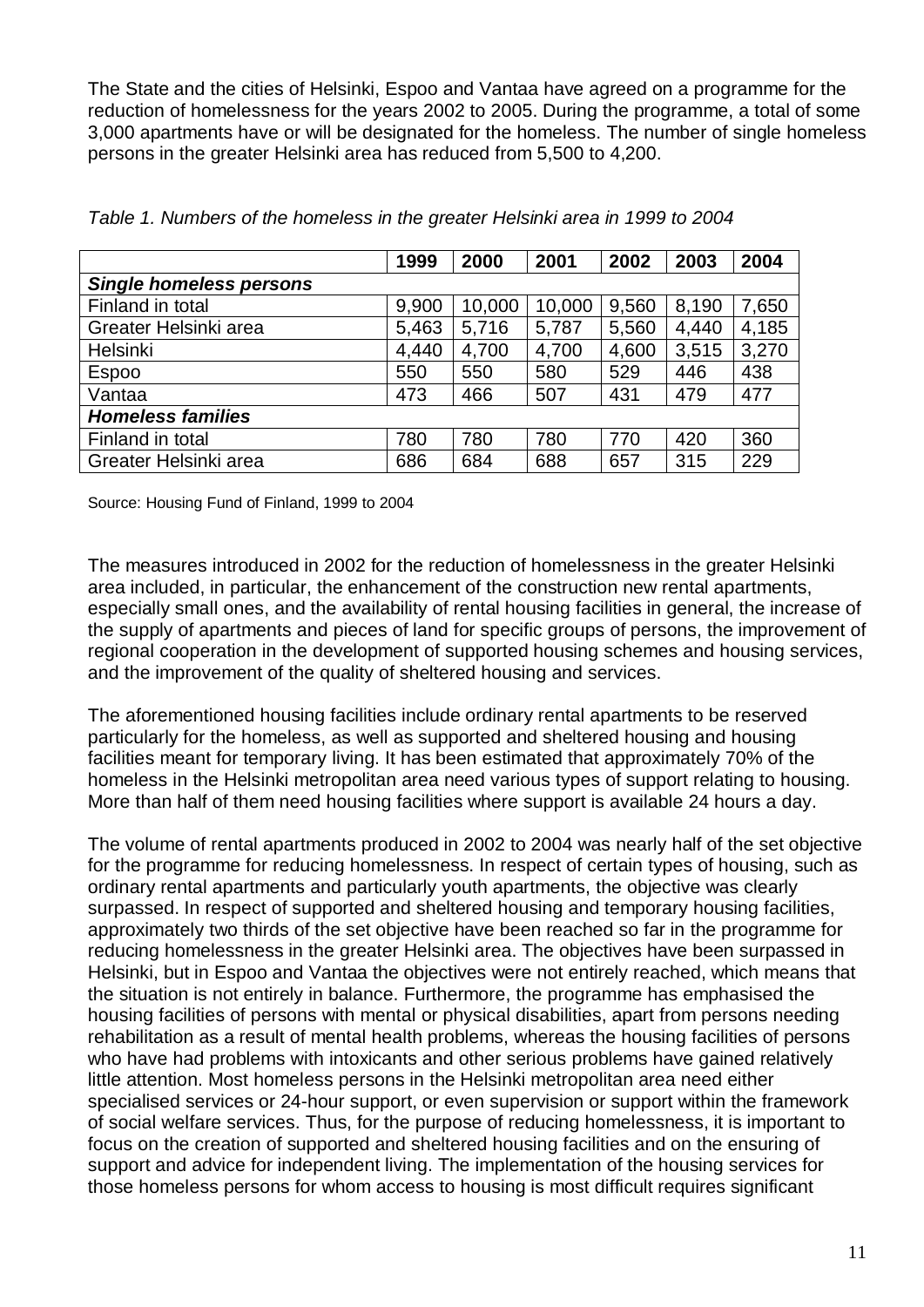investments and appropriate solutions with regard to the location, volume, size and maintenance of housing facilities. Such housing facilities are typically provided for in cooperation between cities, the State and the third sector.

Within the city of Helsinki, both the city and organisations maintaining sheltered housing facilities have improved their quality in the past few years. The representatives of the Ministry of the Environment and the Ministry of Social Affairs and Health have discussed instructions concerning the quality of sheltered housing facilities and services. It is a general opinion that sheltered housing should be developed in cooperation with the local authorities, with a view to adopting recommendations on the standards of housing facilities and services.

A working group that has examined homelessness in the greater Helsinki area, has prepared a proposal for a joint plan for the development of housing facilities for the homeless in 2005 to 2007. The cities in the greater Helsinki area create a regional cooperation network, the objective of which is to develop the housing facilities and support for those homeless persons for whom access to housing is most difficult, the working methods and models reducing homelessness permanently, and the support and advice for independent living. During the implementation of the plan, an appropriate service system will be established to ensure that the regional cooperation network also works in the future.

Finland's Slot Machine Association (RAY) has allocated a total of 37 million euro to non-profit organisations and associations in 2002 to 2005, which have been used to start the procurement or construction of some 1200 apartments for the homeless. Part of the funds has been used as operational subsidies.

# <span id="page-11-0"></span>*D 19. Public health care system*

Since the submission of the previous periodic report, the flexibility of the health care systems and the patient's rights in Finland have been significantly improved, among others, by setting maximum periods of time within which the need of care must be assessed and, where necessary, access to care must be provided. The relevant amendments to legislation entered into force on 1 March 2005. During office hours, everyone must be able to immediately contact a public health care centre. An assessment of the need for care by a health care professional must be available within three weekdays from the contact, unless it is possible to make the assessment on the phone. Access to care, which is considered necessary on the basis of medical criteria, must be provided within a reasonable time. In respect of specialised medical care, the assessment of need for care must be started within three weeks of the receipt of a doctor's referral by the hospital. Access to specialised medical care, which is considered necessary on the basis of medical criteria, must be provided within six months of the assessment.

If it is not possible to provide care within the set time limit, the local authority or joint municipal board must arrange the care by resorting to other service providers, without this increasing the costs of the patient. The hospital district is responsible for the provision of care for patients that have been referred to the hospital. All the inhabitants of municipalities constituting the hospital district must have access to services on the basis of the same principles. The health care units must publish the waiting periods for care. The aim is to diminish the regional differences in the provision of non-urgent care so that, irrespective of their place of residence, people have access to care on the basis of more consistent criteria than earlier. Consistent criteria have been prepared for the most important diseases and medical treatments.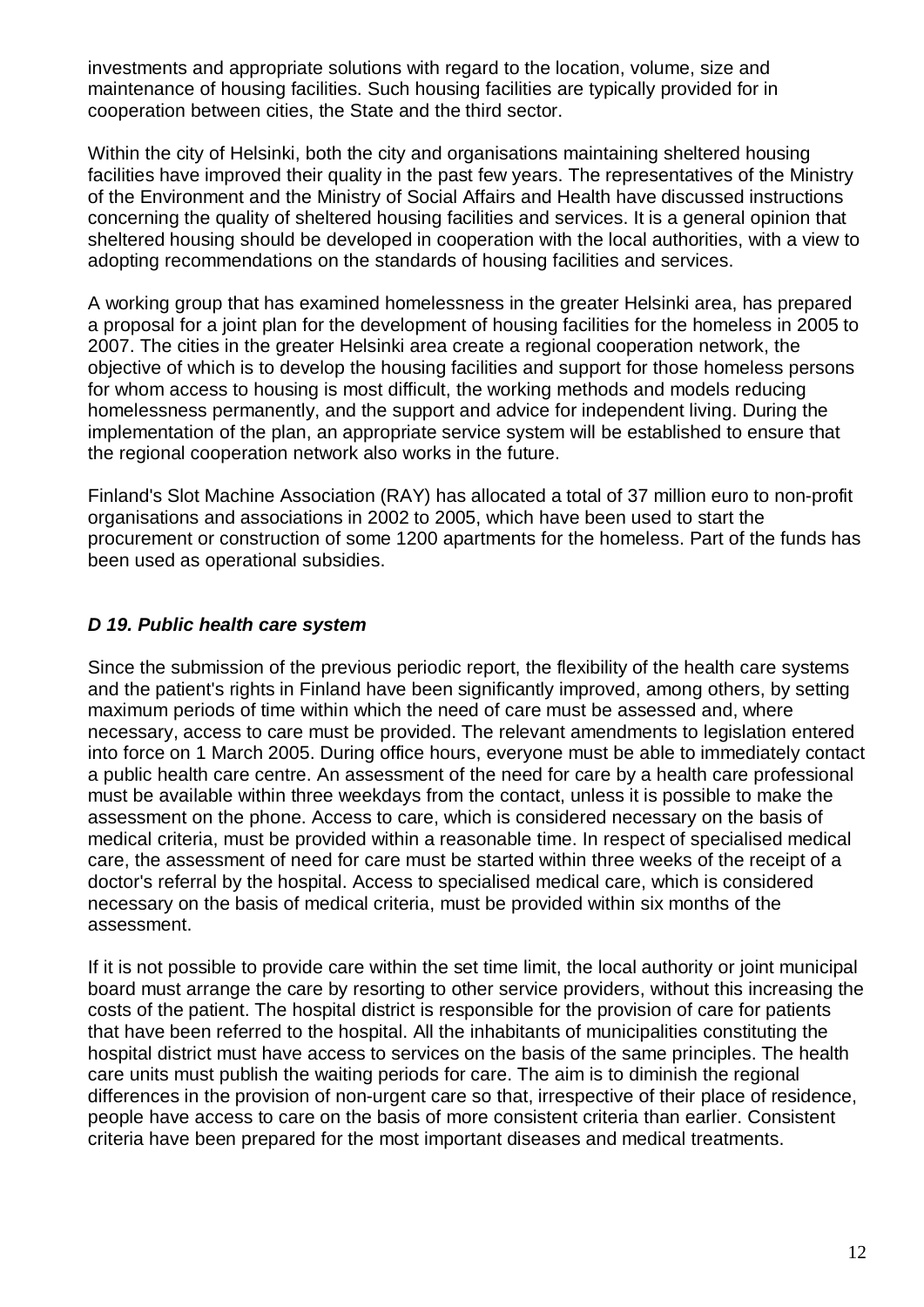In the view of the Association of Finnish Regional and Local Authorities, while the public health care system has been developed, the local authorities have not been provided with sufficient funds to take care of their increasing responsibilities. The economy of the local authorities has weakened in general, but statistics nevertheless indicate that the local authorities have given priority to social welfare and health care services. The spending in the social welfare and health care sector has increased more than in other sectors.

# <span id="page-12-0"></span>*D 20. Inequality depending on the place of residence*

In public health care, the principle of equality has always been underlined. It is not, however, possible to reach absolute equality in all respects for the reason that there are significant regional differences due to the system of independent local decision-making. The socioeconomic status of citizens also explains differences in access to health care services. These problems have been paid particular attention to in connection with the aforementioned amendments to legislation concerning maximum waiting periods, and efforts are made to tackle them with the help of national objectives. Inequality has not been considered a problem in respect of the groups of patients referred to by the Committee, with regard to access to health care services.

# <span id="page-12-1"></span>**E. Suggestions and recommendations**

# <span id="page-12-2"></span>*E 21. National plan of action*

In its report on the human rights policy of Finland, submitted to Parliament in 2004, the Government set as its objective the effective implementation of all human rights conventions binding on Finland. The constructive dialogue with treaty monitoring bodies, the promotion of the transparency of the preparation of periodic reports, the participation of civil society in the reporting and the monitoring of the implementation of recommendations given by treaty monitoring bodies will be enhanced.

# <span id="page-12-3"></span>*E 22. Further training for judges and lawyers*

The Committee encourages the State party to ensure that all judges and lawyers receive further training provided free of charge to familiarize them with the provisions of the Covenant and the general comments adopted by the Committee.

This suggestion has been paid attention to in the provision of training. In 1997 to 2004, the Ministry of Justice has arranged a total of 25 seminars on "Human rights and fundamental rights in the administration of justice". As many as 768 persons, mainly judges and court referendaries, have participated in the three-day seminars so far, and further seminars will be arranged twice a year. The seminars include regularly lectures on "Economic, social and cultural rights and the rights of minorities in the administration of justice". The same theme is also addressed in the context of case law concerning other issues. The lecturers of the seminars are mainly internationally known Finnish university professors.

Apart from judges, training in human rights and fundamental rights has also been arranged and will further be arranged free of charge for public legal counsels. Many of them are members of the Finnish Bar Association. Economic, social and cultural rights have also been part of this training. There have been three courses for public legal counsels since 2003, and a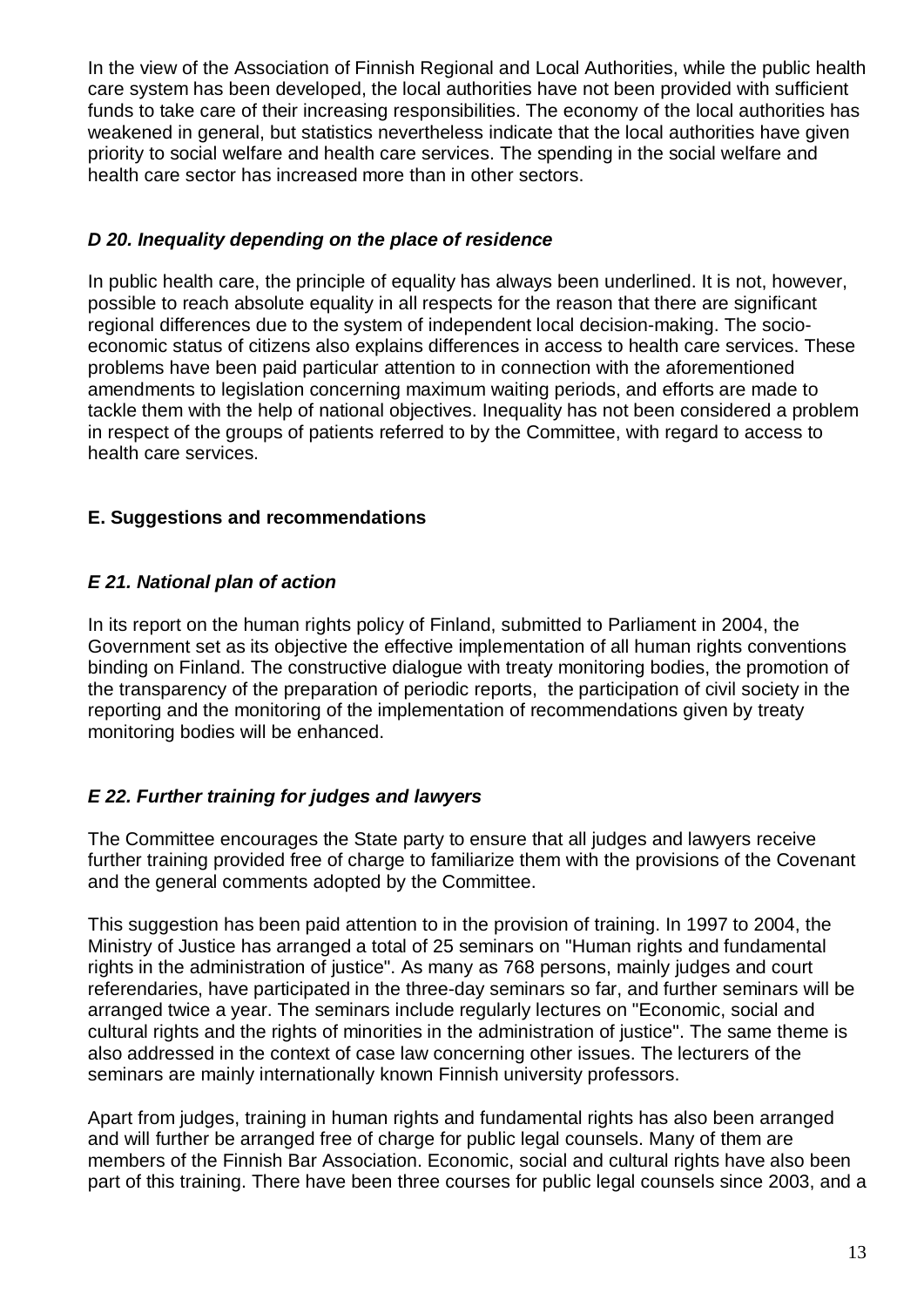total of 72 legal counsels have participated in them. Further courses will be arranged twice a year.

However, due to a lack of resources, it is not possible for the Ministry of Justice to arrange training free of charge for private lawyers.

# <span id="page-13-0"></span>*E 23. Budget allocation for international cooperation*

In accordance with the Government's development policy programme adopted on 5 February 2004, the budget allocation for development cooperation is increasing. On the basis of decisions that have already been made, the increase during the electoral period lasting up to 2007 will amount to approximately 218 million euro. According to preliminary information, the funds used for development cooperation in 2004 corresponded to 0.35 per cent of GDP. In the State budget for 2005, the allocation for development cooperation corresponds to 0.39 per cent of GDP. The budget allocation is steadily increasing, and it is estimated that it will reach the level of 0.48 per cent of GDP in 2009.

The volume of official development assistance (ODA) has been discussed within the framework of the European Union, as a contribution to the review of the Millennium Development Goals at the United Nations Summit in September 2005. New targets for ODA volumes, which are more ambitious than the earlier ones, were agreed on in the Conclusions (9266/05) of the Council and the representatives of the Governments of the Member States meeting within the Council on 24 May 2005. According to the Conclusions, the EU agrees to a new collective target of 0.56% ODA/GNI by 2010, and those Member States, which have not yet reached a level of 0.51% ODA/GNI, undertake to reach that level by the same year.

Finland accepts the collective target of 0.56% to be reached by 2010 and the objective of 0.51% for the old Member States, taking into account the uncertainties relating to the method of calculation. The Government's own development policy programme sets out an objective of 0.7% of GDP by 2010, which is nevertheless subject to the general economic development. In any case, the Government still aims at reaching the level of 0.7 per cent by 2010.

#### <span id="page-13-1"></span>*E 24. Obligations based on membership in international financial institutions*

Finland participates in the work of international financial institutions as a member of its own constituency. For this purpose, Finland follows the Government's development policy programme adopted in 2004, in which the Government commits itself to the Millennium Development Goals of the UN, to a justice-based approach, to partnerships for development, and to respect for the right of self-determination of developing countries and their peoples. In cooperation with the international financial institutions, Finland actively aims, e.g. through its representative in the meetings of executive directors, at contributing to the functioning and productivity of the multilateral system by means of improving cooperation and harmonisation particularly between individual countries, on the basis of national programmes for development and reduction of poverty.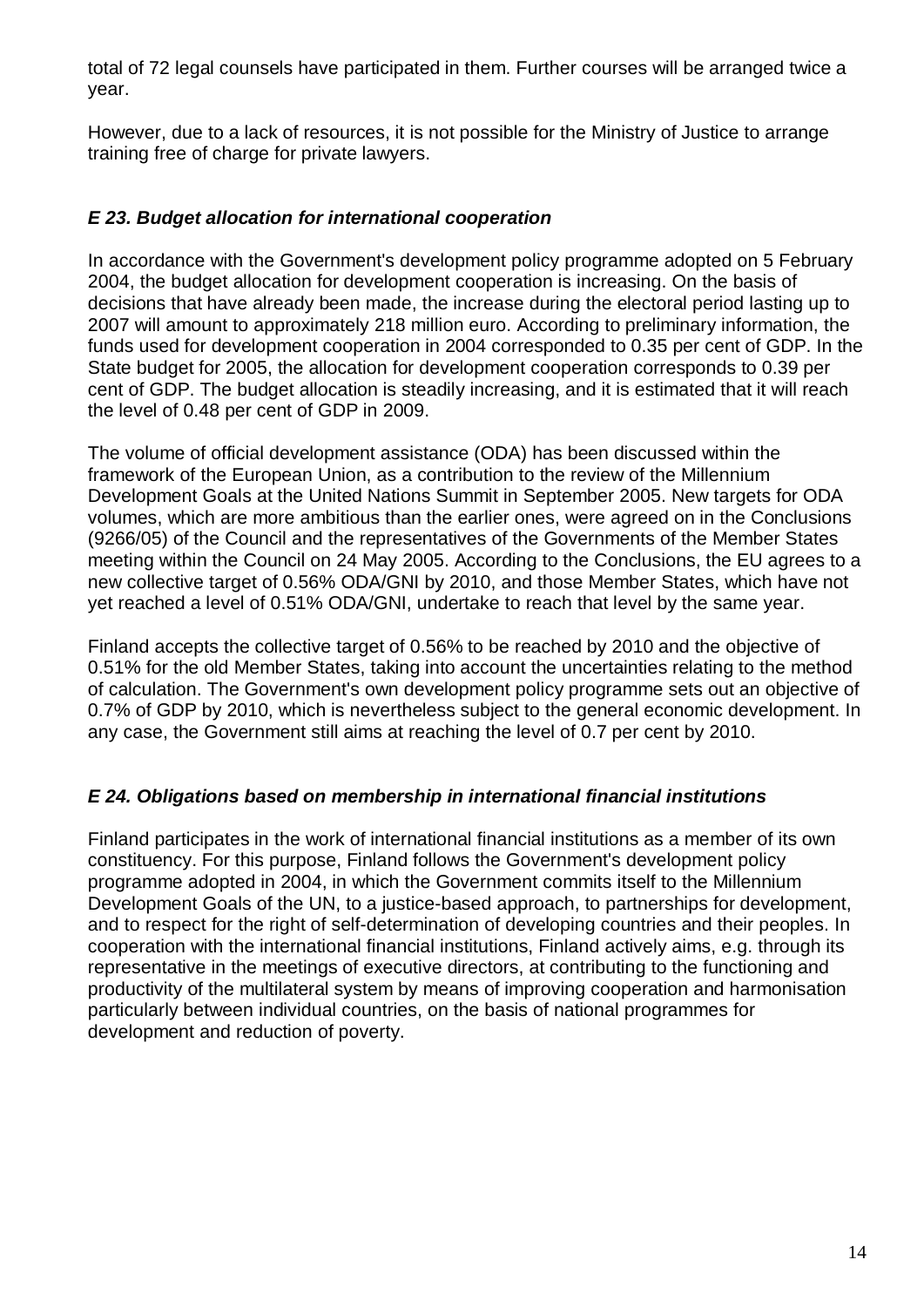#### <span id="page-14-0"></span>*E 25. ILO Convention No. 169 and the question of Sámi land title*

The Government has aimed at contributing to the settlement of the question of Sámi land title during the period of time covered by the present report.

In the context of providing for the cultural self-government of the Sámi people, the question of land ownership was excluded from the preparation of the legislation concerning the administrative status of the Sámi, considering that a more profound examination of certain issues relating to land ownership was necessary before any efforts to resolve the question by legislative means. The Sámi Parliament declared already in 1993 its intention to independently examine the question of land ownership. At the same time, the Ministry of Justice has actively sought to examine the question of land ownership in terms of property law and to prepare legislation on the administration of land whereby the right of the Sámi to use the land would be confirmed.

For the purpose of preparing the afore-mentioned legislation, the Ministry of Justice invited Mr Pekka Vihervuori, Justice of the Supreme Administrative Court, to prepare a report on the possibilities to remove the obstacles to the ratification of the ILO Convention No. 169. In the report it was proposed the establishment of a council of land rights to provide statements, apart from those of the Sámi Parliament, on projects relating to the use of land. A further proposal concerned the establishment of a land rights fund into which part of the proceeds of the use of the land areas, including tree felling, would be channelled. Mr Vihervuori also suggested changes to the material contents of the legislation applied to the use of land in the area with a view to strengthening the status of reindeer herding. In general, Mr Vihervuori's proposal was found unpractical and difficult to implement and nor did it lead to legislative measures.

In 2000, the Ministry of Justice set up a committee to examine the question of land-ownership and make a proposal as to how the rights to use land administered by the State within the Sámi Homeland could be provided for so that the arrangement ensures the right of the Sámi, as an indigenous people, to maintain and develop their culture and traditional means of livelihood, while taking at the same time the local conditions and the need for their development into account. The committee proposal should fulfill the minimum criteria that are required for the ratification of the ILO Convention No 169. The committee should especially assess to what extent the proposals made by Mr Vihervuori as to the establishment of a right to use the land may be implemented as such and to what extend they should be modified, paying attention to the rights of the Skolt Sámi and the special nature of those rights. The committee was also to include in its report an assessment of the costs and other effects of the measures.

The committee proposed in December 2001 the establishment of an administrative board for the Sámi Homeland, for the purpose of resolving certain relevant questions of land ownership, and consisting of representatives of both the Sámi and other local residents. The committee was not unanimous and the statements given on the proposal were also dissenting in many respects. Thus, nor did this proposal lead to any legislative measures.

The preparation of the amendments to legislation was continued in the Ministry of Justice. Further discussions were held with both the Sámi Parliament and with the Government.

The Ministry of Justice submitted a proposal in June 2002, for the establishment of an advisory board in the Sámi Homeland, with a mandate to submit opinions on the most important decisions on land ownership in the area as provided for in a separate act of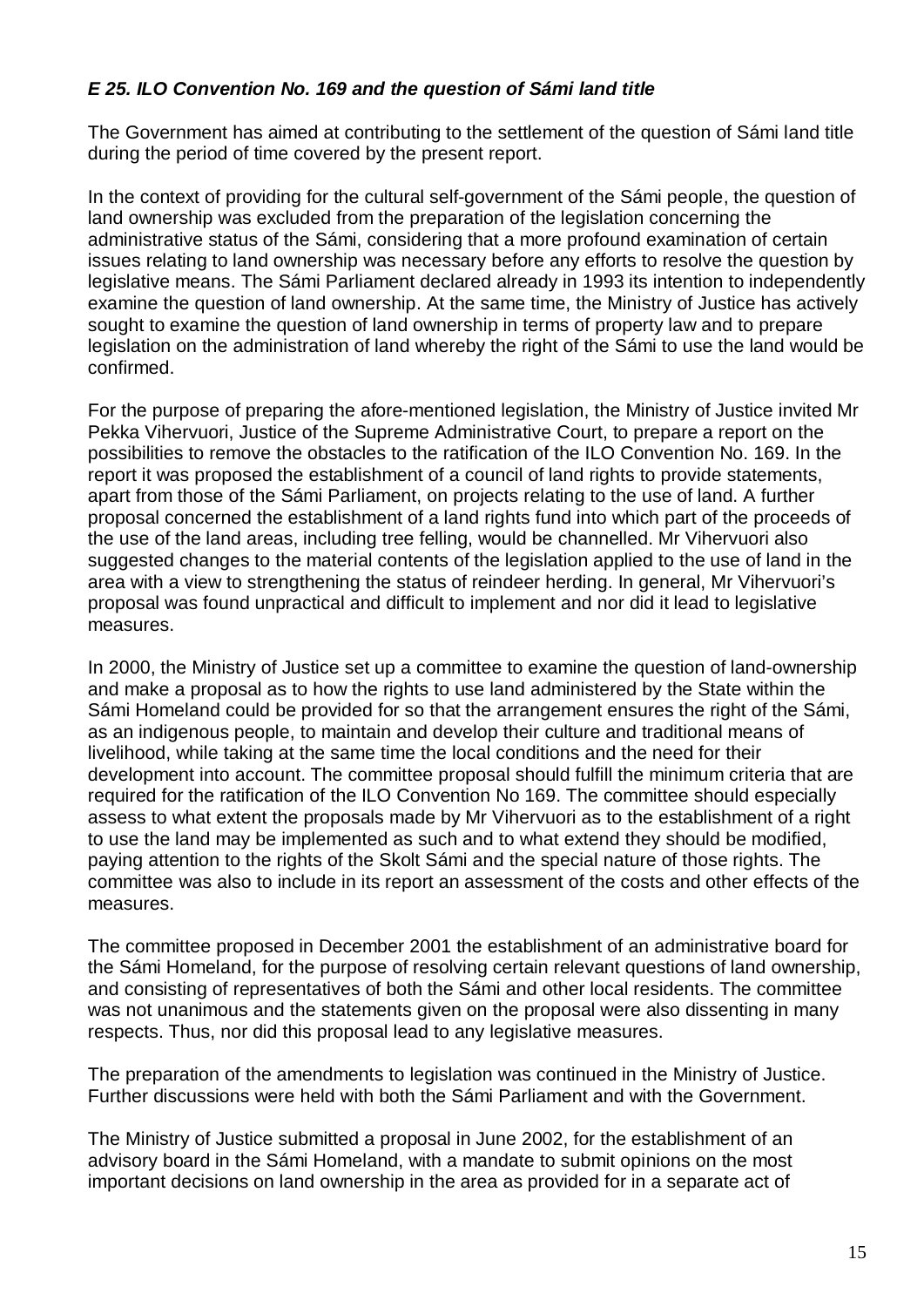Parliament. According to the proposal, the National Park and Forestry Service could only have acted against the opinions in exceptional cases. The advisory board would have had an important role in ensuring that, in the most important decisions on the use of land, the management, use and conservation of natural resources be better coordinated and thereby the possibilities of the Sámi to maintain their culture and traditional means of livelihood be guaranteed and the local conditions and the need for their development be taken into account. The objective was to find an ecologically, socially, culturally and economically sustainable solution through coordinated measures. The advisory board would have consisted of representatives of the Sámi Parliament and of other local residents.

Furthermore, it was proposed that that the advisory board would have had a *de facto* Sámi majority, in the same way as the administrative board proposed by the committee. In the Ministry's view, the Sámi participation and influence in respect of the use of land was adequate, considering the local history, land use, structure of population and, as established over a long period of time both in practice and in legislation, the form of state administration in the area. The solution would not have affected the self-government of municipalities and nor would it have violated the rights of individual landowners. Nor would the proposed solution have increased disputes in the area. The Ministry found it justified to also guarantee the right of participation in decision-making for local residents other than the Sámi, for the reason that the Sámi had for centuries been performing their means of livelihood together with other Finns, despite that they were originally means of livelihood of the Sámi.

The proposal of the Ministry of Justice was sent out for comments to a large number of authorities and to relevant non-governmental organisations. The conflicting views in the statements received, concerning the effects of the question of land ownership on the arrangement of the administration of land by means of legislation led to a situation where it was no longer possible to submit the Government Bill to Parliament in 2002 as originally planned. The Sámi Parliament was also against the proposal.

The question of titles to land and water areas within the Sámi Homeland has proved so difficult that it has been considered justified to try and resolve it by means of specific measures. From a legal perspective, it would be inappropriate to have the question of the titles of the Sámi to the land resolved by means of instituting court proceedings. The outcome of the proceedings could involve uncertainties relating e.g. to questions of evidence. Instead, adequate historical research based on archives could provide a sound basis for political decision-making.

In order to have the issue resolved, the Ministry of Justice assigned at the end of 2000 Mr Juhani Wirilander, LL.D., with a duty to prepare an expert's opinion on the legal significance of the reports made so far on the issue of land-ownership within the Sami Homeland. His expert opinion was submitted to the Ministry of Justice in August 2001. According to Mr Wirilander, there is no undisputed evidence of that the Sámi villages owned the land on which they were located. Instead, there is evidence, consisting of district court records, of that families which lived in the Sámi villages had, apart from the pieces of land on which their dwellings were located, also water areas and fishing sites, hunting sites and herding areas in their possession, and these were taken into account in the distribution of tax liabilities among the village residents (heads of families). There are old decisions suggesting that there were also open land areas without any particular owners. In addition, the opinion gives account of the increasing role of the Crown and of the later gradual establishment of state ownership. In this respect, it is considered also relevant that, in the context of the said development, the Sámi began to establish new farms in order to protect their own position.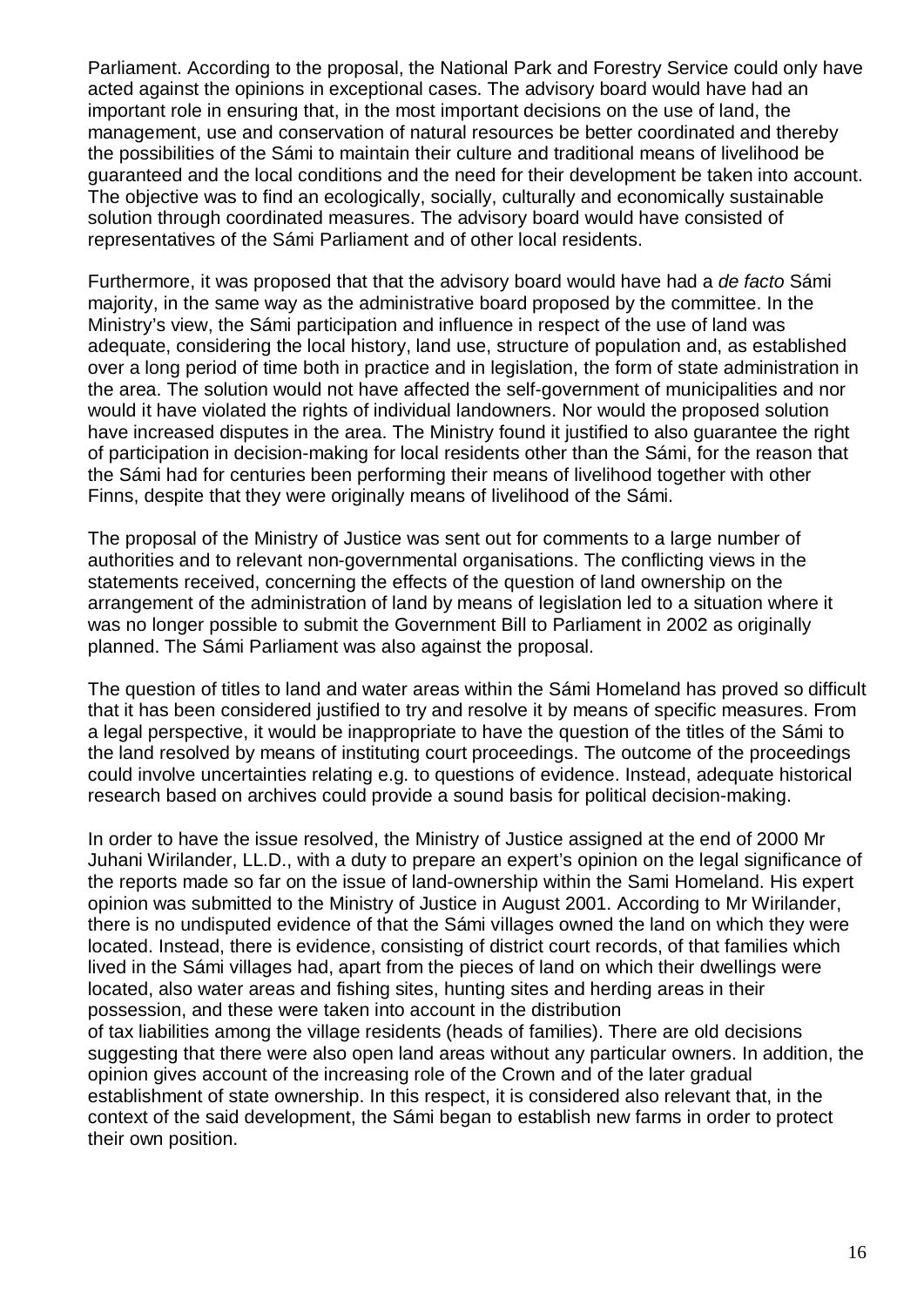Mr Wirilander characterises his opinion as being more of a reasoned opinion in nature, and observed in its cover note that a profound investigation of the issue would require research to be carried out on the historical sources. He listed those sources that, in his opinion, should be resorted to.

Apart from proposing amendments to legislation, the afore-mentioned committee recommended that the research suggested by Mr Wirilander be initiated.

The existing reports show that the Sámi and other Finns have already for centuries lived in the same places and performed the same means of livelihood. In order to find a proportionate solution, in the light of historical facts, the facts concerning dwellings and populations as well as the development of the rights to use land play an even more significant role.

In a session held on 22 May 2002, the Government discussed various matters relating to the Sámi people as an entity and found it important to initiate independent research, based on archives, on the history of dwellings, populations and use of land from the mid-18th century until the beginning of the 20th century, in the areas of Kemi and Tornio in Lapland.

Once Parliament had approved financing for the research on titles to the land, the research project was initiated by an invitation for tenders that was also communicated to the Sámi Parliament. By the deadline, one tender was submitted to the Ministry of Justice, by a joint research group of the Universities of Oulu and Lapland. The tender met the conditions set in the invitation for tenders and the Ministry of Justice accepted it on 20 December 2002. In the course of research, the research group has presented its progress and findings to a steering group. It is possible that the report of the research group be published in September 2005. A steering group was set up to monitor the progress of the research, and the Sámi Parliament was also invited to designate its representative to the group. Unfortunately, the Sámi Parliament has, at least for the time being, decided to remain outside the steering group. A profound historical research on dwellings and populations, as well as on the development of means of livelihood and rights to use land, has been found necessary for the resolution of the issue, irrespective of whether it is carried out on legal or political grounds.

At the same time with the afore-mentioned measures, the Sámi Parliament continued its own investigations. In September 2002, the Sámi Parliament published the report of its working group on the question of land ownership within the Sámi Homeland (first preliminary report). The report is essentially based on the contention that the state's title to the land has no reliable basis in law, contesting the state's title to the land. The Sámi Parliament submits that the forests were not formally transferred to the state until about thirty years ago, by an amendment made to the legislation in 1976, establishing also state-owned forests as properties to be entered in the land register.

However, the register has not and has never had any constitutive or declarative effect on land ownership. The real estate register was not originally, and nor was the prior land register, meant to cover all land areas but they only contained entries concerning privately owned farms and dwellings. Entries concerning state-owned land areas were only made later. The fact that the registers contain no earlier indications of the state's title to land areas does not mean that the said areas had a status of *terra nullius*, i.e. land that had no owner. The major reforms concerning land ownership, the general parcelling of land and other significant legislative reforms, date back to distant times.

In its recommendation in 2004 the UN Human Rights Committee has expressed its concern over the Sámi land rights, and has found that Finland has not succeeded in resolving the question.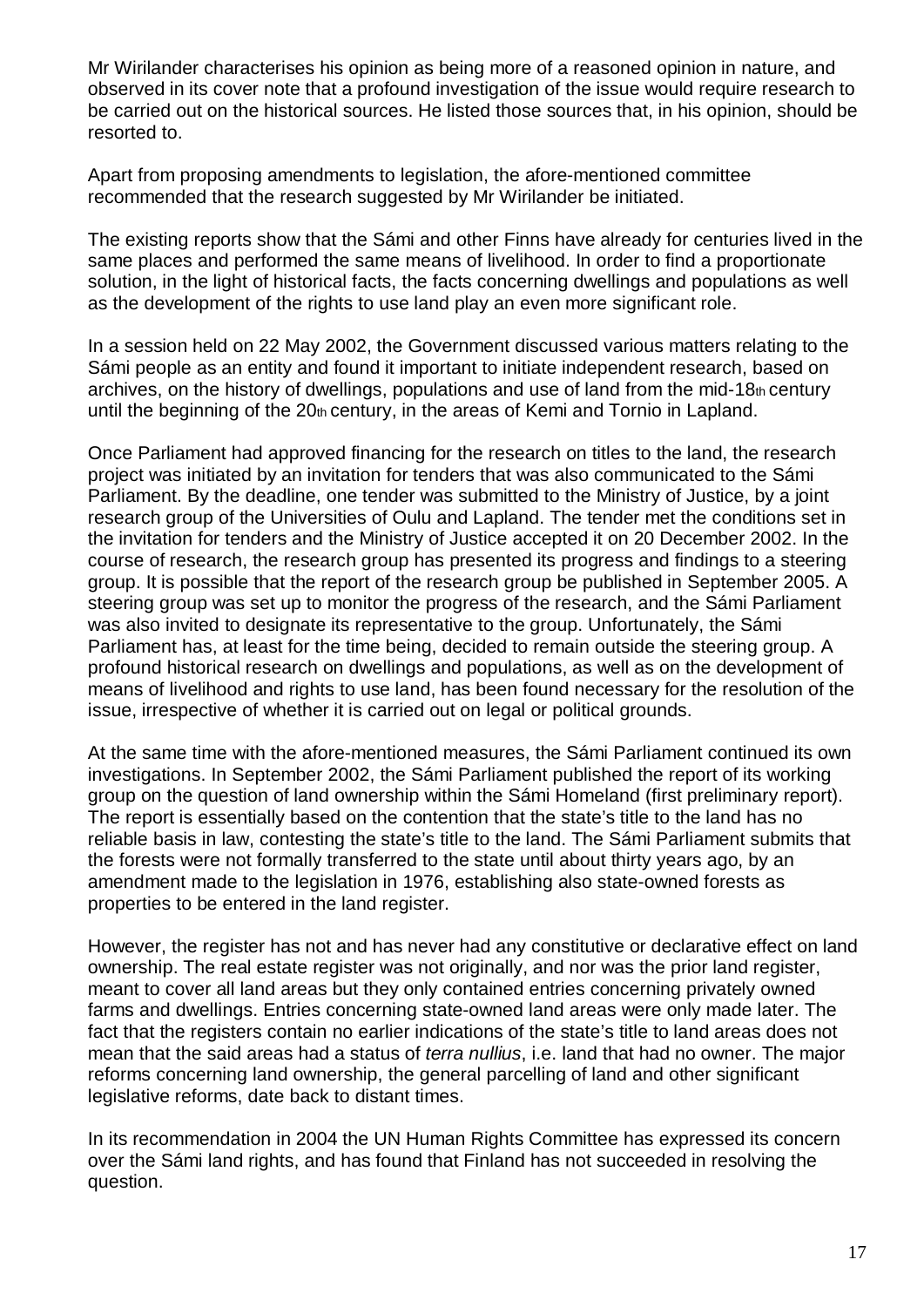The Government notes that the measures to resolve the question have not been completed yet. The Ministry of Justice is willing to continue its discussions with the Sámi Parliament on any occasion if an initiative is taken to that effect. However, it is not able to submit any new proposal concerning the question until after the work of the aforementioned working group has been completed and its report has been examined.

# <span id="page-17-0"></span>*E 26. Status of the Roma*

The Finnish Roma live in the same areas and in the same types of apartments as the majority population, and there are very few homeless Roma. However, the Roma are dependent on public rental housing for the reason that it is more difficult for them to find an apartment in the private rental market because of their weaker financial position and the prevailing prejudices. Although the supply of rental apartments has improved in the past few years, in respect of both public and private housing sectors, the Roma still face problems in the housing market. In the private housing market, the usually required guarantee deposits and the solvency requirement often make it difficult for Roma to find an apartment. In respect of private housing, it is rather difficult to intervene in possible discrimination because of problems of evidence. In respect of apartments granted on social grounds, the Roma are in an equal position with other applicants. The new Non-Discrimination Act (see information given under Article 2) further improves the possibilities of intervening in possible discrimination.

The Ministry of the Environment, which is the authority responsible for housing, has drawn particular attention to the requirement of equality in its handbook for authorities deciding on the selection of tenants of rental apartments supported financially by the state. In cooperation with the Advisory Board for Roma Affairs, the Ministry of the Environment has also produced a handbook called "The Special Aspects of Housing in Roma Culture". It is meant for the local housing authorities and other relevant bodies, providing information on the Roma and thereby facilitating the access of the Roma to housing and their possibilities to change apartments. Both handbooks have been widely disseminated. Questions of equal treatment have also been addressed in various training and other sessions of local authorities and other bodies responsible for housing.

In respect of the selection of tenants of rental apartments supported financially by the state, the Roma may lodge a complaint with the Housing Fund of Finland or the Minority Ombudsman. Complaints concerning the housing situation of the Roma have also been made to the Parliamentary Ombudsman. The Ministry of the Environment, the Advisory Board for Roma Affairs and the Minority Ombudsman have recently drawn attention to the importance of resolving the problems at the local level, and have also worked to that effect. In this respect, the training of and the provision of advice for the local housing and social welfare authorities and estate agencies as well as the local Roma contact persons and representatives plays an important role.

In the autumn of 2002, the Minority Ombudsman took an initiative to improve services enhancing the employment of Roma.

In consequence, the Ministry of Labour sent out a questionnaire to all employment agencies in the spring of 2003, to find ways to support the employment of Roma by means available to the labour authorities, to find out how many Roma have been registered as jobseekers or unemployed jobseekers with the employment agencies, to get estimates as to the age distribution of unemployed jobseekers of Roma origin and their educational background, and to get suggestions for good practices.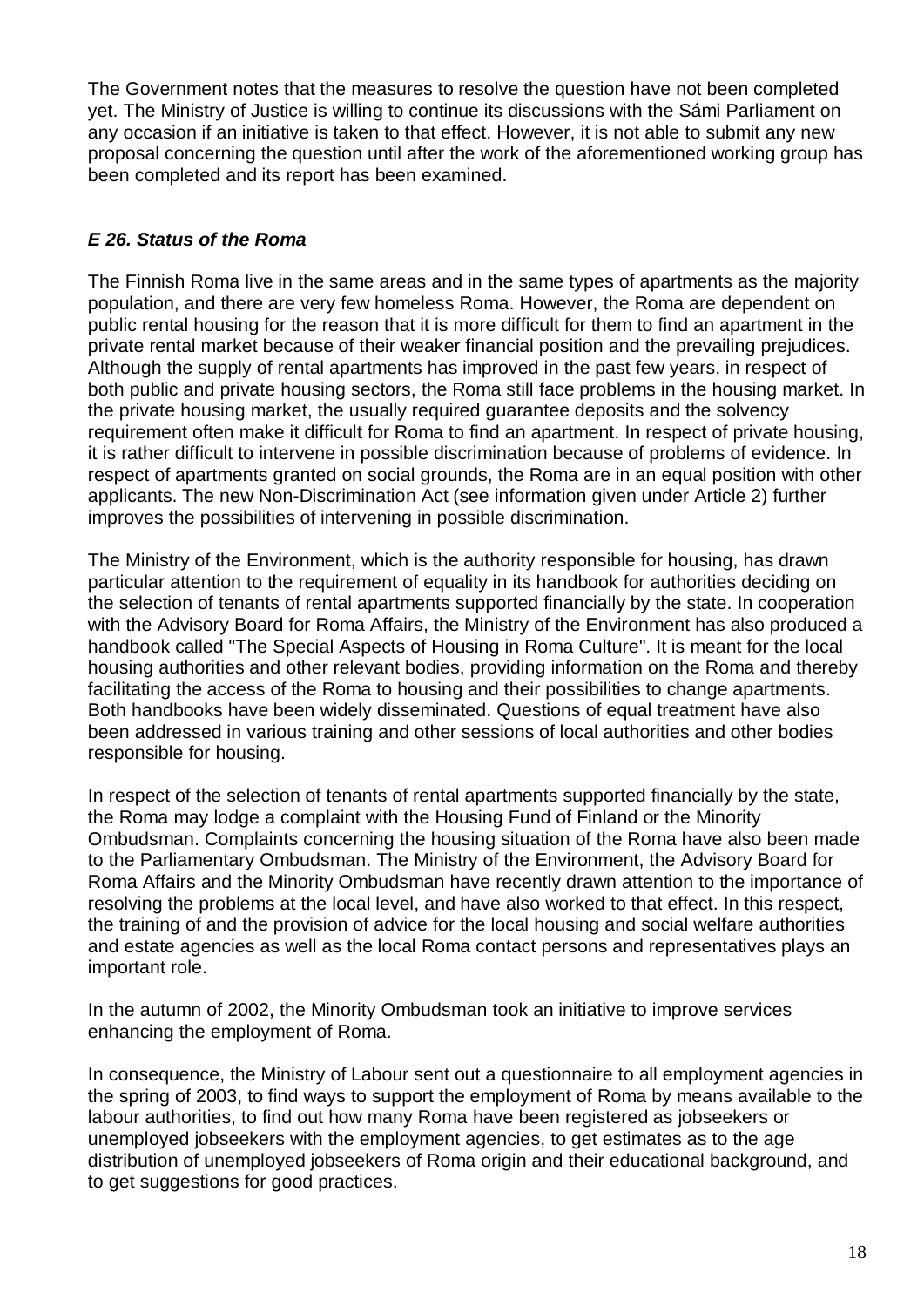As a result of the aforementioned inquiry, the Ministry of Labour sent a letter to the labour departments of the Employment and Economic Development Centres and to the employment agencies, inviting them to:

1) designate their representatives to the regional advisory boards for Roma affairs;

2) designate a Roma contact person for each employment agency and the labour department of each Employment and Economic Development Centre. Such a contact person may for example be the same person who performs the duties of an equality contact person; 3) provide training for their personnel in issues relating to ethnic equality and Roma culture and in the inclusion of these aspects in their work;

4) find ways to enhance the employment of young Roma registered with employment agencies, in cooperation with the representatives of the Roma;

5) plan preparatory labour market training suitable for the Roma, in cooperation with the representatives of the Roma;

6) assess the possibilities to arrange preparatory training for Roma wishing to complete comprehensive school education;

7) assess, in cooperation with the Roma, the possibilities to arrange them labour market training relating to self-employment or various professions;

8) take the aforementioned proposals into account when preparing non-discrimination plans under the Non-Discrimination Act.

In addition, the Ministry of Labour has initiated discussions with the Advisory Board for Roma Affairs with a view to producing together a number of handbooks, including a handbook on the Roma culture for different sectors of administration and another one for employers and employment agencies, a clear guide for the Roma on services provided by employment agencies, a guide concerning social welfare services and an updated guide on health care services.

At present, the Ministry of Labour is assessing the possibilities to launch, by the end of this year, a study to assess the availability of employment services for the Roma as well as the suitability and productivity of those services.

The Ministry of Labour monitors the implementation of the aforementioned proposals, among others, by sending out a new questionnaire to the employment agencies this year.

As of 2001, the Ministry of Labour has been coordinating an information campaign against discrimination (SEIS; Stop - Finland Forward Without Discrimination) which is partly financed by the European Union within the framework of the Community Action Programme to combat discrimination. The Advisory Board for Roma Affairs has participated in the campaign as a partner. The campaign is carried out, among others, by means of publications and articles and a website (www.join.fi/seis and http://www.join.fi/seis/english/). An online magazine (Push) is also published on the Internet, containing articles written in the Roma language.

In the spring of 2004, regional seminars were held within the framework of the SEIS campaign to provide information on the new Non-Discrimination Act, and training was arranged at workplaces in issues relating to equality planning. Questions concerning the Roma minority have been addressed in all activities arranged in connection with the campaign and the Roma have participated in their planning and implementation. In the autumn of 2004 and the spring/summer of 2005, the campaign has focused on the mainstreaming of models developed to enhance non-discriminatory practices and on the provision of training for authorities in equality issues. The website of the campaign contains a database of providers of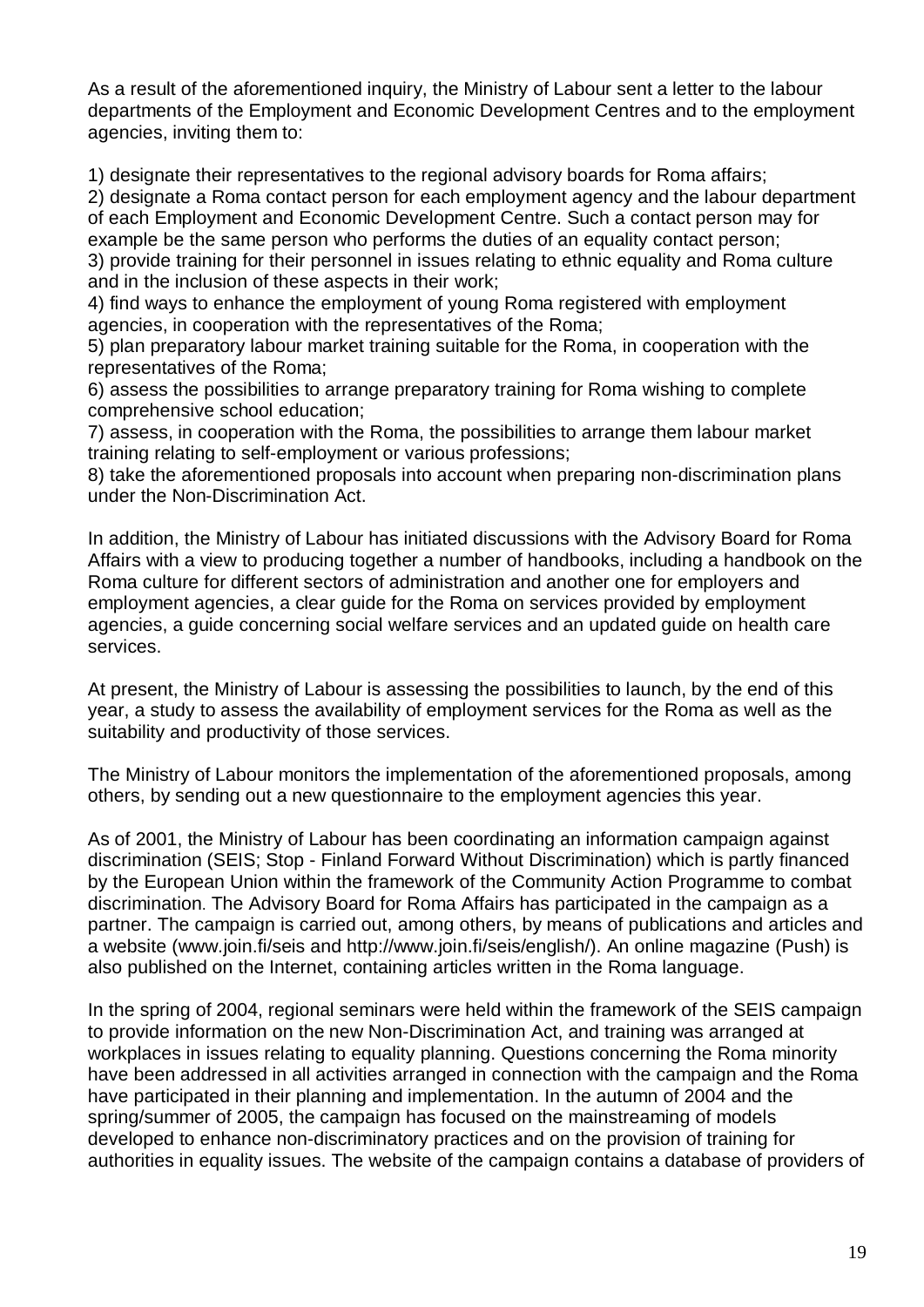training specialised in Roma issues (of Roma origin). At present there are ten such persons in the database.

The Ministry of Labour has also coordinated another project partly financed by the European Union (JOIN - Joint Promotion of Anti-discrimination at Local Level), the most relevant objective of which is to develop the work of authorities by strengthening the cooperation and dialogue between authorities and groups facing the risk of discrimination. The project has included two sub-campaigns focusing on Roma issues. One of these campaigns resulted in the production of the first history book by the Roma themselves, "The History of Roma", which is available on the Internet on several languages (German, English, Finnish and Roma). In a printed form the book is for the time being only available in German. The other campaign carried out in Finland resulted in the development and testing of a model for supporting the education of Roma children.

The JOIN project was completed at the end of August 2004 but its results have, in respect of the Roma issues, been integrated in every-day practices. Further information on the project is available on the Internet at www.join.fi. The description and model of the Roma campaign carried out in Helsinki is also available on the Internet at http://www.join.fi/english/helsinki.html and "The History of Roma" at http://www.romahistory.com/.

The Ministry of Labour has created a national network of contact persons for equality issues, covering both regional and local administration. These contact persons are provided with regular training that has for several years included the enhancement of ethnic equality and the development of cultural diversity and non-discriminatory practices at workplaces. In 2003, such training focused, in particular, on the status of the Roma in Finland, discrimination faced by the Roma and cultural issues. The providers of training have all been of Roma origin.

The Roma are mainly encouraged to apply for educational programmes that are open to all persons meeting the admission criteria. However, the Labour Administration has also for years been providing further professional education for adults, designed particularly for the Roma. This education mainly focuses on fields that are closely related to the Roma culture (embroidery, music, theatre and horsekeeping). The Roma have themselves participated in the planning of the education. The educational needs of minorities are always addressed in meetings where labour market training is planned.

Funds provided by the European Social Fund have been used to implement a project called "Romako" in the past few years. The objective of the project has been to enhance the educational level, employment and welfare of Roma. Furthermore, within the framework of the European Social Fund, two projects have been launched under the EQUAL programme in 2004 concerning the Roma. These projects are part of action to combat racism and xenophobia and they focus particularly on education and affecting the attitudes of the majority population. One of the projects aims at integrating Roma in working life through education and by arranging work experience for Roma who already have the required education. The other project aims at raising the educational level of Roma and at developing a model for the experimental training of Roma culture instructors.

In addition, a set of measures to facilitate the access and return to the labour market, with a view to creating a labour market open to all persons, includes one project concerning the Roma (ROM-EQUAL). This project aims at creating a model for integrating Roma in working life, and at training personal school assistants of Roma origin who may contribute to the attitudes of school personnel and thereby help Roma children to complete their comprehensive school education.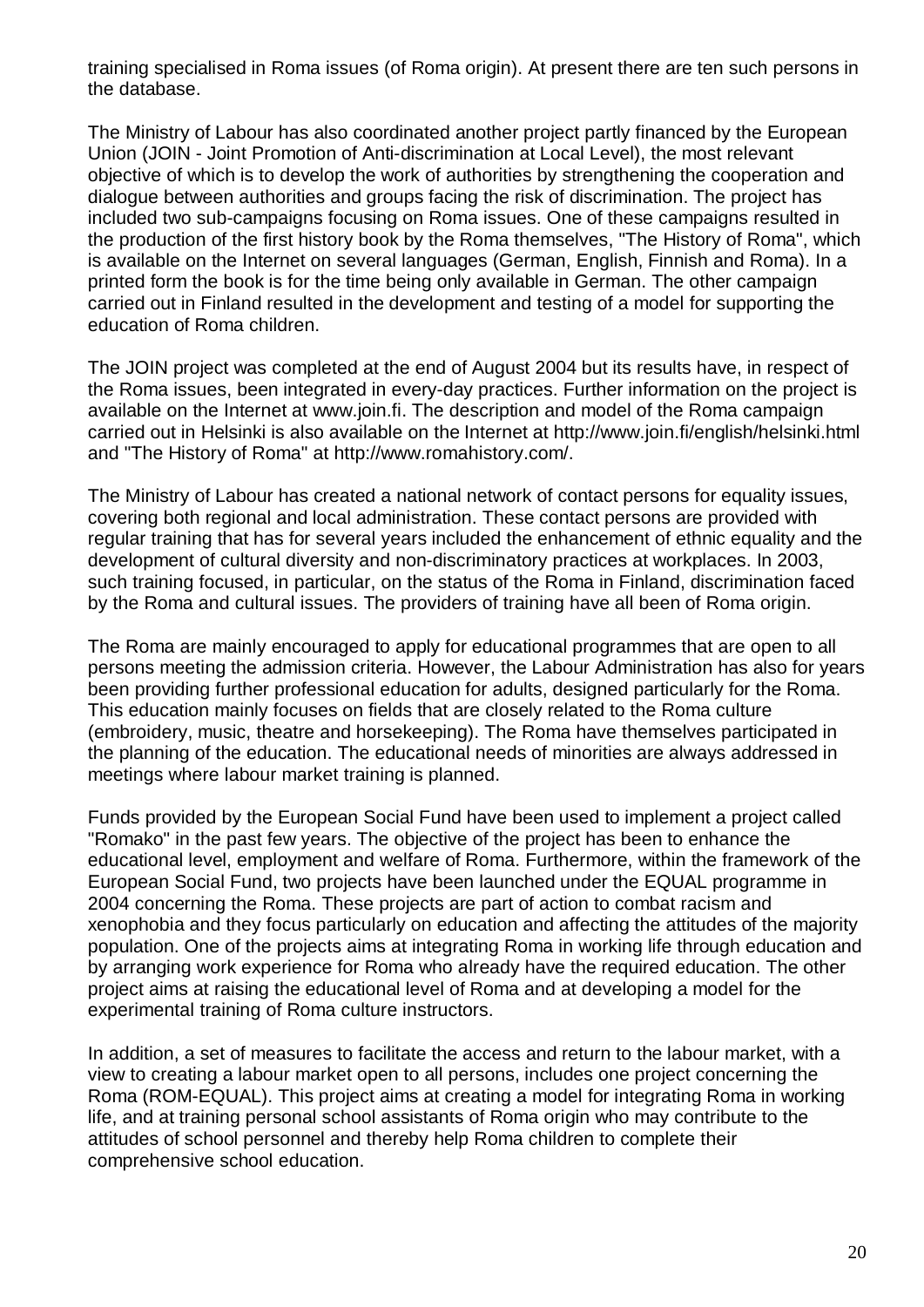A project supporting the employment and professional training of Roma (Finitiko romako), funded by the European Social Fund between 1 January 2000 and 31 December 2002, consisted of measures to enhance the admission of individual students into schools part of the general educational system, and to support their employment. In addition, preparatory courses for working life were arranged particularly for the Roma. The project aimed at raising the educational level of Roma and at reducing the prejudices between the Roma and the majority population. As a result of the project, many Roma managed to get professional training. However, despite this, the attitudes of employers had prevented their employment. Part of the problems were caused by the short educational and work history of Roma and often also by their problems with the command of life resulting from social exclusion.

The Advisory Board for Roma Affairs has drawn attention to the significance of the various projects in supporting the employment of Roma. In its view the labour and educational authorities must continue to support the education of Roma in cooperation with the Roma themselves. The completion of comprehensive school education and professional training is still not self-evident for all Roma. In the same way, support in finding employment must be provided for those Roma who already have the required education. Public authorities and organisations financed with public funds must set a good example to others in the employment of Roma. The Non-Discrimination Act may be interpreted as also requiring changes in the recruitment practices of the public sector. Attention must also be paid to the provision of advice for Roma by the authorities, both in cases of discrimination and in general.

The Advisory Board for Roma Affairs has noted that the prevention of access to private stores and restaurants and the restriction of services are still typical forms of discrimination against the Roma. Another serious form of discrimination is the practice of isolation in prisons. It may be necessary to isolate Roma prisoners from others on their own request, in order to protect them against the threat imposed by other prisoners. This means that a measure that is meant to be a sanction is in fact used for the purpose of protecting Roma prisoners, which makes it difficult for them to have access to group education, work, outdoor recreation and other activities on prison premises. There have also been problems in the community service of Roma prisoners because of the prejudices of the workplaces receiving them.

The education and training of the Roma is discussed in more detail under Article 13.

Measures taken to support the employment of Roma have also been given account of in the Government's periodic reports on the implementation of ILO Convention No. 111 given in 1999, 2001 and 2003 (*Annexes 1 to 3*).

# <span id="page-20-0"></span>*E 27. Racism and xenophobia*

In the European Union, a proposal for a Council Framework Decision on combating racism and xenophobia has been prepared. The Framework Decision would replace the Joint Action (96/443/JHA) concerning action to combat racism and xenophobia, and would supplement the Council Directive (2000/43/EC) implementing the principle of equal treatment of persons irrespective of racial or ethnic origin. Finland has found the proposed Framework Decision important and has supported the efforts to reach unanimity over it.

The Government's Action Plan to Combat Ethnic Discrimination and Racism (Towards Ethnic Equality and Diversity) was adopted on 23 March 2001. The Ministry of Labour coordinates the implementation of the Action Plan as well as the national implementation of the Community Action Programme to Combat Discrimination. The Action Plan was prepared in cooperation with a large number of authorities and other relevant bodies, and information on it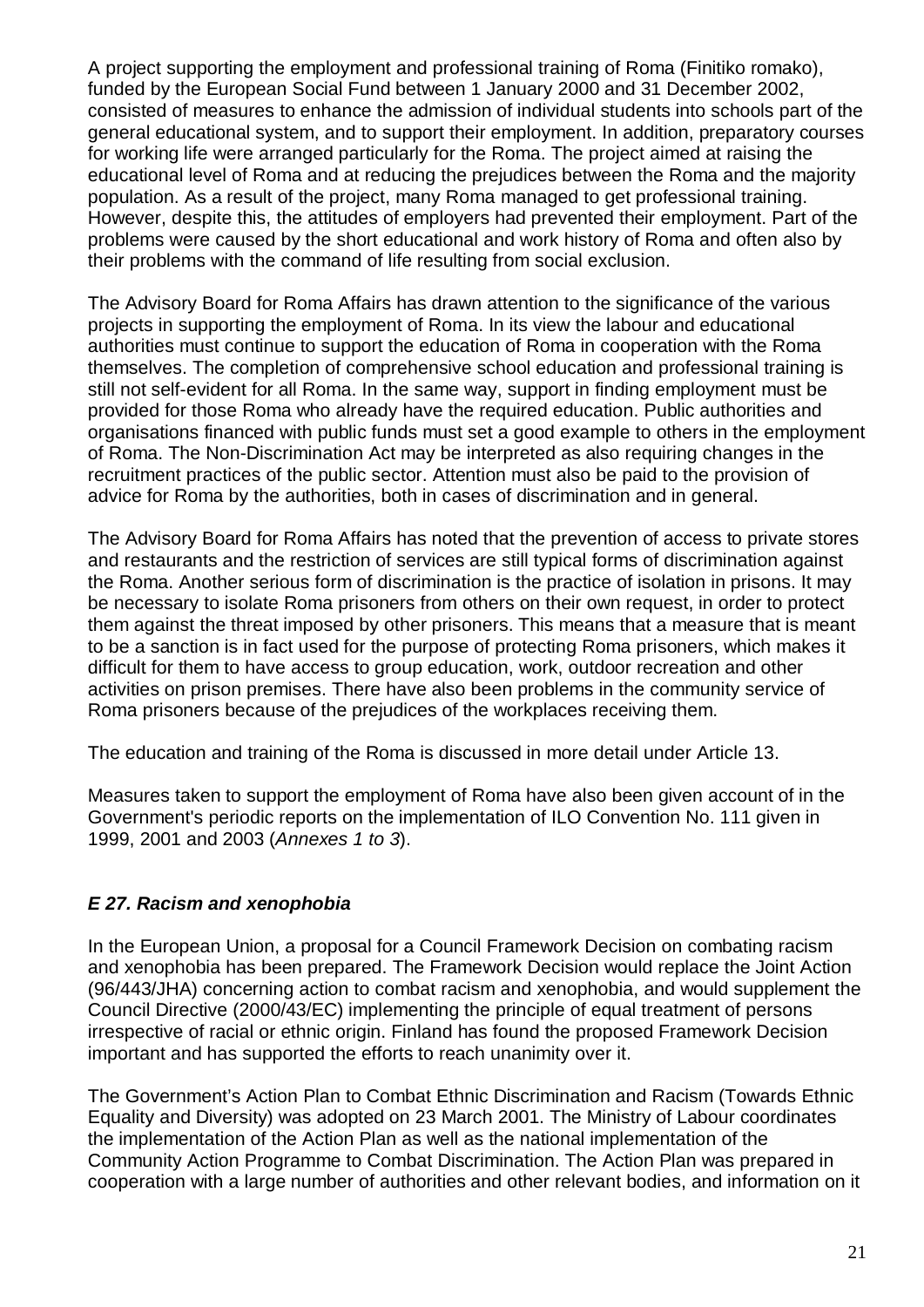was widely disseminated throughout the country (by means of seminars, a publication and a website). It also implements the Programme of Action adopted at the third United Nations World Conference against Racism, Racial Discrimination, Xenophobia and Related Intolerance, held in Durban.

The Action Plan focused on the years 2001 to 2003. Its purpose was to support and develop measures enhancing good ethnic relations and preventing racism and ethnic discrimination in Finnish society. Measures were taken under the Action Plan at both the national level and the regional and local levels, addressing equally new immigrants, immigrants who have stayed in the country for a longer time, the second generation of immigrants, and historical ethnic minorities including the Roma, the Jews, the Tatars and the so-called Old Russians as well as the indigenous Sámi people. The measures also covered returnees and their family members.

In the implementation of the Action Plan, funding provided within the framework of the Community Action Programme to Combat Discrimination has also been resorted to. These funds are still used to implement several national and international projects.

Funds of the Community Action Programme were also used in 2003 and 2004 to finance a European-level working group chaired by the Finnish Ministry of Labour, having as its duty to give account of European practices in the compilation of information on discrimination, to identify commensurate indicators of discrimination, and to submit proposals for methods of compiling information on discrimination in the Member States of the European Union. On the basis of this work, a national system of monitoring discrimination, racism and xenophobia will be created.

Information on the new *Non-Discrimination Act* is provided in connection with the information given under Article 2.

The Act on the Minority Ombudsman and the National Discrimination Board (660/2001) entered into force on 1 September 2001, abolishing the office of the Aliens Ombudsman. The Minority Ombudsman has as his duties to enhance good ethnic relations in society and improve the status and rights of foreigners and ethnic minorities, to report on the equality between different ethnic groups and on the status and conditions of different ethnic groups in society, to take initiatives to remove discrimination and deficiencies observed, to provide information on legislation and case law on discrimination on the ground of ethnic origin and on the status of ethnic minorities and foreigners. In addition, the Minority Ombudsman monitors the equal treatment of persons irrespective of ethnic origin, in cooperation with other authorities. The Minority Ombudsman has the right to obtain free of charge such information from other authorities as may be necessary for the performance of his duties, notwithstanding the provisions of law on the confidentiality of documents.

The Minority Ombudsman may refer cases to the National Board of Discrimination which is a new legal remedy, improving the *de facto* access to justice. The duties of the Board are provided for in section 13 of the Non-Discrimination Act. In cases of ethnic discrimination, to the extent that they do not concern employment or public service or traineeship or other comparable activity at the workplace, the Board may 1) confirm a friendly settlement between the parties, or 2) prohibit continued or repeated conduct violating the prohibition of discrimination or the prohibition of reprisals, on the initiative of a party to the conflict or of the Minority Ombudsman. In addition to the ordered prohibition, the Board may impose a threat of a fine and, if necessary, order the fine to be paid. It does not replace any legal remedies that existed already before its creation and nor does it have any competence to change decisions of authorities.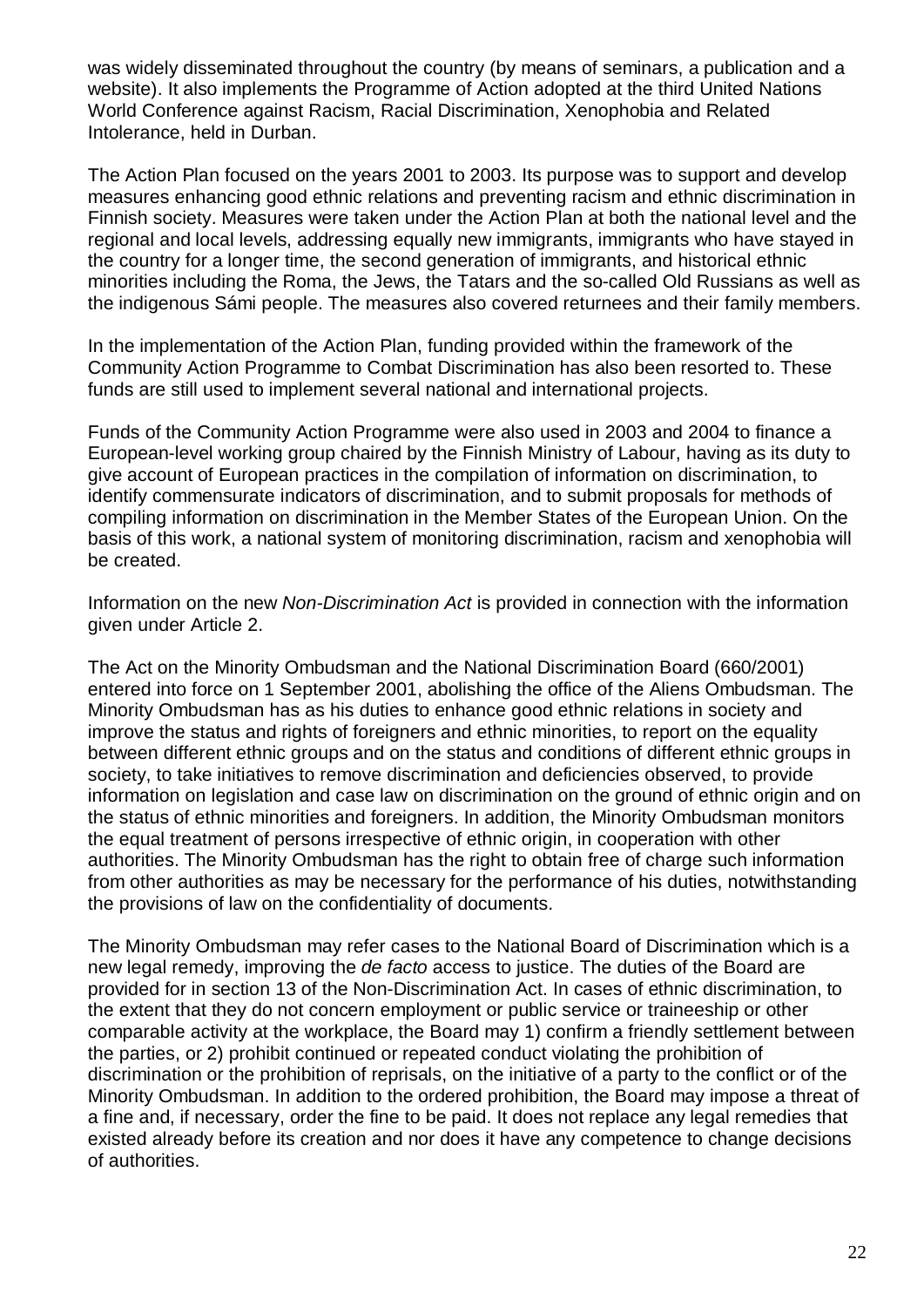The Government set up an *Advisory Board for Minority Affairs* in the spring of 2005. This Board assists the Minority Ombudsman, and may submit proposals and opinions on the development of the supervision and monitoring of compliance with the prohibition of ethnic discrimination, as well as on the protection of the status and rights of foreigners. The Advisory Board aims at developing cooperation among authorities and non-governmental organisations in the monitoring and prevention of discrimination.

On 1 March 2005, the Ministry of Labour set up a reformed *Advisory Board for Ethnic Relations*. The objective of the reform is to increase transparency in ethnic relations and the prestige of the Advisory Board, and to transfer part of its duties to regional advisory boards to be established in the cities of Turku, Joensuu and Oulu. The possibilities of participation of immigrants and ethnic minorities are strengthened and members of political parties represented in Parliament are invited to become members of the Advisory Board.

The *Act on the Integration of Immigrants and Reception of Asylum-Seekers* (Integration Act; 493/1999) entered into force on 1 May 1999. The objective of the Act is to enhance the integration, equality and freedom of choice of immigrants by measures supporting their possibilities to acquire the relevant information and skills needed in society, and to ensure the means of living and care of asylum-seekers and persons in need of temporary protection by providing for their reception. In 2002, a new provision on the enhancement of equality and good ethnic relations was added to the Act. The obligation concerns local authorities and other authorities responsible for the preparation of integration programmes. For the purpose of implementing the provision, the Association of Finnish Regional and Local Authorities and its partners of cooperation have provided training for authorities responsible for the enhancement of equality and good ethnic relations.

The most important instruments provided for in the Integration Act are the local integration programme and the individual integration plan to be prepared for each unemployed immigrant. The Act affords immigrants certain rights but also imposes obligations on them. The obligations concern, in particular, those immigrants who are in need of subsistence allowance or other financial support from society. Immigrants are entitled to an integration plan for three years from the date of their entry into the country, provided that they are unemployed jobseekers entitled to labour market subsidy and/or receive subsistence allowance. An immigrant following his or her integration plan is paid a financial benefit consisting of labour market subsidy and, if necessary, subsistence allowance.

The Government submitted a report to Parliament on the implementation of the Integration Act in May 2002. According to the report, the Act has proved to be functioning and necessary and it has also had positive effects on the status of immigrants. However, many local authorities and the Labour Administration are still working on the creation and development of practices and on the establishment of cooperation. The Government will submit a further report to Parliament on the implementation of the Act by the end of 2007.

*Immigration policy programme*. The Ministry of Labour set up a working group in 2004 for the purpose of preparing a proposal for the Government's immigration policy programme. The preparation of a new programme is based on the political programme of Prime Minister Matti Vanhanen's Government. The purpose of the immigration policy programme is to specify the values of immigration policy, with the aim of respecting human and fundamental rights and strengthening a good administrative culture. At the same time, the purpose is to suppress threats relating to immigration.

The draft immigration policy programme prepared by the working group was completed on 15 June 2005. The draft programme outlines a total of 35 political objectives and proposes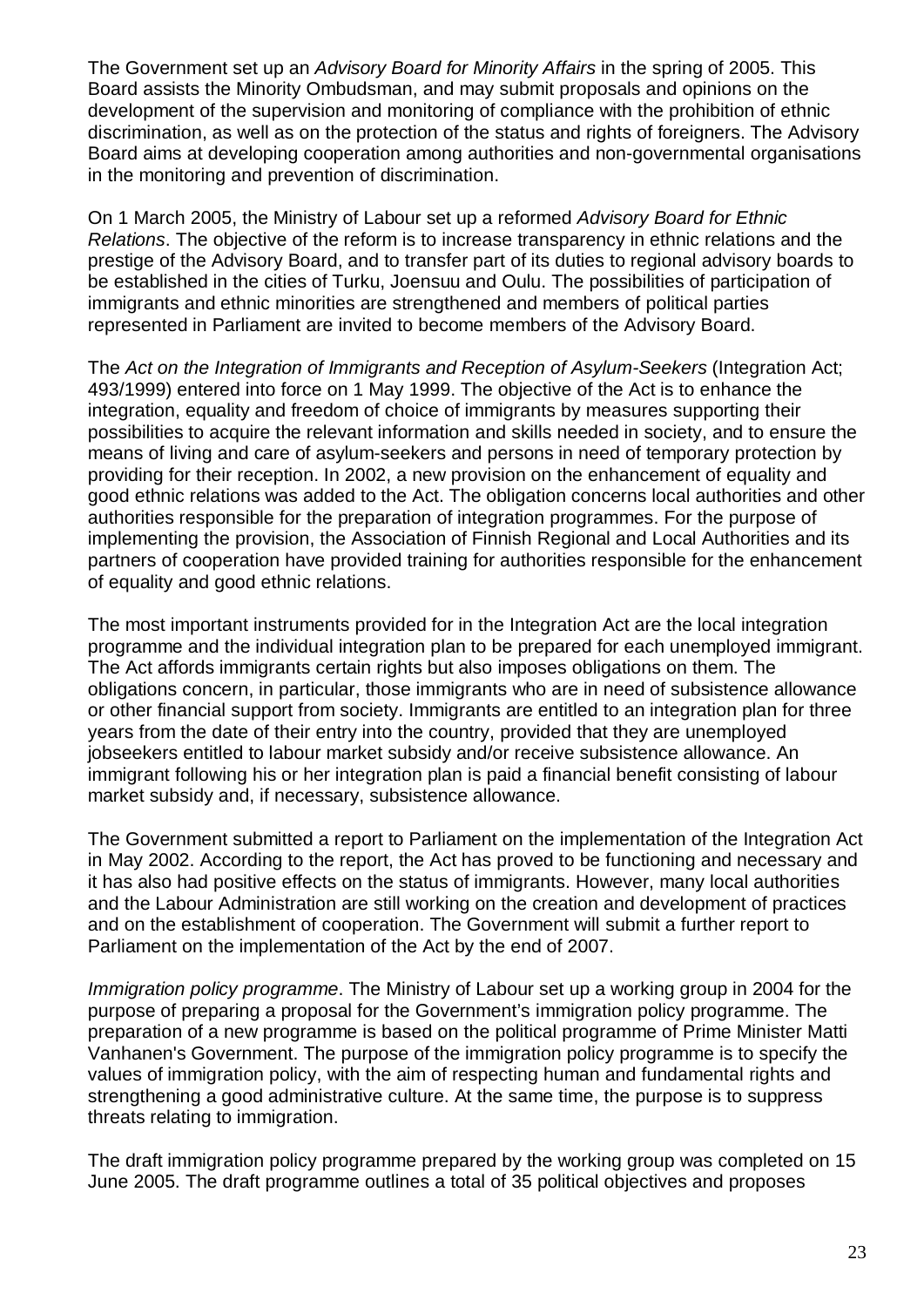measures to achieve them. The programme focuses on the enhancement of work-related immigration. Other relevant objectives include the creation of a counselling system, the improvement of the system of integrating immigrants, and the improvement of ethnic relations. The aim is to enhance the development of society based on the diversity of values and cultures and on the principle of non-discrimination, supporting thereby the internationalisation and competitiveness of Finland. The working group proposes that a separate programme be prepared for the implementation of the immigration policy programme, in order to assess the costs of the programme and their distribution as well as to establish the authorities and bodies responsible for its implementation and the different forms of cooperation. The working group notes that the governance of immigration policy requires appropriate follow-up.

In 2001, the Ministry of Labour introduced a project to enhance ethnic equality at work by creating and training a network of experts (ETNA). The network maintains its own website, and has produced materials on equality issues at work. The network consists of representatives of authorities, non-governmental organisations and groups at risk of discrimination (including organisations representing the Roma, persons with disabilities and immigrants). In 2004 and 2005 the network has expanded into a nationwide network of experts (NOVAETNA), the members of which in different parts of the country have undergone workshop-type of training making them prepared to provide training for others in issues relating to discrimination. They serve as regional experts in the implementation of the Non-Discrimination Act.

*Programmes against discrimination*. The Ministry of Labour has implemented various programmes and measures to ensure and enhance cultural diversity and equality with the help of EU funding, for example. The objective of the aforementioned SEIS project is to provide information and training on issues relating to cultural diversity and non-discrimination and to develop structures and models for enhancing equality. JOIN projects have been implemented since 2002, with the purpose of developing the dialogue between the relevant bodies at the local level as well as good practices by aiming at the identification and prevention of discriminatory practices. The projects have been used to arrange training, thematic workshops, personnel exchange and excursions, as well as to test new practices. A website and an online magazine, a network of providers of training and educational materials have also been produced within the framework of the JOIN projects. The projects have aimed at finding similarities in the experiences of groups facing discrimination, and thereby enhancing the ideas of non-discrimination and equality.

The Ministry of Education supports the combat against racism by means of yearly state subsidies. Financing is mainly granted for projects of non-governmental organisations against racism, xenophobia and intolerance. The projects may take different forms: subsidies may be granted for e.g. public information campaigns, school visits and school clubs having the aim of removing prejudices towards different cultures and of warning about the dangers of racism and xenophobia. On special grounds, subsidies may also be granted for experimental and development projects against racism introduced by local authorities. In deciding on the subsidies, particular attention has been devoted to projects that aim at guiding young persons away from various groups inciting to racism.

Measures taken to combat discrimination have also been given account of in the periodic reports on the implementation of ILO Convention No. 111 submitted in 1999, 2001 and 2003 (*Annexes 1 to 3*).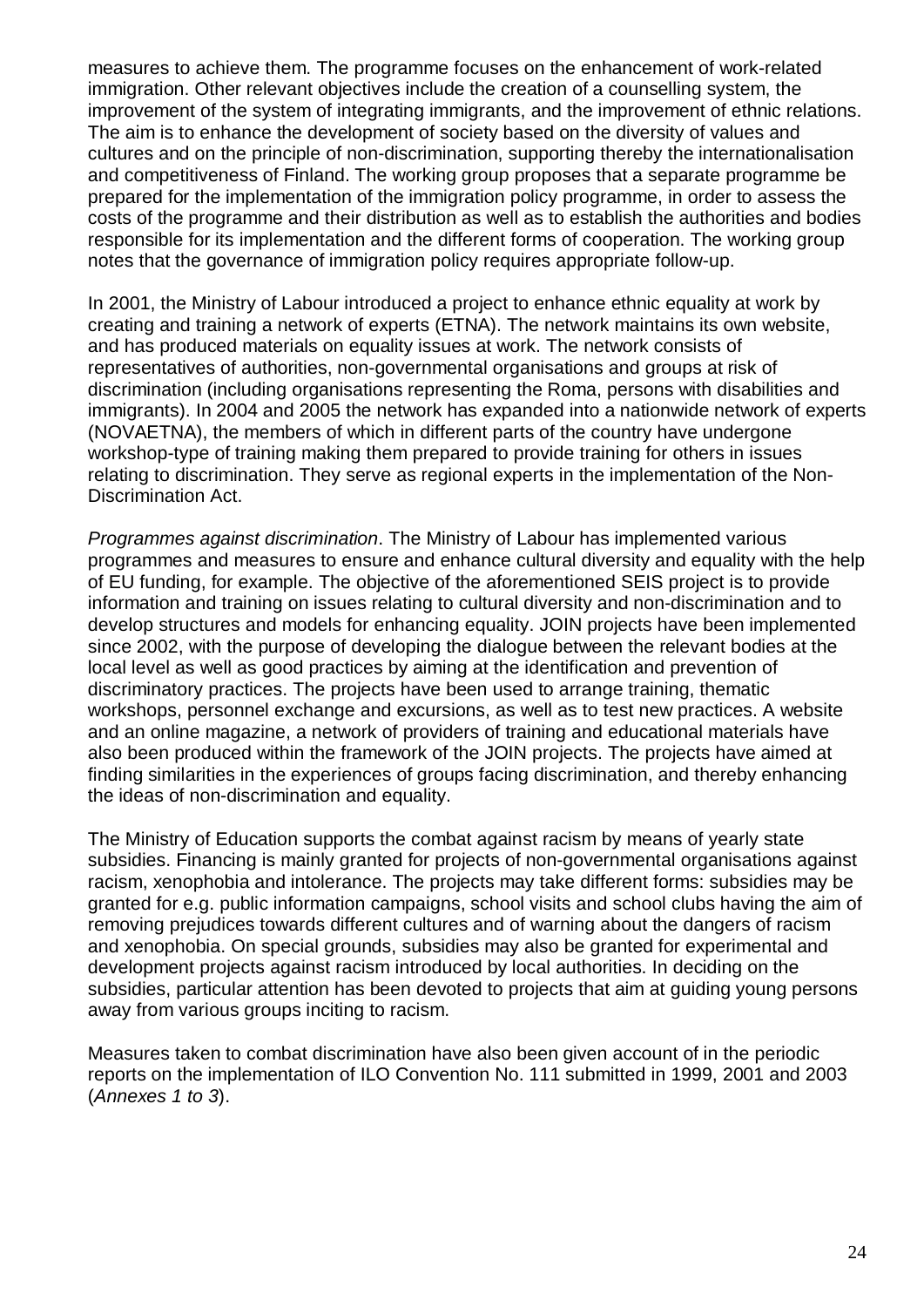#### <span id="page-24-0"></span>*E 28. Job security of part-time workers, stand-by workers and foreigners*

The objective of the Employment Contracts Act (55/2001) is to give temporary employment contracts an equal status with permanent ones. This is indicated, among others, by the provision in section 5 of Chapter 1, which reads as follows: "If the employer and the employee have concluded a number of consecutive fixed-term employment contracts under which the employment relationship has continued without interruption or with only short interruptions, the employment relationship shall be regarded as having been valid continuously when benefits based on the employment relationship are specified."

The Act further provides for the obligation of the employer to ensure, when announcing vacancies, that part-time and temporary workers have the same possibilities to apply for the jobs as permanent and full-time workers have.

Nor may the employer apply less favourable conditions of work on the basis of the duration of employment or working hours, without a justified reason. The employer must also in other respects treat all workers equally.

The Ministry of Labour chairs a tripartite working group which has as its duty to give account of problems caused by the grey economy, particularly in compliance with the minimum conditions of work and in the fair competition between companies, taking particularly into account the enlargement of the European Union and the international experiences. The working group is to assess the adequacy of supervision over the aforementioned issues and to submit the necessary proposals for legislative amendments or other measures. In addition, the working group is to assess the possibilities to ensure the minimum conditions of work under the Finnish labour legislation and collective agreements for workers posted abroad, within the framework of the transnational cooperation, and to make the necessary proposals for legislative or other measures. The working group will complete its work on 31 January 2006.

Of the trade unions, the Finnish Confederation of Salaried Employees (STTK) has submitted, *inter alia*, that positive amendments have been made to the Finnish labour legislation since the submission of the fourth periodic report, in respect of the job security of part-time workers. Section 2, subsection 2, in Chapter 2 of the new Employment Contracts Act prohibits the application of less favourable conditions of work for the sole reason of working hours, without a justified reason. This provision provides for the obligation of the employer to offer work to part-time workers. If the employer needs more workers for duties that would be suitable for part-time workers already working for the employer, such duties must first be offered for these workers. In the same way, section 22 of the Act on Civil Servants in Local Government (304/2003), which entered into force on 1 November 2003, provides for the primary right of part-time office-holders to another office. In practice, the conditions of work of part-time workers still are, however, weaker than those of full-time workers. As far as the so-called stand-by workers are concerned, section 2, subsection 2, in Chapter 2 of the Employment Contracts Act prohibits the application of less favourable conditions of work on the sole ground of the duration of employment, without a justified reason, but this provision does not remove the insecurity caused by the lack of protection against being laid off in short-time employment.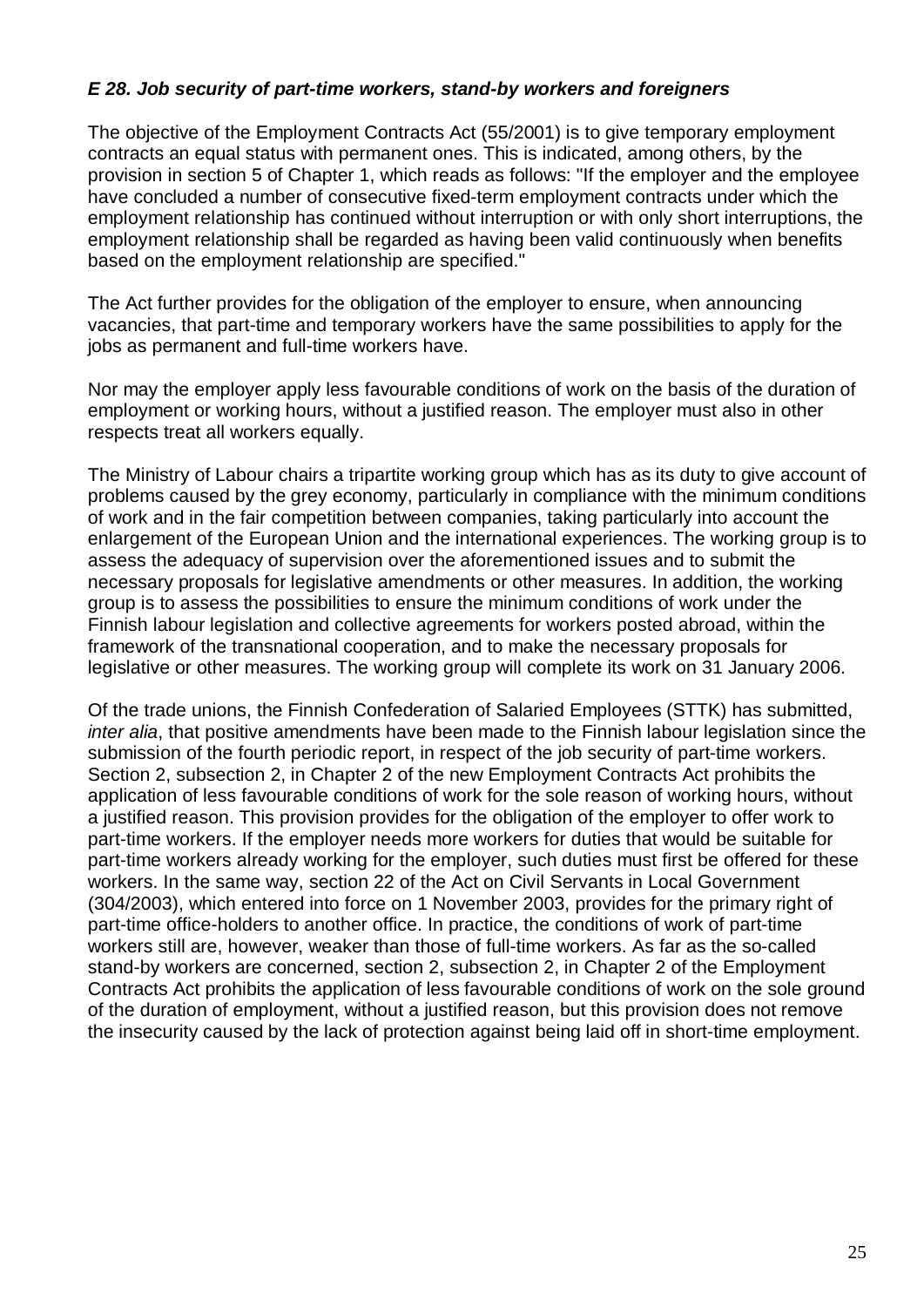#### <span id="page-25-0"></span>*E 29. Provision for minimum wages in order for protection to be ensured also to workers who are not protected by sectoral collective agreements*

Under the new Employment Contracts Act (55/2001), the minimum terms and conditions of work are still determined by generally applicable collective agreements. If a national collective agreement, which is considered representative in the sector in question, contains provisions concerning the type of work performed by the worker, the employer is under an obligation to apply those provisions as minimum conditions of work. In sectors where there is a generally applicable collective agreement, the minimum wages are also determined by the collective agreement. An employer who is required, under the Collective Agreements Act (436/1946), to observe a collective agreement in which the other contracting party is a national employee organisation, may nevertheless apply the provisions of this collective agreement instead of the generally applicable collective agreement.

In cases of sectors that have no generally applicable collective agreement, the worker's wages may be determined by some other applicable national collective agreement or by a companyspecific collective agreement binding on the employer under the Collective Agreements Act. If there is no such collective agreement either, the worker's wages are determined by the provisions of the employment contract concluded by the employer and the worker.

The Employment Contracts Act also specifically provides for the minimum wages in those cases where there is neither any generally applicable collective agreement nor any other collective agreement binding on the employer under the Employment Contracts Act, and where the wages have not been agreed on in the employment contract. In such cases, the worker is entitled to reasonable wages usually paid for the type of work in question.

The aforementioned provision on minimum wages is supplemented by a provision in Chapter 10 of the Employment Contracts Act, concerning the adjustment of unreasonable terms or conditions of work. The terms and conditions of the employment contract concerning wages may be adjusted or ignored if their application is contrary to good practice or unreasonable. If the parties to an employment contract have agreed on unreasonably low wages, the said condition of the contract may be adjusted under section 2 in Chapter 10 of the Employment Contracts Act.

The provisions of the Employment Contracts Act on the general applicability of collective agreements, on the confirmation and validity of collective agreements, and on the collective agreement applicable to the employment of hired employees are mainly meant to clarify the significance of collective agreements in the protection of workers that are in the service of such employers who are not members of any employers' union.

The Act on Confirmation of the General Applicability of Collective Agreements (56/2001) entered into force at the same time with the Employment Contracts Act, i.e. on 1 June 2001. According to the said Act, the Commission confirming the general applicability of collective agreements must take action on a matter involving confirmation of general applicability when the collective agreement concerned and the information referred to in section 2, paragraphs 2 and 4, of the Collective Agreements Act have been supplied to the ministry in charge of occupational safety and health matters. A decision of the Commission can be contested by means of a written appeal to the Labour Court. The decision of the Labour Court is final. The Commission has confirmed the general applicability of approximately 150 collective agreements that represent, together with other normally applicable collective agreements, 90 to 95% of all workers. Thus, the collective agreements are an effective tool in the protection of the minimum terms and conditions of work. As for the workers who remain outside the system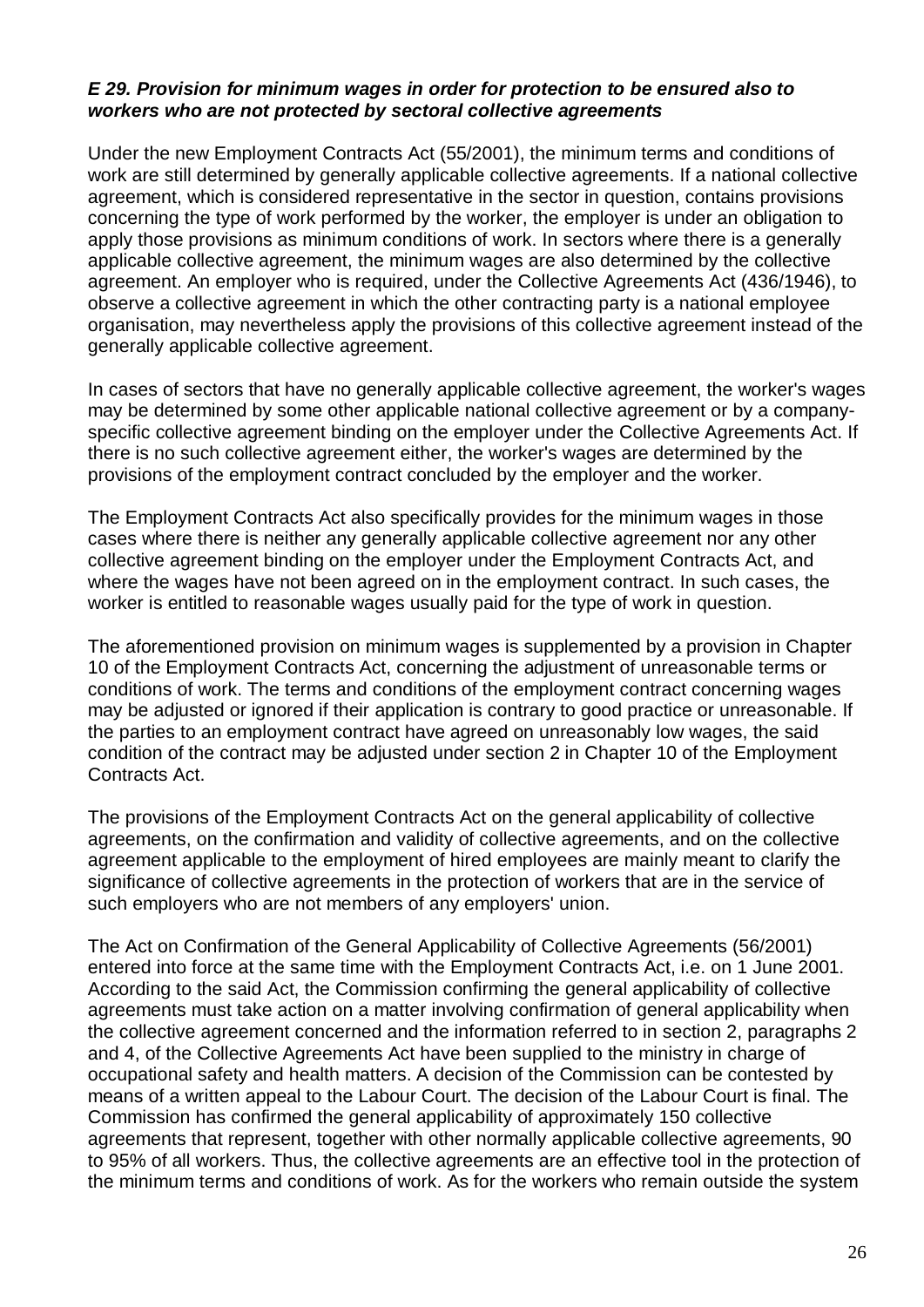of collective agreements, the provision of section 10 in Chapter 2 of the Employment Contracts Act, concerning minimum pay in the absence of a collective agreement, is of relevance. The provision applies to situation where the wages have not been agreed on in an employment contract. In addition, terms and conditions entailing unreasonably low wages may be adjusted under section 2 in Chapter 10 of the Employment Contracts Act. Furthermore, the Penal Code contains a provision (Chapter 47, section 3a) on usury-type of discrimination at work, establishing the payment of clearly too low wages as a criminal offence.

### <span id="page-26-0"></span>*E 30. Violence against women*

In the fourth periodic report, the existence of violence against women in Finland was given account of in the light of a study made in 1997, concerning particularly violence addressed against women by men. According to the results of the study, 40% of women had at some point of their lives experienced physical or sexual violence or threat of violence by men. Of married or co-habiting women, 22% had experienced such violence or threat by their spouse or life partner, and 9% had had such experiences in the last year covered by the study. As no similar study has been carried out since 1997, there is no certain information on the development of violence against women.

The development of violence against women in Finland may, however, be monitored with the help of statistical data compiled by the authorities, concerning e.g. causes of death and offences reported to the police, and with the help of general victim studies. According to statistics concerning causes of death, the number of killed women has been between 29 and 53 in the past ten years. In 2003, there were 29 women killed, which is clearly below the average number (44) in the ten-year period. The number of killed women has decreased since 2001 when it was 47, and in 2002 it was 44. However, on the basis of the year 2003, it is too early to speak of a continuing trend as the decrease may be explained by random variation. Of the women who have died as a result of violence, approximately half have died because of violence by their life partner. At the end of the 1990s, some fifteen women died each year as a result such violence. The number temporarily increased to twenty but decreased back to fifteen in 2002 and 2003 (Source: StatFinn).

In the light of cases reported to the police, women face intimate partner violence more often than men. [In](#page-26-1) 2003, approximately one tenth of violence reported to the police was registered as domestic violence<sup>1</sup>. Every year, the victim has been a woman in approximately 80% of such reported offences (Crime report 2004).

The police are involved in cases of violence against women upon emergency calls from homes, in connection with criminal investigations and when providing assistance. The police may also become aware of violence against women when they apply for restraining orders against their life partners. The police received more than 70,000 emergency calls from homes in 2004, and there were 30,000 cases of assaults reported to the police, which was 3% more than in 2003.

The number of cases of rape brought to the attention of the police increased at the end of the 1990s. Whereas there were 400 rapes reported to the police in 1992, the average number of reported rapes in 1999 to 2003 was 535 a year (Statistics Finland). According to a study published in 2004 (Kainulainen, Heini: *Raiskattu*? (Raped?), Publications of the National Research Institute of Legal Policy No. 212. Statistics Finland. *Oikeus* 2004:16), rapes brought

<span id="page-26-1"></span> $1$  The concept of domestic violence is wider than that of intimate partner violence, as it includes all violence between family members. The criteria under which the police register cases as domestic violence may vary.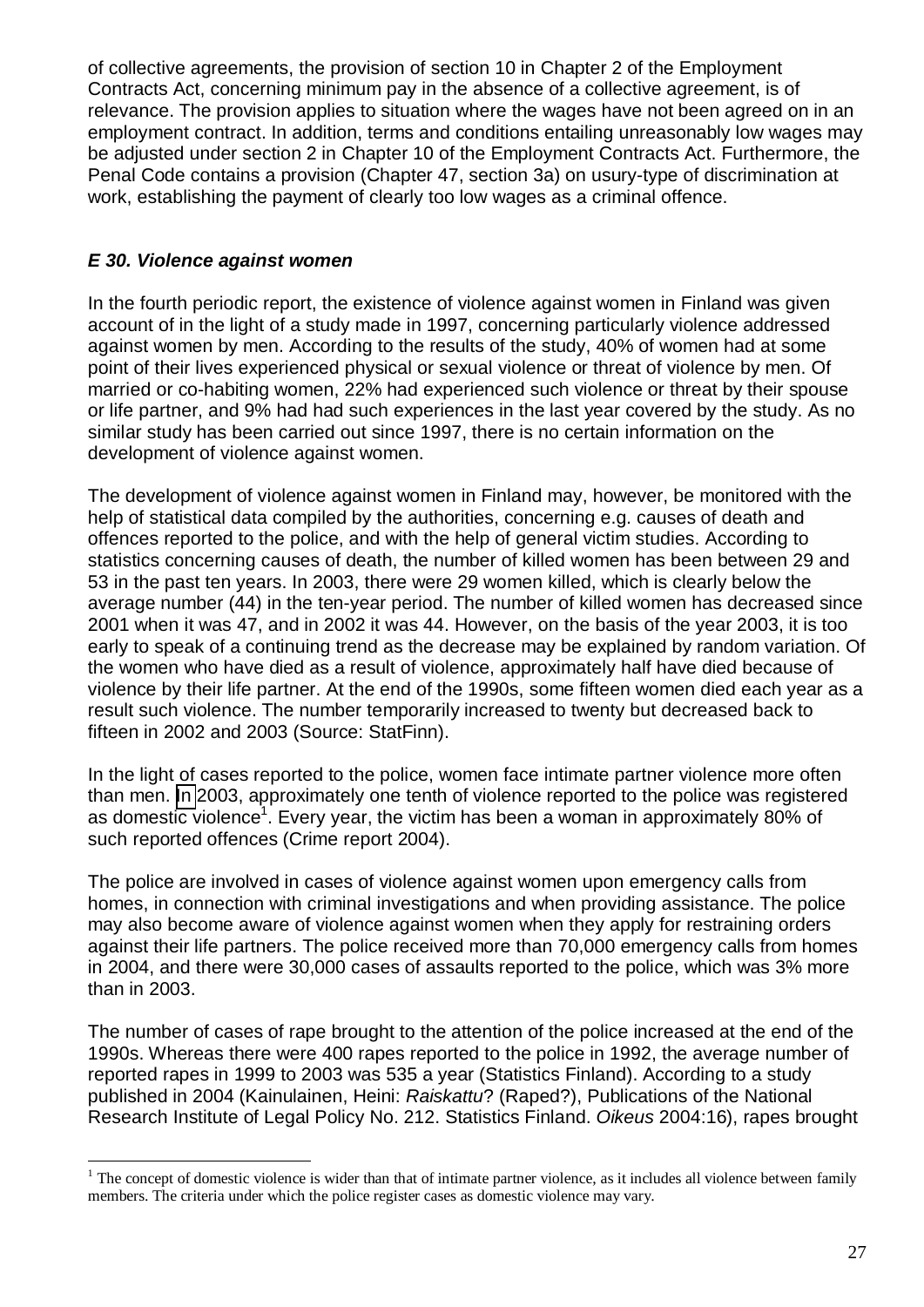to the attention of the police do not usually lead to criminal charges. For example in 1998, less than 10% of reported rapes were subject to prosecution. However, as a result of amendments made to the penal provisions on sexual offences, the number of rapes for which criminal charges were instituted has increased. In 1999 to 2003, charges were brought in approximately 15% of cases.

General victim studies, that have been made in Finland in 1980, 1988, 1993, 1997 and 2003, provide a rough picture of the development of violence against women. These studies do not, however, provide as specific information on violence experienced by women as separate studies focusing on that particular issue. This is due to the differences in the questions asked and in the ways in which information has been compiled. In the light of the victim studies, there are no great differences in the likelihood of men and women becoming victims of violence or threats. The cases of violence experienced by women have increased from 1980 (8%) to 2003 (11.8%). This increase is largely explained by the increase of violence faced by women at work. Instead, domestic violence causing injuries to women has decreased.

Domestic violence is typically an offence that is repeated. There were approximately 50 women dying as a result of violence each year in the 1990s, of whom 20 to 30 died because of domestic violence or violence committed by their life partners. In approximately 90% of cases of intimate partner violence, the offender is a man and in 10% of cases a woman. Domestic violence is mainly committed against women and is in these cases more often of a serious and repeated nature.

The situation and assistance of victims of crime is paid particular attention to. According to section 6 of the Decree on Criminal Investigations and Protective Measures, the police must inform the victim of his or her possibility to get compensation from the state for the damage caused by crime. In addition to the services provided by the authorities, the person concerned may be advised to use services provided by various non-profit organisations. The police departments have also concluded cooperation agreements with the local authorities. Local security plans are also used for this purpose.

The National Council on Disability has submitted that it is particularly important for disabled women to have information on how to protect themselves against different forms of violence. In its view, information should be provided for disabled women more effectively than at present, e.g. on the possibility to apply for a restraining order, to get into a safety house or get other help to leave the violent relationship.

*Facilities, rehabilitation and remedies accorded to victims*. The facilities available to victims of violence have been given account of in the third periodic report on the implementation of the Convention on the Elimination of Discrimination against Women, submitted in 1997. This information was supplemented in the fourth periodic report in respect of facilities available to men wishing to get rid of their violent behavioural patterns. The prevention of violence against women has been included as an objective in different programmes for the prevention and reduction of violence: in the Internal Security Programme coordinated by the Ministry of the Interior, in the National Programme for the Reduction of Violence introduced by the Ministry of Justice, and in the Action Programme to Prevent Intimate Partner and Domestic Violence introduced by the Ministry of Social Affairs and Health. The Government's Equality Programme also contains several objectives relating to the prevention of intimate partner violence, violence against women and prostitution.

The provisions of the Penal Code on sexual offences were amended by an act of Parliament that entered into force in January 1999. Rapes were divided into three categories depending on the seriousness of the offence: rape, aggravated rape, and coercion into sexual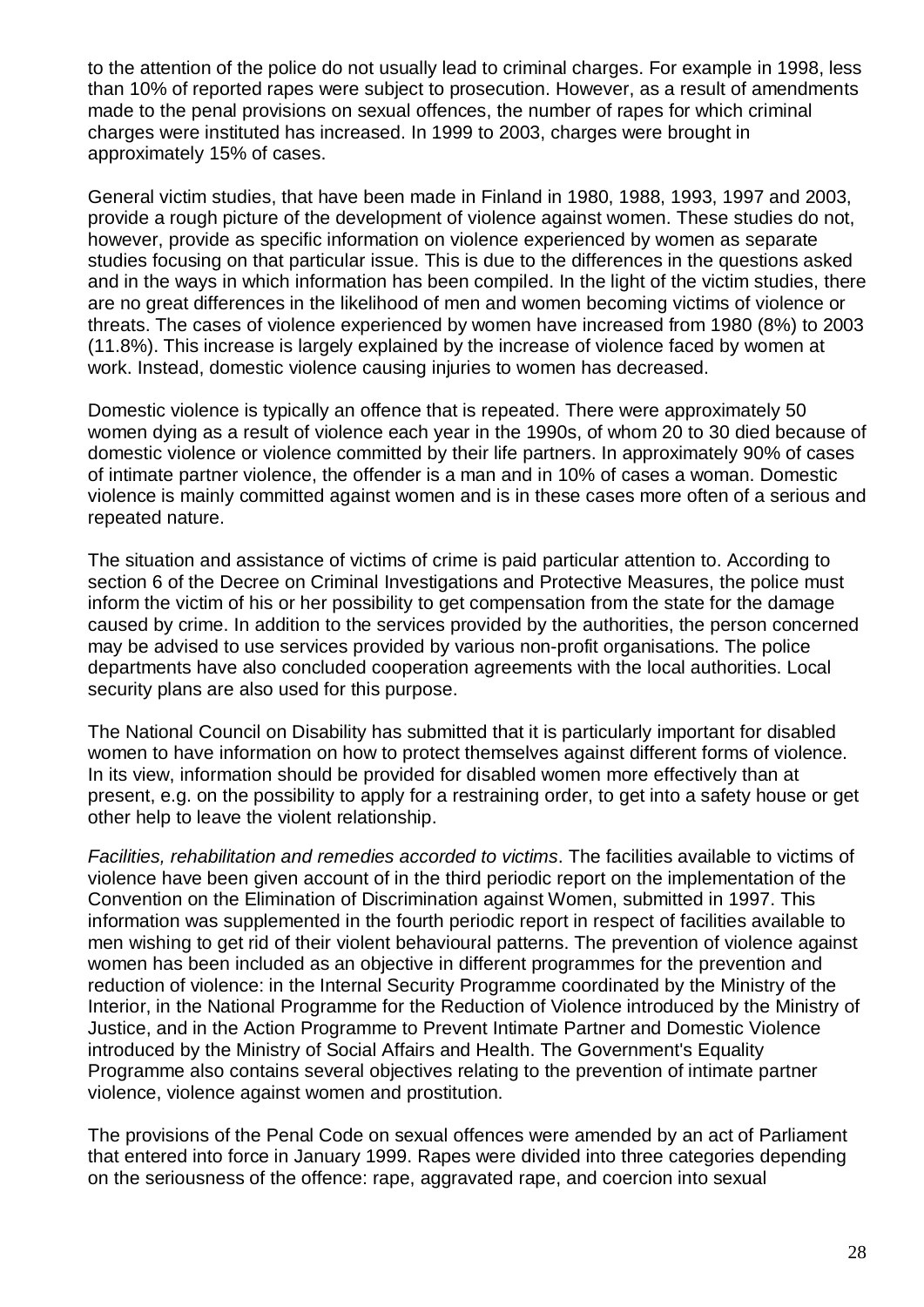intercourse. By the same amendment, it became possible for public prosecutors to proceed with prosecution in respect of rape and aggravated rape irrespective of the victim's own will. In respect of coercion into sexual intercourse, it is still required that the victim requests prosecution.

The Penal Code has also been supplemented by specific provisions on trafficking in human beings and aggravated trafficking in human beings, which entered into force on 1 August 2004, and the Restraining Orders Act was supplemented as of the beginning of 2005 by provisions making it possible to issue a restraining order against a family member. The Ministry of Justice has further been preparing an amendment to the Penal Code to establish the purchase of sexual services as a criminal offence. The planned new provisions relate to the implementation the protocols supplementing the UN Convention against Transnational Organized Crime, concerning trafficking in persons and smuggling of migrants. The Government Bill is scheduled to be submitted to Parliament before the end of the year.

The intimate partner violence faced by immigrant women and its prevention have been paid attention to in the past few years. A multinational women's association (Monika-Naiset) was established in 1998. A women's association in Turku has introduced a project meant to help immigrant women integrate into Finnish society by removing obstacles to their employment and access to education. A national helpline for women offers services for immigrant women in different languages. According to feedback given concerning the helpline, however, the fees charged for the service are a problem for many immigrant women.

There are still deficiencies in shelter home services. There are large regions entirely without shelter homes, particularly in northern and eastern parts of the country. Furthermore, there are no low-threshold refuges or support centres where victims of violence or women feeling threatened can go for a short time. There are also deficiencies in the training of professionals to identify and intervene in violence.

The Ministry of the Interior has coordinated the preparation of an extensive cross-sectoral Internal Security Programme that was completed in the summer of 2004. A relevant objective of the Programme is the prevention of violence and particularly the reduction of offences against life. The Programme focuses on preventive work and on the safety of every-day life. Violence against women is also paid attention to. The Programme underlines the importance of improving cooperation among authorities. It is to be updated at regular intervals and its implementation is monitored.

The Ministry of Social Affairs and Health is preparing an action programme to prevent domestic violence, based on the Government's political programme. Within the framework of the National Development Project for Social Services, a nationwide system of emergency social services is meant to be created by the year 2007. The measures to be taken under the project include the assessment of the situation of emergency social services and the clarification of the objectives of such services, the listing of the various forms of emergency and crisis services and measures, the adoption of quality standards for emergency social services, and the assessment of need for cooperation with other authorities. As a concrete measure, the cooperation between the local authorities, the police and the social welfare authorities is to be improved. At the local level, this may be done by placing the localities of the emergency social service authorities and of the police as close to each other as possible, and by establishing regular contacts and cooperation between social welfare officers and the police so that they are part of normal routines. The experiences gained so far of the placement of social welfare officers at police stations have been good. At present, there are less than 20 social welfare officers working at police stations in different parts of the country, as a result of cooperation between the local authorities and the police. The development and establishment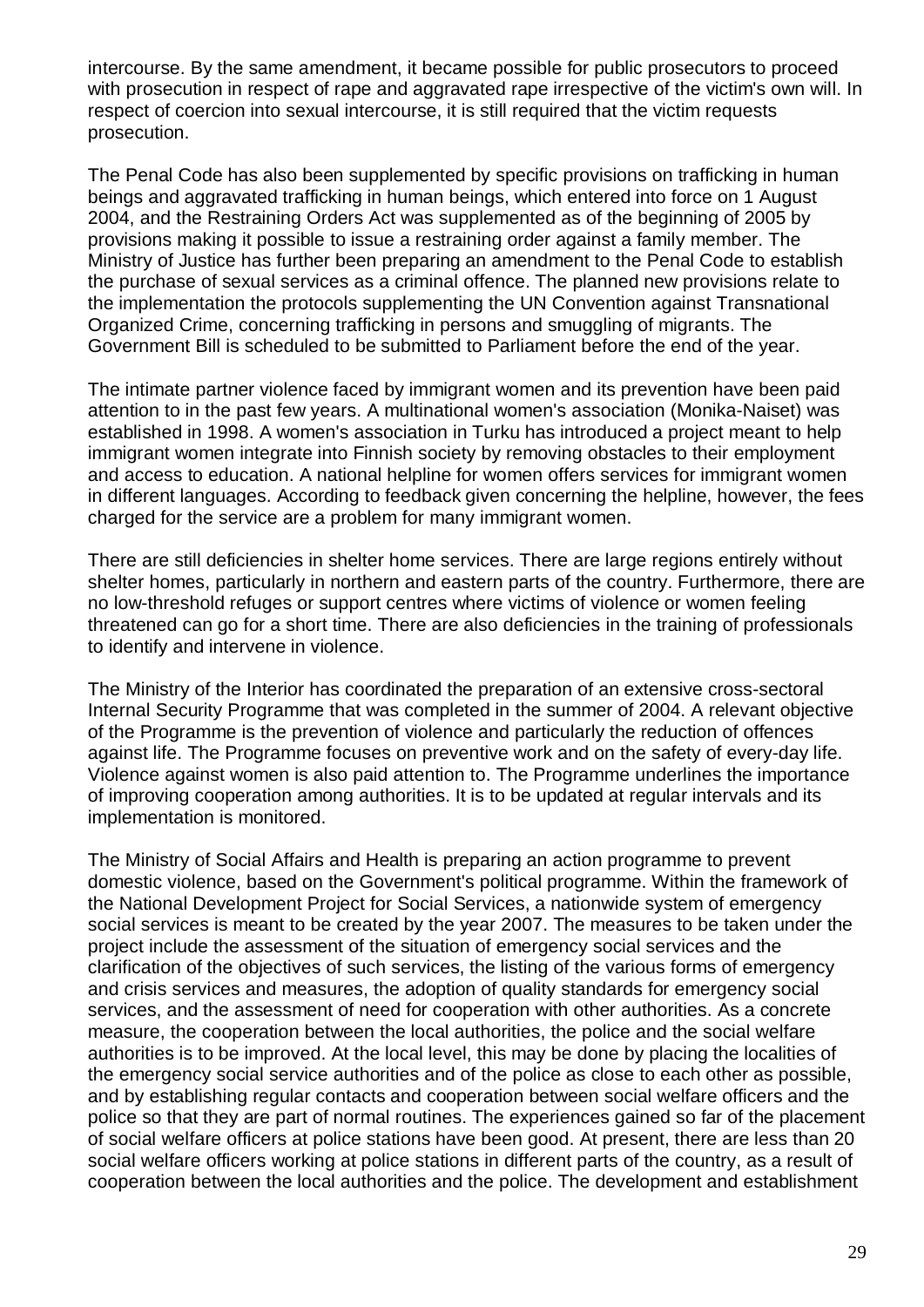of cooperation enhances the implementation of many measures set forth in the Internal Security Programme, such as the principle of early intervention, the guidance of drug addicts to care, the development of child welfare work and the prevention of domestic violence.

Furthermore, the National Council for Crime Prevention has prepared a National Programme for the Reduction of Violence. The Programme covers all the most important forms of violence. It is meant to be applied together with the National Crime Prevention Programme adopted by the Government in 1999 and the Internal Security Programme adopted in September 2004. The objective with the Programme is that the prevention of violence be mainstreamed in all local security planning. The reduction of violence is also one of the objectives set forth in the Government's political programme.

It is proposed in the National Programme for the Reduction of Violence that the Government set an objective to consistently reduce the number of persons facing violence, including domestic violence, street violence, violence among specific population groups, violence at work and other forms of violence.

Several measures proposed in the Programme to reduce violence in general should also reduce violence against women. However, there is also an objective of reducing violence against women to a larger extent and faster than other forms of violence. The principle of transparency should also be applied in this respect: violence is condemnable and criminal, and it is no way a private matter even if the offender is a family member of the victim. The preparedness to intervene and provide assistance, and the victims' awareness of assistance, must be improved at all levels.

The aforementioned three programmes are coordinated in order to avoid double efforts.

The police may help victims of violence to prepare a safety plan in case of a risk of repeated violence. The Police Act (493/1995) also gives the police a possibility to intervene in threatening situations already before an actual offence is committed. Furthermore, the fact that the public prosecutor may now proceed with prosecution in respect of assaults irrespective of whether it has been requested by the victim - even if the offence has been committed at a private home - makes it possible for the police to intervene in acts of violence that were earlier considered the family's internal matters. The Restraining Orders Act entered into force on 1 January 1999. In 2004, there were approximately 1,700 restraining orders issued. As of 1 January 2005, the Act has been supplemented with new provisions under which a restraining order may also be issued against a family member living in the same household.

The supreme police command has set up a steering group to coordinate and develop the prevention of domestic violence. The programme of action of the police has also been completed. The basic training of the police includes the most relevant elements of the prevention of domestic violence. In this respect, training has also been arranged for the police at work since 2002.

# <span id="page-29-0"></span>*E 31. Public health services*

The Government introduced in 2001 a national project on safeguarding the future of health care services. The initiative for the project was taken by the Finnish Confederation of Salaried Employees (STTK) and by its member unions in the health care sector. The aim of the project is to develop health care services in cooperation between the state and the local authorities so that everyone will have access to good-quality health care services needed, irrespective of one's financial position and place of residence. The most relevant amendments to legislation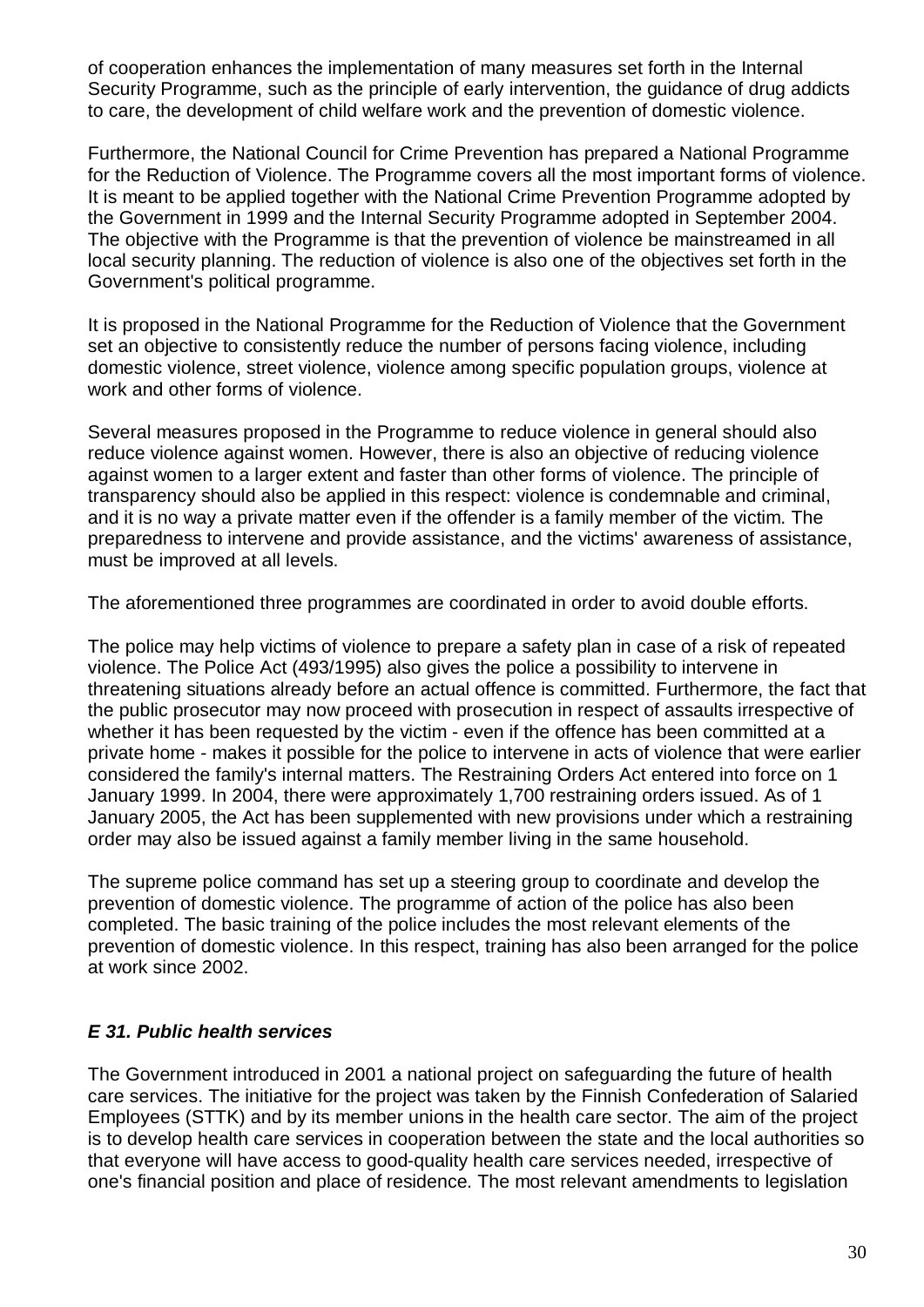introduced within the framework of the project entered into force on 1 March 2005. The national project has got a good start and it is found important to implement it as soon as possible. However, the Government's decision on the budgetary framework for the years 2006 to 2009 does not afford any increase in the state financing for the project until the productivity of the public sector has improved. The total quantity of production is estimated to increase by 3.7% in 2005.

#### <span id="page-30-0"></span>*E 32. Adequate health services, especially to vulnerable groups*

The public health care system is based on the principle of equality, under which vulnerable groups are not placed in a different position from others. Priorities in the provision of care are based on the assessment of the urgency of care in accordance with medical criteria.

#### <span id="page-30-1"></span>*E 34. Dissemination of the concluding observations*

Immediately after the hearing by the Committee, the Ministry for Foreign Affairs held a press conference where the experts heard in Geneva told of the most important issues taken up in the hearing. The purpose of the press conference was to give the hearing publicity through the media, with a view to making citizens aware of it.

Three weeks after the adoption of the concluding observations of the Committee, the Ministry for Foreign Affairs communicated them in English and Finnish to all the ministries, requesting them to prepare a preliminary assessment in their sectors of administration within three months, and to give an opinion on what kind of measures should be taken in order to implement the recommendations given by the Committee. At the same time, the concluding observations were communicated, among others, to Parliament, the Parliamentary Ombudsman, the Chancellor of Justice, the Supreme Court and the Supreme Administrative Court, as well as to the trade unions and to a large number of non-governmental organisations. However, citizens should also have access to information on various projects introduced in different sectors of administration and they should be able to follow the implementation of the projects. In this respect, it is desirable that the whole state administration is active in the provision of public information.

The Ministry for Foreign Affairs publishes on its website information on human rights, including periodic reports on the implementation of international human rights conventions. The reports submitted to treaty monitoring bodies may be found on the website in English and Finnish, and the concluding observations given by the different bodies in English, Finnish and Swedish. The Unit for Human Rights Courts and Conventions of the Ministry for Foreign Affairs is responsible for answering the questions of citizens concerning periodic reports.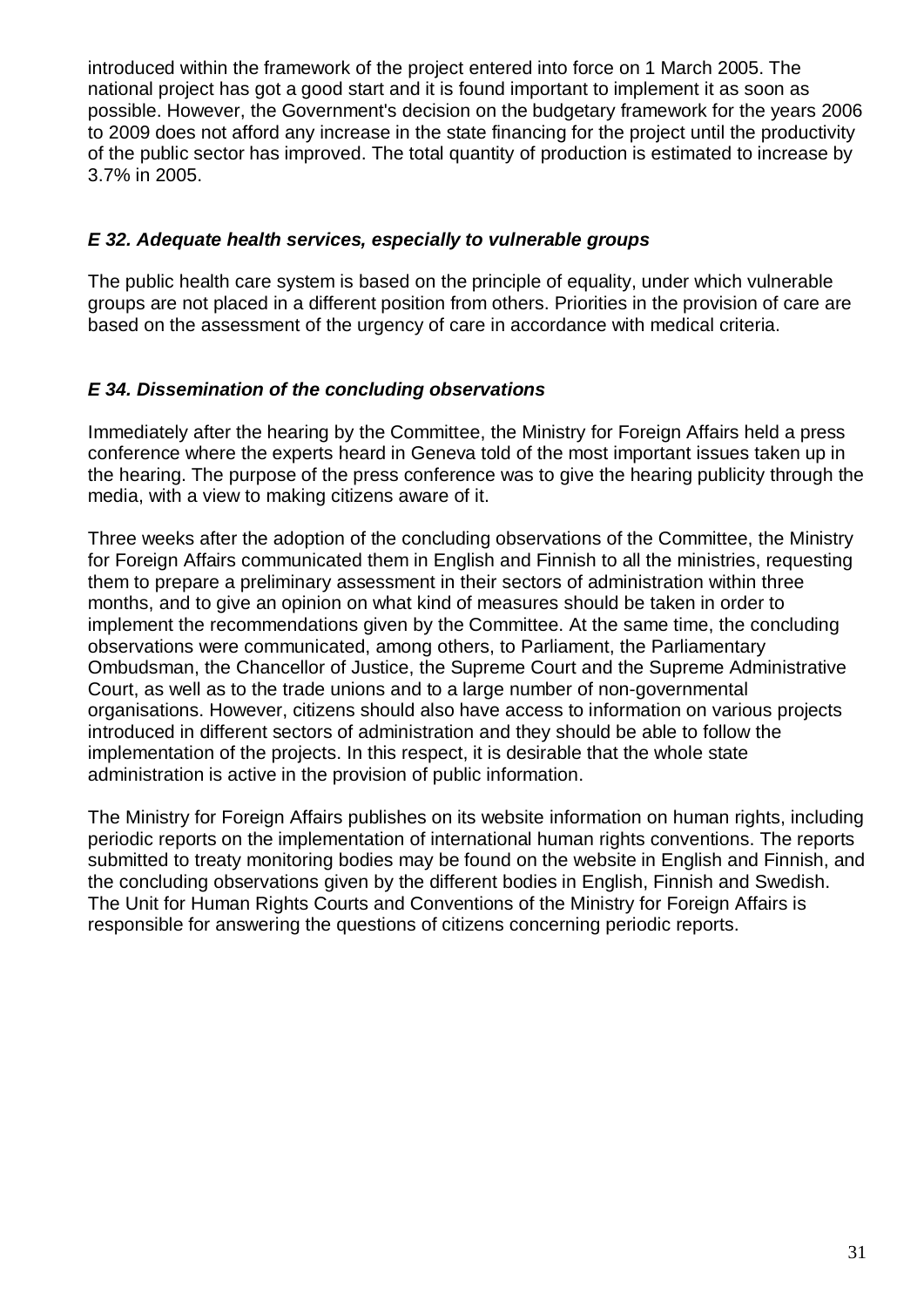### <span id="page-31-0"></span>**ARTICLE 1**

The *special status of the Åland islands* and the Act on the Autonomy of Åland have been given account of in the third and fourth periodic reports. The historical reason for the autonomy of the Åland islands has been the need of the Swedish-speaking population of the islands to maintain their linguistic culture and other local traditions.

The *Constitution of Finland* (731/1999), which entered into force on 1 March 2000, contains provisions concerning *the Sámi people*. Section 17, subsection 3, of the Constitution guarantees the Sámi, as an indigenous people, the right to maintain and develop their own language and culture. It is also provided in subsection 3 that provisions on the right of the Sámi to use the Sámi language before the authorities are laid down by an Act. Furthermore, it is provided in section 121, subsection 4, of the Constitution, that in their native region, the Sámi have linguistic and cultural self-government, as provided by an Act. The new provisions correspond to the earlier ones. The repealed Parliament Act, which had the status of a constitutional law, contained a provision (section 52a), according to which the Sámi were to be heard by Parliament on matters that concerned them, in particular, as provided for in the Rules of Procedure of Parliament. This provision was added as new section 37, subsection 2, to the revised Rules of Procedure of Parliament (20/2000) passed by Parliament at the end of 1999.

The Act on the Use of the Sámi Language before Authorities (516/1991) was revised by a new *Sámi Language Act* (1086/2003) that entered into force on 1 January 2004, at the same time with a new Language Act (423/2003) applied to Finland's national languages, Finnish and Swedish. The purpose of the Sámi Language Act, according to its section 1, is to ensure the right of the Sámi to maintain and develop their own language and culture, as required by the Constitution and international conventions binding on Finland, and the Act contains provisions on the right of the Sámi to use their own language (Inari Sámi, Skolt Sámi or North Sámi) before the courts and other public authorities. Under the repealed Act, the right to use all the three Sámi languages spoken in Finland before authorities was only based on a statement in the explanatory part of the Government bill for its enactment. In the new Act, all the three Sámi languages are defined as being a Sámi language within the meaning of the Act (section 3, subsection 1), which clarifies the contents of the Act in this respect.

The Sámi Language Act also contains various provisions on the duty of public authorities to implement and enhance the linguistic rights of the Sámi (e.g. section 1, subsection 2, section 14, subsections 1 and 2, sections 15 and 24, and section 28, subsection 1). The goal is to ensure the right of the Sámi to a fair trial and good administration irrespective of language and to secure the linguistic rights of the Sámi without them needing specifically to refer to these rights (section 1, subsection 3). According to the Act, the authority shall show to the public that it provides service also in the Sámi language (section 24, subsection 1). An authority must not restrict or refuse to enforce the linguistic rights provided in this Act on the grounds that the Sámi also knows some other language, such as Finnish or Swedish (section 4, subsection 2).

The Sámi Language Act is applied to all performance of public administrative functions belonging to the authorities referred to in the Act. The authorities covered by the new Act are mainly the same as those covered by the repealed one. Apart from the state and local authorities located in the Sámi homeland, the Act is binding on certain authorities outside that area, which are relevant for the protection of the citizens' rights by law, such as the Chancellor of Justice and the Parliamentary Ombudsman as well as the Minority Ombudsman. The Sámi Language Act is further binding on state enterprises and state-owned companies (section 17) and, subject to certain conditions, private entities performing public administrative functions in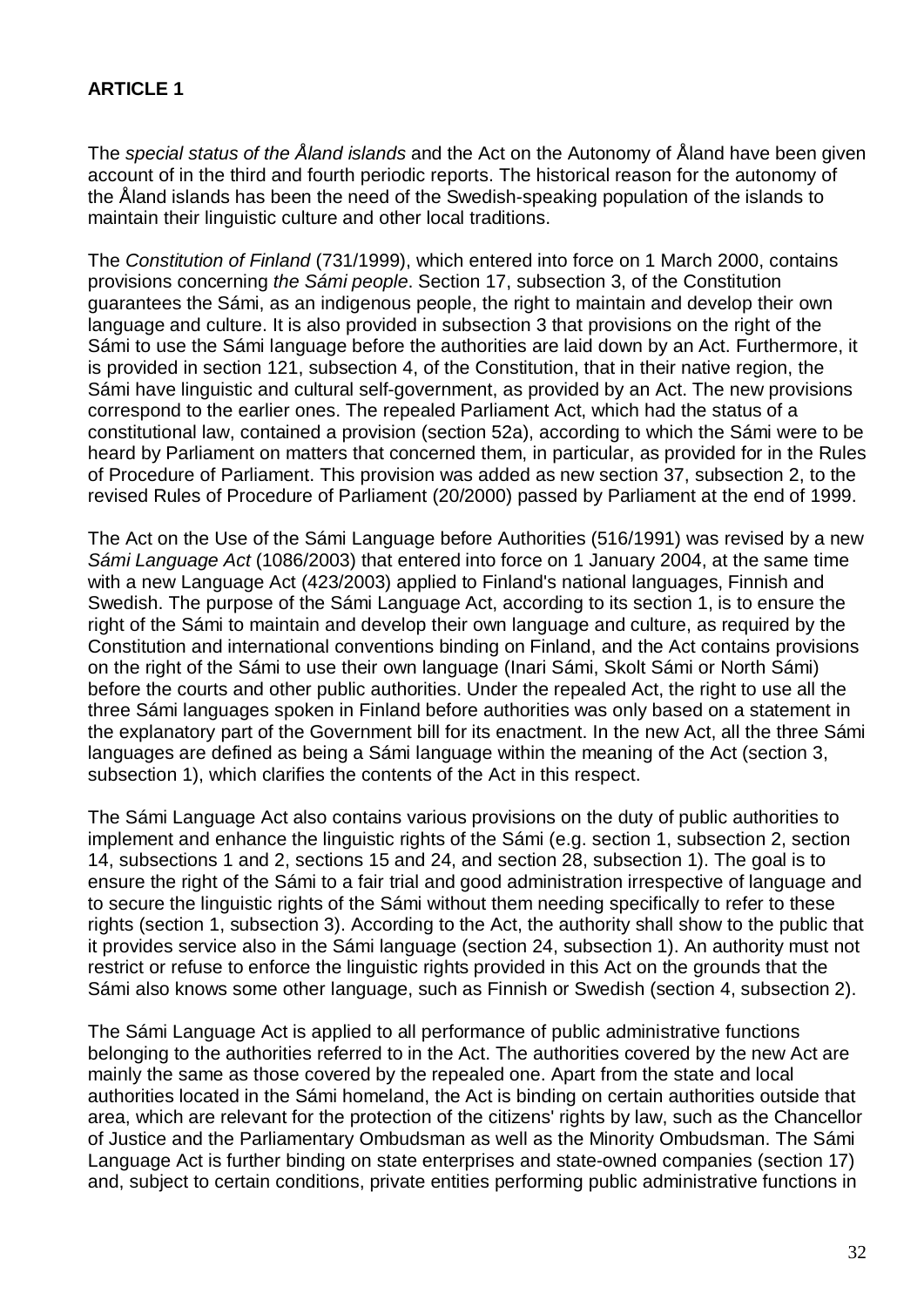the Sámi homeland (section 18). Thus, the delegation of responsibility for the provision of public administrative functions to private entities does not affect linguistic rights. According to the Act, an authority shall in its activity and on its own ensure that the linguistic rights guaranteed in this Act are secured in practice (section 24, subsection 1).

Each authority supervises application of this Act within its own area of operation. The Sámi Parliament monitors the application of this Act and may issue recommendations in questions related to language legislation and take initiatives in order to rectify defects it has observed (section 28).

Considering that the first report on the application of legislation on the Sámi language, referred to in section 29, subsection 1, of the Sámi Language Act, will not be submitted to the Sámi Parliament until in 2006 on the basis of experience obtained during the term of Parliament, it is too early to assess the impact of the new Sámi Language Act on the enforcement of the linguistic rights of the Sámi.

As indicated already in the fourth periodic report, *the definition of a Sámi* contained in the Act on the Sámi Parliament was extended during the parliamentary consideration of the Act. The purpose was still, however, that the person in question must consider himself or herself a Sámi. Furthermore, the main rule was still that there must be a linguistic link to the Sámi people. According to the Act on the Sámi Parliament, a Sámi means a person who considers himself a Sámi, provided that he himself or at least one of his parents or grandparents has learnt Sámi as his first language.

Furthermore, a new criterion was included in the Act, according to which it is required for a person to be considered a Sámi that he is a descendent of a person who has been entered in a land, taxation or

population register as a mountain, forest or fishing Lapp. A person wishing to register himself or herself as a Sámi does not need to present any evidence on his or her own Sámi language skills or on those of his or her parents or grandparents. The original intention was to issue a Decree under which it would not have been possible to invoke lists that had been drafted earlier than in 1875. However, the Constitutional Law Committee of Parliament found that there was no mandate under the law to issue such a Decree and did not consider it appropriate to supplement the Act this way.

Under the Act on the Sámi Parliament, a person is also considered a Sámi if at least one of his parents has or could have been registered as an elector for an election to the Sámi Delegation or the Sámi Parliament. This criterion is meant to be applied to such persons whose parents could have had themselves placed on lists of electors, but have for some reason not done so.

The aforementioned provisions were applied to Sámi Parliament elections for the first time in 1999. On that occasion, it was noticed that the definition of a Sámi had apparently been made too flexible insofar as the entry of persons in a land, taxation or population register as a mountain, forest or fishing Lapp was concerned. There were a total of 1,128 persons who requested registration as an elector. Nearly all of them referred to entries in a land register made between 1739 and 1825, which meant that they were descendents of persons who were born in the 17<sup>th</sup> or 18<sup>th</sup> century. However, the oldest entry referred to was in a land register from the year 1695. The most recent entries, referred to by 54 applicants, were in land registers from the years 1826 to 1857.

The electoral board of the Sámi Parliament rejected most applications made on the ground of an entry in a land, taxation or population register, finding that the applicants were, on the basis of their language, Finns and not Sámi. Of the applicants, however, 56 were accepted on the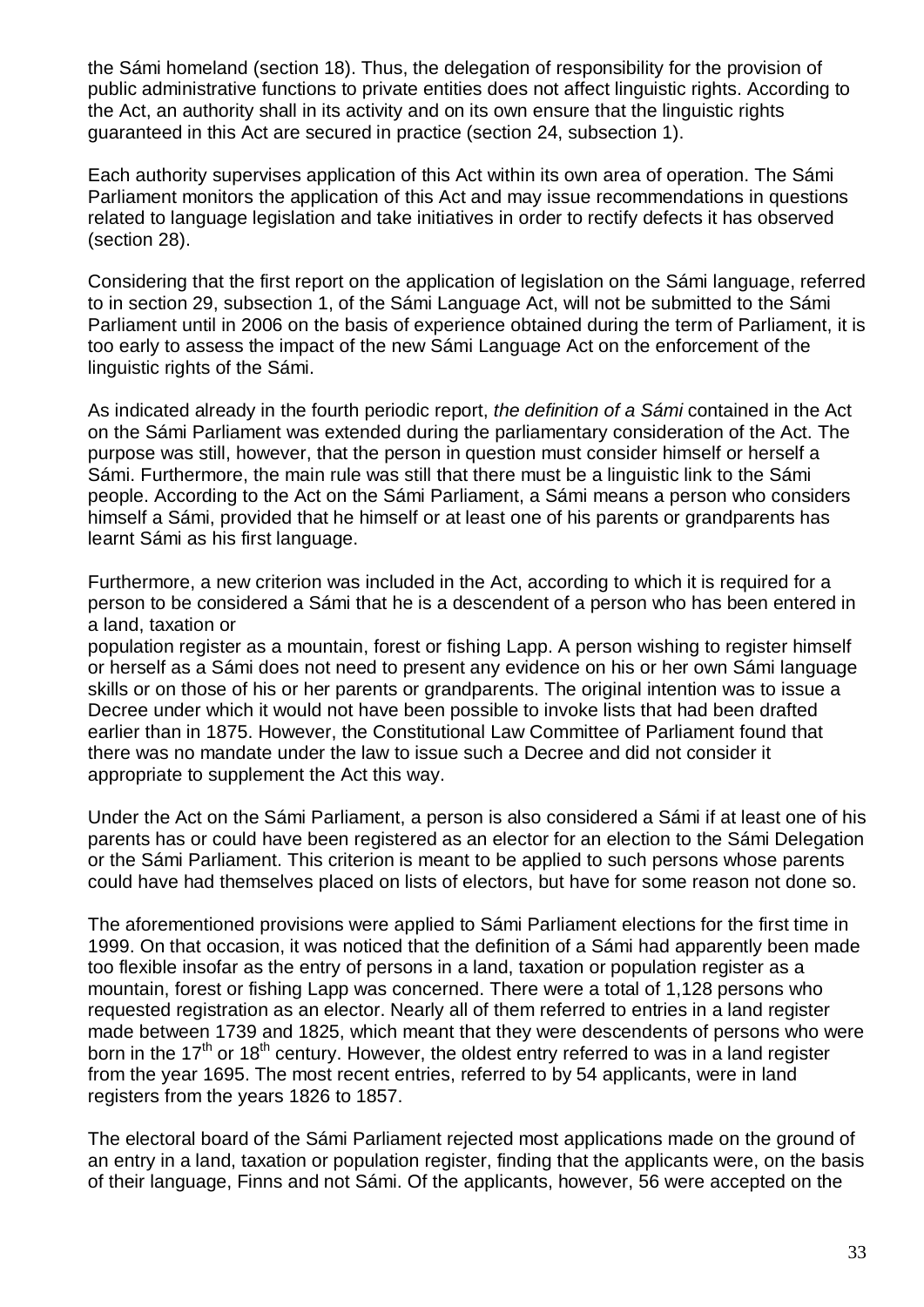basis of their language skills. As many as 765 applicants requested the electoral board to review its decision. Of these requests, the electoral board dismissed 740, noting that the applicants had not presented any new evidence affecting the outcome of the decision. The board admitted the request in respect of 25 applicants on the basis of their language skills. Of the applicants whose requests were dismissed, 726 referred their requests to the Sámi Parliament Board for review. The Board dismissed the requests with the exception of one in respect of which it found that the applicant had adduced sufficient evidence to support his Sámi origin. Nearly 700 appeals against the decision of the Sámi Parliament Board were made to the Sámi Parliament, most of which were dismissed. However, approximately thirty appeals were admitted on the ground of language skills. As many as 657 applicants appealed further to the Supreme Administrative Court.

The final decisions on the question of definition of a Sámi was given by the Supreme Administrative Court on 22 September 1999. The Supreme Administrative Court dismissed most appeals. The Court noted that the provision defining a Sámi was unclear insofar as the entry of persons in a land, taxation or population register as a mountain, forest or fishing Lapp was concerned. Accordingly, the Court found that the decision could not be exclusively based on the wording of the provision. In interpreting the provision, the Court took into account the rights guaranteed by the Constitution for the Sámi as an indigenous people as well as the purpose of the Act on the Sámi Parliament to ensure the self-government of the Sámi concerning their language and culture. Noting that as the language-based criterion meant that at least one of the person's grandparents must have learned Sámi as his or her first language, nor could the person be considered Sámi on the ground of the register-based criterion if the ancestor entered in a land, taxation or population register as a mountain, forest or fishing Lapp was not at least one of his or her grandparents. Thus, in most cases was the appeal dismissed for the reason that the entries made in such registers extended over two many generations.

As the question of interpretation of the provision defining a Sámi had been decided by means of a precedent given by the Supreme Administrative Court, it was considered that there was no need to amend the said provision included in section 3 of the Act on the Sámi Parliament. On the basis of the number of applications for entry in the list of electors made for the Sámi Parliament elections of 2003 (some 50 applications), on the ground of the register-based criterion, it is expected that there will no longer be such quantities of appeals as in the first elections, considering also that the procedure of appeal applied to the decisions relating to Sámi Parliament elections has been made less complex by legislative amendments.

The *land titles of the Sámi* have been addressed in connection with the reply given on account of the Committee's suggestion/recommendation E 25 above.

# <span id="page-33-0"></span>**ARTICLE 2**

#### <span id="page-33-1"></span>**Prohibition of discrimination**

The *Non-Discrimination Act* (21/2004) entered into force on 1 February 2004, to give effect to the provisions of the Council Directive (2000/43/EC) implementing the principle of equal treatment of persons irrespective of racial or ethnic origin, and the Council Directive (2000/78/EC) establishing a general framework for equal treatment in employment and occupation. The purpose of the Act is to enhance and ensure the implementation of equality and to provide more effective protection for victims of discrimination in the situations of discrimination falling within the scope of application of the Act. The Act prohibits discrimination on the grounds of age, ethnic or national origin, nationality, language, religion, belief, opinion,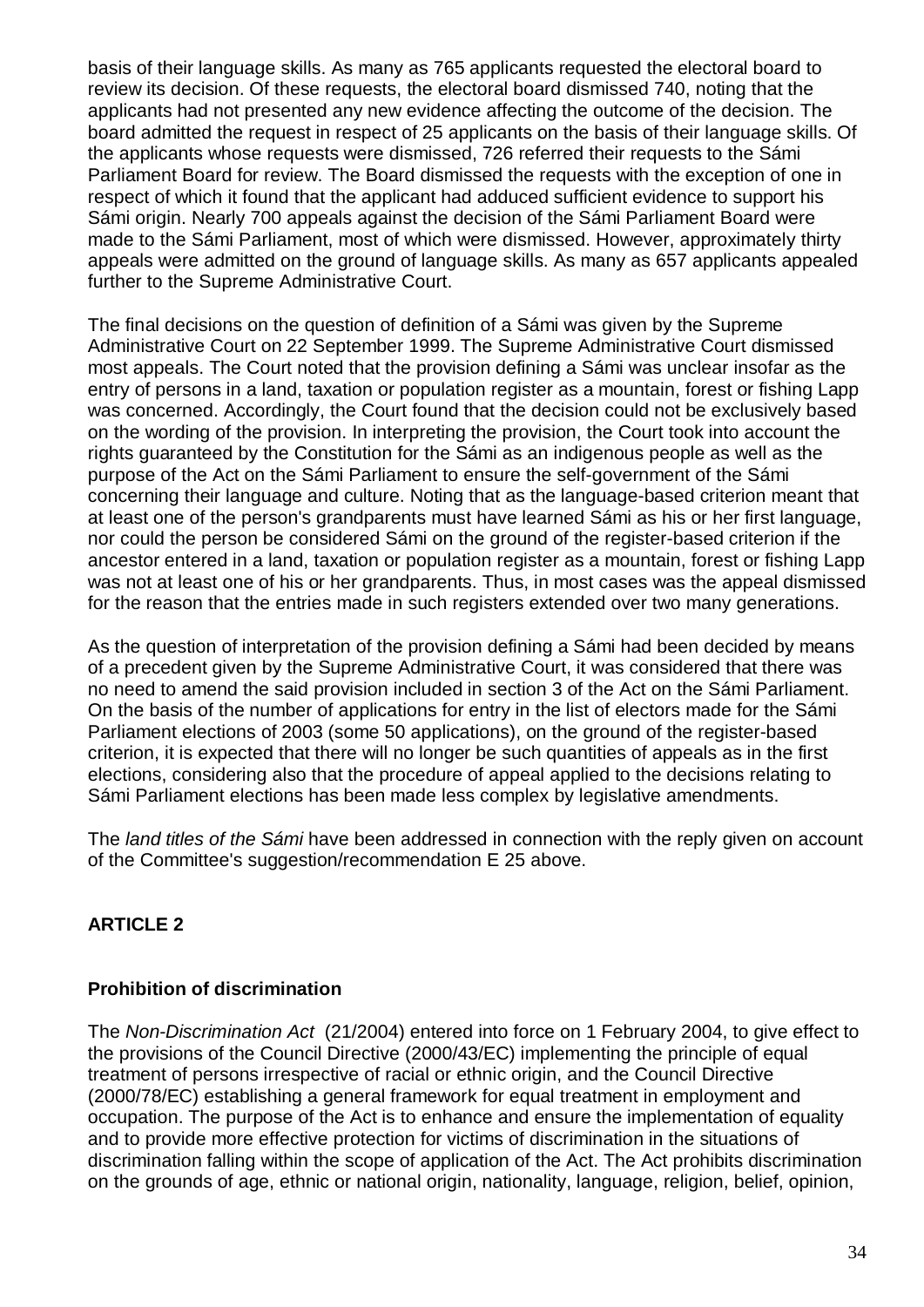health, disability and sexual orientation, as well as on other grounds relating to the person. The Non-Discrimination Act also provides for the improvement of the access of disabled persons to employment and education. The definition of discrimination in the Act is extensive and covers both direct and indirect discrimination.

According to section 2 of the Non-Discrimination Act, the Act applies to both public and private activities in the following contexts:

1) conditions for access to self-employment or means of livelihood, and support for business activities;

2) recruitment conditions, employment and working conditions, personnel training and promotion;

3) access to training, including advanced training and retraining, and vocational guidance; and

4) membership and involvement in an organization of workers or employers or other organizations whose members carry out a particular profession, including the benefits provided by such organizations.

The Act also applies to discrimination based on ethnic origin concerning:

1) social welfare and health care services;

2) social security benefits or other forms of support, rebate or advantage granted on social grounds;

3) the performance of military service, women's voluntary military service or nonmilitary service; or

4) the supply of or access to housing and movable and immovable property and services on offer or available to the general public other than in respect of relationships between private individuals.

According to section 3 of the Non-Discrimination Act, the Act does not apply to:

1) the aims or content of education or the education system; or

2) application of provisions governing entry into and residence in the country by foreigners, or the placing of foreigners in a different position for a reason deriving from their legal status under the law.

According to section 11 of the Act, compliance with the terms of the Act in employment relationships and service relationships governed by public law, and in traineeships and other comparable activities at the workplace, shall be supervised by the occupational safety and health authorities in accordance with the provisions of the Act on the Supervision of Occupational Safety and Health and Appeal in Occupational Safety and Health Matters (131/1973). The prohibition on discrimination based on ethnic origin other than in employment relationships and service relationships governed by public law shall be supervised by the Ombudsman for Minorities and the Discrimination Board.

Section 13 of the Non-Discrimination Act provides for the duties of the National Discrimination Board.

In matters relating to ethnic discrimination, insofar as they do not touch on an employment relationship or a service relationship governed by public law, or in traineeships and other comparable activities at the workplace, the Discrimination Board is empowered to:

1) confirm a conciliation settlement between the parties; or

2) prohibit the continuation or repeat of conduct contrary to the terms of section 6 or section 8.

To ensure compliance with its decision, the Board may impose a conditional fine and order payment as provided in the Act on Conditional Imposition of a Fine (1113/1990). The Board may also give opinions on the application of the Non-Discrimination Act. The Discrimination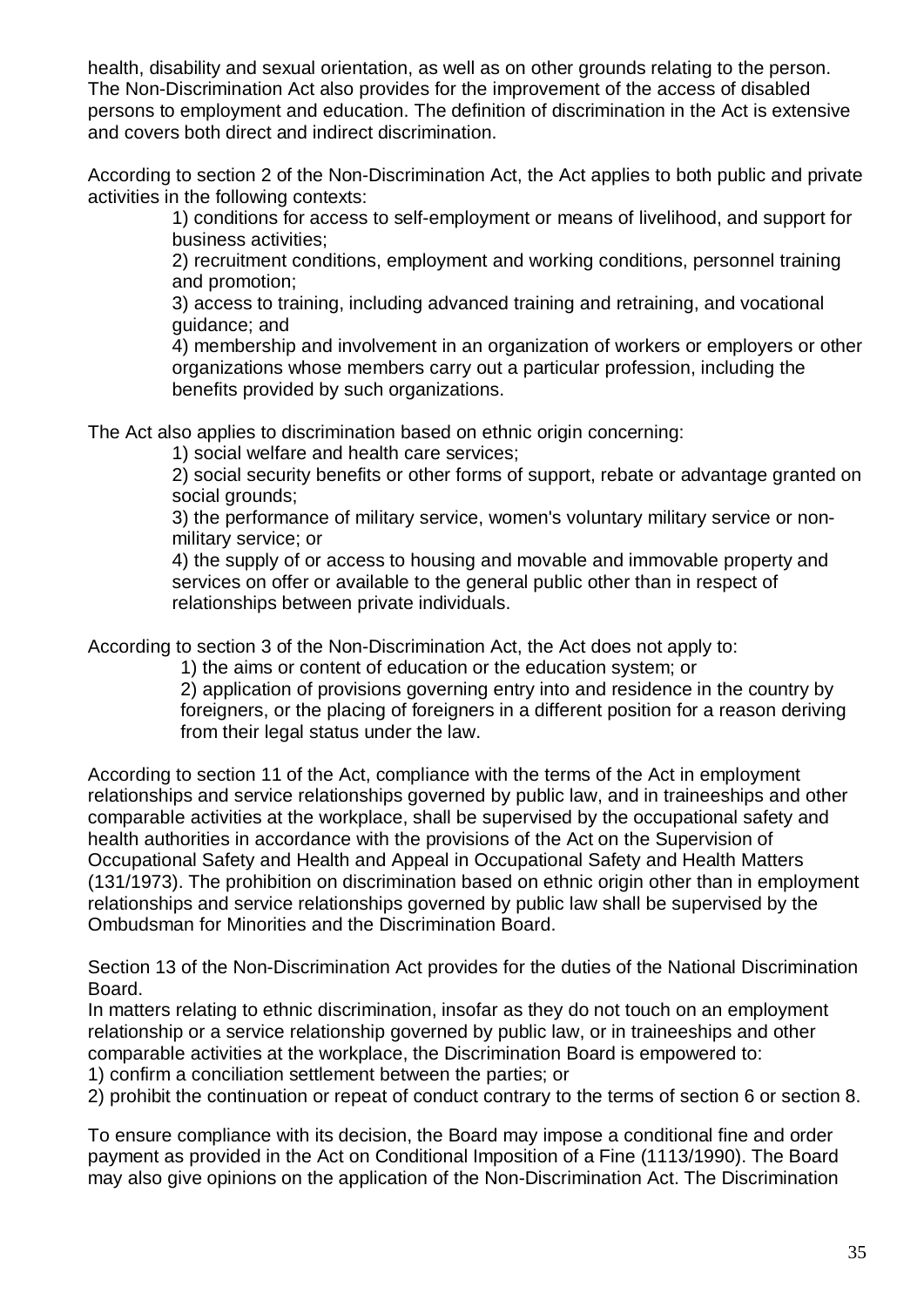Board does not substitute for any existing remedies or forms of appeal but is an additional remedy for victims of discrimination.

It is provided in the Non-Discrimination Act that each authority shall draw up a plan for the fostering of ethnic equality (*equality plan*). The Ministry of Labour has issued general recommendations for the contents of such plans of the state and local authorities in Finnish, Swedish and Sámi. The equality plans must be drawn up by the end of 2005.

The text of the Non-Discrimination Act is available in English at the following Internet address: http://www.finlex.fi/fi/laki/kaannokset/2004/en20040021.pdf.

The National Council on Disability is a body operating under the auspices of the Ministry of Social Affairs and Health, which coordinates cooperation among the authorities, disabled persons and their families, and disability organisations in the planning, development and implementation of matters pertaining to the living conditions and welfare of persons with disabilities.

The Act on Services and Support Measures for Persons with Disabilities (380/1987) aims at enhancing the possibilities of disabled persons to live as equal members of society, together with others, and at preventing and removing obstacles caused by disability. The Act provides the local authorities with a possibility to set up a local council on disability, to enhance and monitor various activities that are important for persons with disabilities. Such councils may take initiatives and submit proposals and opinions concerning issues of relevance for the every-day life of the disabled. The disabled and their families as well as disability organisations must be adequately represented in the local councils.

The new Employment Contracts Act (55/2001), which entered into force in 2001, is discussed in connection with the reply to the Committee's concern D 14 above.

In view of the *Minority Ombudsman*, the possibilities to intervene particularly in discrimination on the ground of ethnic origin have significantly improved since the entry into force of the Non-Discrimination Act on 1 February 2004. From the victim's perspective, the provisions of the Non-Discrimination Act on shared burden of proof and on the possibility to seek redress by means of action before a court of law (sections 17 and 9) are particularly important.

The report of the *Parliamentary Ombudsman* concerning the year 2002 draws attention to the fact that intolerance and even discrimination against minorities may lead to serious violations of fundamental and human rights.

Complaints addressed to the Parliamentary Ombudsman have included some indications of racist or xenophobic attitudes of officials. One decision of the Parliamentary Ombudsman criticised the local police for such provision of public information as gave the impression that the whole Roma population were criminals. The attention of the police was also drawn to the requirement of using appropriate language when referring to the ethnic origin of suspects.

In the inspections carried out by the Parliamentary Ombudsman in 2004, one of the objects of inspection was to see to what extent the authorities complied with their obligations under the new Non-Discrimination Act. When inspecting prisons and other closed establishments, the Parliamentary Ombudsman always pays particular attention to the position and equal treatment of Roma and foreign prisoners, and of prisoners belonging to linguistic minorities.

According to submissions of the Parliamentary Ombudsman, for the purpose of ensuring the equality of the disabled, the transport services of persons with serious disabilities, for example,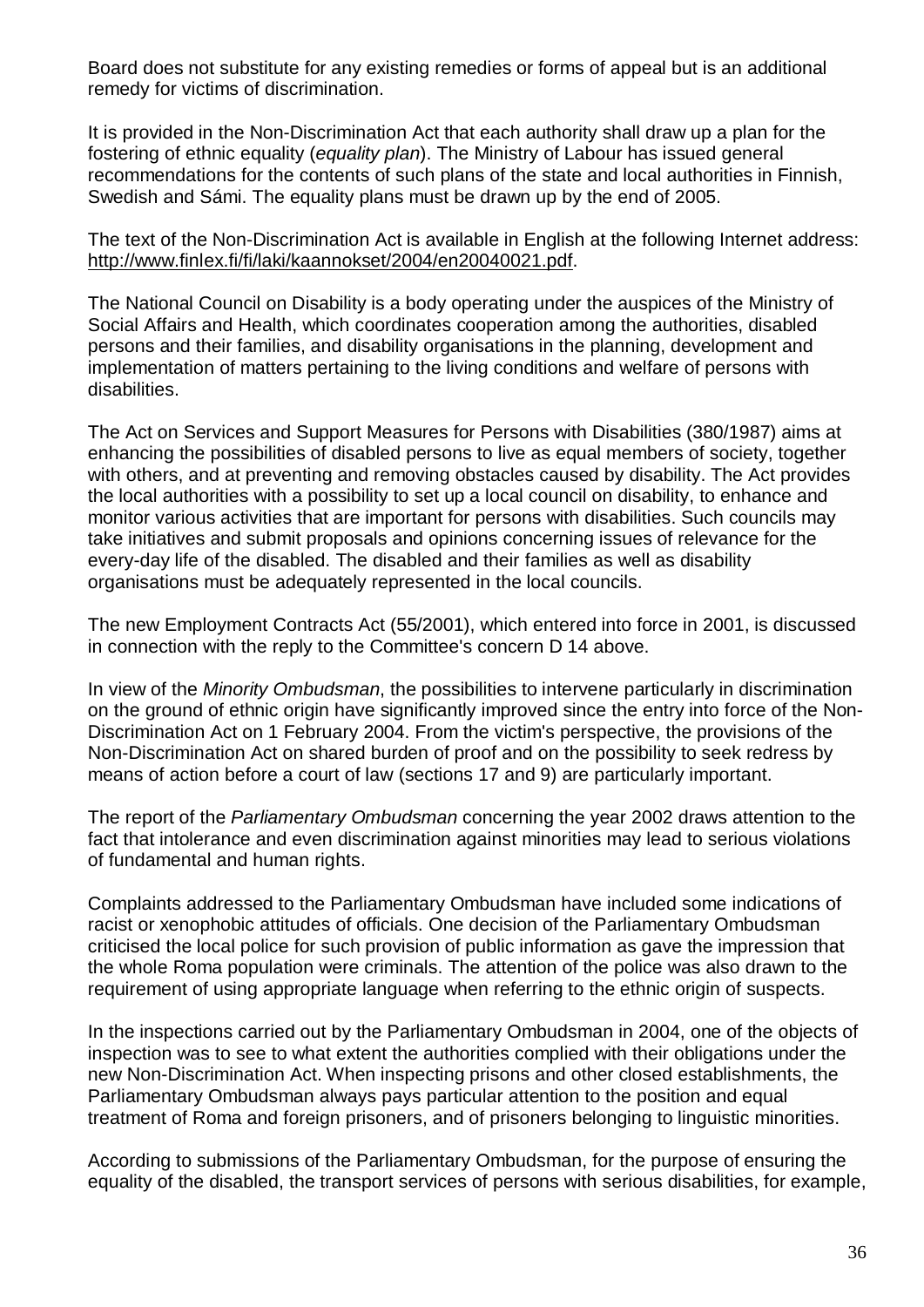are of relevance. The local authorities must ensue that such persons have also in practice access to appropriate transportation services.

In one decision, the Parliamentary Ombudsman found that the instructions of a local authority concerning the health equipment of disabled persons were in conflict with the constitutional provision prohibiting discrimination on the ground of age, for the reason that the instructions denied access to medical rehabilitation for such 18-year-old or older patients who needed specific health equipment, without the local authority giving any acceptable reason for the age criterion.

In the view of the League of Finnish Feminists (*Unioni*), discrimination based on change of sex and on sexual identity should also be classified as discrimination on the ground of sex. This means discrimination e.g. for the reason that the person's appearance does not correspond to the general perceptions relating to his or her official sex, or for the reason that the person has undergone a gender reassignment surgery.

Discrimination is also addressed in replies given to the Committee's concern D 14 and to the Committee's suggestion/recommendation E 27.

# **ARTICLE 3**

### **1. Amendments to legislation**

The Act on Equality between Men and Women (609/1986; the Equality Act) has been reformed by provisions that entered into force on 1 June 2005 (Act 232/2005). The purpose of the reform was to amend and supplement the Equality Act so as to bring it into conformity with the standards of Community law and with the case law of the Court of Justice of the European Communities. The reform also removed the problems and deficiencies that there had been in the application of the Act. A particular objective of the reform was to clarify the obligations of authorities and employers pertaining to the enhancement of equality and to make the provisions of the Act more precise insofar as the prohibition of discrimination at work was concerned. At the same time, the amendments to the Equality Act implement the Council Directive (2000/78/EC) establishing a general framework for equal treatment in employment and occupation.

The most important change for employers is the minimum contents of equality plans required by the Equality Act. It is required that new equality plans give account of the de facto equality at the workplace, including the numbers of men and women in the different duties, the classifications of the duties of men and women, their wages and wage differentials, as well as of the measures to be taken to enhance equality and an assessment of the earlier measures and their results. An equality plan is required of all employers with at least 30 employees.

The provision on the general obligation of authorities to enhance equality has been made more precise. The authorities shall enhance equality between men and women in all their activities with clear objectives and in accordance with a plan prepared to that effect, and to create and establish such administrative and other practices as ensure the enhancement of equality in the preparatory work and decision-making. The enhancement of equality must also be taken into account in the availability and supply of services.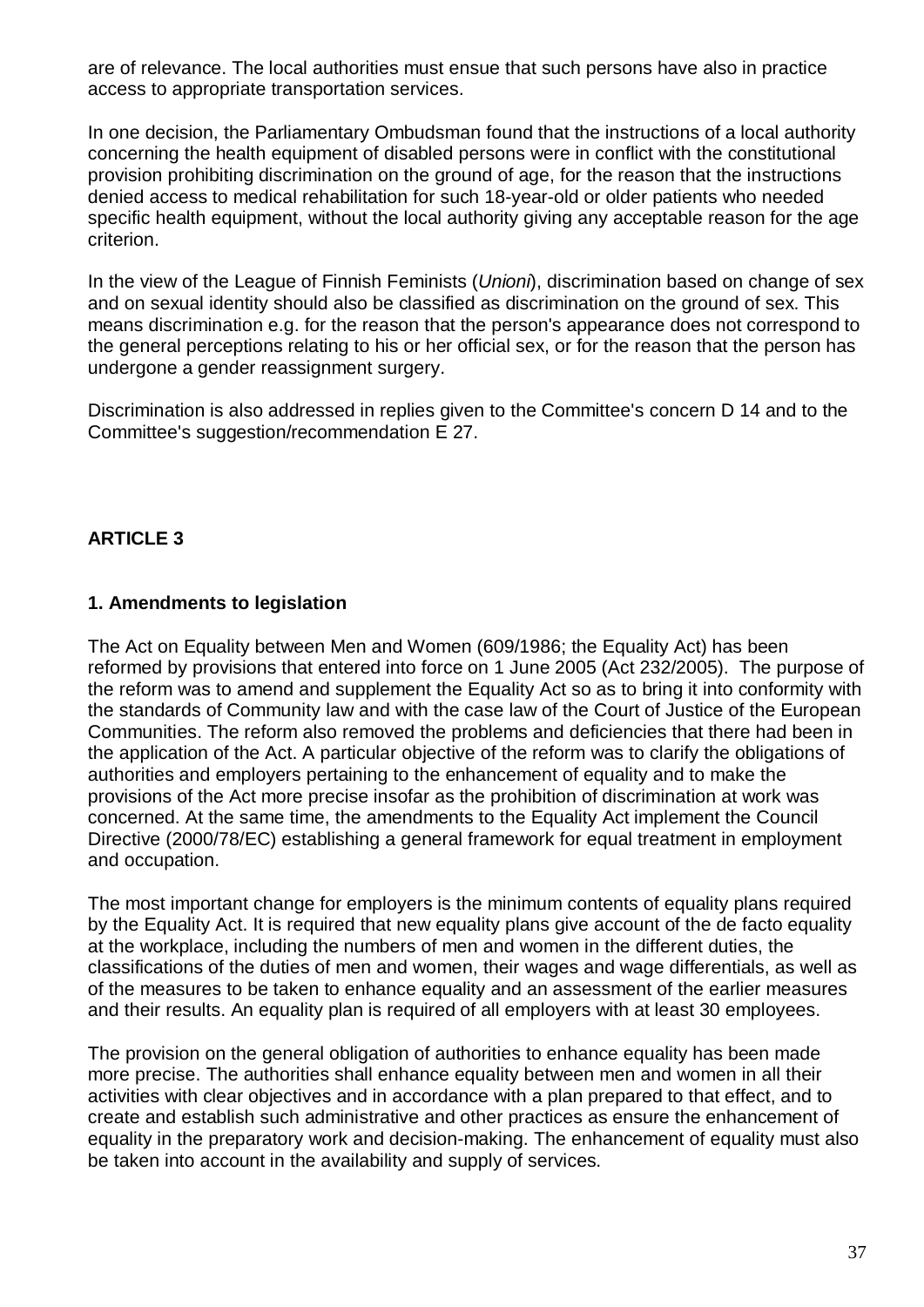The provision of the Equality Act requiring a quota for the representation of men and women (at least 40% of each) in all state and local collective bodies also applies to the joint collective bodies set up by several municipalities. Such joint bodies include at least the municipal bodies referred to in section 17 of the Local Authorities Act.

The amended Equality Act also contains more specific provisions on the responsibilities of educational establishments and other providers of education to enhance equality between men and women. Educational establishments must also prepare equality plans. Other new provisions of relevance for educational establishments and other providers of education include those defining discrimination on the ground of sex and sexual harassment in an educational environment, and those imposing an obligation on an educational establishment to provide a student with an explanation of its measures, on his or her request, corresponding to the similar provision concerning employers. These provisions do not apply to providers of education or schools referred to in the Basic Education Act (628/1998; applies to comprehensive school education). Instead, the provisions of the Equality Act applicable to local authorities and joint municipal boards must also be taken into account in the provision of basic education.

The limit of the compensation payable under the Equality Act for a violation of the prohibition of discrimination has been removed. The stricter provisions on sanctions contribute to the achievement of the objectives set for equality plans. The National Council of Women in Finland and the League of Finnish Feminists have submitted that only 27% of companies in the private sector and 25% of local authorities have prepared the equality plan required by the Equality Act.

# **2. Equality policy**

*The Government's Equality Programme 2004-2007*. According to the Government's political programme, the enhancement of equality between men and women is at the responsibility of the whole Government. The Government has prepared an Equality Programme for the years 2004 to 2007. The programme implements at the same time the Beijing Declaration and the Platform for Action adopted at the Fourth World Conference on Women of the United Nations in 1995. The Government's Equality Programme has a particular emphasis on equality at work.

The programme has been prepared in cooperation among all the ministries, and it is based on the implementation of the various objectives concerning equality in the Government's political programme. The programme includes legislative projects, educational and development projects, reports and other measures. The most extensive project to be implemented in cooperation among the different ministries is the mainstreaming of equality between men and women. The other large entities in the programme include, among others, the development of equality at work, and the prevention of violence against women and intimate-partner violence.

It is observed in the programme that the Government intends to enhance equal pay and equality at work by a long-term programme together with trade unions. The objective is to remove unfounded wage differentials between men and women.

Men are encouraged to take family leaves and the costs incurred upon employers by such leaves are evened out more than earlier. The Government improves the possibilities of men and women to go to work and carry out business activities, by e.g. the provision of good children's day-care services and other functioning public services. For example separate taxation, the employment-based social security of workers and self-employed persons, and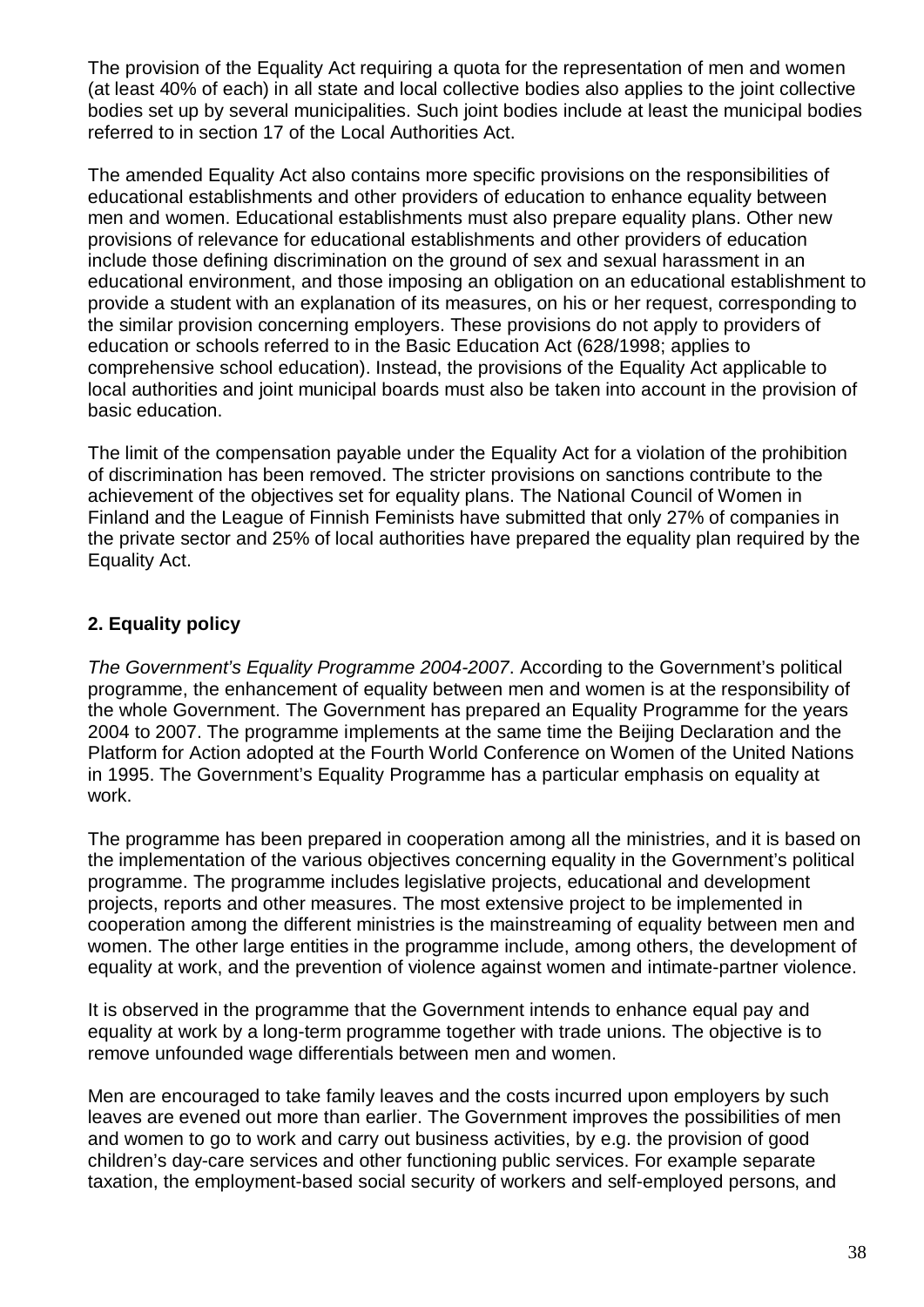loans designed for women wishing to start business encourage women to enter the labour market.

*Mainstreaming*. The objective of mainstreaming equality between men and women is to develop such administrative and other practices as support the enhancement of equality as part of all activities of ministries and other authorities. Such mainstreaming has far-reaching effects on whole society. It is important to assess the effects of decisions made by the ministries on men and women and their equality. The purpose of mainstreaming is to disrupt practices and operational cultures that are gender-neutral or do not take account of the differences between men and women.

Mainstreaming aims at making officials adopt the gender perspective as one aspect to be taken into account in the preparation of decisions. The purpose is to increase the awareness of officials of the effects of their decisions on the equality between men and women. The equality issues may be even significantly different in the different sectors of administration. Therefore it is important that each sector of administration is able to identify and take account of the equality issues that are of relevance for the sector in question. The project of mainstreaming has been developed at the Ministry of Social Affairs and Health since 2002. Certain other ministries have also had projects of their own to mainstream equality. The experiences of the pilot project of the Ministry of Social Affairs and Health are used to develop a model for the mainstreaming of equality throughout the state administration.

The principle of mainstreaming has been implemented, among others, by the following measures:

1. Training and production of information

- Since 2004, the ministries have arranged training together in the mainstreaming of equality and in gender impact assessment.

- The internal training programmes of the ministries will include an equality perspective. The objective is to have the equality perspective included in the training programmes by the year 2007.

- The Ministry of Social Affairs and Health will produce a handbook for state officials in gender impact assessment.

- For the purpose of supporting the mainstreaming of equality, an Internet portal for information on equality and for feminist research has been constructed in Finland. It is the first database focusing on equality issues in Finland.

- The equality barometer, implemented every three years, produces information on the attitudes, expectations and opinions of citizens relating to equality.

- The local authorities have created a database which is accessible for all, offering genderrelated information.

2. Gender impact assessment of legislation

The instructions for the drafting of Government bills, which were revised in 2004, include instructions on gender impact assessment. The objective is that by the year 2006, the need for gender impact assessment will be considered in respect of all new legislative projects, and in case such need is found, the gender impact assessment of the relevant Government bills will be carried out.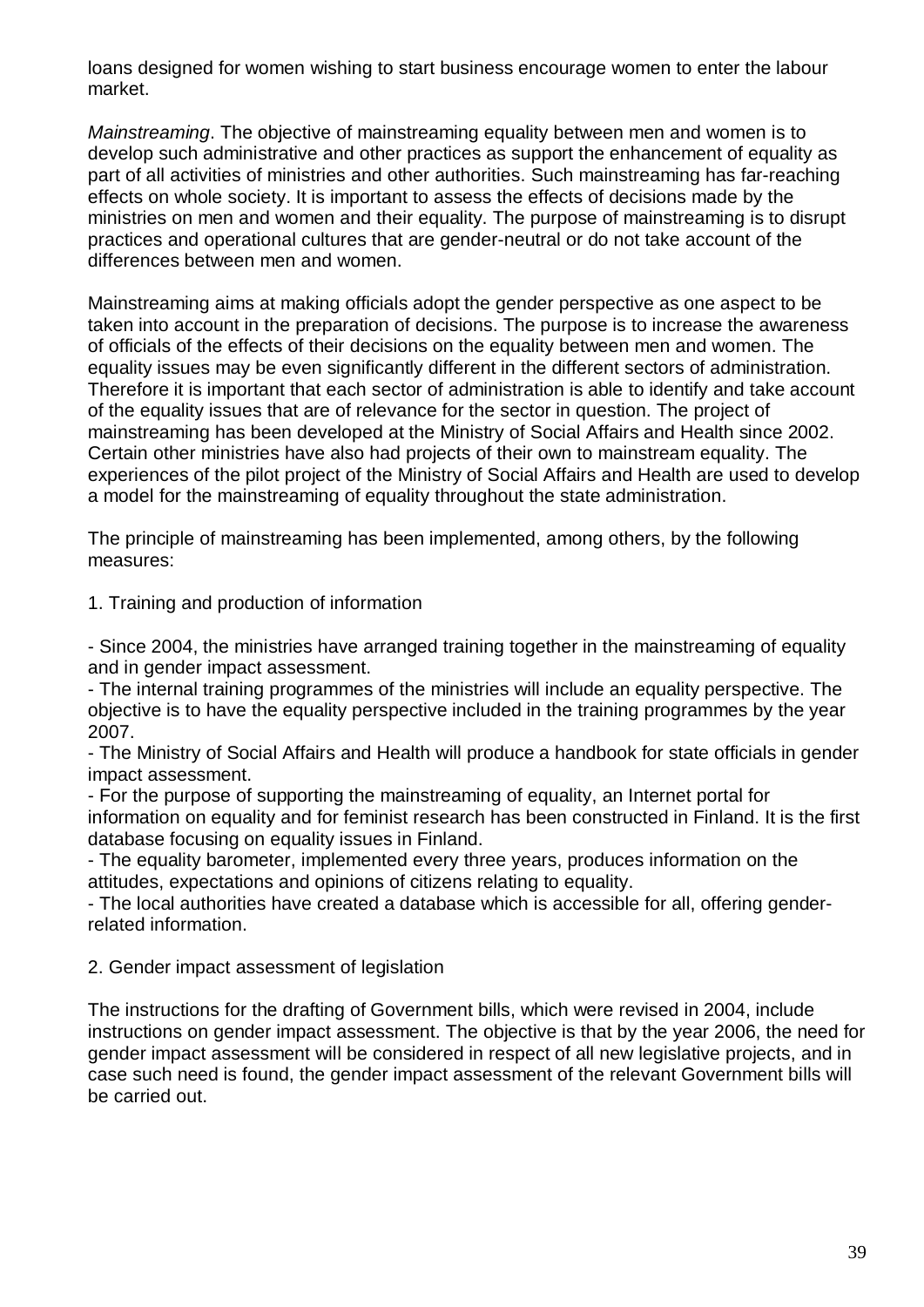#### 3. Gender impact assessment of budgets

In a pilot project launched by the Ministry of Social Affairs and Health in 2004, the State Economic Research Centre carries out an assessment of the gender impact of the State budget in the said Ministry's sector, analysing the different parts of the budget and their direct and indirect effects on equality between men and women. The project is part of a larger one introduced by the Nordic Council of Ministers for the gender impact assessment of budgets. In 2005, the Ministry of Social Affairs and Health and the Ministry of Finance intend to start the further development of gender impact assessment in the light of the information obtained within the framework of the pilot project. The objective is that the State budget for the year 2008 can be prepared in accordance with new instructions taking the gender perspective into account.

The Sports Division of the Ministry of Education has been developing measures to enhance equality between men and women in the field of sports. Equality has been an objective in this field since the mid-1990s when a working group set up by the Ministry of Education presented a plan of action to enhance equality. Although equality has been worked at in the field of sports for a long time, partly with the guidance of the Ministry, the gender impact assessment as a governmental measure is a new kind of an approach to the enhancement of equality.

A working group has been set up by the Ministry of Education, which proposes that the gender impact assessment be applied to all the relevant parts of the State's sports budget, including the financing of sports organisations, the construction of sports facilities, the sports sector of local administration, sport institutes and sport-science, as well as the youth programme and the Fit for Life project. The provision of state subsidies by the Ministry of Education and the possibility of enhancing equality through the allocation of resources and the provision of information are important in this respect.

The disability associations and women's organisations have found it important that in the assessment of the implementation of the Equality Act, attention is paid to the enjoyment of equality by women belonging to minorities, including disabled women, and to the improvement of their equality. The invisibility of discrimination on the ground of disability is revealed by the fact that there are no statistics on the employment of persons with disabilities.

The association Sexual Equality (SETA) has submitted that the Act on the legal definition of the sex of transsexuals (563/2002), which entered into force in January 2003, has clarified the legal status of transsexual persons and is a significant advancement in the protection of the rights of this group.

# **ARTICLE 6**

# **1. International conventions**

Finland has ratified all the conventions referred to in the general guidelines regarding the form and contents of reports.

The periodic reports of Finland on the measures to give effect to the provisions of ILO Convention No. 111, submitted in 1999, 2001 and 2003, as well as the periodic reports on the measures to give effect to ILO Convention No. 122, submitted in 2000, 2002 and 2003, are attached to the present report (*Annexes 1 to 6*).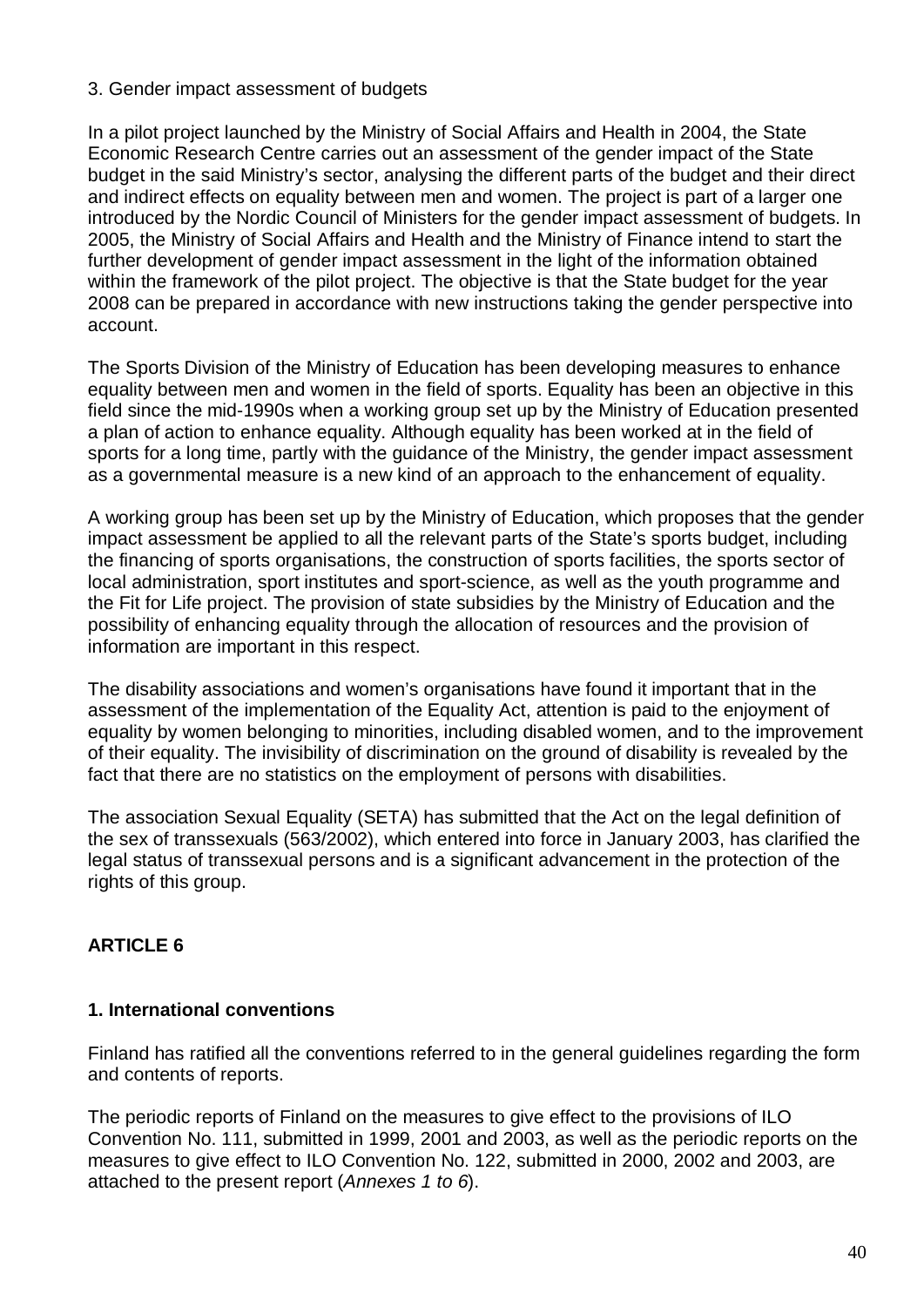# **2. (a) Situation, level and trends of employment**

Due to the recent downward trend in economy, the short-term development in employment and unemployment rates has been slow or the situation has remained nearly unchanged. In the past few years, the reduction in unemployment has been slow. Unemployment reduced to some extent in 2003 but remained unchanged in 2004. In the long-term, however, the development has been very positive. As a result of the economic depression at the beginning of the 1990s, the unemployment rate was at its highest level in 1994 (408,300 persons) and, according to a survey made by Statistics Finland, it had already decreased by 44% by the end of the year 2004. However, the decrease mainly took place at the end of the 1990s, and since 2000, the decrease in the unemployment rate has clearly slowed down, remaining at an average level of 12% per year.

| Year | In total  | <b>Men</b> | Women     | Young<br>persons <sup>*</sup> | <b>Ageing</b><br>persons |
|------|-----------|------------|-----------|-------------------------------|--------------------------|
| 1994 | 2,462,700 | 1,293,700  | 1,169,100 | 266,500                       | 210,700                  |
| 1999 | 2,556,900 | 1,335,900  | 1,221,000 | 324,500                       | 235,500                  |
| 2004 | 2,593,500 | 1,346,300  | 1,247,200 | 312,600                       | 369,600                  |

*Table 2. Labour by category in Finland in 1994, 1999 and 2004*

Source: Statistics Finland, labour survey

*Table 3. Employed persons by category in 1994, 1999 and 2004*

|      |           |            |           | Young   | <b>Ageing</b> | General<br>employment | <b>Employment</b><br>rate of<br>ageing |
|------|-----------|------------|-----------|---------|---------------|-----------------------|----------------------------------------|
| Year | In total  | <b>Men</b> | Women     | persons | persons       | rate $(\%)$           | persons (%)                            |
| 1994 | 2,054,400 | 1,058,900  | 995,500   | 175,900 | 171,000       | 59.9                  | 33.5                                   |
| 1999 | 2,295,900 | 1,205,600  | 1,090,400 | 254,900 | 211,300       | 66.0                  | 39.3                                   |
| 2004 | 2,364,700 | 1,228,800  | ,135,900  | 247,900 | 342,700       | 67.2                  | 50.9                                   |

Source: Statistics Finland, labour survey

The employment rate has also increased, particularly at the end of the 1990s. Since 1994, the number of employed persons has increased by more than 300,000 persons (15%). In 2004, the employment rate remained at an average level of 67.2%. According to the statistics maintained by the Ministry of Labour, the average number of vacancies announced at the employment agencies each month was 23,500 in 2004.

<span id="page-40-0"></span> $2$  Persons between 15 and 24 years of age.

<sup>&</sup>lt;sup>3</sup> Persons between 55 and 64 years of age.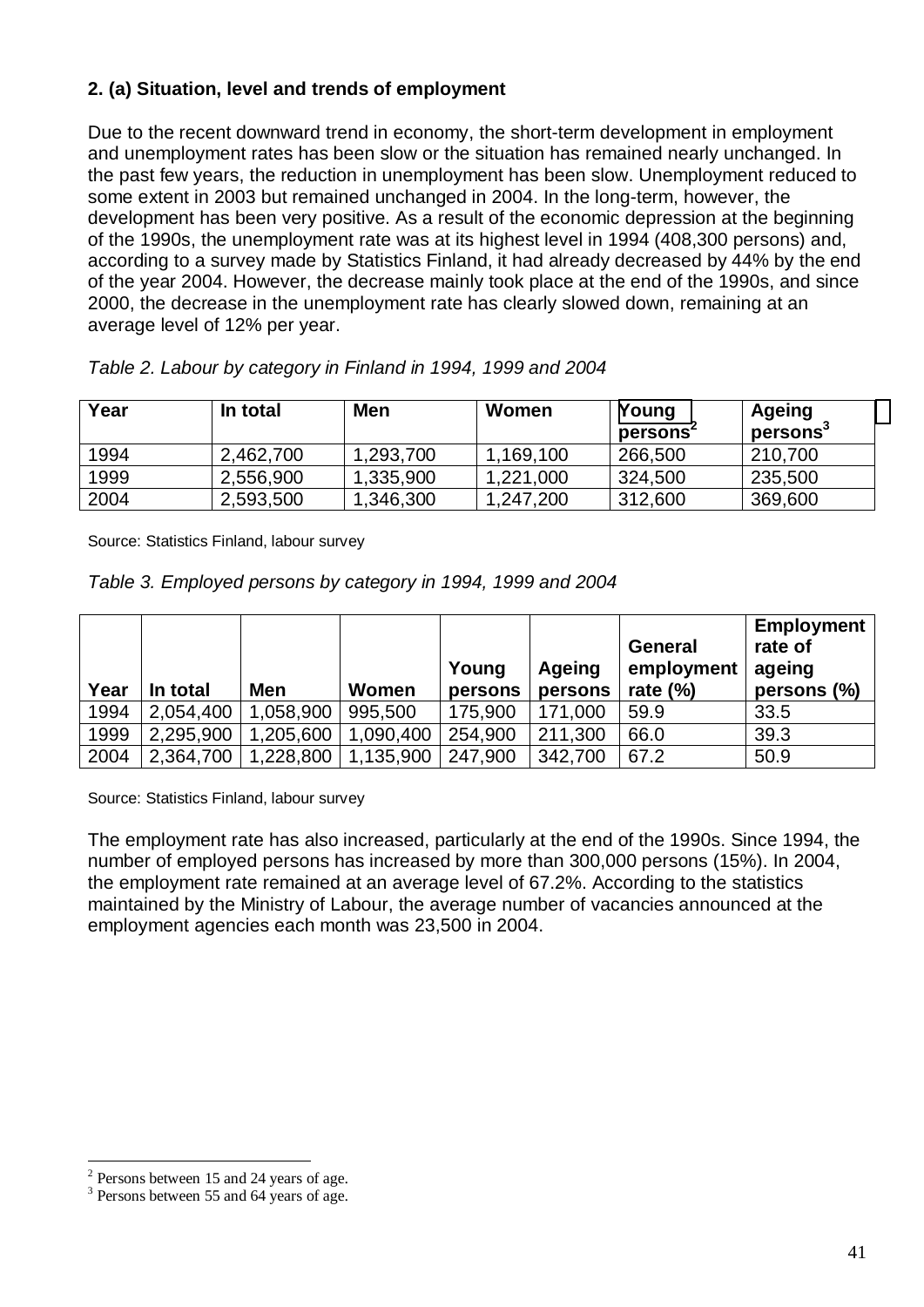The number of part-time workers (weekly working hours between 1 and 29 hours) has constantly increased. Between 1994 and 2004, the number has increased by more than 50%. This is partly explained by the increased use of part-time retirement and other flexible arrangements of working hours in the labour market. In consequence, part-time work has increased particularly among workers between 55 and 64 years of age, where the number of part-time workers in 2004 was more than three times larger than in 1994. However, the number of part-time workers under the age of 25 has also nearly doubled during the same period of time.

| Table 4. Employed persons in part-time work (1 to 29 hours/week) by category in 1994, 1999 |  |
|--------------------------------------------------------------------------------------------|--|
| and 2004                                                                                   |  |

| In total | <b>Men</b> | Women   | <b>Young persons</b> | <b>Ageing persons</b> |
|----------|------------|---------|----------------------|-----------------------|
| 173,500  | 63,400     | 110,100 | 40,000               | 21,200                |
| 225,500  | 79,700     | 145,600 | 72,300               | 32,800                |
| 265,700  | 96,400     | 169,200 | 78,100               | 64,400                |

Source: Statistics Finland, labour survey

According to the statistics of the Ministry of Labour, the number of unemployed jobseekers decreased between 1994 and 1999 by approximately 30%. Between 1999 and 2004 their number only decreased by 17%.

| In total | Men     | Women   | Young   | Ageing  | Unemployment |
|----------|---------|---------|---------|---------|--------------|
|          |         |         | persons | persons | rate $(\%)$  |
| 408,300  | 234,700 | 173,600 | 90,600  | 39,800  | 16.6         |
| 260,900  | 130,300 | 130,600 | 69,600  | 24,200  | 10.2         |
| 228,800  | 117,600 | 111,300 | 64,700  | 26,800  | 8.8          |

Source: Statistics Finland, labour survey

*Gender*. In the past ten years, the employment rates of men and women have developed at about the same pace. The employment of women has increased only little less than that of men. At the same time, however, the unemployment of women has decreased clearly more slowly (50 to 100%) than that of men. Despite this, the share of men of all the unemployed persons is larger. Of part-time workers, the share of women was 64% in 2004. Of the increase of part-time workers, the share of women has been clearly larger in the past ten years.

In 2004, the share of women of the population between 15 and 64 years of age was 50%, of the employed persons 48%, of the unemployed 49% and of the persons not available as labour it was 54%. The share of women in all groups is close to 50%, which indicates equality between men and women.

The difference between men and women is the greatest in the population outside the labour market. The number of both men and women, not available as labour, decreased between 1998 and 2001. The number of such women continued to decrease in 2002. In the past two years, the number of persons outside the labour market has increased, of whom the number of such men slightly more than that of women. The difference between the employment rates of men and women was more than 5% in 2000. The downward trend in economy since 2001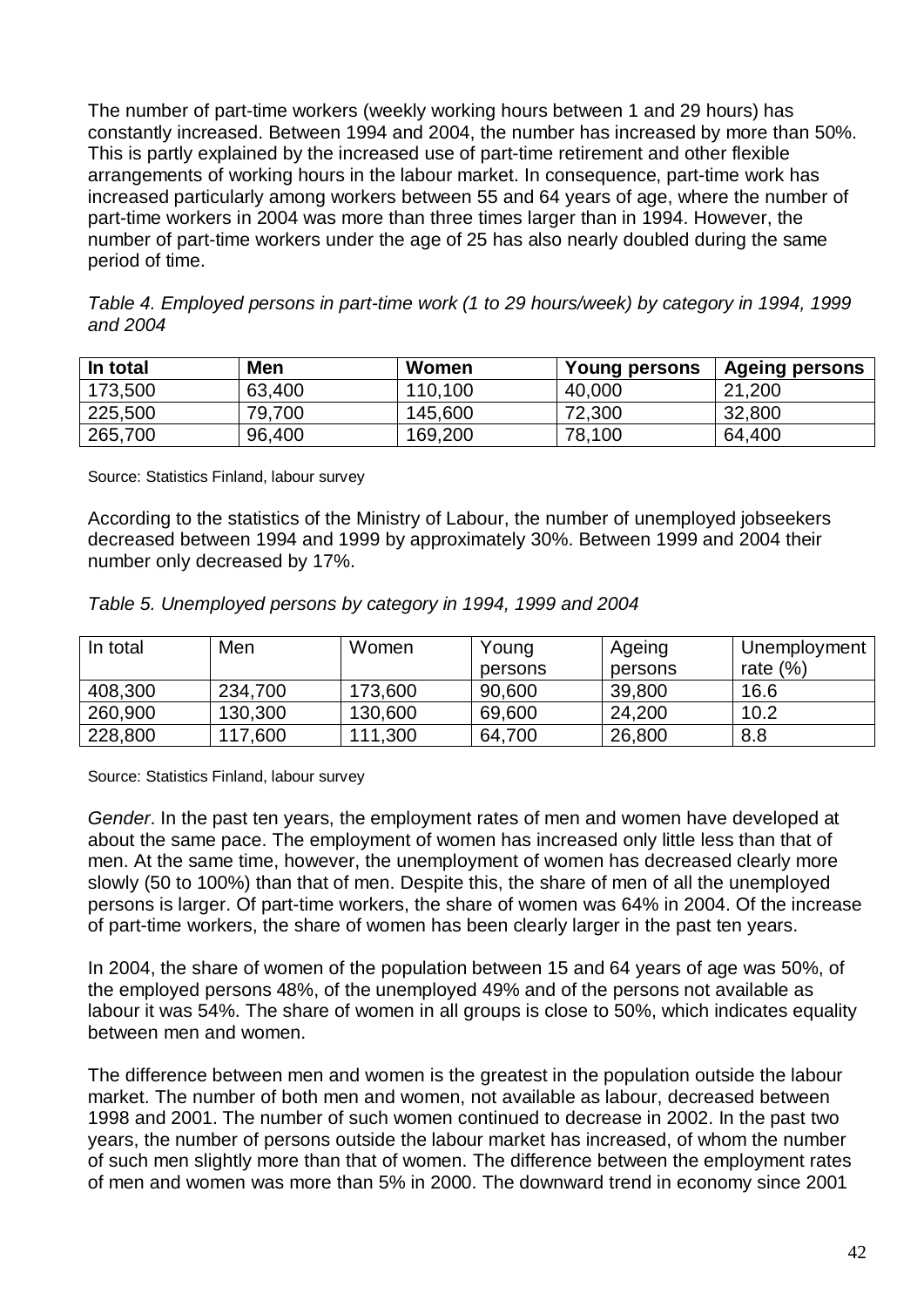resulting in weaker employment rate in industry, which is dependent on exports, has particularly affected the employment of men. Therefore, the difference between the employment rates of men and women has become smaller since 2000. In 2004, the employment rate of men was 68.9% and that of women 65.5%. The number of unemployed women during the period of time from 1988 to 2004 has only been larger than that of men between 1999 and 2001. However, although the number of unemployed men was higher than that of women in 2004, their unemployment rate was lower, i.e. 8.7%, than that of women, which was 8.9%.

Between 1999 and 2004, the number of employed men has only increased by 23,000 persons, whereas that of women has increased by 46,000 persons. Women have benefited from the main part of the increase of vacancies, whereas the number of jobs in industry, which is a male-dominated sector, has decreased in the past few years. In 2004, there were 9,200 women less not available as labour (the population between 15 and 64 years of age) than in 1999, whereas there were 10,500 more of such men.

Of all salaried employees, 82% of men and 68% of women were in continuous full-time work in 2004, and 5% of men and nearly 13% of women were in permanent part-time employment.

In 2004, 13% of men and 20% of women were in temporary employment. Of them, 21% of men and 28% of men performed part-time work. Of all the wage-earners, 13% (8% of men and 18% of women) performed part-time work in 2004.

*Young persons*. The number of employed young persons, i.e. persons between 15 and 24 years of age, has increased from 1994 to 2004 by more than 40%, which is twice as much as the general increase in employment. This is partly explained by the significant increase in the part-time employment of young persons. Instead, the number of unemployed young persons has decreased clearly less than the number of unemployed persons in general during the same period of time. Also the unemployment rate of young persons (21%) is more than twice the general unemployment rate. This is due to the fact that more than half of the unemployed persons under the age of 25 in Finland are full-time students. Without the share of full-time students, the unemployment rate of young persons would be close to the general unemployment rate.

*Ageing persons*. The number of employed ageing persons (between 55 and 64 years of age) has more than doubled in ten years and at the same time their employment rate has increased by 17%, up to 51% of the total number of ageing persons in Finland. Particularly the number of ageing persons performing part-time work has increased, which is partly due to the increased use of part-time retirement. However, the number of unemployed ageing persons has decreased clearly more slowly than the number of unemployed persons in general. In the light of statistics maintained by the Ministry of Labour, the number of unemployed jobseekers over the age of 50 years even increased at the end of the 1990s. In 2004, the average number of such jobseekers was only 6,600 persons less than in 1999. The delay in the reduction of unemployment is, in particular, a problem of ageing persons. Both the improvement of the employment situation of ageing persons and the slow reduction in unemployment are explained by the fact that larger age groups move to the group of ageing persons and towards the age of retirement. This effect will even increase as the largest age groups move to the group of ageing persons.

*Disabled persons*. One important target group of the State's employment policy measures is that of persons with disabilities, both in the public and the private sector. During the period of time covered by the present report, several legislative amendments have been made to enhance the employment of disabled persons and to remove obstacles thereto. These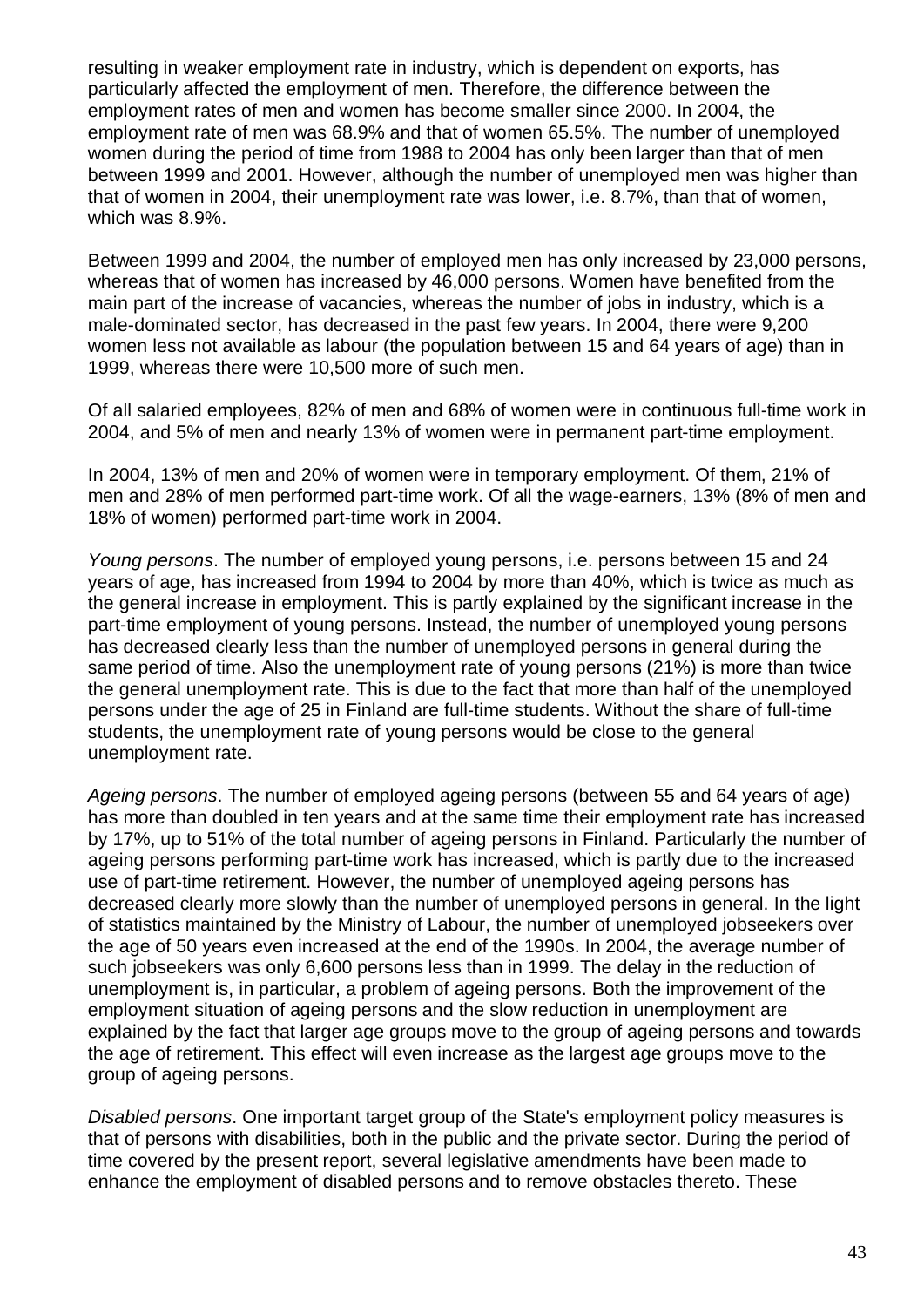amendments include, in particular, those made to the National Pensions Act and the Social Welfare Act, as well as three new Acts, the Rehabilitative Work Act (189/2001), the Act on the Public Employment Service (1295/2002) and the Act on Social Enterprises (1351/2003). The amendments are meant to enhance the employment of any persons with reduced capacity for work and of long-term unemployed persons or ageing jobseekers, including persons with disabilities.

Upon an amendment made to section 22 (70/2002) of the National Pensions Act (347/1956), a disabled person may, upon returning to work, maintain his or her right to disability pension for a maximum of five years (instead of the two years) while working. During that period of time, the disabled person is paid a specific financial incentive in addition to the remuneration paid by the employer. The National Council on Disability has, however, submitted that this possibility to keep a five years' break in the enjoyment of pension has only been used by few. Another amendment made to the National Pensions Act (together with an amendment made to the Disability Allowance Act; 124/1988) to improve the possibilities of disabled persons for rehabilitation and employment, was the raise of the minimum age for disability pension paid without assessment of possibilities for rehabilitation, to 20 years (from the earlier age of 18 years). Furthermore, the disability pension shall be suspended if the earnings of the beneficiary exceed a certain amount. The purpose of the amendment was to make the provisions on the suspension of disability pension more effective.

The provisions of the pension legislation applied to rehabilitation have been amended with effect as of 1 January 2004, in connection with the reform of the employment pension scheme. The purpose of this reform is to encourage the early vocational rehabilitation and discourage early retirement. The reform focuses on the maintenance of the working capacity of people at working age and on vocational rehabilitation. The various forms of vocational rehabilitation services are provided for in the Act on the Public Employment Service. The Act on the Public Employment Service as well as the Act on Social Enterprises and the Rehabilitative Work Act are given account of in section 2 (b) below. The vocational rehabilitation services are available to all persons with reduced capacity for work. The concept of jobseekers with reduced capacity for work covers disabled persons.

The employment of a person with support measures usually requires that the jobseeker is unemployed. However, blind persons and persons with severe physical disabilities are always considered unemployed in this respect even if they have been granted disability pension under section 22 of the National Pensions Act. An employment subsidy may be granted to an employer for a maximum of two years to employ and unemployed jobseeker who cannot be placed through employment services or other employment support measures, including vocational rehabilitation. Furthermore, under section 3, subsection 2, in Chapter 3 of the Unemployment Security Act, unemployment benefits may be paid to persons who are entitled to disability pension, provided that they otherwise meet the conditions for the payment of unemployment benefits.

While the labour administration is the body mainly responsible for promoting the employment of disabled or handicapped people, the social care system complements its work. Under the amended provisions (sections 17, 27d and 27e) of the Social Welfare Act, the local authorities have an obligation, within the framework of the provision of social welfare services, to take measures supporting the employment of persons with disabilities and to arrange specific work activities for the disabled. One objective of the amendments to the Social Welfare Act was to develop the workshop centres of disabled persons into advice centres that would be able to provide expertise in the employment of disabled persons. However, despite the amendment, very few disabled persons have entered employment outside the workshops.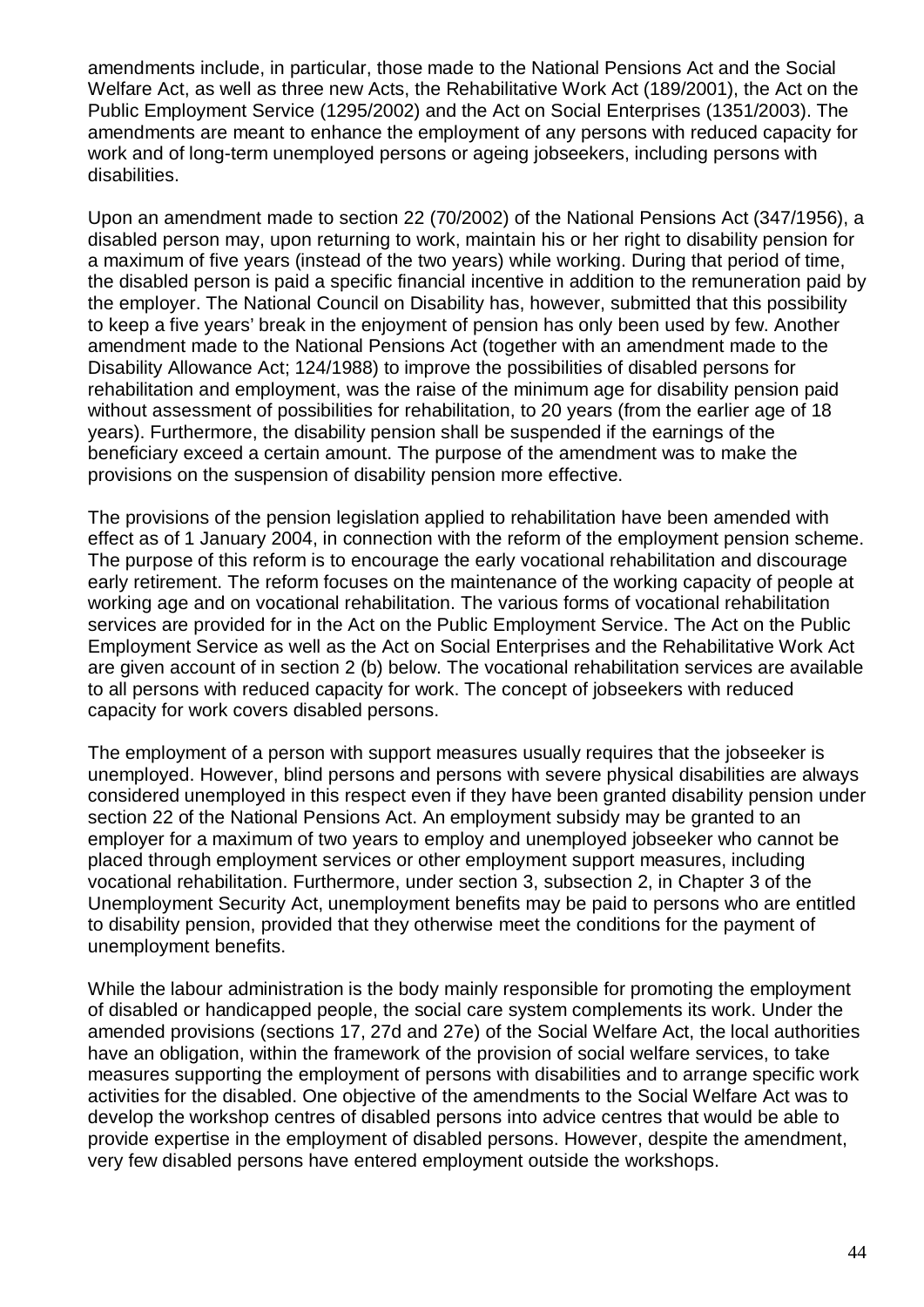The organisations for disabled persons have criticised both the terminology used in legislation and the measures that have been taken to improve the employment of disabled persons. They have found the measures insufficient, including the Act on Social Enterprises that has not, in their view, particularly increased the employment opportunities of disabled persons in the private sector. In the view of the National Council on Disability, the legislation should explicitly speak of disabled jobseekers.

*Regional differences*. The regional development of employment has differed from the normal in the past few years. During the downward trend in economy, the development of employment has been weakest in southern Finland. In the same way, unemployment has even increased in southern Finland in the past two years. The worldwide downswing has also affected the southern parts of the country as well as other rapidly growing areas that are most dependent on exports and on the development of the sector of information technology. Instead, unemployment has continued to reduce at a good pace in the eastern and northern parts of Finland. During the downward trend in economy, the regional differences in employment have become smaller as it is usually the southern and central parts of the country that benefit from high-activity periods. According to statistics maintained by the Ministry of Labour, the number of unemployed jobseekers increased in the southern and western parts of the country in 2004 when compared with the previous year.

In 2004, the employment rates were still the highest in southern Finland (73.2%), western Finland (68.9%) and South-western Finland (68.3%), whereas they were the lowest in the eastern parts of the country (54.3% in Kainuu and 57.4% in North Carelia) and Lapland (60.2%). In 2004, employment reduced most in South-western Finland, central Finland and Pori region, when compared with the previous year, whereas it increased most in Lapland and Tampere region.

# **2. (b) Policies and measures**

A new *Act on the Public Employment Service* (1295/2002) entered into force on 1 January 2003. The Act entailed an overall reform of the legislation applied to the services provided or procured by the labour authorities as well as to the related subsidies and benefits. The reform is mainly technical and its purpose is to make the legislation clearer in respect of both its structure and wordings. The main objective of the public employment service is to enhance the functioning of the labour market. In accordance with the objectives of the Constitution and principles adopted in connection with the reform of labour policy, the rights and obligations of customers are now included in one Act. The Act on the Public Employment Service compiles the provisions of the earlier Employment Service Act (1005/1993), Employment Act (275/1987) and Act on Labour Policy Training for Adults (763/1990).

Under the Act on the Public Employment Service, jobseekers must, in the first place, be offered work or training within the framework of employment services which, according to the Act, include the services of employment agencies, vocational guidance, labour policy training for adults, the provision of information on training and professions, and vocational rehabilitation. The aforementioned services may also be supplemented with various other services or with projects serving general or regional needs.

*Government's Political Programme*. The most important objective of the present Government's economic policy is to increase the number of employed persons by at least 100,000 by the end of the Government's term. The aim is to achieve such economic growth and increase in employment as makes it possible to reach an employment rate of 75% by the year 2011.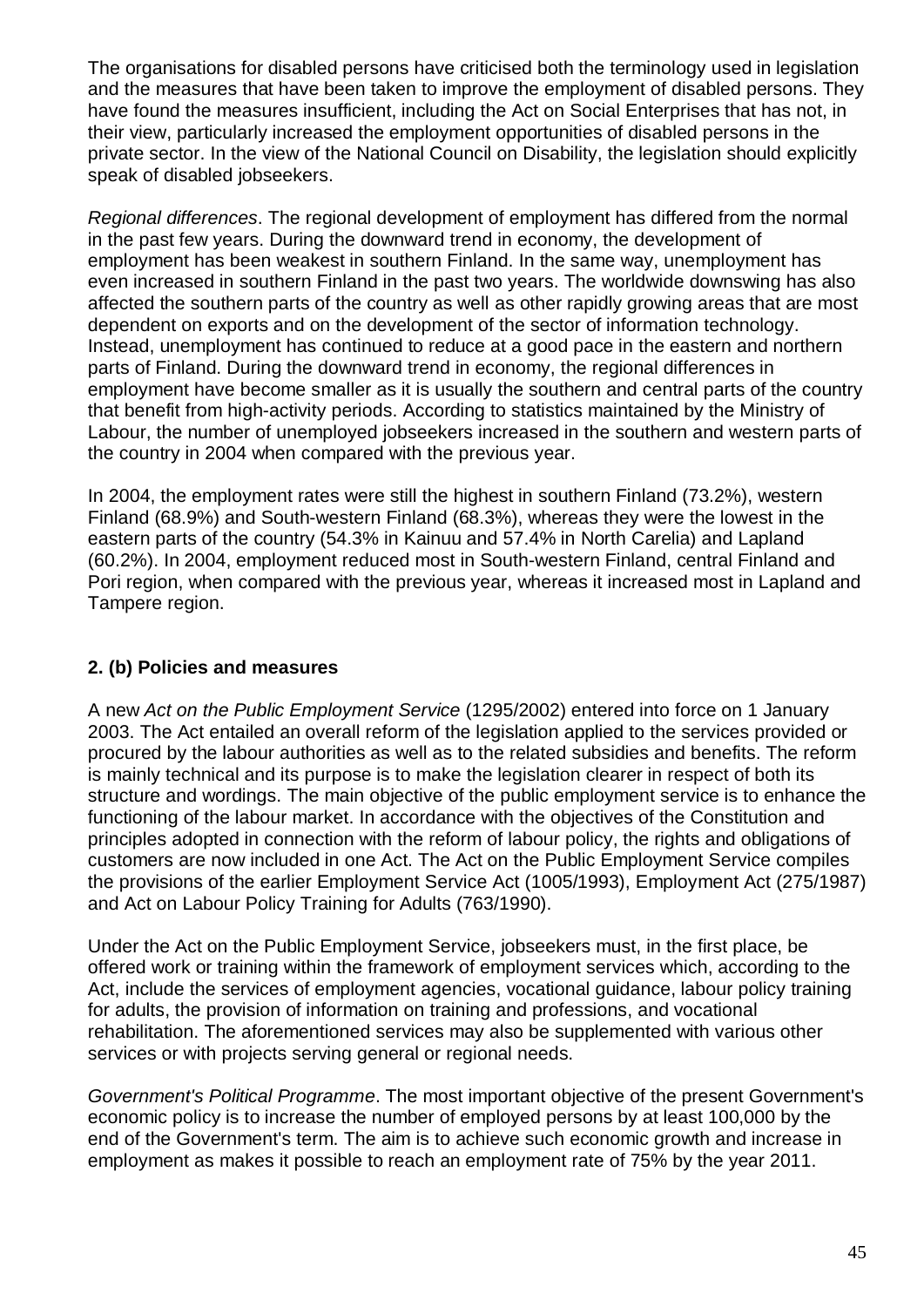The Government's political programme sets an objective of ensuring the Finnish model of success based on know-how and innovation, with the help of economic growth, on which lasting productivity and employment may be based. New forms of production based on knowhow are sought by allocating additional resources to training and public financing of research and development. In order to achieve positive development of employment, it is also necessary to take measures enhancing the creation of jobs in sectors requiring less training. A further means of supporting employment is the Government's taxation policy.

In 2003, the Government launched four cross-sectoral programmes (employment, business initiative, information society, and civil society participation) to ensure the achievement of objectives effectively and through coherent measures taken in the different sectors of administration.

The focus of the employment programme is on the reduction of structural unemployment and on the enhancement of the availability of labour. The main objectives of the programme are, apart from the reduction of structural unemployment, the prevention of social exclusion, the ensuring of the availability of competent labour, preparation for the reduction in labour resulting from the change of the age structure of the population, the maintenance of workers in the labour market for a longer time than earlier, the increase of the productivity of work, and the improvement of the organisation and meaningfulness of work.

*Reform of the public employment service system*. As mentioned above, the purpose of the aforementioned employment programme is to reduce structural unemployment and to ensure the availability of labour. The implementation of the reform of the public employment service began in 2004. The reform entails the establishment of employment service centres for those unemployed persons for whom it is most difficult to find employment. This way the local employment agencies will be able to focus on ordinary employment services and on the rapid employment of jobseekers in the open labour market, as well as on the ensuring of the availability of labour to private companies.

The employment service centres and joint service points constitute a coherent network of services provided by the local administration, including employment agencies, other local authorities and the Social Insurance Institution. The first employment service centres were established in January 2004. In 2005, the number of employment service centres and joint service points will increase so that there will be 23 centres and 11 units. These include regional centres and units or centres and units established jointly by several municipalities. Their services cover the districts of 57 employment agencies and 130 municipalities. There are further plans to increase the number of employment service centres to 40 in 2006.

The services provided are based on a network of experts in different fields. These experts include, among others, nurses, doctors, rehabilitation psychologists, social workers, social instructors, financial advisers, officials working with intoxicant abusers, rehabilitative work instructors, educational and vocational counsellors, career planners, and employment advisers. In cases where there are, for example, no services of a nurse available, the customer is advised to use the so-called ordinary services. External services are also used, where necessary, e.g. for the purpose of establishing the customer's possibilities for pension. From the customer's perspective, the coordinated provision of services is of particular importance, whereas for the authorities participating in the provision of services it is important that they are used to an optimal extent.

The service system of employment agencies is developed with a view to resolving the existing problems in the coincidence of the demand for and supply of labour. The reform of the system has been started at 16 employment agencies with large districts in 2004. The main objective of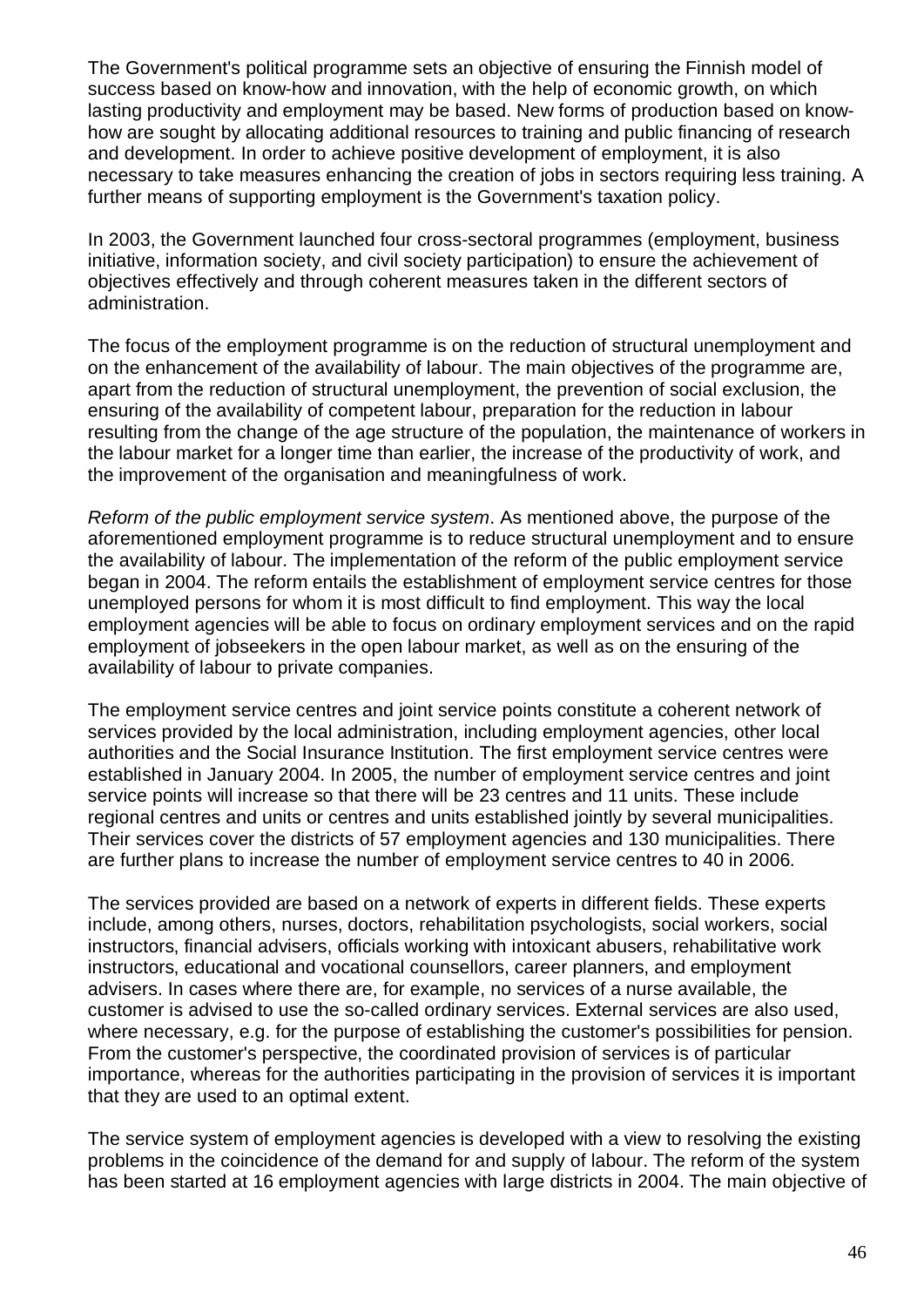the reform is the rapid employment of jobseekers in the open labour market and the ensuring of the availability of labour. A particular aim is to increase the activity of the jobseekers themselves by creating specific centres for the search for employment, with Internet connections and meeting points for jobseekers and employers. A further objective is to prevent long-term unemployment to a maximum extent. The reformed system will be introduced at all employment agencies by the end of 2006.

*Reform of the labour market subsidy*. The purpose of the labour market subsidy is to enhance, as an active measure, the possibilities of persons entering the labour market and of the longterm unemployed to find work. However, the labour market subsidy has in practice been used as permanent security of income of the long-term unemployed. There were more than 160,000 persons entitled to labour market subsidy at the end of 2003, of whom 45% were women and 55% men. A working group assessing the means to activate the beneficiaries of labour market subsidy completed its work in January 2005. The use of labour market subsidy as an active measure will be increased in order to improve the possibilities of unemployed persons to find work. In addition, different financing models will be examined for the purpose of supporting local authorities in the effective management of unemployment in cooperation with the public employment service.

*Young persons*. The Government's objective with the reduction of the unemployment of young persons is to guarantee everyone completing comprehensive school education a possibility to further studies, and to arrange unemployed young persons under the age of 25 years either a possibility for professional training or a traineeship or workshop type of training after a threemonth period of unemployment.

The implementation of a *social guarantee for young persons* began in January 2005. The social guarantee applies to unemployed jobseekers between 17 and 25 years of age referred to in the Act on the Public Employment Service. A detailed job search plan is drafted with the unemployed jobseeker by the time when his or her unemployment has lasted three months without interruptions. The social guarantee means that the young person is given, in the detailed job search plan, a promise of one of the following public employment services: job search training, preparatory or vocational training, job experiment, traineeship, preparation for working life, start-up grant, or supported work. In case the young person is not able to benefit from the public employment services, due to limitations imposed by his or her reduced capacity for work or activity, the employment agency strives at ensuring, together with other relevant bodies such as the local social welfare and health authorities, that the young person has access to such services as will improve his or her possibilities to later benefit from employment services. Employment agencies are required to monitor the advancement of the use of services by the young person, the achievement of the objectives agreed on in the job search plan, and the implementation of the intended measures. The young person may not passively wait until the period of three months referred to above but must actively search jobs already from the beginning.

*Long-term unemployed and persons with reduced capacity for work*. Those groups who are in a vulnerable position in the labour market include the long-term unemployed, ageing persons, persons with low educational level and professional skills, and persons with reduced capacity for work. Such persons have often been unemployed continuously for a long period of time or they have undergone alternate periods of unemployment and short periods of employment or labour policy measures. These groups suffering from structural unemployment include approximately 170,000 persons, having difficulties in finding employment in the open labour market.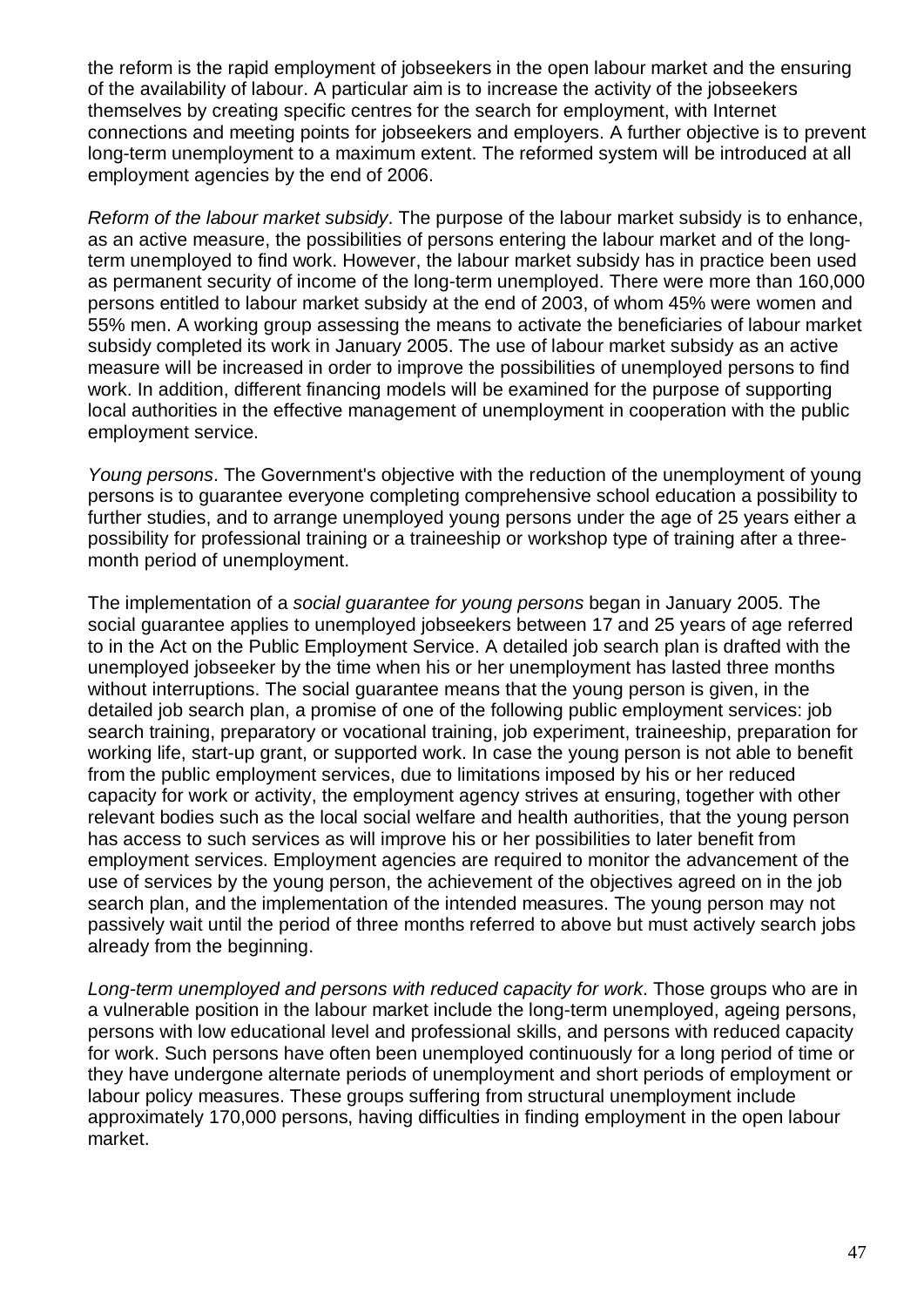Of the unemployed jobseekers, the share of persons with reduced capacity for work increased significantly at the end of the 1990s and their number has remained unchanged in the past few years. The unemployment rate of foreigners residing in Finland is more than three times the general unemployment rate. Of foreign nationals, those coming from countries not members of the European Union have the highest unemployment rates. Such foreigners as have resided the longest time in Finland have the best possibilities to find employment in the open labour market.

| In total | <b>Men</b> | Women   | Young<br>persons <sup>4</sup> | Over<br>50-year-<br>old<br>persons | Long-term<br>unemployed <sup>5</sup> | <b>Persons</b><br>with<br>reduced<br>capacity<br>for<br>work <sup>6</sup> |
|----------|------------|---------|-------------------------------|------------------------------------|--------------------------------------|---------------------------------------------------------------------------|
| 494,247  | 276,896    | 217,351 | 92,213                        | 86,400                             | 133,561                              | 31,490                                                                    |
| 348,140  | 177,190    | 170,950 | 44,267                        | 105,477                            | 97,981                               | 38,819                                                                    |
| 288,402  | 152,179    | 136,223 | 34,933                        | 98,858                             | 73,040                               | 38,418                                                                    |

|  |  | Table 6. Unemployed jobseekers by category in 1994, 1999 and 2004 |
|--|--|-------------------------------------------------------------------|
|  |  |                                                                   |

Source: Statistics of the Ministry of Labour

The general objective of the Government's policies on employment and pensions to increase employment and to raise the average age of retirement. Therefore the first-hand measures in respect of the long-term unemployed are also meant to increase their employment, capacity for work and professional skills.

As of 1 January 2003, the public employment service also covers vocational rehabilitation arranged for persons with reduced capacity for work, the purpose of which is to enhance the vocational planning and development, employment and stay at work of such persons. In vocational rehabilitation, persons with reduced capacity for work are provided with vocational guidance and career planning services, counselling relating to placement in employment and rehabilitation, examination of health and suitability for given work, expert consultations, tests relating to rehabilitation, work and training experiments at vocational colleges, work experiments at workplaces, and work experiments and preparatory training in different service units offering specialised services. In addition, labour market training for adults - either preparatory or professional training - may be used for the purposes of vocational rehabilitation. The employment and stay at work of persons with reduced capacity for work may also be supported by means of financial resources allocated to employers for the rearrangement of working conditions.

Employers may be paid financial support for the employment of jobseekers with reduced capacity for work for up to 24 months at a time. In case the intention is to recruit such a jobseeker to work in a social enterprise, financial support is paid for a period of three years that may be extended by a further period of three years in case the worker's capacity for work reduces again.

The *Rehabilitative Work Act* (189/2001) entered into force on 1 September 2001. The purpose of the Act is to improve the possibilities of the long-term unemployed, benefiting from labour

<span id="page-47-0"></span><sup>&</sup>lt;sup>4</sup> Persons under the age of 25 years.

<span id="page-47-1"></span><sup>&</sup>lt;sup>5</sup> Persons who have been continuously unemployed over a year.

<sup>&</sup>lt;sup>6</sup> Persons diagnosed as having reduced capacity for work.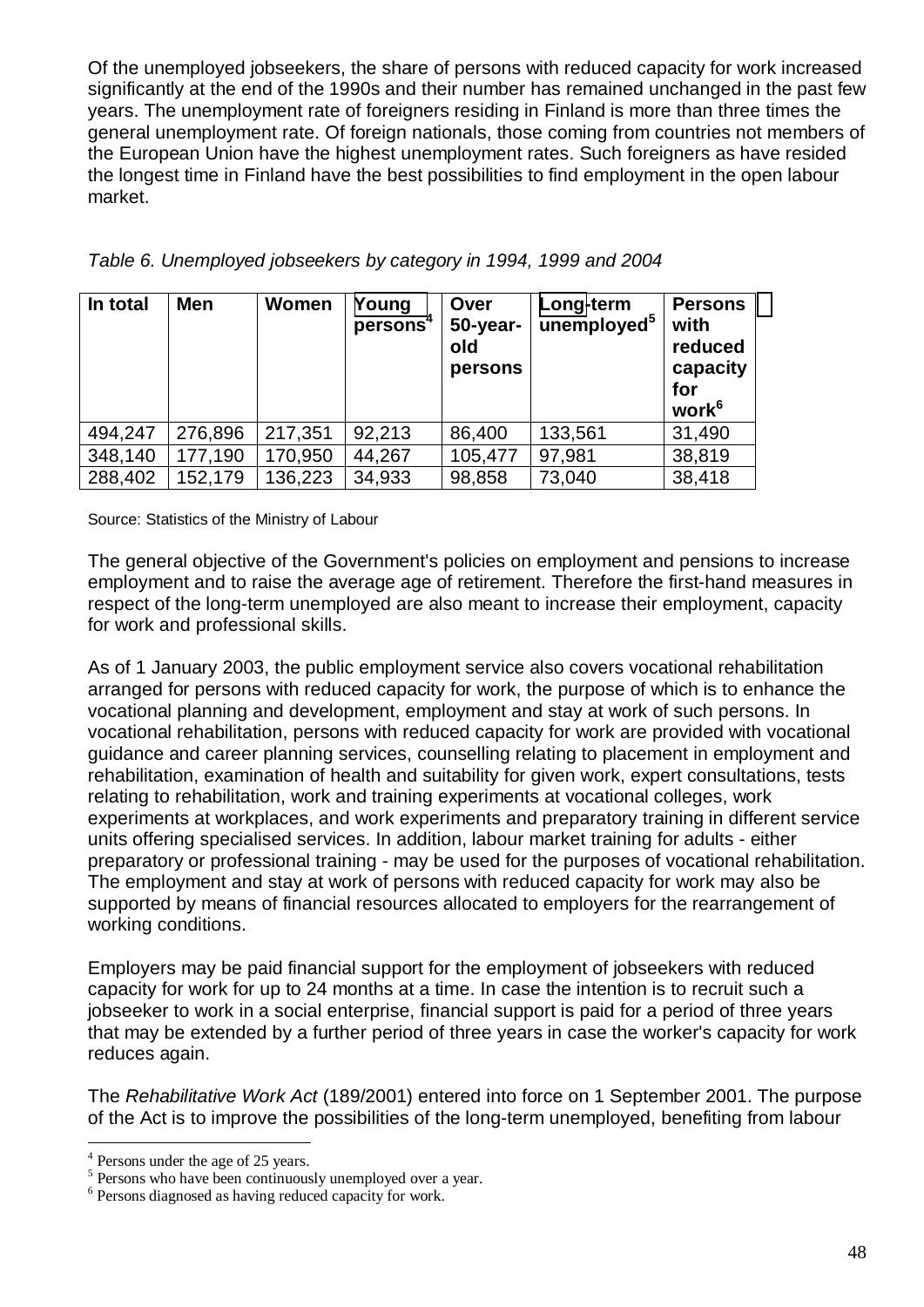market subsidy or subsistence allowance, to find employment and to participate in training or other measures enhancing employment. The objectives of enhancing employment and preventing social exclusion are aimed at by means of intensified cooperation among employment and social welfare authorities, and obligating and activating measures. A relevant novelty introduced by the Act is an activation plan that is prepared by the labour administration and the local authority together with the unemployed person. The Act imposes on local authorities and employment agencies an obligation to cooperate with a view to preparing an activation plan and services that are suitable for the person concerned.

The activation plan contains an analysis of the customer's life situation and provides for measures to improve his or her possibilities of employment. The activation plan may also provide for participation in rehabilitative work the arrangement of which is, as a social service, at the responsibility of the local authority. Participation in the preparation of an activation plan is compulsory for all unemployed persons meeting the criterion of activation, but participation in rehabilitative work is only compulsory for persons under the age of 25 years. Rehabilitative work must be arranged for a customer when it is not possible to offer him or her work or labour market measures enhancing employment within three months of the preparation of the activation plan. Rehabilitative work is a last-resort measure to interrupt long-term unemployment.

An activation plan is prepared if the person has been paid labour market subsidy on the basis of unemployment for 180 days during the past 12 calendar months, if he or she has been paid unemployment benefit for 500 days, or if his or her main source of income in the past four months has been subsistence allowance paid because of unemployment. If the unemployed young person, without justified reason, refuses to prepare an activation plan and to take the measures agreed on in the plan, the labour market subsidy may be withdrawn for a period of two months and his subsistence allowance may be reduced by 20%. Repeated refusal may lead to that a condition of three months' work is set for the payment of labour market subsidy as well as to a 40% reduction in the subsistence allowance.

The *Social Enterprises Act* (1351/2003) entered into force in January 2004. The purpose of the Act is to enhance the establishment of social enterprises. Such enterprises differ from other companies in that at least 30% of their employees are persons with reduced capacity for work, or both such persons and long-term unemployed. The Act is meant to improve the possibilities of such persons to find work. Social enterprises may be granted employment support or combined support on less strict conditions than to other companies and for a longer period of time. The purpose of such financial support is to compensate for the smaller input of persons with reduced capacity for work or of long-term unemployed persons.

The *combined support* introduced in 1998 has an important role in the prevention of the exclusion of long-term unemployed persons from the labour market. The combined support consists of both employment support and labour market subsidy. An experiment of three years with the combined support began in January 2003. In this experiment, combined support may be paid for the employment of such persons who have benefited from labour market subsidy for at least 200 days on the basis of their unemployment. Instead of combined support, a full labour market subsidy may also be paid for a period of two years without the employment support. In connection with the experiment, a support voucher system was introduced in January 2005. The purpose of the voucher is to activate customers in finding a job themselves. At the same time, employers may be informed of the possibility of using financial support for the payment of wages. A support voucher is valid for three months at a time but its validity may be extended where necessary.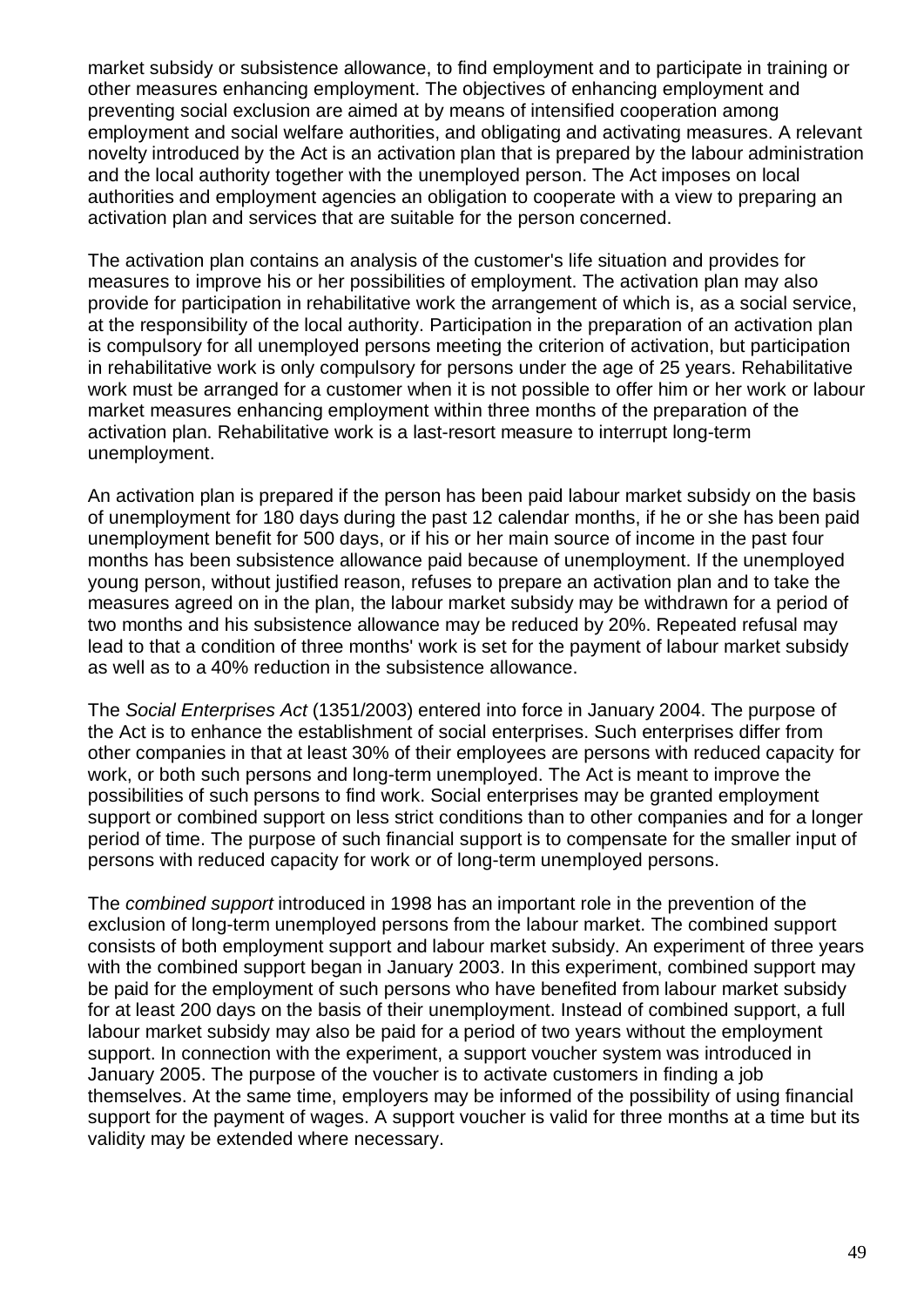*Increasing demand for labour*. In October 2003, the Ministry of Labour adopted a Labour Policy Strategy for the years 2003 to 2007 and further until 2010. The Strategy implements the principles set out in the Government's political programme, the Government's strategy and the related cross-sectoral policies as well as the European Employment Strategy of the EU. The objective years of the Labour Policy Strategy are 2007 and 2010, as the labour market situation changes along with the retirement of large age groups. The Strategy outlines five strategic guidelines: 1) reducing structural unemployment and preventing social exclusion, 2) ensuring the availability of skilled labour, 3) enhancing labour productivity in a manner that is sustainable in terms of quality, 4) creating preconditions for an active labour immigration policy, and 5) increasing entrepreneurship and self-employment.

*Start-up grant*. The labour administration may provide a worker entering the labour market with a start-up grant. This grant is not paid to the employer, but it is a form of financial support meant to secure the means of living of the starting worker. Since 1984, start-up grants have been given to unemployed persons starting business activities, to secure the basic means of living for the period of time during which the company does not produce yet and the person concerned is no longer entitled to unemployment benefit. The start-up grant may not be paid for longer than ten months. The conditions for the start-up grant include, among others, a requirement of giving an assessment of the expected productivity of the company and of the preparedness of the applicant to carry out business activities. In the consideration of the application, the effects of the grant on competition are assessed.

In January 2005, a two-year experiment was introduced with the payment of start-up grant to persons who wish to leave salaried work or other activities outside the labour market and start business activities. This makes it also possible for persons completing their studies to get financial support for starting business activities. One of the objectives with the experiment is to increase the number of persons starting business activities.

*Supporting ageing workers to stay at work longer*. The employment-based pension system was reformed with effect as of January 2005. The reform encourages workers to retire later and improves the financing of pensions. The reason for the reform is, above all, the need to respond to the challenges imposed by the ageing population and change of age structure on national economy and on the pension system. The reform includes, among others, the accumulation of pension between the ages of 18 and 68, the increase of the percentage of accumulation gradually as the worker gets older, and the grant of retirement pension flexibly between the ages of 63 and 68.

Between 2000 and 2003, a wellbeing-at-work programme was implemented within the framework of the Government's political programme. The purpose of the wellbeing at work programme was to enhance capacity for work and maintain wellbeing at workplaces, with a view to enhancing the achievement of the objective of the Government's political programme to extend the stay at work by two or three years.

The *Act on Job Alternation Leave* (1305/2002) entered into force in January 2003 and remains in force until the end of 2007. One purpose of the system of job alternation leaves is to enhance wellbeing at work. A person taking a job alternation leave may use the leave as he or she wishes, for example for the purpose of education or training, care of children or other family members, hobbies, or resting. For the unemployed person, the possibility of substituting for the person taking the leave provides an opportunity to maintain and develop his or her skills and improve the possibilities of finding work later, and for the employer the system provides a new channel of recruiting workers and a possibility for flexibility and new knowledge at the workplace.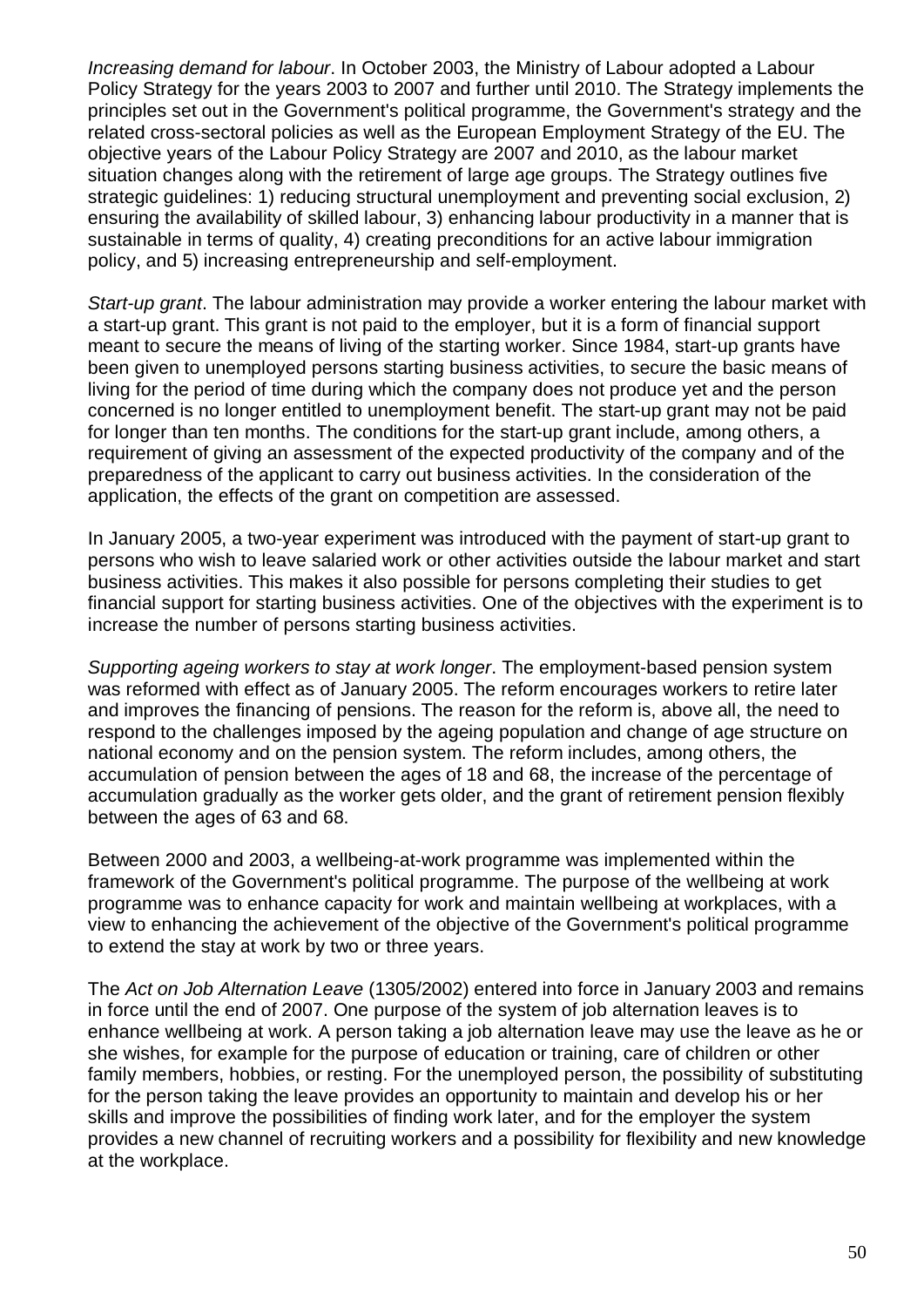Job alternation leave means an arrangement whereby an employee whose working hours are more than 75% of the working hours of full-time workers in the sector in question, in accordance with a job alternation agreement made with the employer, is released for a fixed period from the duty to carry out work covered by the employment contract. The duration of the job alternation leave must continuously be at least 90 days but no more than 359 days. The employer at the same time engages to hire for a corresponding period a person registered at an employment office as an unemployed jobseeker. The person hired must in the first place be a young or long-term unemployed person or a person who has recently completed a university degree or professional education. The person returning from the job alternation leave has the right to return to his or her earlier or corresponding work.

# **2. (c) Productivity of work**

In January 2004, the Ministry of Labour launched a programme for the development of the quality and productivity of working life (TYKES, 2004-2009), combining and coordinating earlier programmes. The purpose of this programme is to support the development of the productivity of companies and public entities by such means as at the same time enhance the workers' possibilities of improving their skills and affecting their work, wellbeing at work, and joint consultation and mutual trust within workplaces.

The TYKES programme supports various development projects to be introduced on the initiative of workplaces, experiments with organisational and management practices, the development of methods, the implementation of the results of projects, and the strengthening of research and development in working life.

The Ministry of Social Affairs and Health is implementing a programme to increase the attraction of working life (VETO, 2003-2007), and the Ministry of Education a programme to increase the educational level of adults (NOSTE, 2003-2007). The VETO programme is a continuance of the National Age Programme and the aforementioned wellbeing at work programme. Its purpose is to enhance the attraction of working life and the capacity for work of persons at working age, implementing at the same time the strategies of social welfare and health policy.

The VETO programme aims at ensuring the full participation of citizens in working life, contributing to longer stay at work, improving the coordination of work and family life and the equality between men and women, and increasing the attraction of work *vis-à-vis* other alternatives. The programme consists of four parts focusing, respectively, on the quality and safety of work, effective health and rehabilitation services at work, the diversity and equality at work, and encouraging security of income and stay at work. The programme is implemented in cooperation with other ministries and trade unions and associations of private enterprisers, research institutes, insurance and pension institutions, and organisations providing rehabilitation services. A steering group has been set up for the programme, to monitor and coordinate its implementation, to compile the information received from the participating entities on measures taken under the programme and on their progress, to form a picture of the use of recourses and knowledge required, and to ensure functioning cooperation between the different parties.

The VETO programme 2003-2007 of the Ministry of Social Affairs and Health is attached to the present report (*Annex 32*).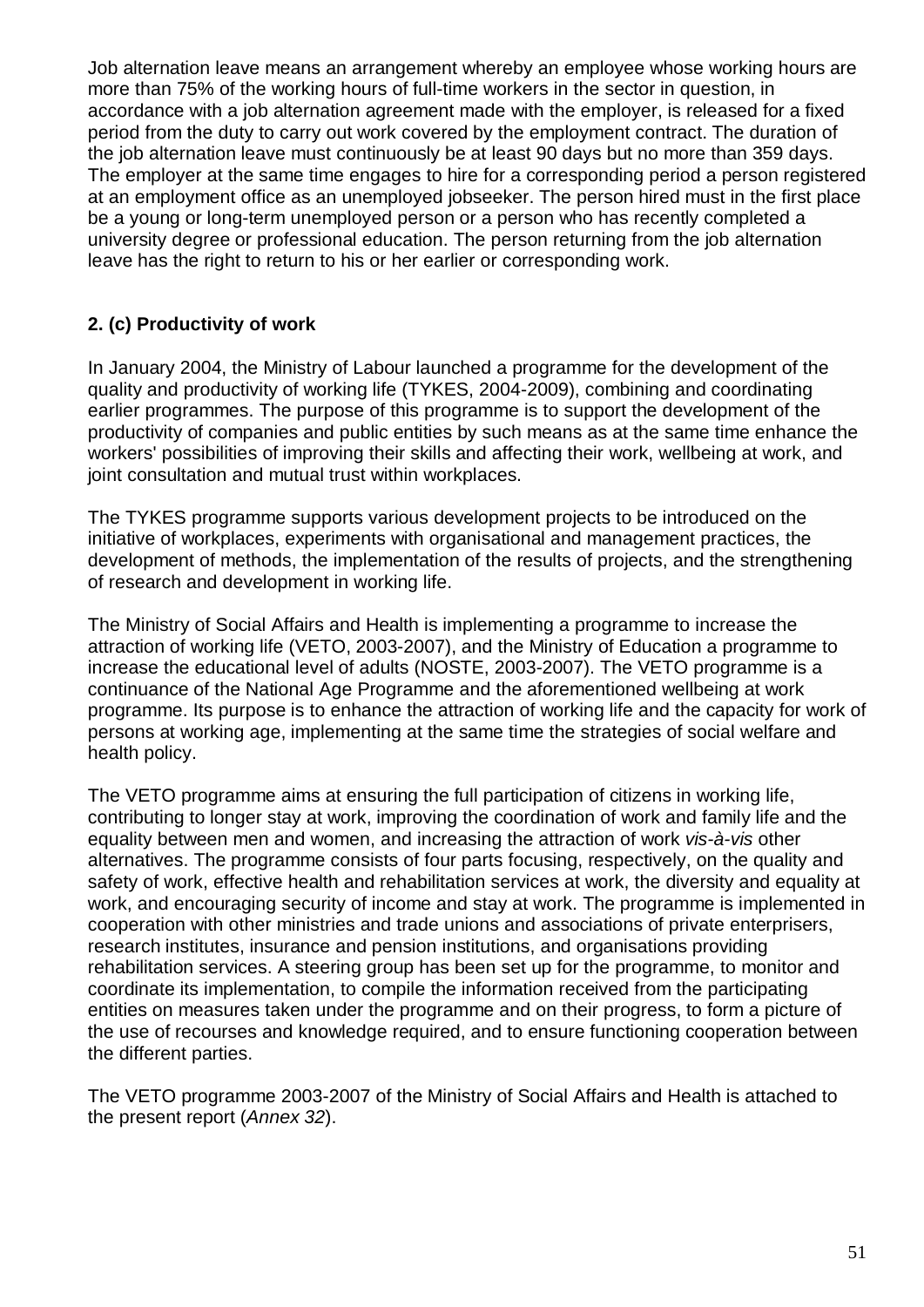#### **2. (d) Freedom of choice of employment**

A new Aliens Act (301/2004) entered into force on 1 May 2004, containing also provisions on the employment of persons coming from countries outside the European Union and the European Economic Area. Nationals of states not belonging to the latter need in most cases a worker's residence permit. The purpose of the system of worker's residence permits is to support the availability of labour in a coordinated, rapid and flexible manner, taking into account the legal rights of employers and foreign workers as well as the employment prospects of the workers who are already in the labour market. The new Aliens Act introduced a system of a single worker's residence permit replacing the earlier system of two permits (work permit and residence permit). Once the employment agency has stated that there is no worker available in the labour market for the vacancy in question, the Directorate of Immigration issues the first residence permit to the worker and the permit may be extended by the district police in case there are no reasons relating to public order and security preventing the issue of the permit.

The right of foreign nationals to work without assessment made by the employment authorities was extended particularly in respect of those foreigners who already reside in Finland, such as family members of foreign workers and professionals in special fields (e.g. science, arts and culture). In addition, the right of foreign nationals to work was extended to types of work in respect of which it is not reasonable to make a case by case assessment of the availability of workers in the labour market, such as picking of berries, fruit, vegetables and certain plants as well as fur farming.

Upon the enlargement of the European Union on 1 May 2004, a two-year Transitional Period Act (309/2004) entered into force in Finland. The purpose of this Act is to restrict the access of the nationals of the new Member States to the labour market in Finland. The Transitional Period Act is applied together with the other provisions of law concerning foreign nationals, as amended.

The transitional period of two years applies to eight new Member States that acceded to the European Union on 1 May 2004: the Czech Republic, Estonia, Latvia, Lithuania, Hungary, Poland, Slovenia and Slovakia. In respect of the nationals of these countries, a worker's residence permit is required during the transitional period.

The role of employment agencies in the processing of applications for residence permit by nationals of the aforementioned countries has clearly diminished as of 1 May 2004. This is due, among others, to the fact that all the situations in which the foreign national has the right to work without a worker's residence permit, as referred to in the Aliens Act, also apply under the Transitional Period Act. Nor is the Transitional Period Act applied to such nationals of a new Member State who has resided in Finland for at least 12 months or has the right to reside in Finland on a ground other than work, being e.g. a family member of an EU citizen. In practice, the most significant exception provided for by the Transitional Period Act results from a provision of the Treaty of Accession, according to which national transitional measures in Finland may not extend to workers moving within the framework of the free provision of services.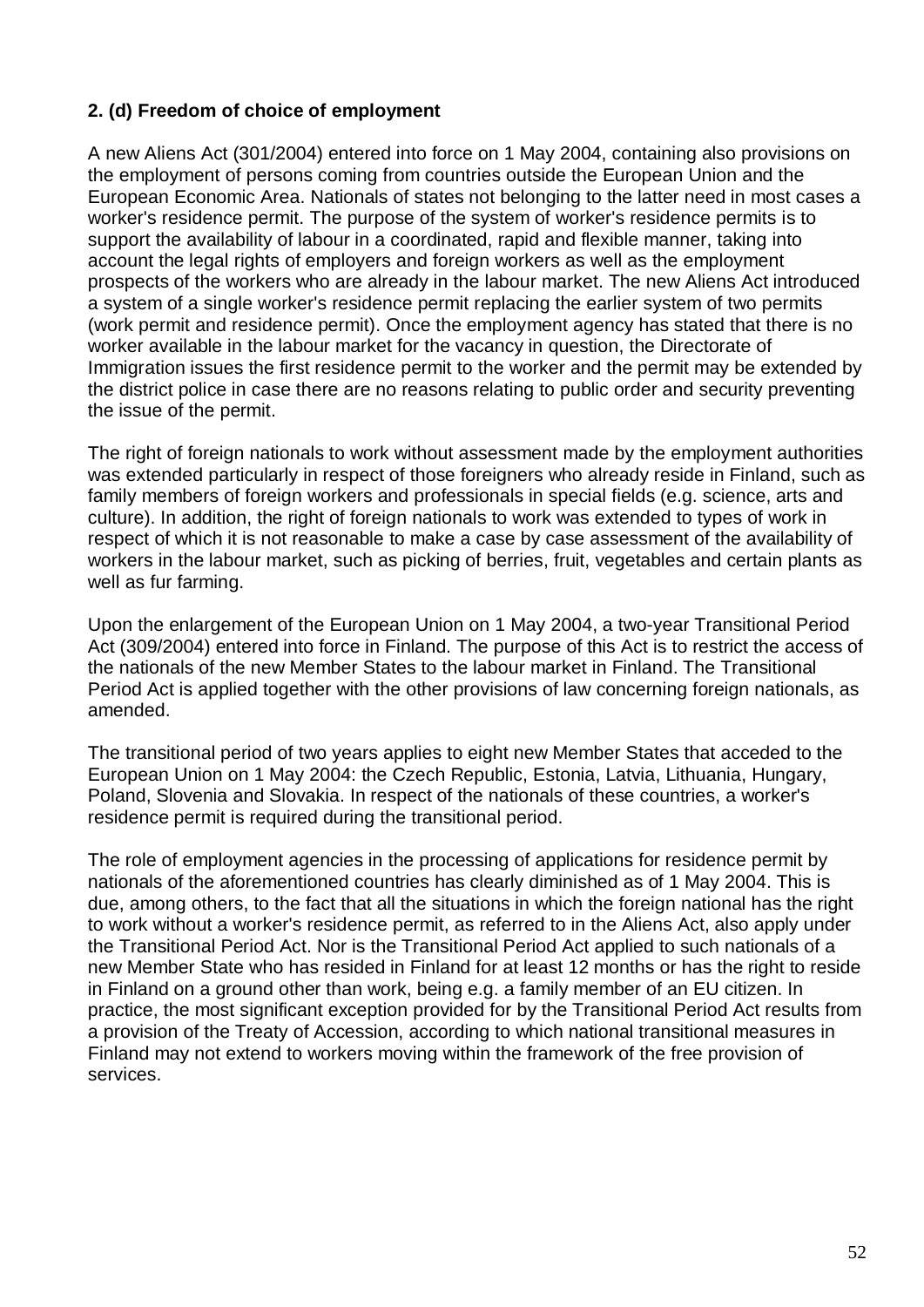### **2. (e) Technical and vocational training programmes**

Labour market training is arranged for adults pursuant to the provisions of the Act (1295/2002) and Decree (1344/2002) on the Public Employment Service. The objective of such training is to improve the professional skills of adults and their possibilities to find work or maintain their jobs, as well as to increase the availability of skilled labour. Labour market training is in the first place meant for adults who are unemployed or under the threat of losing their jobs. The training is mainly vocational training for adults, provided by centres of further education, other establishments for vocational education, universities or other providers of educational services, as commissioned by the labour administration.

In order to reduce long-term unemployment and social exclusion, labour market training has also been arranged for persons who have been unemployed for a long time, persons with reduced capacity for work and ageing persons. The share of foreigners participating in such training has steadily increased in the past few years. In 1999, 9.5% of persons entering labour market training were foreigners, and in 2003 their share was already 16.6%.

The share of vocational training was 70% and that of non-vocational training, i.e. preparatory training, was 30% in 2004. The fields covered by the basic vocational training have changed to some extent in the past few years covered by the present report. Such training provided for young persons and adults are divided into various sectors, including arts and humanities, pedagogics, culture, social sciences, economics and business administration, natural sciences, technology and transport, natural resources and environment, social welfare and health and sports, as well as travel and catering.

There were in total 138,765 students in basic vocational training (vocational colleges, polytechnics and universities) in 1999, 136,684 in 2000, 137,631 in 2001, 142,690 in 2002 and 146,147 in 2003.

|                 | 1999    | 2000    | 2001    | 2002    |
|-----------------|---------|---------|---------|---------|
| Applications    | 229,585 | 201,705 | 170,086 | 167,854 |
| Applicants      | 160,988 | 138,581 | 118,198 | 114,648 |
| New students    | 119,208 | 89,059  | 76,947  | 79,376  |
| Persons         | 93,872  | 78,486  | 64,852  | 58,247  |
| completing      |         |         |         |         |
| training        |         |         |         |         |
| Average number  | 38,100  | 30,900  | 26,100  | 26,300  |
| of participants |         |         |         |         |

| Table 7. Volume of labour market training between 1999 and 2002 |  |  |
|-----------------------------------------------------------------|--|--|
|-----------------------------------------------------------------|--|--|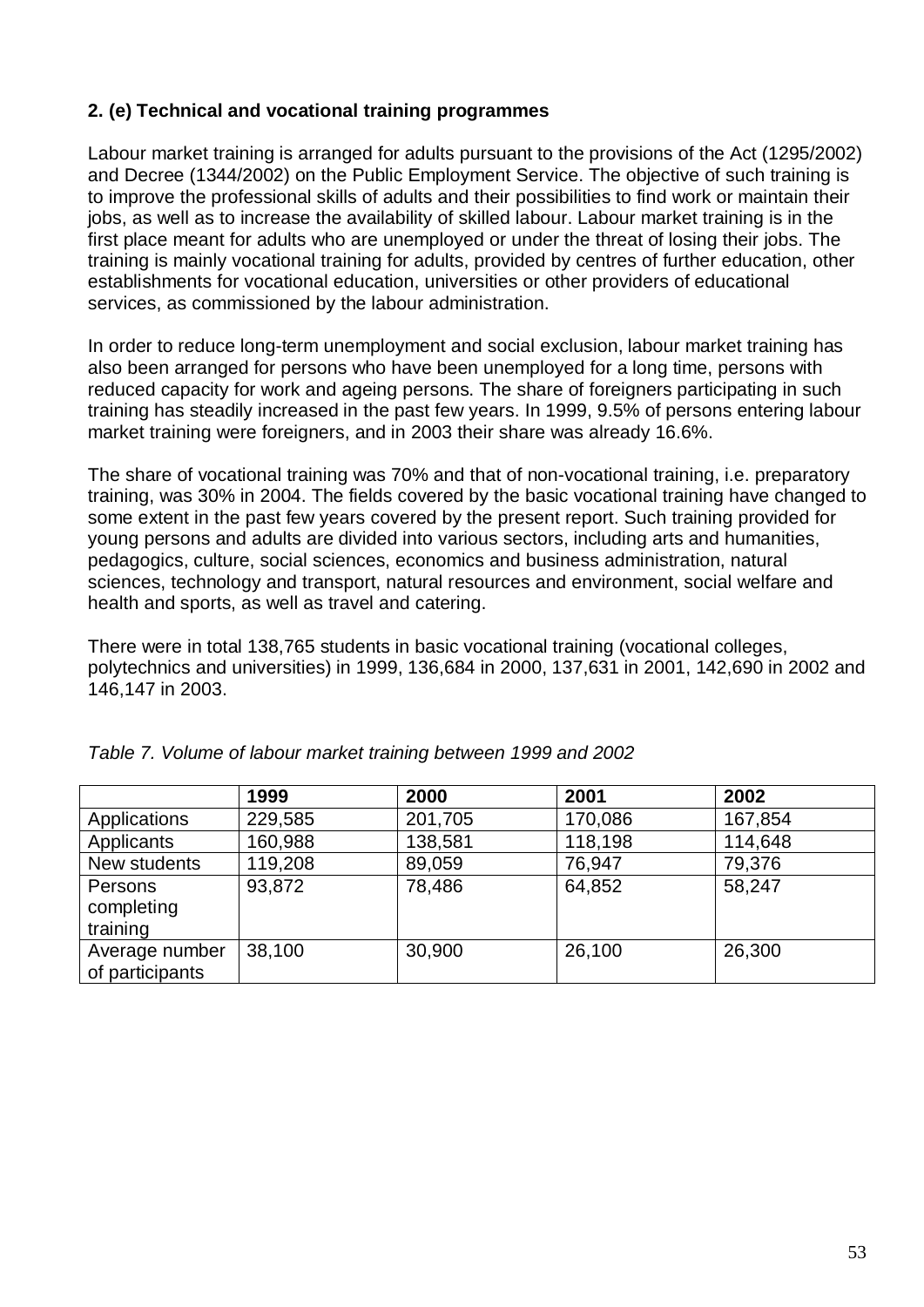| <b>New students</b>                       | <b>Number</b> | $\frac{0}{0}$ | <b>Number</b> | $\frac{0}{0}$ |
|-------------------------------------------|---------------|---------------|---------------|---------------|
|                                           | Οf            |               | <b>of</b>     |               |
|                                           | persons       |               | persons       |               |
|                                           | in 2002       |               | in 2003       |               |
| Unemployed                                | 52,542        | 81.6          | 50,321        | 78.5          |
| Persons subject to lay-offs               | 1,528         | 2.4           | 1,786         | 2.8           |
| Persons under threat of losing their jobs | 2,819         | 4.4           | 3,135         | 4.9           |
| Employed                                  | 1,738         | 2.7           | 1,682         | 2.6           |
| Persons not available as labour           | 4,429         | 6.9           | 4,720         | 7.4           |
| Position not known                        | 1,371         | 2.1           | 2,422         | 3.8           |
| All persons attending training            | 64,427        | 100.0         | 64,066        | 100.0         |
|                                           |               |               |               |               |
| Women                                     | 33,684        | 52.3          | 33,162        | 51.8          |
|                                           |               |               |               |               |
| Long-term unemployed                      | 7,701         | 12.0          | 6,835         | 10.7          |
| Persons with reduced capacity for work    | 6,055         | 9.4           | 5,721         | 8.9           |
| Persons over the age of 50 years          | 8,817         | 13.7          | 8,889         | 13.9          |
| Foreigners (incl. ESF funding)            | 11,814        | 15.5          | 12,380        | 16.6          |

*Table 8. Labour market position of persons attending labour market training subject to national funding in 2002 and 2003, prior to the training*

Labour market training may also be provided for persons who are already employed, provided that there is a justified reason based on labour policy. Such training has, for example, been used within the framework of project aiming at ensuring the possibilities of ageing persons to stay at work. Personnel of private companies have been trained within the framework of projects enhancing rotation. There is also a system under which employees may leave to attend training, and unemployed persons are recruited to substitute for them, to perform either the same or different duties. Training of personnel has also been used as an alternative to layoffs or in situations where new technology has been introduced at workplaces.

The aim is to make the training programmes as concrete as possible to meet the needs of working life, and they almost always include one or several traineeship periods. The programmes are implemented in accordance with the needs of participants. The participants are provided with personal study and traineeship plans, taking their previous education and skills into account. Where necessary, the training programme may include remedial instruction for such persons who have difficulties with learning. The vocational training programmes are usually arranged so that they can be made part of a degree or even constitute a degree, where considered appropriate. Such training has also increased in the past few years. In 2003, there were already 4,200 degrees completed, whereas the corresponding figure was 2,900 in 2001. In addition, there are large numbers of other courses and programmes taken as part of degrees, on which there are no statistical data available.

For the purposes of finding ways to reduce job segregation, a working group has been set up. The working group submitted its report at the beginning of 2004. The working group consisted of the representatives of the Ministry of Education and the Ministry of Labour, educational establishments, universities and trade unions. The report proposes several measures relating to the contents of education and training, teacher training, vocational guidance and development of working life.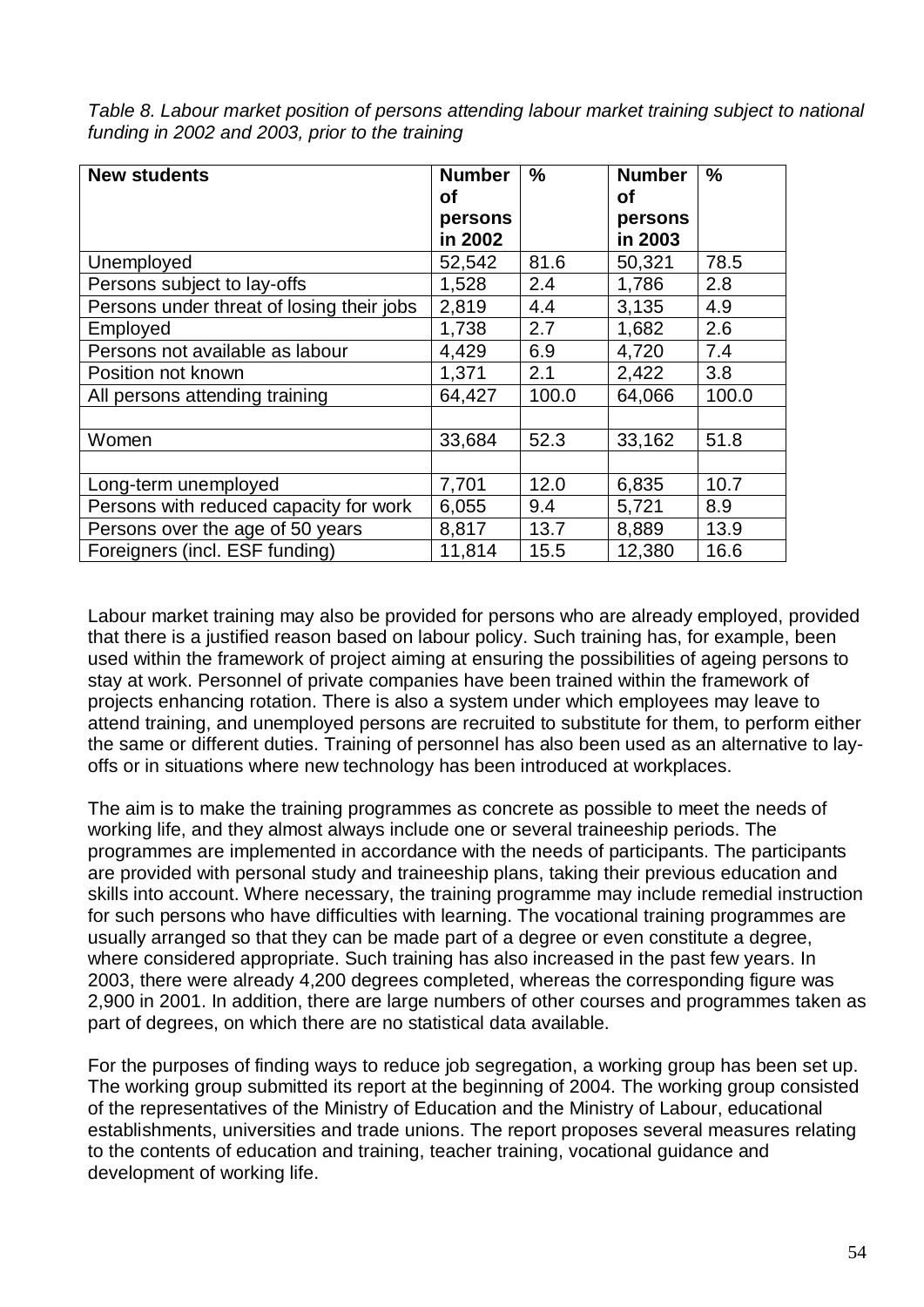With the support of the European Social Fund, some cooperation projects, in which the labour administration has been involved, have focused on gender-sensitive counselling aiming at the provision of educational and employment services to meet particularly the needs of women. The "Handbook for supporting non-gender-typical choices" was published by the Ministry of Labour in 2002. The handbook was disseminated to all employment agencies and has also been used in staff training courses. The Ministry of Labour has also produced other training materials (i.e. guidelines for gender-sensitive counselling) to be used in vocational guidance.

Vocational training has also been given account of in the periodic reports on the implementation of ILO Convention No. 122, submitted in 2000, 2002, and 2003 (*Annexes 4 to 6*).

## **2. (f) Difficulties in attaining full employment**

The most important objective of the present Government's political programme, insofar as economic policy is concerned, is to increase the number of employed persons by 100,000 from the year 2003 to the year 2007. It is further stated in the Government programme that by the end of the following Government's term (2011), an employment rate of 75% could be set as an objective. The objective set by the EU is 70% by the year 2010. Accordingly, in the Finnish Labour Policy Strategy, an employment rate of 69 to 71% and an unemployment rate of 6 to 7% have been set as objectives for the year 2007, and an employment rate of 71 to 75% and an unemployment rate of 3 to 5% for the year 2010. Should these objectives be met, it would mean full employment at the turn of the next decade.

During the twelve first months of activity of the present Government, the number of employed persons in fact decreased by 14,000. The weak development may partly be explained with the weak economic growth within the EU and with the weaker development of Finnish exports than expected. However, there are also structural factors such as the globalisation of economy that have partly affected the slow improvement of the employment situation. Furthermore, the reduction in the number of jobs within the industry in approximately 18 months' time since the end of 2002 has proved to be a worrying factor.

In the near future, the ageing of workers will also bring about new challenges for the improvement of the employment situation. The effects of this phenomenon will be most visible at the end of the decade, when the number of persons in the best working age (between 25 and 54 years of age) will be, according to the estimation of Statistics Finland, approximately 80,000 persons less than at present, whereas the number of ageing workers will increase by some 100,000. In 2010, nearly 800,000 persons of the population will be between 55 and 64 years of age.

The objective of an employment rate of 75% by the turn of the decade requires great changes not only in respect of the demand for labour but also in respect of the availability of labour. The employment rates of all age groups must be increased, but it is particularly important to take measures in respect of the ageing persons. For the purpose of ensuring a high employment rate, it is necessary that people devote a longer part of their lives to work than before, due to the ageing of the population. In practice, this means that the age of retirement will be higher, but it is also important that young persons complete their studies and enter the labour market earlier than before.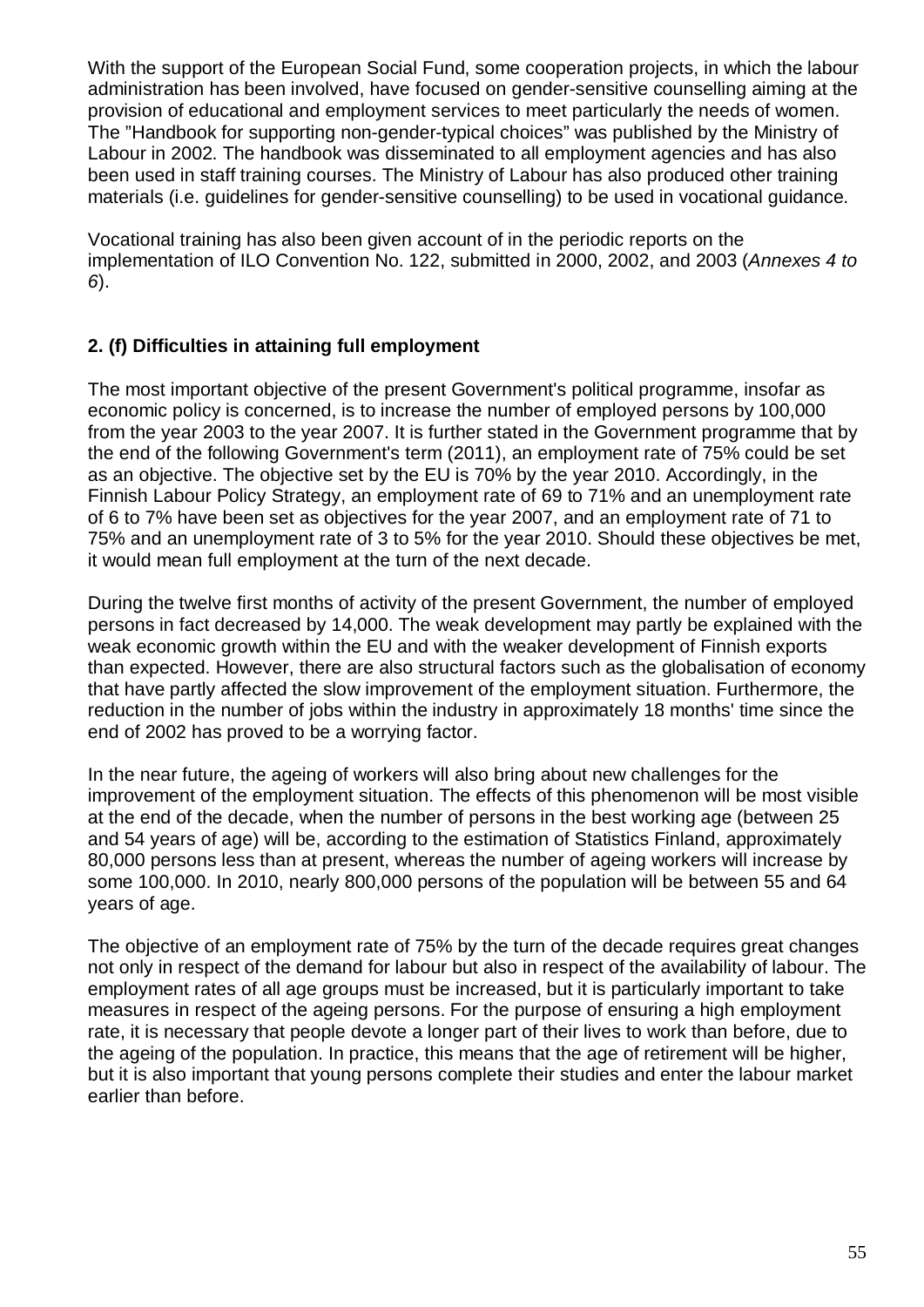## **3. (a) Prohibition of discrimination**

In respect of legislation applied to the prohibition of discrimination at work, the Government refers to information given in reply to the Committee's concern D 14, as well as to the periodic reports on the implementation of ILO Convention No. 111, submitted in 1999, 2001 and 2003 (*Annexes 1 to 3*).

During the period of time covered by the present report, the prohibitions of discriminations on the grounds of ethnic origin and nationality in the legislation and the monitoring of compliance with these prohibitions have been made more effective. Despite this, foreign nationals working in Finland still have a considerably weaker position than Finnish workers on the average. This is caused, at least in respect of recently arrived foreign workers, by their deficient language skills, which make it more difficult to understand the rights and duties relating to the employment. Foreign workers often have deficient knowledge of the practices of the Finnish labour market and of the prevailing extensive system of collective agreements. Furthermore, foreign workers do not necessarily know of their right to wage raises based on collective agreements.

STTK finds it to be of utmost importance that the labour protection authorities intensify control on working hours and safety at work, particularly in those sectors where it is becoming increasingly usual to use foreign labour, for example workers coming from Eastern Europe (e.g. nurses in the health care sector).

Trade unions protect, in the first place, the rights of their Finnish and foreign members. This means monitoring of compliance with conditions of work, particularly in respect of remuneration. Insofar as legislation is concerned, trade unions also monitor the equal distribution of work shifts and otherwise compliance with the requirement of equal treatment of workers, and help their members in cases where employment has been terminated without justified reason.

In the view of the Minority Ombudsman, inequality at work is to a large extent related to experiences of discrimination in the recruitment of workers. He has been contacted, among others, in cases of discriminating vacancy notices. In 2003, the Minority Ombudsman requested the Ministry of Labour to advise employment agencies to refrain from placing on the Ministry's website such vacancy notices as set clearly unfounded requirements.

*Discrimination on the ground of age*. The Committee has expressed its satisfaction over the fact that the Constitution of Finland prohibits discrimination on the ground of age.

The prohibition of discrimination on the ground of age is also included in other legislation. Under section 2, subsection 1, in Chapter 2 of the Employment Contracts Act, section 12, subsection 1, of the Act on Civil Servants in Local Government, and section 11 of the State Civil Servants Act, the employer may not place anyone in a different position without an acceptable reason on the ground of age, for example. Section 6 of the Non-Discrimination Act also includes a prohibition of discrimination.

Despite the strong protection by law, there has been some reluctance to hire ageing persons. This may be due to the general belief that the professional skills of ageing persons are not upto-date and that the further training provided by the employer is not adequately productive due to the weaker ability of ageing persons to learn new things. It is also a common belief that ageing workers are not as flexible as their younger colleagues in the face of the employer's demands.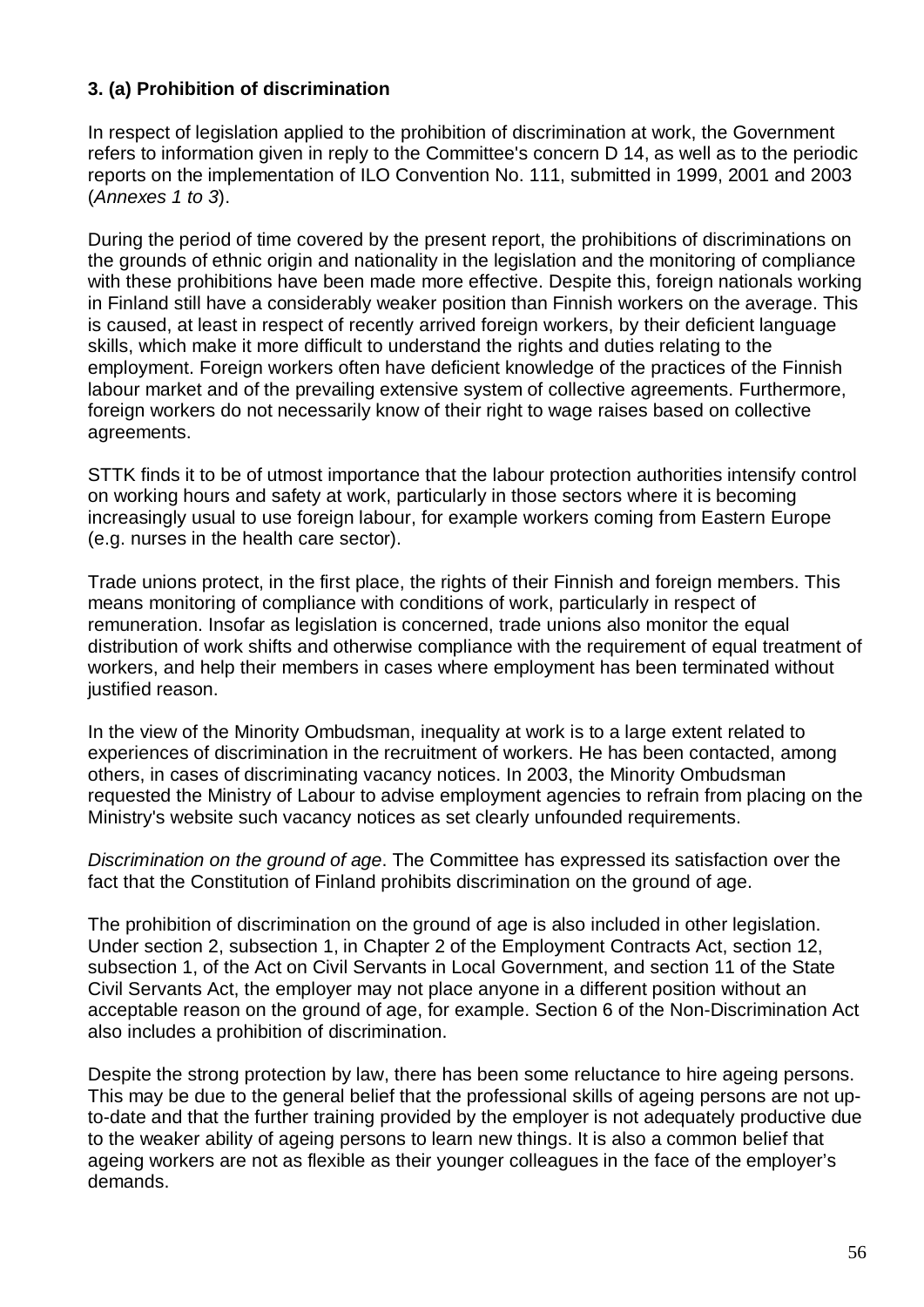Another source of debate, particularly in the past few years, has been young women under the age of 30 among whom temporary appointments are usual. It is a recognised fact that the smaller share of women of holders of permanent employment contracts, when compared with that of men at the same age, is largely due to their sex. From the employer's perspective, a maternity leave of 105 working days is considerably more burdening than a paternity leave that is in no case more than 30 working days, due to its financial and organisational effects.

*Equality between men and women*. The principle of equal pay is going to be enhanced with a planned amendment to the Equality Act. Wage inventories concerning men and women will be made part of equality plans. Efforts will be made, by means of family policy and the development of the coordination of family and work, to ensure that financial or work-related reasons will not postpone family plans. A possibility for flexible return from a family leave to work is particularly important for women.

The National Council of Women has submitted that one factor significantly weakening the position of women in working life is the costs incurred by family leaves on employers, for the reason that more than 95% of family leaves are taken by women. This often prevents women from getting a permanent job and thus from advancing in their careers. On 1 March 2005, the Ministry of Labour set up a working group to review the provisions of law applicable to the coordination of work and family. The working group aims at drafting a proposal for the development of legislation, by 31 October 2005, so as to make it possible for both parents to better use their right to family leaves, and to make it possible for distributing the family leaves more evenly between men and women.

A project launched by the Ministry of Social Affairs and Health aims at supporting the coordination of work and family by affecting the attitudes of workplaces and society towards family and children. The so-called VETO programme analyses the links between family leaves and position in the labour market.

The integration of immigrant families is supported by means of developing the work of open nurseries and family counselling clinics.

The costs of family leaves are more burdening on female-dominated sectors than others and may weaken the position of women in the labour market. This is due to the fact that men and women are placed in different sectors of working life and the use of family leaves is uneven, as leaves are mostly used by women. The costs of family leaves for employers have been adjusted so that employers who pay full wages during maternity leave are entitled to a compensation corresponding the amount of sickness benefit. Employers have also been able to apply for compensation for the costs of annual holidays accumulating during family leaves taken by employees. The procedure of applying for compensation was made simpler as of January 2003, and since then employers have increasingly applied for compensation. The alternative ways of adjusting the costs of family leaves were considered by a working group in the spring of 2004. A decision was made to significantly raise the amount of compensation paid for the costs of annual holidays, with effect as of January 2005. The work to develop the adjustment possibilities is, however, continued at the Ministry of Social Affairs and Health.

The system of child-care leave and child-care allowance has been extended to also concern the parents of such school children who are first or second-year pupils at comprehensive school. The increased morning and afternoon activities for school children will reduce the time children have to spend alone without the presence of an adult, and make it easier to coordinate work or studies and family life.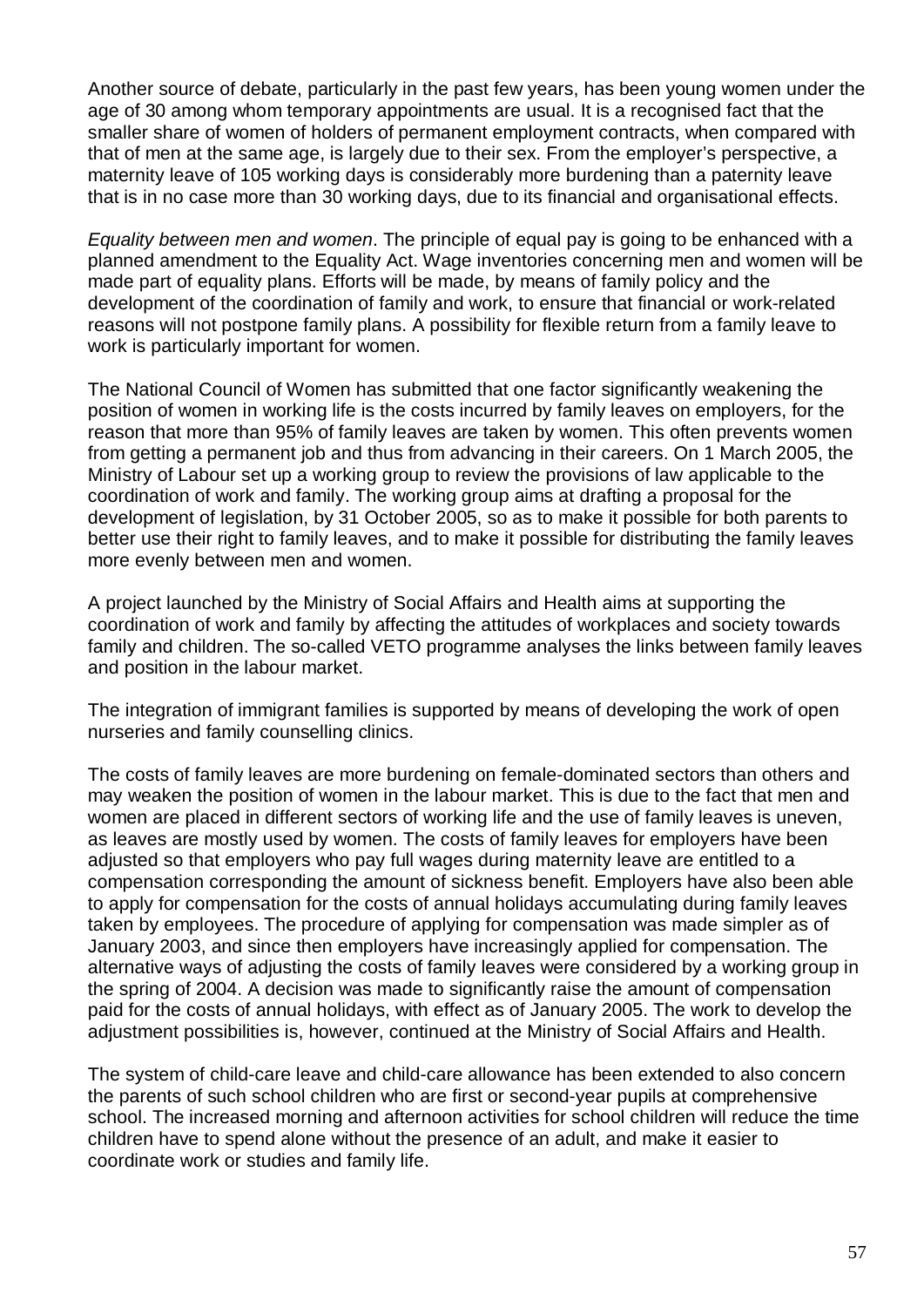*Equality barometer*. In 1998, 2001 and 2004, an equality barometer has been published in Finland, assessing the distribution of work and power relations between men and women, on the basis of their attitudes and experiences, and the degrees to which the situation is accepted in different sectors of life at different times.

#### **3. (b) Vocational guidance and training of special groups (e.g. immigrants, the Roma and the Sámi)**

The training targeted specifically at the Roma is given account of in connection with the reply to the Committee's recommendation E 26.

*Immigrants*. In 2004, a total of 19,800 immigrants moved to Finland, of whom 6,900 were nationals of other EU Member States and 12,900 came from other countries. The number of persons coming from the other Nordic Countries was 4,600. The number of persons moving abroad was 13,500. Thus, the net immigration was 6,300 persons. At the end of 2004, there were 108,300 foreign nationals residing permanently in Finland, which constitutes approximately 2% of the whole population. Approximately 47% of them, i.e. 50,100 persons, were in the labour market.

In 2004, the employment agencies had a total of 37,600 foreign jobseekers, of whom 16,800 were men and 20,800 women. The average length of completed periods of unemployment was 15 weeks - for men the average length of 17 weeks and for women 14 weeks.

The numbers of foreigners who found employment or attended training were the following:

*Table 9. Foreigners employed or attending training*

| Employed in the open labour market       | 12,700 |
|------------------------------------------|--------|
| Employed with the help of support 10,900 |        |
| measures                                 |        |
| Attended labour market training          | 14,000 |
| Attended other type of training          | 2,200  |

The average number of foreign jobseekers at the end of each month was 27,500, of whom 14,400 were unemployed. The largest groups of jobseekers by nationality were the Russian and Estonian nationals who constituted together approximately 43% of all foreign jobseekers, followed by the Iraqi, Iranian and Somali nationals, and immigrants from the area of the former Republic of Yugoslavia, Turkey, Vietnam and Sweden.

It is estimated that the unemployment rate of immigrants was approximately 28% at the end of 2004. In southern Finland, immigrants have mainly found employment in the sectors of services, construction, transport and health care.

In 2004, a total of 10,354 immigrants entered labour market training. Of preparatory training, the share of training targeted at immigrants was about one third in 2002 and 2003. Since 2000, the share of immigrants has been increasing. In accordance with a recommendation given by the National Board of Education, the labour administration provides immigrants, entitled to integration plans and unemployed jobseekers in a comparable provision, with immigrant training amounting to 40 credits. Once the immigrant has completed the training, he or she is guided to participate in the intermediate-level language examination in Finnish. In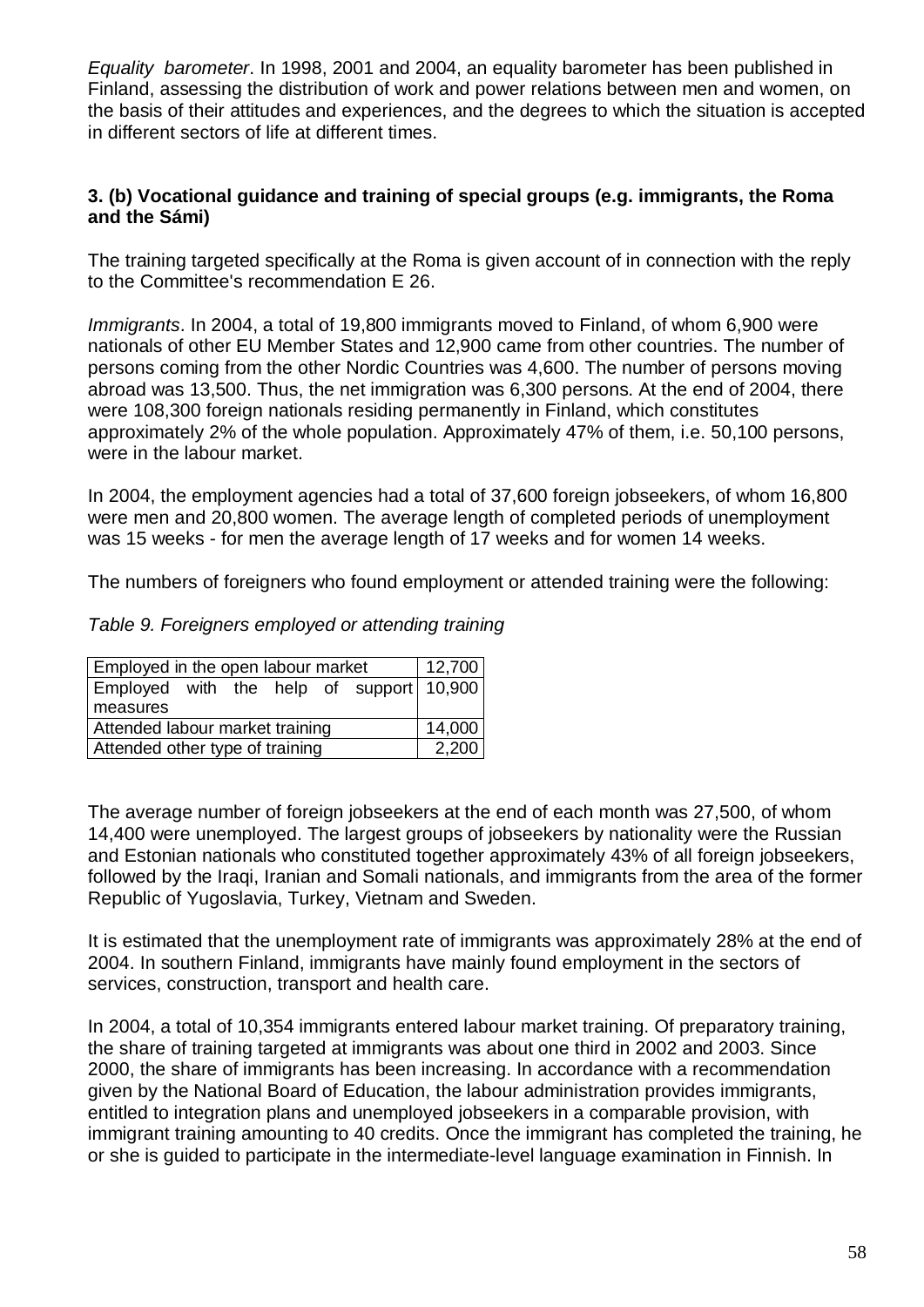2004, there were 740 immigrants who took the exam, of whom 84% achieved the intermediate-level.

The activation measures included in integration plans have clearly improved the access of immigrants covered by the plans to the open labour market.

| Year                                                     | 2000 | 2001 | 2002 | 2003   | 2004    |
|----------------------------------------------------------|------|------|------|--------|---------|
| Integration allowance                                    | 7799 | 8601 | 9096 | 10 000 | 10 4 45 |
| Initial integration plans                                | 3748 | 5871 | 3807 | 3058   | 3048    |
| Labour market measures (in total),<br>including:         | 5896 | 6463 | 7152 | 8248   | 8727    |
| -labour market training                                  | 5413 | 5871 | 6610 | 6589   | 7978    |
| -other comparable training                               | 813  | 1344 | 1526 | 2522   | 3571    |
| -ESF measures (training, rehabilitation,<br>traineeship) | 628  | 671  | 712  | 617    | 416     |
| -traineeship or preparatory training                     | 1038 | 1185 | 1478 | 1743   | 2166    |
| -vocational guidance or rehabilitation                   | 63   | 73   | 78   | 54     | 42      |
| <b>Employed in the open labour market</b>                | 3077 | 3311 | 4046 | 5033   | 5504    |

*Table 10. Immigrants entitled to integration allowance and their access to labour market measures and employment in the open labour market in between 2000 and 2004*

The various projects partly financed within the framework of the European Social Fund have contributed, by means of different types of training, to improved possibilities of immigrants to find work in the open labour market. For example, a project called SPECIMA provided highly educated immigrants with supplementary training qualifying them for duties corresponding to their education. At the same time, it has been possible to satisfy the needs of certain regions where there has been lack of qualified employees in certain sectors. Training has also been arranged for cultural instructors and interpreters. Furthermore, the type of in-house training where the immigrant first works together with a support worker, has been increased. Language and computing courses have been part of more comprehensive training provided within the framework of various projects.

The Community Initiative EQUAL, financed within the framework of the European Social Fund, was introduced in Finland in 2001. The five projects for which funding was granted at the first phase of the programme, focusing on the prevention of racism and xenophobia, have aimed at the empowerment of immigrants and the improvement of their possibilities to get employed, the development of recruitment methods and of cultural diversity at workplaces, and the development of culture-sensitive teaching methods. The extent of the projects has varied between two-partner cooperation and networks of several partners. Apart from immigrants, the priority target groups and beneficiaries of the projects have included teachers, workplaces, social partners, companies and authorities. The strength of the projects has been the involvement of immigrants and other participants in the implementation of the project, and cooperation with immigrant organisations.

All the immigrant projects included in the first phase of EQUAL were also part of a thematic project called "Joint Voice" implemented within the framework of another project called ETMO - Cultural diversity as a resource at the workplace. Apart from the five EQUAL projects, the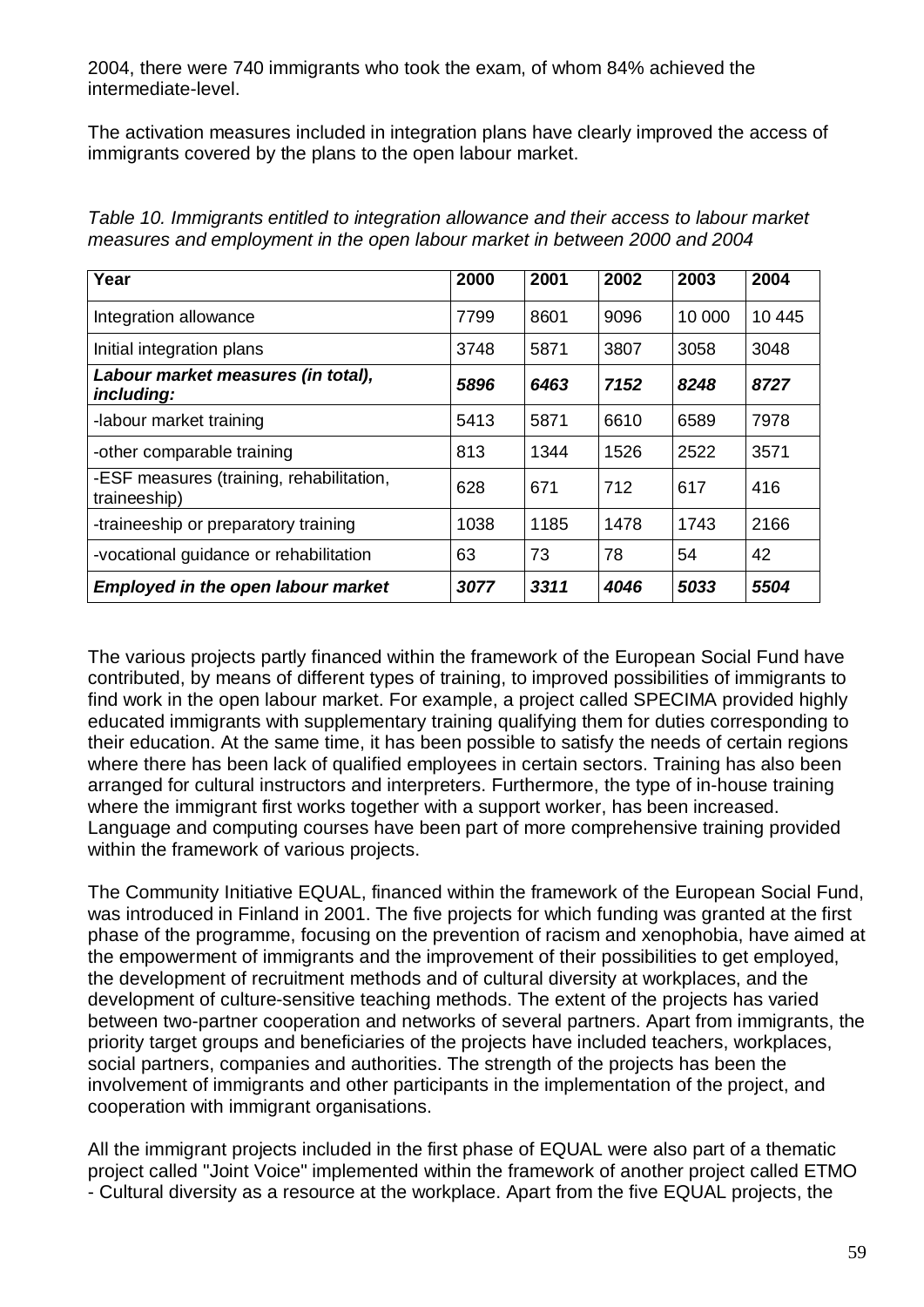thematic cooperation has included a project focusing on asylum-seekers (Equal Becoming Visible), a project that is part of the entity of measures enhancing employment (ABOAVITA), and a project implemented within the framework of the Leonardo da Vinci Programme and improving the immigrants' access to language and society (AITO). The thematic cooperation project has aimed at disseminating the good practices and general working methods developed within the framework of different projects, paying particular attention to equality issues.

The preparation of the projects for which financing has been granted at the second phase of EQUAL was started in November 2004. The implementation of the projects was started in May 2005, and it will continue until 2007. Financing was granted for eight projects relating to the prevention of racism and xenophobia, of which six focus primarily on immigrants. The measures taken within the framework of the projects underline the enhancement of cultural diversity, change of attitudes, provision of public information, education and training, and the enhancement of the culture and employment of persons belonging to the target group. The immigrant projects have included various measures to develop the cultural diversity at workplaces and to lower the threshold of employers to recruit workers with immigrant background. The measures relating to the general command of life and the prevention of social exclusion have been given particular attention in connection with most immigrant projects. A project called "Promenio" is meant to provide immigrants with training that enables them to later support other immigrants at their workplaces. One of the other projects takes into account the whole family, and another one focuses on immigrant women. Training is one of the priorities of the projects for which financing has been granted at the second phase. The MANU project focuses on the improvement of the immigrants' possibilities for vocational training, apprenticeship training and examinations based on the demonstration of skills, by means of preparatory training. A further objective of relevance is to affect general attitudes, with the help of the mass media (Mundo, Monita).

The Government's Plan of Action against Ethnic Discrimination and Racism, adopted in 2001, should be reviewed and a reliable monitoring system should be created for its implementation. The enhancement of tolerance, e.g. in connection with the recruitment of workers, should be a convincing part of the Government's immigration policy, including comprehensive and concrete measures. The unemployment rate of immigrants is still considerably higher than that of Finns. Persons belonging to minorities often face racist attitudes and prejudices at the workplace, expressed by both workers and customers.

According to the Minority Ombudsman, recent studies have indicated that foreigners and persons belonging to ethnic minorities still have considerable difficulties to find work in Finland. An overall assessment should, in his view, be made of the status of the Roma in society. They face difficulties in various sectors of society as well as discrimination. These problems should be tackled by means of a comprehensive programme.

In February 2005, the Minority Ombudsman took an initiative (35/65/2005TM) addressed at the Ministry of Labour and the Ministry of Social Affairs and Health, concerning the effects of voluntary language training and other services and measures enhancing employment on the protection of immigrants against unemployment. The initiative drew attention to the difficulties in and obstacles to the possibilities of immigrants to reach adequate Finnish or Swedish language skills, as well as to the factors preventing disabled immigrants from participating in the preparatory training needed for employment. The training meant for disabled immigrants, for example, is usually considered labour market training and the unemployed person is not considered to be available in the labour market during the preparatory training, even if the preparatory training mainly focuses on the provision of information on the various aspects of working life, on the writing of job applications, and on preparing oneself for job interviews.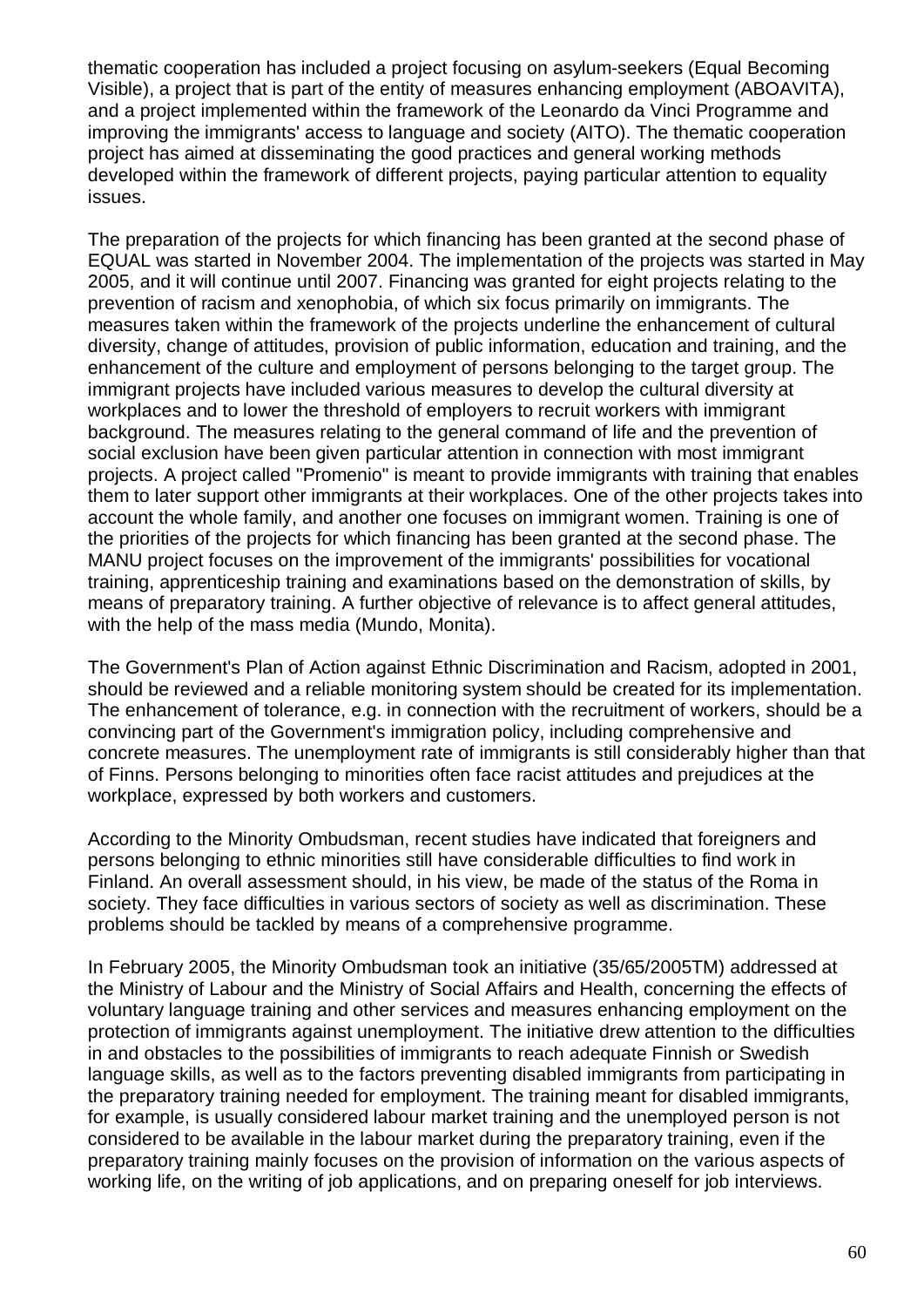However, particularly disabled immigrants would need significant support and advice when searching for jobs.

### **3. (c) Cases in which a distinction, exclusion or preference is not considered as discrimination**

According to section 2 in Chapter 2 of the Employment Contracts Act (55/2001), the employer must treat employees equally. This requirement must be taken into account in the grant of employment-based benefits and in the setting of obligations on employees. The requirement of equal treatment may only be derogated from when there is an acceptable cause for derogation deriving from the duties and position of the employees. The requirement of equal treatment and the prohibition of discrimination are applied in connection with the recruitment of employees, during employment and in the termination of employment. Under the Employment Contracts Act, the conditions of work applied to fixed-term and part-time employment must not be less favourable than those applicable to other types of employment merely because of the duration of the employment contract or working hours, without proper and justified cause. It is further provided in section 2 that the definition of discrimination, prohibition on sanctions and burden of proof in cases concerning discrimination are laid down in the Non-Discrimination Act (21/2004).

Under section 7 of the Non-Discrimination Act, the following conduct is not considered discrimination:

1) a procedure based on an equality plan, and intended to implement the intention of the Act in practice; and

2) different treatment in relation to a basis of discrimination referred to in section 6(1) that is founded on a genuine and determining requirement relating to a specific type of occupational activity and the performance of said activity;

3) different treatment based on age when it has a justified purpose that is objectively and appropriately founded and derives from employment policy, labour market or vocational training or some other comparable justified objective, or when the different treatment arises from age limits adopted in qualification for retirement or invalidity benefits within the social security system.

The Non-Discrimination Act does not prevent specific measures aimed at the achievement of genuine equality in order to prevent or reduce the disadvantages caused by the types of discrimination referred to in section 6(1) (*positive action*). Positive action must be proportionate to its objective.

# **4. Working population holding more than one full-time job**

According to the labour survey carried out by Statistics Finland, there were approximately 3,935,300 persons at working age (15 to 74 years old) in 2004. Of these, 2,593,500 were in the labour market, although the number of employed persons was somewhat less: 2,364,700. Thus, the approximate number of unemployed persons was 228,800 in 2004. The number of persons outside the labour market was 1,341,800.

According to the labour survey, there were 75,400 persons with more than one job in 2004. This figure includes all those employed persons who, in addition to their regular jobs as a private enterpriser or salaried employee, performed some type of additional work during the week covered by the survey, irrespective of whether their regular jobs were full-time or parttime jobs. Accordingly, 3.2% of all employed persons performed additional work in 2004. Their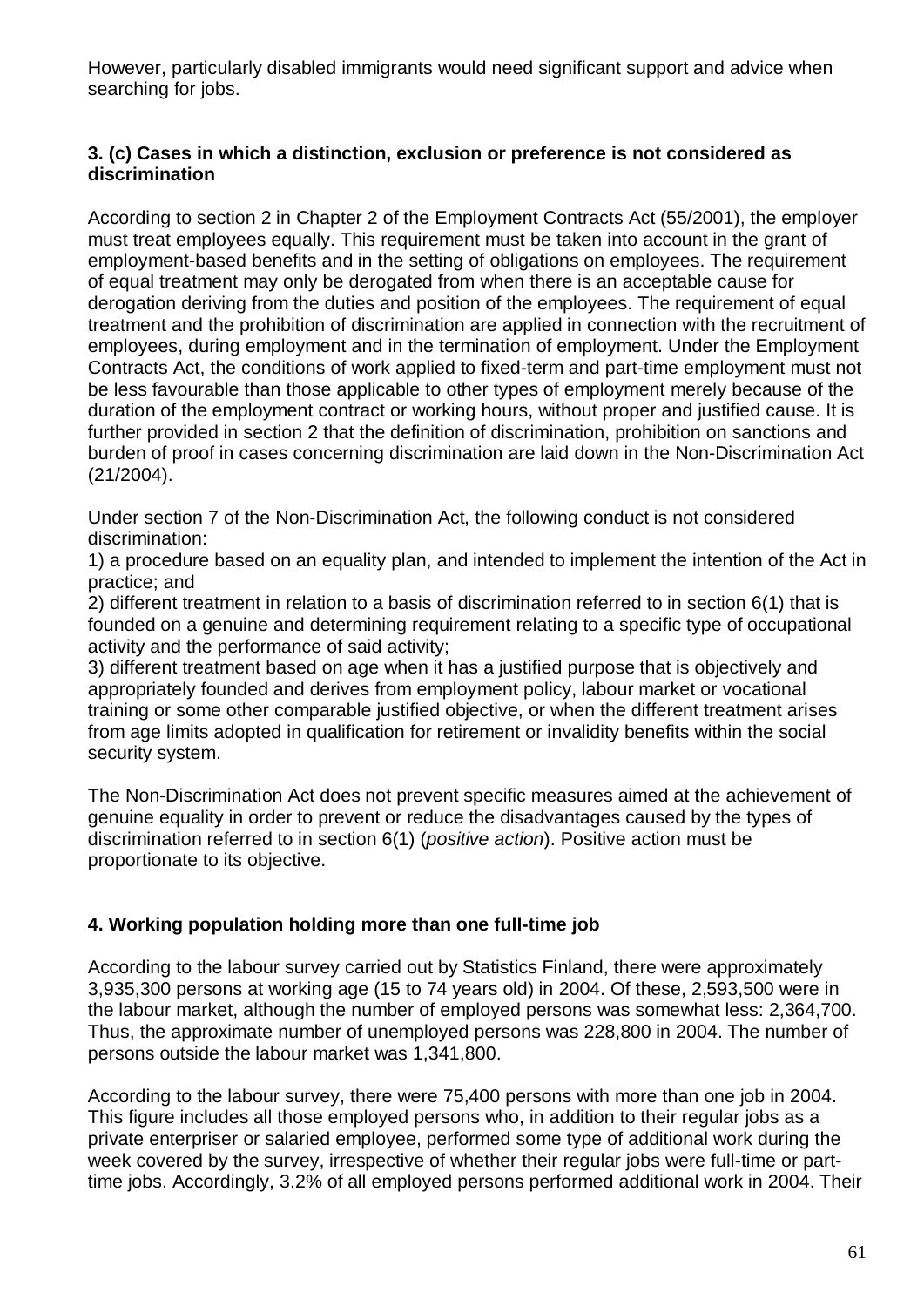share has remained virtually unchanged since the end of the 1990s. In 1994, when the number of unemployed persons was at its highest due to the economic depression, there were more than 96,000 persons performing additional work, which is clearly more than in 2004 (their share of all the employed being 5%).

According to the labour survey, for approximately 7,300 persons of those who performed additional work in 2004, the additional work was a full-time job, i.e. at least thirty hours a week. Thus, approximately 10% of employed persons performing additional work did it full-time. The share of such persons of all the employed persons was 0.3% in 2004, and their share of the population at working age was only 0.19%.

In the light of this, it may be concluded that it is very rare to have another full-time job in addition to one's regular job.

## **5. Other changes in national legislation**

The Act on Civil Servants in Local Government (304/2003), relating to the earlier reform of the provisions on fundamental rights, entered into force in 2003. This Act replaced the Act on the Employment Security of Municipal Officeholders (484/1996) and the local regulations applied to terms of employment. The new Act includes the general provisions on the legal status of municipal office-holders, the establishment and change of employment, leaves, lay-offs, grounds of termination of employment, removal from office and appeal. The status of other workers employed by local authorities is based on the Employment Contracts Act.

# **ARTICLE 7**

# **1. ILO Conventions ratified by Finland**

Of the ILO Conventions mentioned in the General Guidelines under Article 7, Finland has ratified the following ones:

Equal Remuneration Convention, 1951 (No. 100), Weekly Rest (Industry) Convention, 1921 (No. 14), Holidays with Pay Convention (Revised), 1970 (No. 132), Labour Inspection Convention, 1947 (No. 81), Labour Inspection (Agriculture) Convention, 1969 (No. 129), and Occupational Safety and Health Convention, 1981 (No. 155).

### **2. (a) Principal methods used for fixing wages**

See information given in reply to recommendation E 29.

### **2. (b) System of minimum wages**

See information given in reply to recommendation E 29.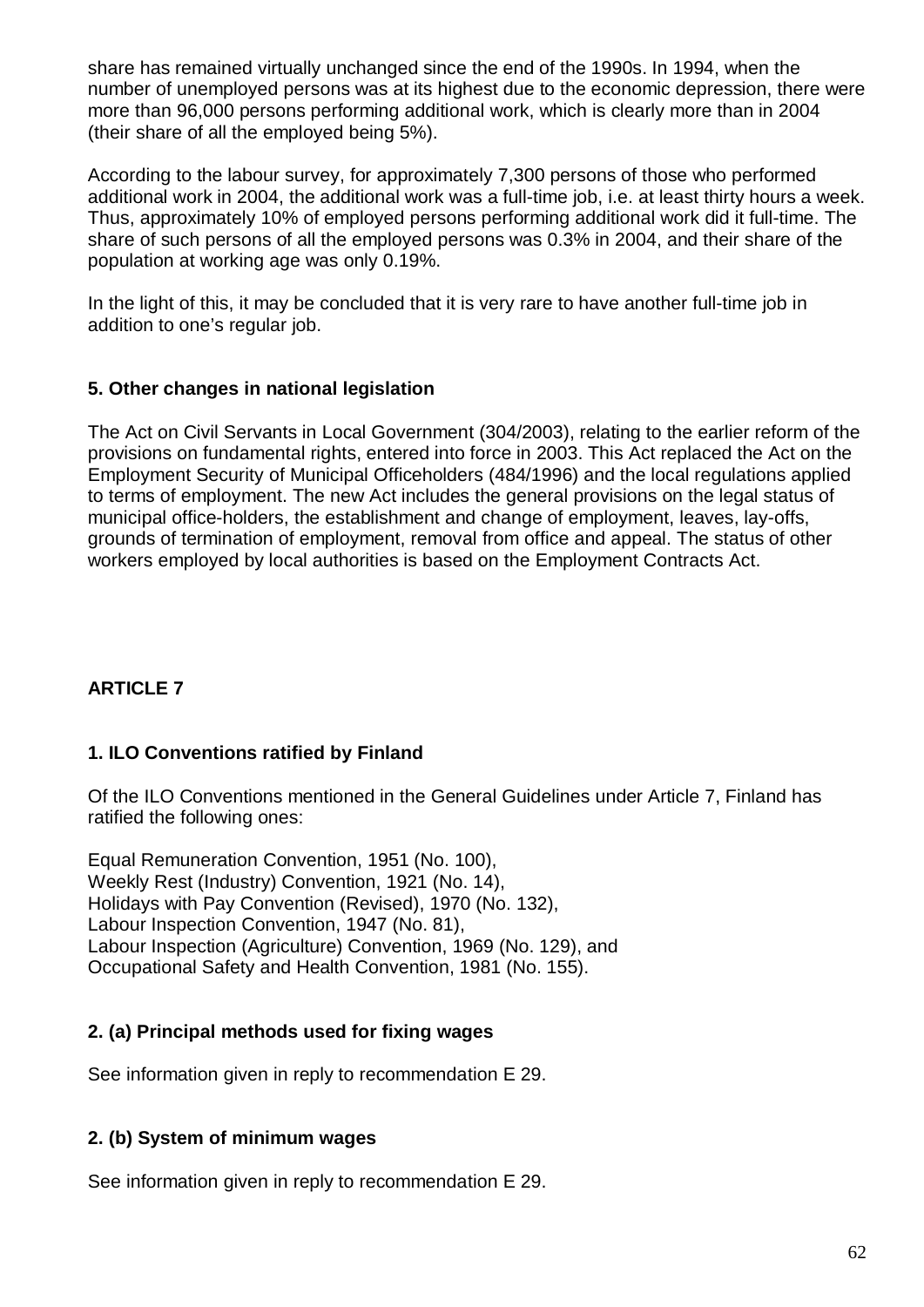## **2. (c) Equal pay for equal work**

The Government finds the unjustified wage differentials between men and women as being one of the most relevant problems of equality at work. The average wage differentials, in the light of statistics, have remained at the same level for a rather long time, although they have increased in quantity since the end of the 1990s. The average wages of women for regular working hours have been approximately 80 to 82% of those of men since the beginning of the 1990s but in 2003 the percentage went up to 83%. Part of these wage differentials can be explained with the job segregation or with other comparable reasons, but part of them remain without explanation.

Equality of pay is enhanced, among others, with the pending amendment to the Equality Act. As already mentioned, equality plans will include wage inventories the purpose of which is to make it possible to examine wage differentials at workplaces irrespective of collective agreements.

A study concerning the problems in equality of pay, carried out by the Ministry of Social Affairs and Health, was completed in the summer of 2004. On the basis of this study, the Ministry set up a working group, consisting of representatives of the Government and trade unions, on 16 November 2004 to prepare a draft programme for enhancing equality of pay. The proposal of the working group, containing the draft programme, was submitted in May 2005. A general objective of the draft programme is to reduce the wage differentials between men and women, calculated on the basis of the average monthly income for regular working hours, from the existing 20% down to at least 15% by the year 2015. It is proposed by the working group that the Ministry of Social Affairs and Health set up a working group to monitor the implementation of the programme.

The Government also refers to the periodic reports on the implementation of ILO Convention No. 100, submitted in 2000, 2002 and 2003 (*Annexes 7 to 9*).

### **3. Provisions on occupational health and safety**

Compliance with the provisions on occupational safety is monitored by occupational safety and health authorities, including the Ministry of Social Affairs and Health and the occupational safety and health district offices. The division into occupational safety and health districts was changed by a decree that entered into force in January 2004. The legislation on the monitoring of occupational safety and on the legal remedies in occupational safety cases dates back to 1973. The amendments made to that legislation have been given account of in the periodic report on the implementation of ILO Convention No. 81, submitted in 2004 (*Annex* 12).

The new Employment Contracts Act and the Act on Confirmation of the General Applicability of Collective Agreements (56/2001), determining the national body responsible for deciding whether a collective agreement is generally applicable as well as the composition of this body, entered into force at the same time in 2001.

A new Occupational Health Care Act (1383/2001) entered into force in January 2002. The Act determines, more precisely than earlier, the general principles, contents and implementation of occupational health care. The focus of the new provisions is on the enhancement of health and capacity for work at workplaces as well as on the development of working conditions. Upon the entry into force of the Act on the Protection of Privacy in Working Life on 1 October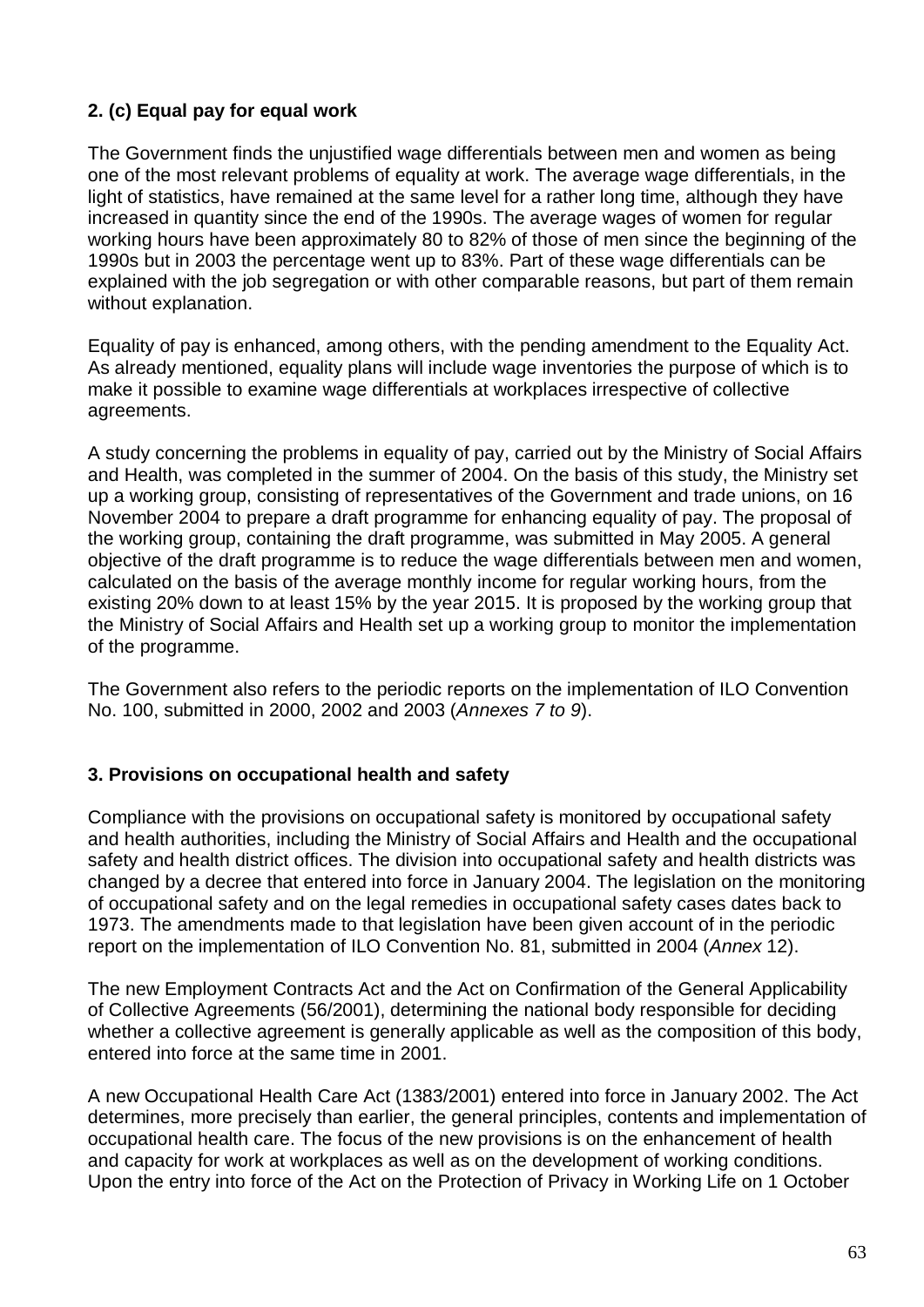2004, the provision of the Occupational Health Care Act on the occupational health care action plan and the plan to prevent intoxicant abuse were amended.

A new Occupational Safety and Health Act (738/2002) entered into force in January 2003, replacing the Act of 1958. The Act is applied to both large and small workplaces, in both the public and the private sector. It contains the basic provisions on occupational safety and health and sets forth the general objectives, underlining the importance of the management of safety at work on the initiative of the workplace itself. The Act contains several new provisions, including those on workload, threat of violence and working alone.

On 15 May 2003, the Ministry of Social Affairs and Health set up a committee to prepare a proposal for the amendment of the Act on the Supervision of Occupational Safety and Health and Appeal in Occupational Safety and Health Matters. A Government bill based on the committee's proposal, prepared in cooperation with trade unions, was submitted to Parliament in June 2005.

The development of accidents at work and occupational diseases in the past ten years is illustrated by Annex 24, containing information on the control measures taken by the occupational safety and health authorities as well as on the demand for services.

The Act on the Protection of Privacy in Working Life entered into force in 2001. The Act was soon revised, however, by adding provisions on the protection of electronic mail messages, camera surveillance and processing of information on drug use. The revised Act (759/2004) entered into force on 1 October 2004. The objective of the Act is to implement the protection of privacy at work and other fundamental rights relating to privacy, and to enhance compliance with the requirements concerning the processing of personal data. The Act applies to both private-sector employees and public officials as well as jobseekers.

The employer is only allowed to process such personal data as are directly necessary for the exercise of the rights and obligations of the parties to the employment contract, relate to the benefits provided by the employer for the employee, or are required by the special nature of the work concerned. No exceptions can be made to the necessity requirement, not even with the employee's consent.

The Act provides for the procedures to be applied by the employer when collecting or treating data relating to the employment. The measures provided for in the Act are meant to increase the reliability of personality and aptitude assessments and the protection of jobseekers by law. The employer's right to process data concerning the health of employees has been restricted. The employer may not process data based on genetic tests at all.

The Act extends the range of issues that have to be decided through cooperative or consultative procedures at the workplace. The new issues include the collection of data at the beginning of employment and during it, as well as technical surveillance and the use of the Internet and electronic mail. However, the necessity requirement also applies to these procedures.

An employer or his representative who deliberately or out of gross negligence violates the provisions of the Act may be sentenced to a fine.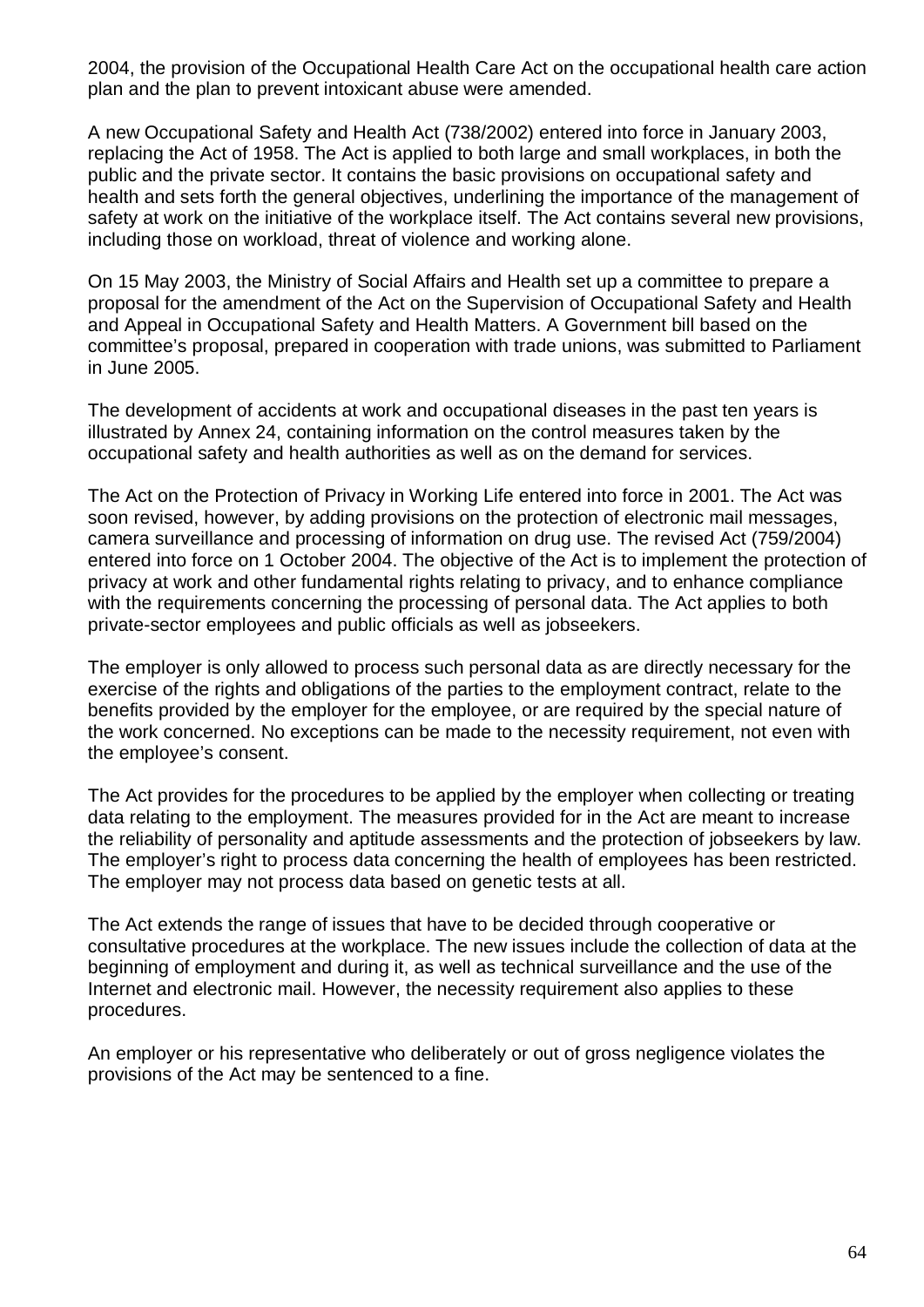#### **4. Actual realisation of the principle of equal opportunity for promotion**

It is provided Chapter 2, section 1, of the Employment Contracts Act (55/2001) that the employer shall in all respects work to improve employer/employee relations and relations among the employees. The employer shall strive to further the employees' opportunities to develop themselves according to their abilities so that they can advance in their careers.

In order to enhance the career advancement of female directors within the state administration, the Ministry of Finance created a network of female directors in 2002. This network consists of some 300 directors representing different sectors of the state administration. Meetings between these directors are organised in 2004 and 2005 alternately by the directors of different ministries. At the end of 2005, the benefits of this type of cooperation will be assessed in order to decide whether it is worth continuing.

The Government further refers to the periodic reports on the implementation of ILO Convention No. 111, submitted in 1999, 2001 and 2003 (*Annexes 1 to 3*).

#### **5. Working hours, periodic holidays with pay and remuneration for public holidays**

The amendments made to the Working Hours Act (605/1996) are mainly of a technical nature, resulting from amendments made to other legislation relating to working hours.

A new *Annual Holidays Act* (162/2005) entered into force on 1 April 2005, replacing earlier Act of 1973 and the provisions of law applied to the annual holidays of public officials. The Act improves the holiday benefits of persons having temporary or part-time jobs and makes the timing of holidays more flexible. It guarantees everyone annual holidays with pay and improves the possibilities to coordinate work and family life. Furthermore, the Act provides protection against the weakening of holiday rights during long sickness leaves and lay-offs. The new Annual Holidays Act is applied to all work performed by both private-sector employees and public officials.

The length of annual holidays is based on the same principles as in the repealed Act. The position of part-time employees is improved by the fact that, unlike under the repealed Act, the provisions on periods equivalent to time at work are applied as such to persons covered by the 35-hour rule. A full holiday credit month is considered to be a calendar month during which the employee has accumulated at least 35 hours of work or the equivalent of hours at work. Thus, such persons are treated in the same way as full-time employees e.g. in cases of sickness leave or lay-off.

The position of those persons who were earlier not entitled to holidays has been improved so that they have the right to days off. The worker may get two days off per one month at work. In cases where the employment has lasted at least one year, the worker has the right to four weeks off from work, for which he or she is also entitled to holiday pay. This also concerns household workers and the employer's family members in case they are the only employees. They were earlier not entitled to holidays based on the said periods of time.

Workers who have performed work for the same employer under repeated contracts of employment, and there have only been short interruptions if any, have the right to days off. In such cases, the maximum length of time off is determined in the same way as the length of annual holidays.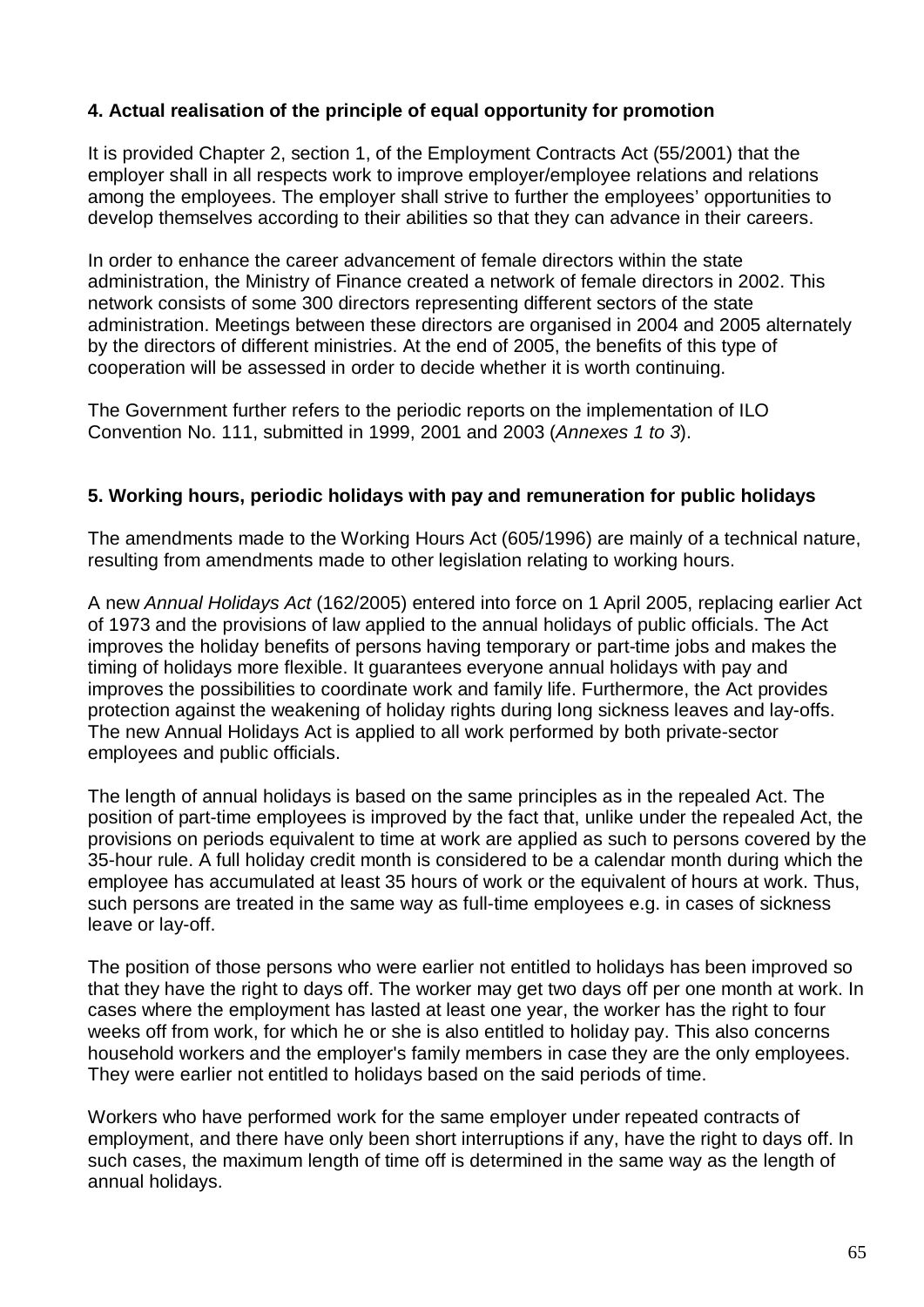The position of temporary workers is further improved by the possibility to agree on that in cases of repeated employment contracts, the holiday benefits are not given in the form of holiday pay at the end of a period of employment but the holidays may be postponed to be held during the following period of employment.

The employer may still order the timing of holidays in the same way as under the repealed legislation. However, it is also possible to agree on the issue. On the worker's initiative, the worker and the employer could agree on that part of holidays exceeding 24 working days may be held in the form of reduced working hours, for example so that the full-time work of a week is performed within two weeks by reducing the daily working hours by half. This may serve e.g. the interests of the parents of small school children.

The reformed Annual Holidays Act extends the possibilities to derogate from the mandatory provisions of the Act by collective agreements, subject to the condition that the agreed arrangement guarantees the statutory annual holidays for workers. This makes it possible to take sector-specific requirements into account in agreeing on the arrangement of annual holidays.

The Government further refers to the periodic reports on the implementation of ILO Convention 132, submitted in 2000 and 2003 (*Annexes 10 and 11*).

#### **5. (a) Factors and difficulties affecting the degree of realisation of the aforementioned rights**

According to a survey published by the Confederation of Unions for Academic Professionals in Finland in the spring of 2005, the total working hours of its members have reduced by approximately 1.8 hours a week from 1999 to 2004. In 2004, the average total working hours were 41.2 hours a week, with significant variations between the different sectors. Of the members of the Confederation, 59% still perform an average of 6.7 hours of overtime work per week. The amount of overtime work performed without compensation has reduced since 1999 but 41% of the members still work overtime without compensation.

### **5. (b) Categories of workers excluded from the enjoyment of the aforementioned rights**

The Government refers to the information given on the reform of the Annual Holidays Act above.

#### **6. Changes in national legislation**

In respect of equality in working life, the Government refers to information given under Article 3 and Article 7 (section 2. (c)).

The amendments of legislation concerning occupational safety and health and the competent authorities are given account of in section 3 above. The periodic report on the implementation of ILO Convention No. 81, submitted in 2004, and the periodic reports on the implementation of ILO Convention No. 129, submitted in 2000, 2002 and 2004, are attached to the present report (*Annexes 12 to 15*).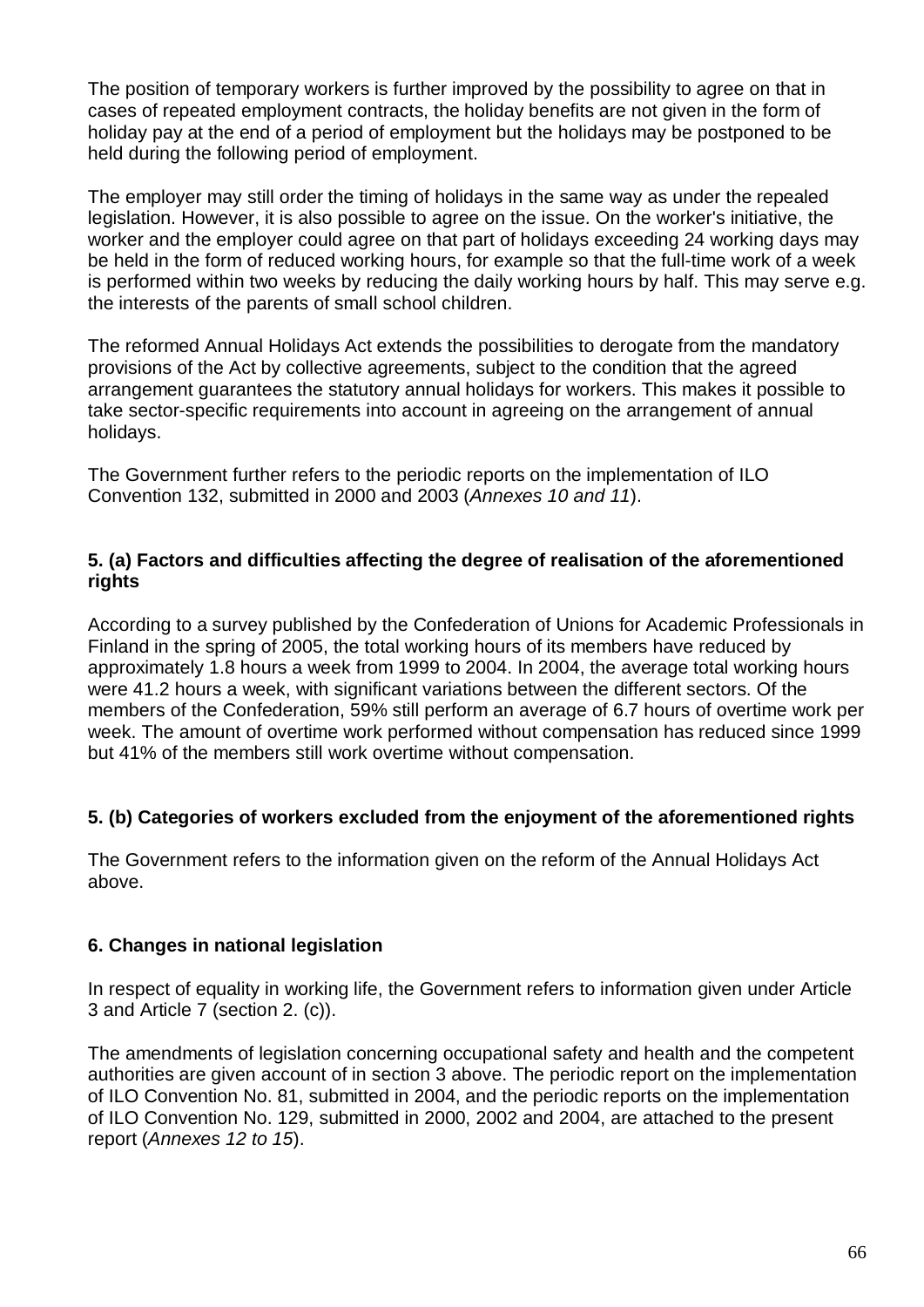## **ARTICLE 8**

### **1. International conventions**

Finland has ratified all the conventions mentioned in the general guidelines.

No relevant amendments have been made to the national legislation applied to membership in trade unions nor to the Act on Mediation in Labour Disputes (420/1962) during the period of time covered by the present report.

Information on membership in trade unions is included in the periodic reports on the implementation of ILO Convention No. 87, submitted in 2000, 2002 and 2003 (*Annexes 16 to 18*).

#### **2. (e) Data on the number and structure of trade unions and on their membership**

The Confederation of Unions for Academic Professionals (AKAVA) in Finland is a central union constituted by its member unions representing persons engaged in certain professions or having a university degree. Of its members, 60% have a higher university degree. The Confederation has 32 member unions and a total of 448,000 members (1 January 2005). Of its members performing full-time work, 13% worked for the state, 37% for local authorities and 45% in the private sector, and 5% for some other employer. Since 1999, the share of the members of the Confederation in the private sector has increased by approximately 6%.

The Finnish Confederation of Salaried Employees (STTK) has 20 member unions having a total of 650,000 members. According to statistics concerning the year 2003, 17% of its members worked for state agencies or institutions or state-owned companies, 37% for local authorities or joint municipal boards, 3% for church parishes or other religious communities, 2% for other employers in the public sector, and 41% in the private sector where the largest sectors were industry and construction (16%) and services (16%).

### **3. Right to strike**

The right to strike is protected by Article 8, paragraph 1(d), of the Covenant, provided that it is exercised in conformity with the laws of the particular country. The freedom to form trade unions and to organise in order to look after other interests is guaranteed by the Constitution. More detailed provisions on the exercise of the freedom of assembly and the freedom of association are laid down by

an Act. Insofar as these rights are concerned, Finland is further bound by a number of other international treaties, including ILO Conventions Nos. 87, 98 and 151, and the European Social Charter.

In the view of the Central Organisation of Finnish Trade Unions (SAK), the provision of Article 8, paragraph 1(d) of the Covenant should be interpreted consistently with the obligations based on ILO Conventions and Article 6, paragraph 4, of the European Social Charter. In its opinion, the protection of the right of public officials (state, local authorities, church) to strike is inadequate. The European Committee of Social Rights has in fact already concluded that the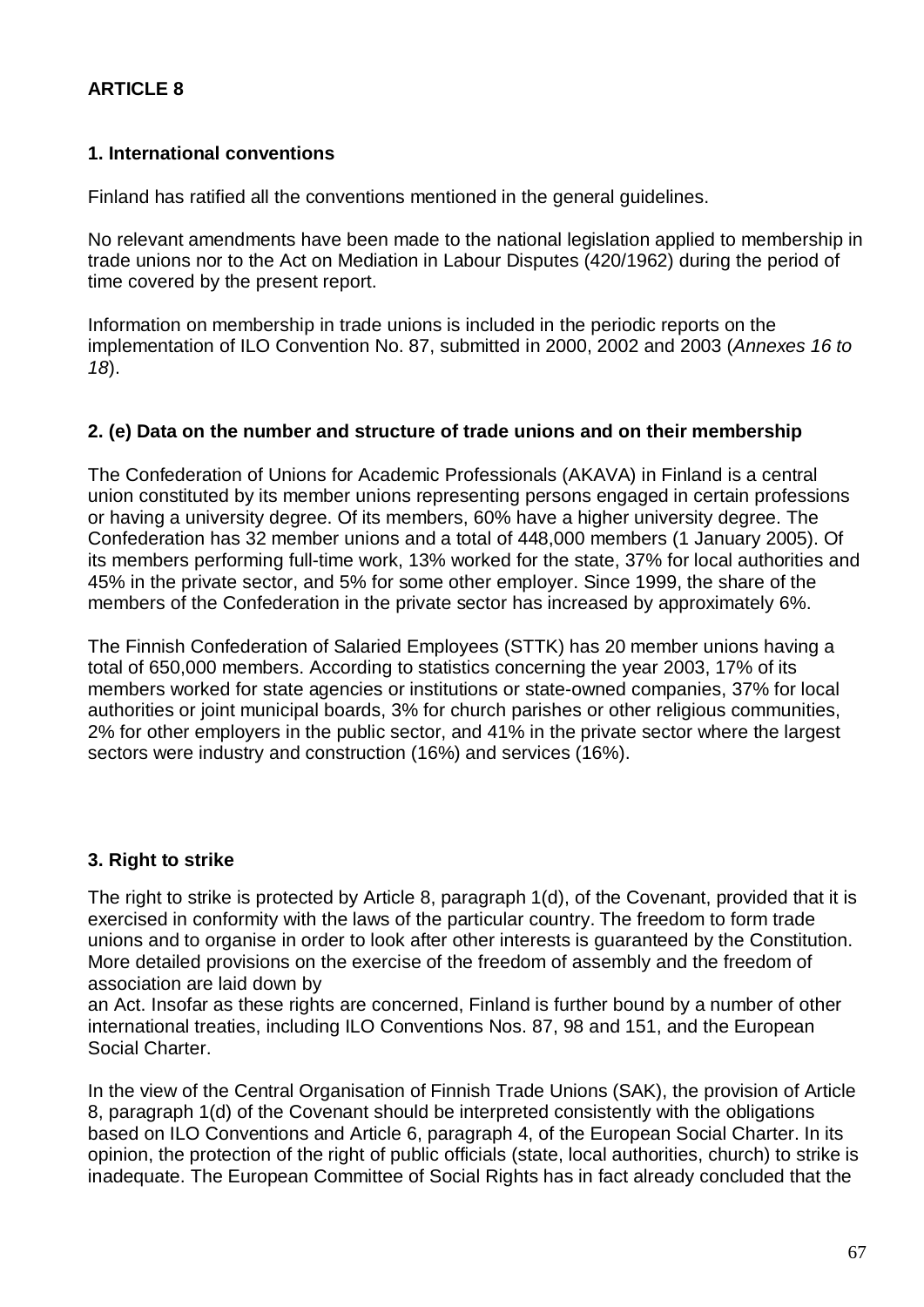Finnish legislation is in conflict with Article 6, paragraph 4, of the European Social Charter, recalling that restrictions which meant that in practice civil servants could only take collective action in order to obtain a collective agreement were not in conformity with this provision of the Charter. The comments of the ILO Committee of Experts have not been received yet.

Under section 8, subsection 1, of the State Civil-Servant Collective Agreements Act (664/1970), a state official may not take collective action other than lockout or strike to the extent that the target of the collective action is to affect the existing conditions of employment. Upon the expiry of the applicable collective agreement, a strike may only be used to support such claims on which it is possible, under the said Act, to agree on through collective agreements. While the collective agreement is in force, no collective action may be taken to affect its terms and conditions. Strikes pursuing objectives other than those covered by the collective agreement are also prohibited. Accordingly, subject to these restrictions, it is possible to pursue objectives covered by the collective agreement by means of a strike, provided that the purpose of the strike is not to achieve a new collective agreement.

According to section 8, subsection 4, of the aforementioned Act, a state official may only participate in a strike on the basis of the decision of a union of officials that has introduced the strike. This does not, however, mean a restriction on the right to strike but the purpose of the provision is to ensure the continuity of the provision of public services.

# **ARTICLE 9**

## **1. ILO Conventions ratified by Finland**

Finland has ratified all the ILO Conventions mentioned in the general guidelines. The latest periodic reports have been submitted as follows:

Convention No. 121 (Employment Injury Benefits, 1964), latest report submitted in 1999;

Convention No. 128 (Invalidity, Old-Age and Survivors' Benefits, 1967), latest report submitted in 2001;

Convention No. 130 (Medical Care and Sickness Benefits, 1969), latest report submitted in 1998;

Convention No. 168 (Employment Promotion and Protection against Unemployment, 1988), latest report submitted in 1998.

### **2. Branches of social security**

A publication of the Ministry of Social Affairs and Health, "Trends in Social Protection in Finland 2003", is attached to the present report (*Annex 25*).

A new Act on the Status and Rights of Social Welfare Clients (812/2000) entered into force on 1 January 2001. The purpose of the Act is to enhance the provision of services in accordance with the wishes of the clients, the mutual trust in the provision of services, and the client's right to good service and treatment in social welfare without discrimination.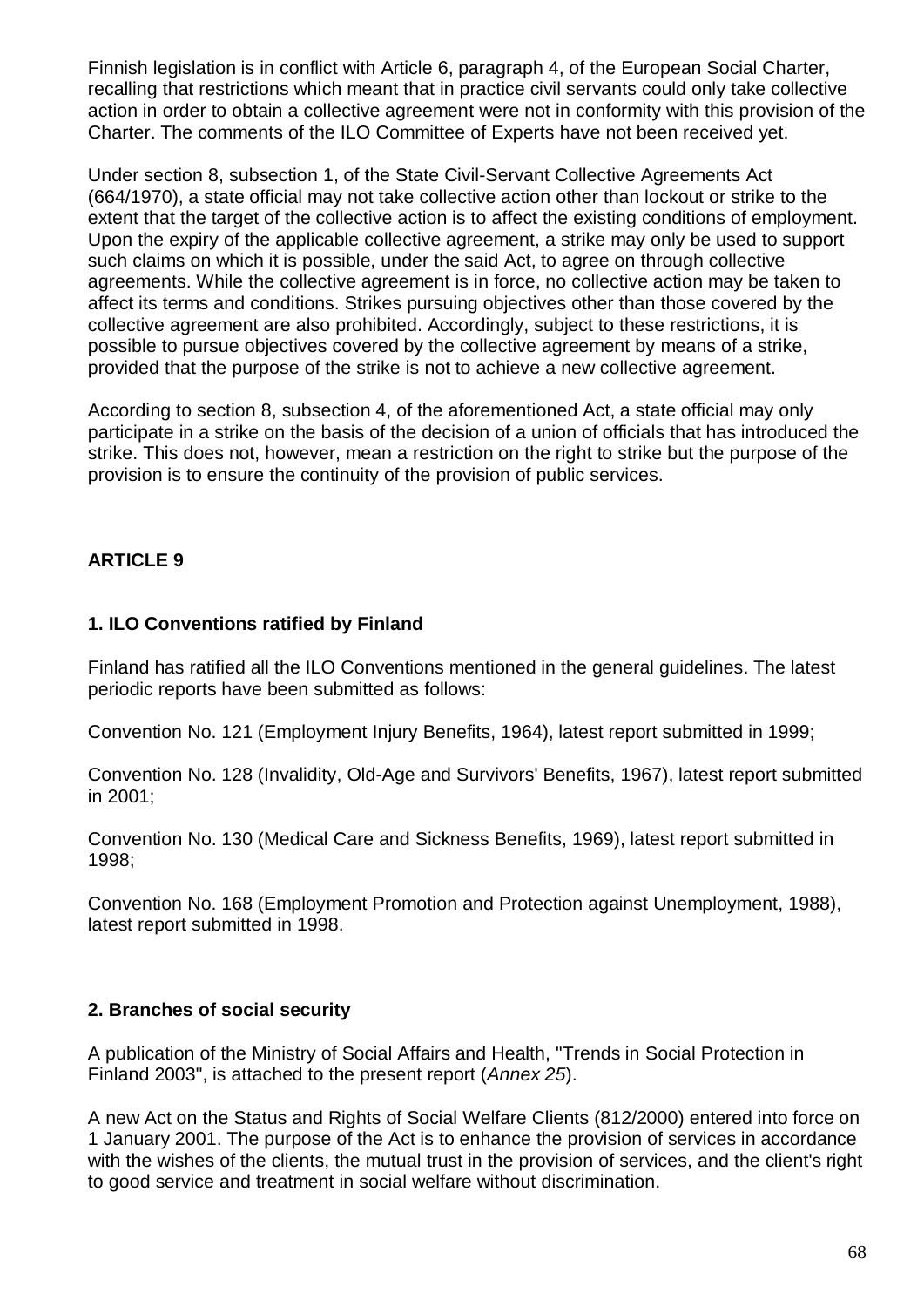The largest group of complaints made to the Parliamentary Ombudsman is those concerning social welfare and social insurance. According to observations made by her, there have been deficiencies in respect of good governance and administration of justice, relating to the excessive length of proceedings, deficient reasoning of decisions, and the client's right to respectful and decent treatment, advice and guidance.

The European Court of Human Rights has also, in certain judgments, found violations concerning appellate bodies' deficient reasoning of decisions and non-communication of documents to the applicant for his or her information and possible comments.

The Parliamentary Ombudsman has underlined the importance of expedient proceedings in cases concerning the basic living of individual persons. The system of appeal in cases concerning subsistence allowance should be provided with adequate resources in order to make it possible to comply with the requirement of reasonable length of proceedings and other fair trial requirements. The independence and impartiality of the members of appellate boards is also important to ensure the trust of applicants for benefits in the system.

## **2. (a) Medical care**

*Dental care*. The dental care services underwent a reform and the access to dental care was extended in 2001 and 2002. At the first stage in 2001, the local authorities were placed under an obligation to arrange dental care for persons born in 1946 or later. In 2002, this obligation was extended to concern the whole population. At the same time, the right to compensation for the costs of dental care under the sickness insurance was extended. The Sickness Insurance Act was amended so that the right to compensation concerns all persons irrespective of their age, as of 1 December 2002.

In 2003 and 2004, there were approximately 1.8 million persons using the dental care services of public health care centres. The total number of dentist's appointments was some 5 million. The number of persons using these services increased in 2001 and 2002 by some 20,000 patients (table 1), whereas it decreased in 2003 by some 15,000 persons. The services bought from other service-providers, mainly private dentists, increased by nearly 40% in 2003, when compared with the year 2002, and the amount was nearly twice as much as in 2001. The local authorities procured services from private dentists, amounting to 36,000 appointments in 2001, 57,000 in 2002 and 79,500 in 2003.

There are some 2,300 dentists working in the public sector, of whom some 150 provide special medical care services (some of them on a part-time basis). In addition, there are 2,730 dental nurses and 555 dental assistants working in the public sector, of whom 289 dental nurses and 76 dental assistants work on a part-time basis.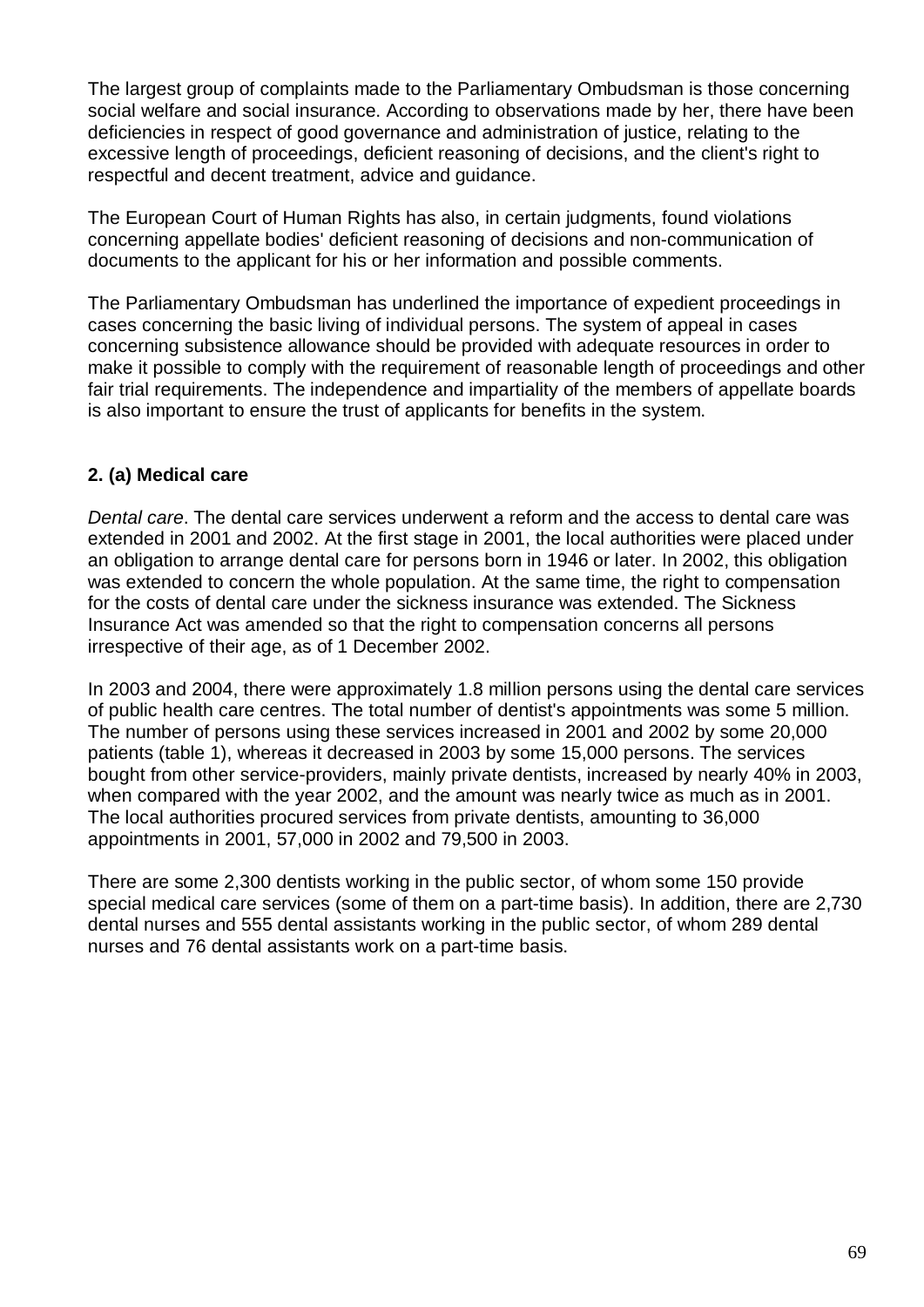*Table 11. Dental care patients at health care centres in 2001, 2002 and 2003*

*Patients treated in 2001 and 2002*

| By age                | 2001      | 2002      | <b>Change 2001-2002</b> |
|-----------------------|-----------|-----------|-------------------------|
| Born in 1946 or later | 1,487,779 | 1,593,427 | 105,648                 |
| 0 to 17 years old     | 924,865*  | 883,581   | $-41,284$               |
| Others entitled to    | 562.914   | 709,846   | 146,932                 |
| care on the basis of  |           |           |                         |
| age                   |           |           |                         |
| Other population      | 304,959   | 221,575   | $-83,384$               |
| In total              | 1,792,738 | 1,815,002 | 22,264                  |

#### *Patients treated in 2003*

| By age                       | 2003      | <b>Change 2002-2003</b> |
|------------------------------|-----------|-------------------------|
| 0 to 17 years old            | 856,791   | $-27.015$               |
| Persons over 17 years of age | 943,667   | 11.941                  |
| - of whom 18 to 55 years     | 712.547   | 540                     |
| - and 56 years or older      | 231,120   | 11.401                  |
| In total                     | 1,800,458 | $-15,074$               |

\* 0 to 18 years old

Source: Stakes/Tieto, preliminary information, 2002

|  | Table 12. Dental professionals at health care centres in 2002 |  |
|--|---------------------------------------------------------------|--|
|--|---------------------------------------------------------------|--|

| Professional<br>group                                   | <b>Total</b><br>number<br>of<br>employed<br>persons | whom<br>0f<br>part-time<br>employees | whom<br><b>of</b><br>have<br>dentist's<br>practice<br>as<br>additional<br>work | On leave       | <b>Total number</b><br>dental<br>Οf<br>professionals |
|---------------------------------------------------------|-----------------------------------------------------|--------------------------------------|--------------------------------------------------------------------------------|----------------|------------------------------------------------------|
| Authorised<br>dentists                                  | 2,304                                               | 506                                  | 58                                                                             | 157            | 2,461                                                |
| Authorised<br>dental<br>assistants                      | 555                                                 | 76                                   | $\overline{0}$                                                                 | 51             | 606                                                  |
| Authorised to<br>use the title<br>οf<br>dental<br>nurse | 2,730                                               | 289                                  | $\overline{0}$                                                                 | 177            | 2,907                                                |
| Authorised<br>dental<br>technicians                     | 5                                                   | $\overline{0}$                       | $\overline{0}$                                                                 | $\overline{0}$ | 5                                                    |
| <b>Others</b>                                           | 4                                                   | $\overline{2}$                       | $\mathbf 0$                                                                    | 1              | 5                                                    |

Source: Statistics Finland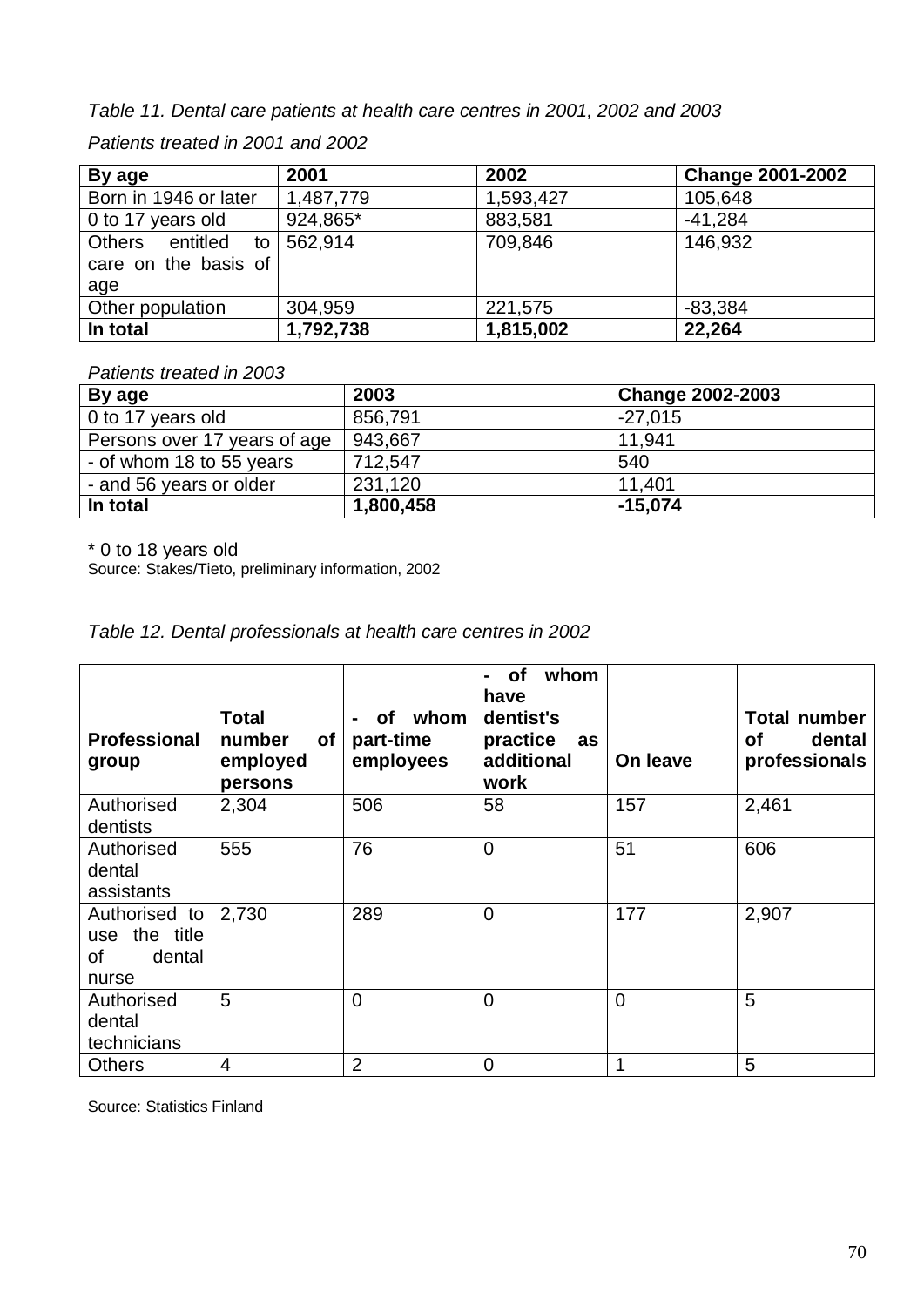| <b>Municipalities</b><br>joint municipal boards | and $ 1000$ euro | Share of operational<br>costs (%) |
|-------------------------------------------------|------------------|-----------------------------------|
| Operational costs*                              | 281,587          |                                   |
| Procurements                                    | from $ 3,045$    | 1.1                               |
| private service-providers                       |                  |                                   |
| service   58,031<br>from<br>Income              |                  | 20.6                              |
| fees                                            |                  |                                   |

*Table 13. Operational costs of dental care (as part of basic health care) in 2001*

\* Does not include the sales income received from member municipalities. Source: Statistics Finland

*Private dental care and compensation under sickness insurance*. As of 1 December 2002, the right to compensation for the costs of dental care has applied to all persons irrespective of their age. Under the Act, the patient is compensated for part of the costs of dental care provided by a private dentist, with the exception of the costs of denture and other mechanic care as well as correction of irregularities of the teeth. The compensation may not exceed 60% of the rate established by the National Pension Institution. For war veterans and mine clearers, the costs of dental care are compensated for to a larger extent than for others, including denture, pursuant to the provisions of a separate Act.

The supply of services of private dentists varies in different municipalities and towns. In 2003, there were a total of 2,454 private dentists registered with the Finnish Dental Association, of whom 464 on a part-time basis, and 1,222 dental nurses and 268 dental assistants registered with the Union of Health and Social Care Professionals (Tehy) and working in the private sector.

*Availability of dental care and problems with care provided by health care centres*. The local authorities managed to implement the extension of the public dental care in 2001 and further in 2002 relatively well. However, the removal of the age-based restriction on 1 December 2002 created considerable problems in municipalities and there were more regional differences in the demand for dental care than expected. In some municipalities, it has been possible to respond to the demand by changing practices at health care centres. In several municipalities has the increased demand required increase of resources. The arrangement of non-urgent dental care has been a problem particularly in large towns. Outside large towns, the situation may be made more difficult by the fact that it is difficult to get competent staff.

In 2003, emergency care has been available without problems on weekdays in nearly all health care centres. In some larger towns has the provision of dental care in other cases been restricted to only concern persons who have reached the age of 18 years. In some health care centres, it has been necessary to occasionally restrict access to the dentist's. One reason for this has been the variation in the priorities given for different groups of patients by different municipalities. The waiting periods for dental care have, as a result of the extension, been longer than before and the practices adopted by different municipalities in handling the situation have differed.

In general, the health care centres have increased the supply of dental care services for adults. According to a survey made by the National Research and Development Centre for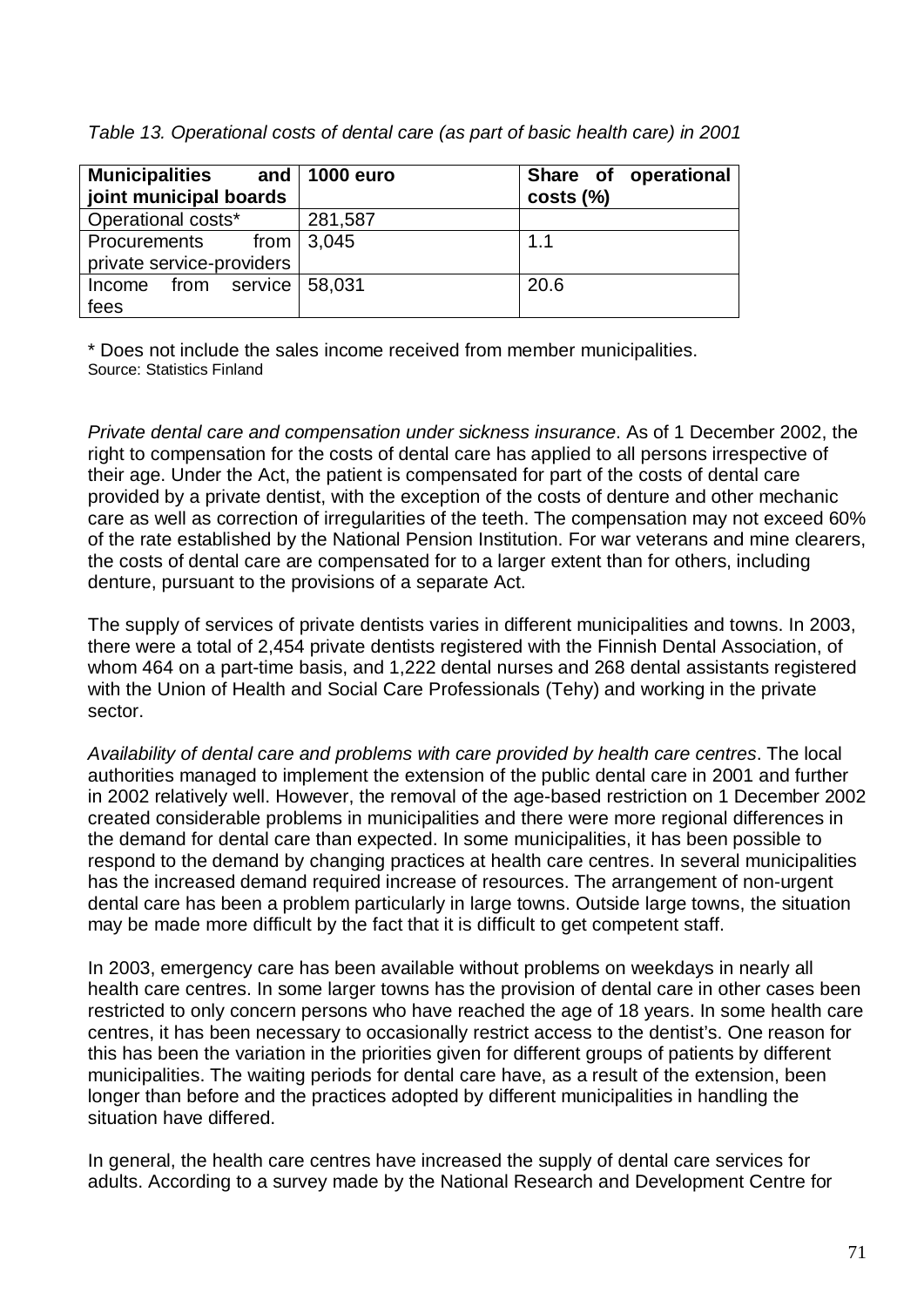Welfare and Health (STAKES) in January 2005, it took less than two weeks to have an appointment with a dental assistant at half of the health care centres. This is an indication of changes that have taken place in the organisation of work at health care centres, particularly in 2003 and 2004. Health care centres have also recruited new dental assistants. In 22% of the health care centres, it also took less than two weeks to have an appointment with a dentist. There still were, however, great regional differences.

In 2004, the Parliamentary Ombudsman gave a decision on several complaints concerning the equal treatment of patients in dental care.

# **2. (b) Cash sickness benefits**

The structure of sickness insurance and the sickness benefit have not significantly changed during the period of time covered by the present report. Basic information on the level of benefits is provided in the report, whereas its annexes contain more detailed information.

The *sickness benefit* is meant to compensate for loss of income incurred by short-time incapacity for work. The system of sickness benefit was changed in 2002 so that the earlier minimum benefit based on the assessment of need was replaced by a minimum benefit that is always paid, provided that the sickness has lasted at least 55 days without interruptions.

The amount of the minimum sickness benefit was raised from 11.45 euro to 15.20 euro per day as of the beginning of 2005. The raise also applies to rehabilitation benefit, and to maternity, paternity and family allowances.

An overall reform of the Sickness Insurance Act entered into force in January 2005. The reform is given account of in more detail under heading 7 below concerning the changes in social security.

| Income/year | Sickness benefit (euro)/weekday |
|-------------|---------------------------------|
| 1,000       | 0.00                            |
| 1,500       | 3.32                            |
| 4,000       | 8.86                            |
| 10,000      | 22.14                           |
| 30,000      | 65.43                           |
| 50,000      | 88.14                           |

*Table 14. Sickness benefit in 2005 (examples)*

The sickness insurance covers part of doctor's fees and of the costs of dental care, medical examinations and medical treatment. The compensation is paid in accordance with a rate established by the National Pension Institution.

*Doctor's fees*. The sickness insurance covers the fees of a private doctor up to 60% of the established rate. In 2004, a total of 1,497,294 persons were paid compensation.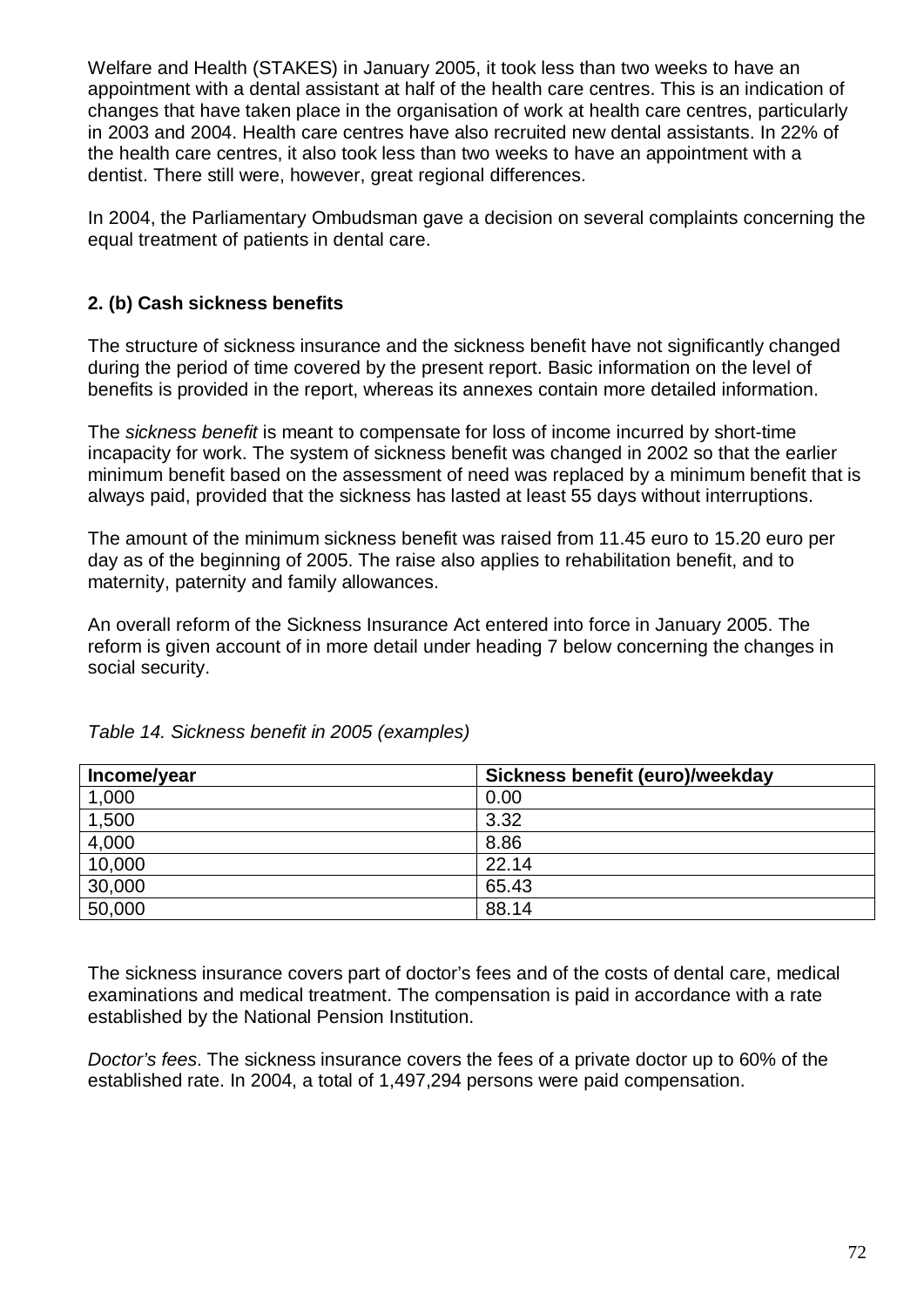*Table 15. Average amount of compensation (%) for doctor's fees in 1999 to 2003*

| Year | 1999           | 2000 | 2001 | 2002 | 2003          |
|------|----------------|------|------|------|---------------|
| %    | ה דה<br>ິ∪ ≀ ∪ | 36.2 | 34.8 | 36.2 | 31 3<br>ບ ⊢.ບ |

*Medical examinations and treatment*. The sickness insurance covers the costs of medical examinations and treatment ordered by a private doctor, exceeding 13.46 euro, up to 75% of the established rate. In 2004, there were 789,319 persons who received compensation for such examinations and treatment.

*Table 16. Average amount of compensation (%) for the costs of medical examinations and treatment in 1999 to 2003*

| Year | 999                   | 2000 | 2001 | 2002       | 2003       |
|------|-----------------------|------|------|------------|------------|
| %    | $\mathbf{A}^{\prime}$ | 40.5 | 36.9 | つよ<br>uu.u | -0<br>.ა.ა |

*Medicines*. The sickness insurance covers part of the costs of medicines (necessary for the treatment of an illness) prescribed by a doctor. The basic compensation is 50% of each purchase exceeding 10 euro. In respect of certain difficult and long-term illnesses to be determined separately, the compensation amounts to 75 or 100% of each purchase exceeding 5 euro. In 2004, compensation for medicines was paid to 3,271,568 persons.

*Table 17. Average amount of compensation (%) for the costs of medicines by compensation category in 1999 to 2003*

| Year/% | 1999 | 2000   | 2001 | 2002 | 2003 |
|--------|------|--------|------|------|------|
| 50%    | 40.6 | $-41.$ | 41.5 | 42.1 | 41.5 |
| 75%    | 70.1 | 70.3   | 70.7 | 70.9 | 70.2 |
| 100%   | 96.2 | 96.4   | 96.8 | 97.0 | 96.8 |

In case the costs of medicines paid by the patient exceed a set maximum amount, the exceeding part of the costs is compensated for in full. In 2005, the maximum amount is 606.95 euro.

*Travel costs*. The sickness insurance covers travel costs incurred by the treatment of an illness or by rehabilitation to the extent that the costs of one journey exceed a certain amount (in 2005, the amount was 9.25 euro). If the patient's costs per year exceed a certain maximum amount (157.25 euro in 2005), the exceeding part is compensated for in full. War veterans are entitled to full compensation for travel costs relating to rehabilitation arranged for them. In 2004, travel costs were compensated for 587,501 persons.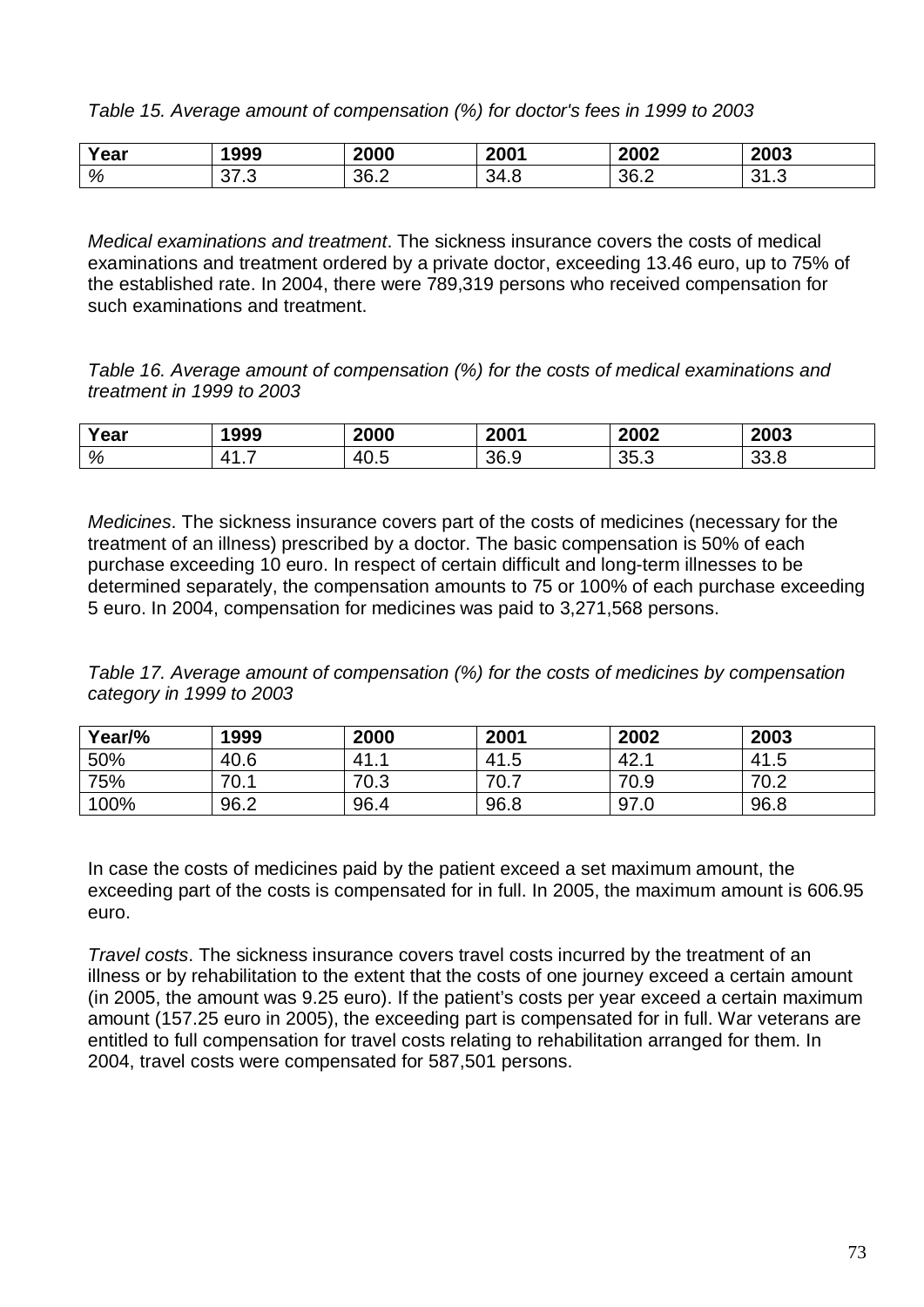*Table 18. Average compensation (%) for travel costs in 1999 to 2003*

| Year | 999  | 2000 | 2001 | 2002 | 2003 |
|------|------|------|------|------|------|
| %    | 86.0 | 86.6 | 86.7 | 86.2 | 86.7 |

*Dental care*. The sickness insurance covers the fees of a private dentist up to 60% of the established rate. However, the costs of a basic examination are only compensated for up to 60% once a year. War veterans are entitled to full compensation for basic dental care and for part of other dental care services.

As mentioned above, the right to compensation for the costs of dental care was gradually extended in 2001 and 2002. In 2004, compensation for the costs of private dentist's services was paid to 1,028,629 persons.

*Table 19. Average amount of compensation (%) for the costs of dental care in 1999 to 2003*

| Year | 1999                                            | 2000         | 2001                | 2002 | 2003          |
|------|-------------------------------------------------|--------------|---------------------|------|---------------|
| %    | $\sim$<br>$\overline{\phantom{a}}$<br>◡<br>rv.J | 15.<br>−∪. . | <b>40.7</b><br>TV.1 | 38.5 | ה יה<br>ے ، ب |

# **2. (c) Maternity benefits**

As for the maternity and parental benefits, the Government refers to the previous periodic report, added by the following information.

The minimum level of *maternity, special maternity, paternity and parental benefits* was raised from 11.45 euro to 15.20 euro as of the beginning of 2005. In 2004, there were 98,404 mothers and 46,947 fathers benefiting from parental benefit. Special maternity benefit is paid to mothers in dangerous jobs.

As of the beginning of 2003, the 18-day long paternity leave was extended by 12 weekdays, subject to the condition that the father takes at least 12 weekdays of the leave at the end of the period of time during which he is entitled to paternity benefit and the extension days immediately after it. Thus, there is an uninterrupted leave of 24 days.

Since 2003, it has been possible to take a parental leave on a part-time basis so that the mother and the father may take a partial parental leave at the same time. The right to partial parental benefit was also given for private enterprisers.

The *maternity benefit* was extended as of 1 March 2001 so that all adoptive parents of children under the age of 18 years are entitled to maternity benefit. Earlier, it was only possible in respect of children under the age of 1 year. The amount of maternity benefit was raised to 140 euro in 2002. In 2004, there were 56,497 persons benefiting from maternity benefit.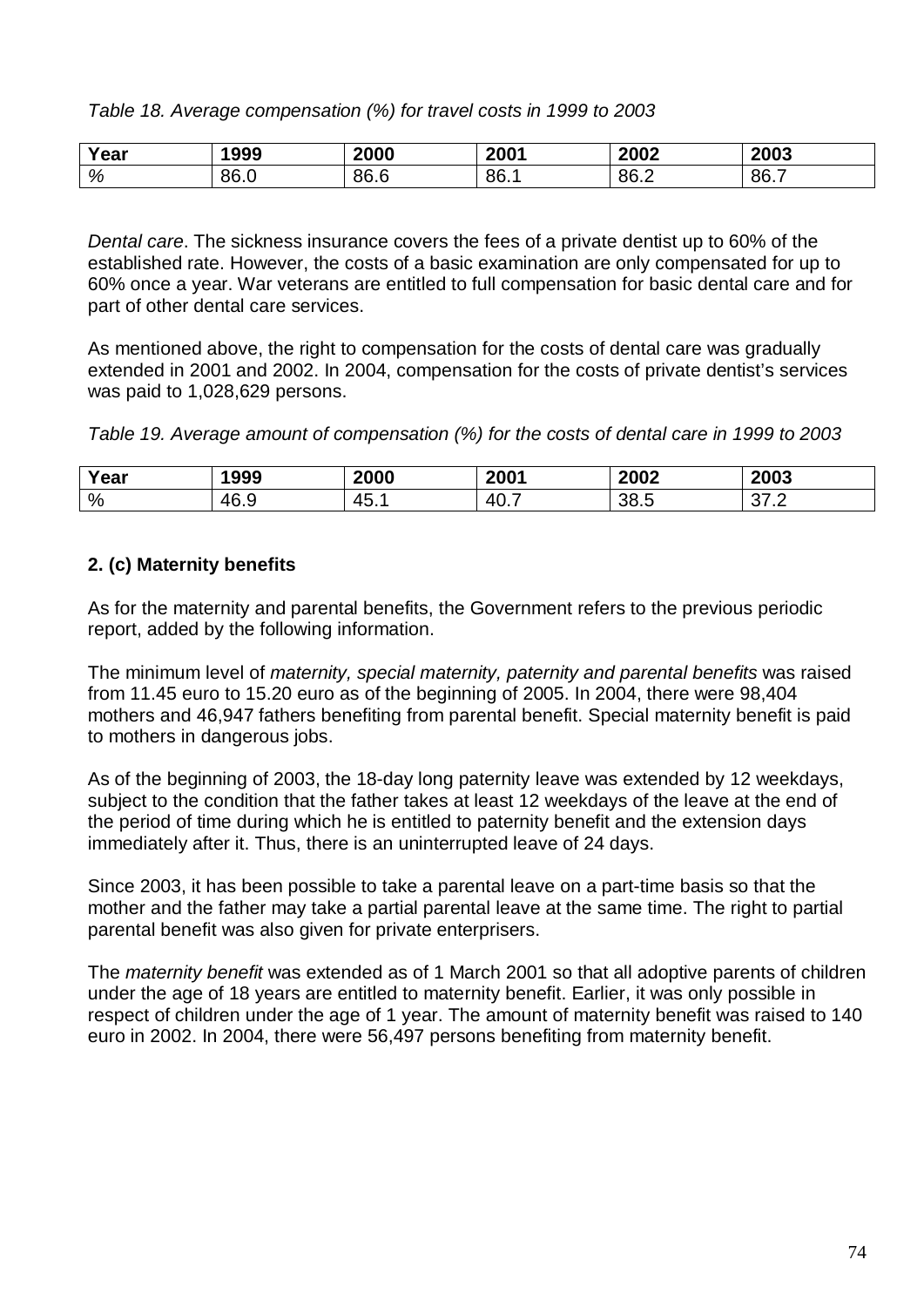## **2. (d) Old-age benefits**

In relation to the reform of the fundamental rights provisions of the Constitution, provisions of law have been enacted on the local government pension system. The Local Government Employees' Pension Act (549/2003) contains provisions, among others, on pension security, pension rights, determination of pensions, family pension, filing of applications for pension and preliminary rulings on pension, payment of pensions, and appeal.

In order to achieve the objectives of pension policy, the local government pension system has undergone changes with effect as of January 2005, similar to those carried out in the private sector.

No significant structural changes have taken place in the national pension system during the period of time covered by the present report.

In 2003, a new form of financial support was introduced for immigrants, the special immigrant's benefit. The benefit guarantees the income during old age or incapacity for work of such immigrants residing in Finland as would otherwise be in need of long-term income allowance paid by the local authorities. The condition for the payment of the benefit is the age of at least 65 years or incapacity for work. In addition, it is required that the beneficiary has resided in Finland for at least five years before the initial payment of the benefit. The maximum benefit is the same as the amount of national pension.

In respect of the system of earnings-related pension that has been changed with effect as of January 2005, the Government refers to information given under section 7 below concerning changes in social security.

In 2003, there were 901,931 persons entitled to old-age pension. The total number of pensioners in 2003 was 1,329,988. Of these, 1,275,564 had their habitual residence in Finland, which is 24.4% of the entire population.

# **2. (e) Invalidity benefits**

The structure of invalidity benefits, constituting the basis for income during incapacity for work, has not changed during the period of time covered by the present report.

Upon the reform of the earnings-related pension system, however, the conditions for the payment of invalidity pension have changed as explained under heading 7 below.

In 2003, invalidity pension was paid to 267,140 persons and the average amount of invalidity pension was 953 euro/month.

| Age    | 19  | 20-44  | $\sim$ $\prime$<br>45-54          | --<br>$\sim$<br>55-59 | 60-64  | $65 -$ | In total   |
|--------|-----|--------|-----------------------------------|-----------------------|--------|--------|------------|
| Amount | 691 | 42,663 | 0,003<br>$\overline{\phantom{a}}$ | 74<br>489             | 82,294 | -      | 140<br>267 |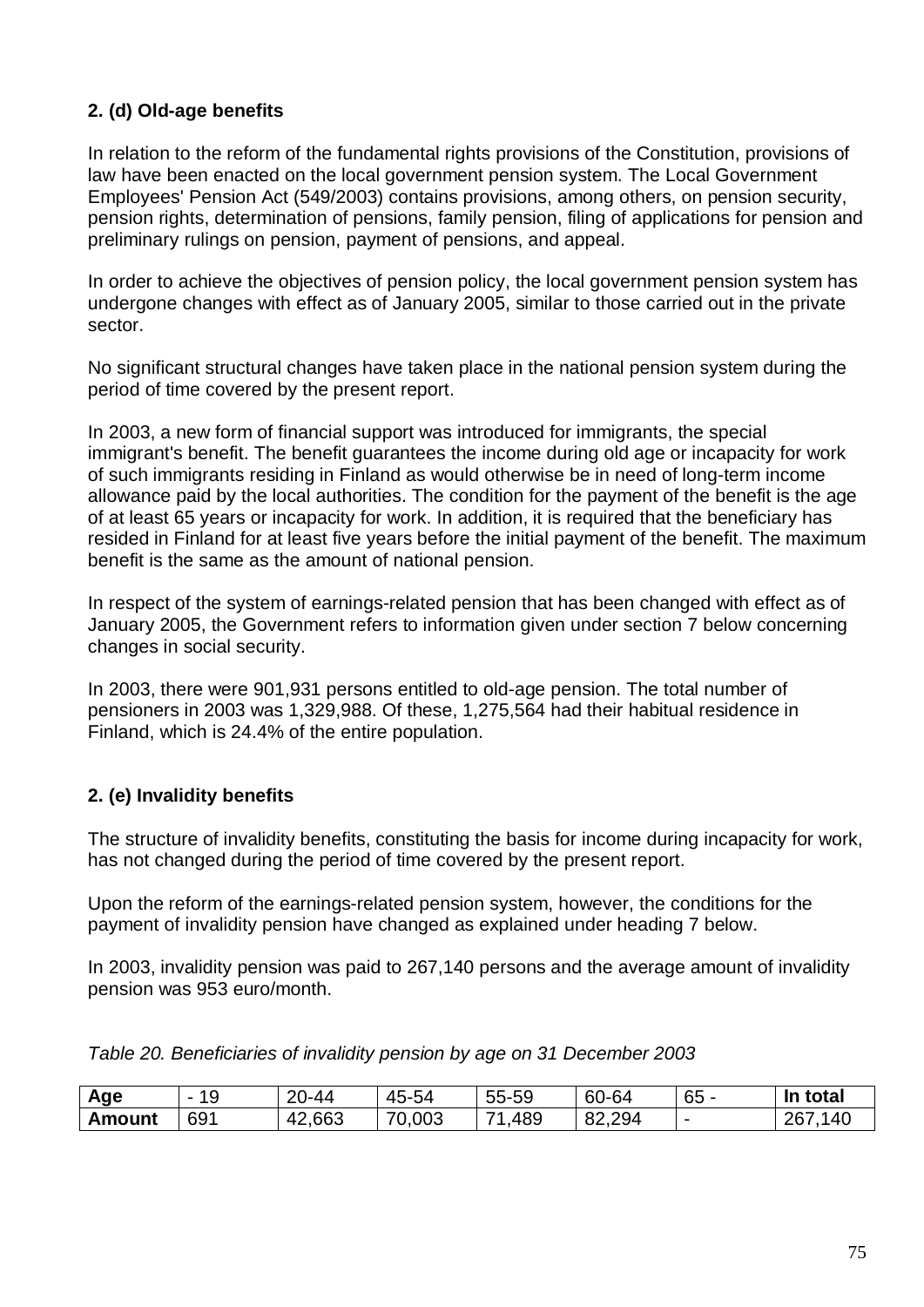# **2. (f) Survivor's benefits**

In respect of survivor's benefits, the Government refers to the previous periodic report. In 2003, surviving spouse's pension was paid to 259,043 persons and surviving child's pension to 26,871 persons. The average amount of surviving spouse's pension was 436 euro/month and the average amount of surviving child's pension 275 euro/month.

## **2. (g) Employment injury benefits**

In respect of employment injury benefits, the Government refers to the previous periodic report. The average amount of employment injury benefit is 1.1% of the employee's wages in 2005.

## **2. (h) Unemployment benefits**

The structure of unemployment benefits has not changed during the period of time covered by the present periodic report, and in this respect the Government refers to the previous report. A new Unemployment Security Act (1290/2002) entered into force on 1 January 2003. The Act reduced the required length of employment to 8 months in respect of situations where the same person needed to repeatedly fulfil the condition of employment. For the emergence of a new right to the daily unemployment benefit, the required length of employment was reduced from 43 to 34 weeks, i.e. from 10 to 8 months. The required length of employment of 10 months remained for those who were for the first time entitled to unemployment benefit, but in these cases the period of time during which the length of employment could accrue was extended from 24 to 28 months.

The levels of unemployment benefit and labour market subsidy have been raised during the reporting period. In 2005, the full amount of labour market subsidy or unemployment benefit is 23.24 euro/day. In addition, it is possible to obtain a child supplement for children under the age of 18 years in the same way as earlier. The basic part of earnings-related unemployment benefit is the same as the full amount of unemployment benefit, i.e. 23.24 euro/day, added by a possible child supplement. The earnings-related part of the benefit has been raised from 42% to 45% of the difference between daily income and the basic part.

Insofar as the effects of the income of the applicant's spouse are concerned, the assessment of need for labour market subsidy has been made less strict as of January 2004. When the need for financial support is assessed, the applicant's income is taken into account in full, whereas the spouse's income is only taken into account to the extent it exceeds 536 euro/month (earlier 236 euro).

| Year                     | 2000    | 2001    | 2002    | 2003    | 2004    |
|--------------------------|---------|---------|---------|---------|---------|
| Earnings-related benefit | 296,393 | 276,562 | 280,813 | 287,138 | 285,442 |
| Basic part of            | 43,330  | 43,652  | 46,565  | 51,343  | 54,780  |
| unemployment benefit     |         |         |         |         |         |
| Labour market subsidy    | 286,581 | 271,378 | 263,038 | 255,437 | 248,898 |

*Table 21. Persons entitled to unemployment benefits between 2000 and 2004*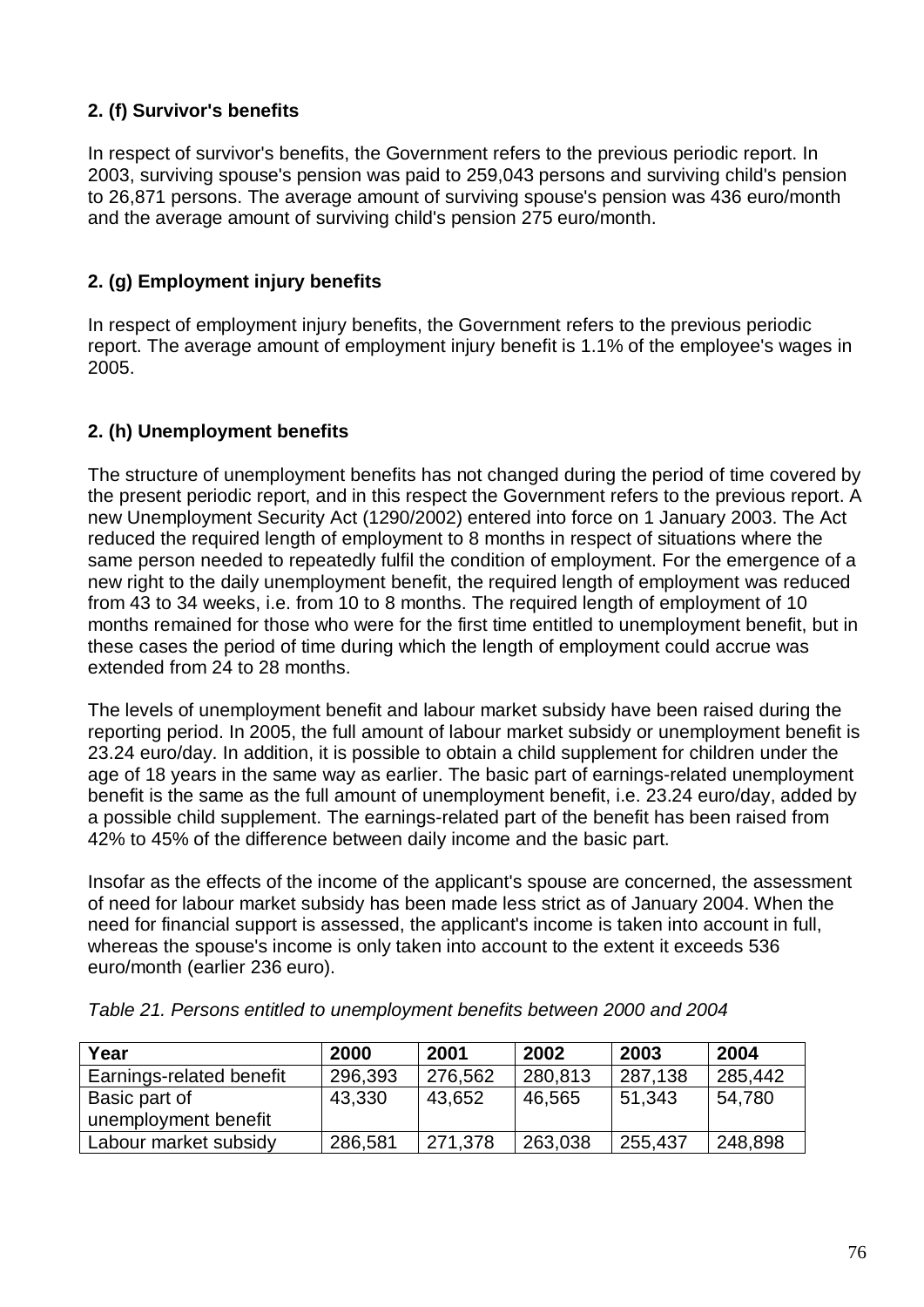*Unemployment security of the family members of private enterprisers*. The Unemployment Security Act (1290/2002) made the provisions on the unemployment security of the family members of private enterprisers more precise so that the co-owners of a company are also considered to be employed by the company until it has terminated its business activities entirely. Under the Act, no unemployment benefit may be paid for the period of time during which the person concerned is a full-time private enterpriser or is otherwise self-employed. The objective of this provision is that the risks involved in business activities may not be covered by the social security system.

A person is considered employed by the company full-time until the business activities are no longer found to exist or when they have been interrupted for a continuous period of four months. A person is only considered employed by the company part-time where he or she has at the same time been in other full-time employment for at least ten months, which has no connection to the company's business activities, or where the working hours in the company have been so few that they do not constitute an obstacle to other full-time employment. However, the termination of business activities or the said interruption of four months is not a requirement for the payment of unemployment benefit, for example, if the person's full-time employment has been irregular. The full-time employment is considered to be irregular e.g. in cases where the person concerned is a family member who has had no shares or votes or other comparable powers in the company and who has only been employed by the company or in other job for a total of at most six months.

The Federation of Finnish Enterprises has, nevertheless, criticised the aforementioned provisions, submitting that the protection afforded to family members working full-time in the company is weak in situations where the productivity of the company reduces to the extent that it no longer provides work for all family members. In a typical family company, both spouses work regularly for the company. If the amount of work reduces in the company in such a situation, the other spouse is not entitled to unemployment benefits unless the business activities are terminated or the spouse finds another job for a minimum of ten months.

*Coordination of the pension insurance and unemployment security*. Under the Unemployment Security Act, if the insured has worked as an entrepreneur for more than 18 months, he will not be paid earnings-related daily allowance until he meets the requirement of previous employment referred to in the Act. For this purpose, it is required that the business activity has been significant. According to the Government Decree implementing the Unemployment Security Act, business activity is considered to be significant when the person concerned has a valid pension insurance based on the Self-employed Persons' Pensions Act and his or her monthly income is at least 710 euro/month (8,520 euro/year).

However, such self-employed persons whose yearly income is assessed as being less than 5,504.14 euro/year (in 2004) have no obligation to take the aforementioned insurance.

Of persons insured under the Self-employed Persons' Pensions Act, approximately 25% have a yearly income between 5,504.14 and 8,520 euro. Accordingly, the different limits for unemployment security and the pension insurance of self-employed persons may result in that 25% of private enterprisers are considered as such for the purposes of the Self-employed Persons' Pensions Act and as persons outside the labour market for the purposes of unemployment security.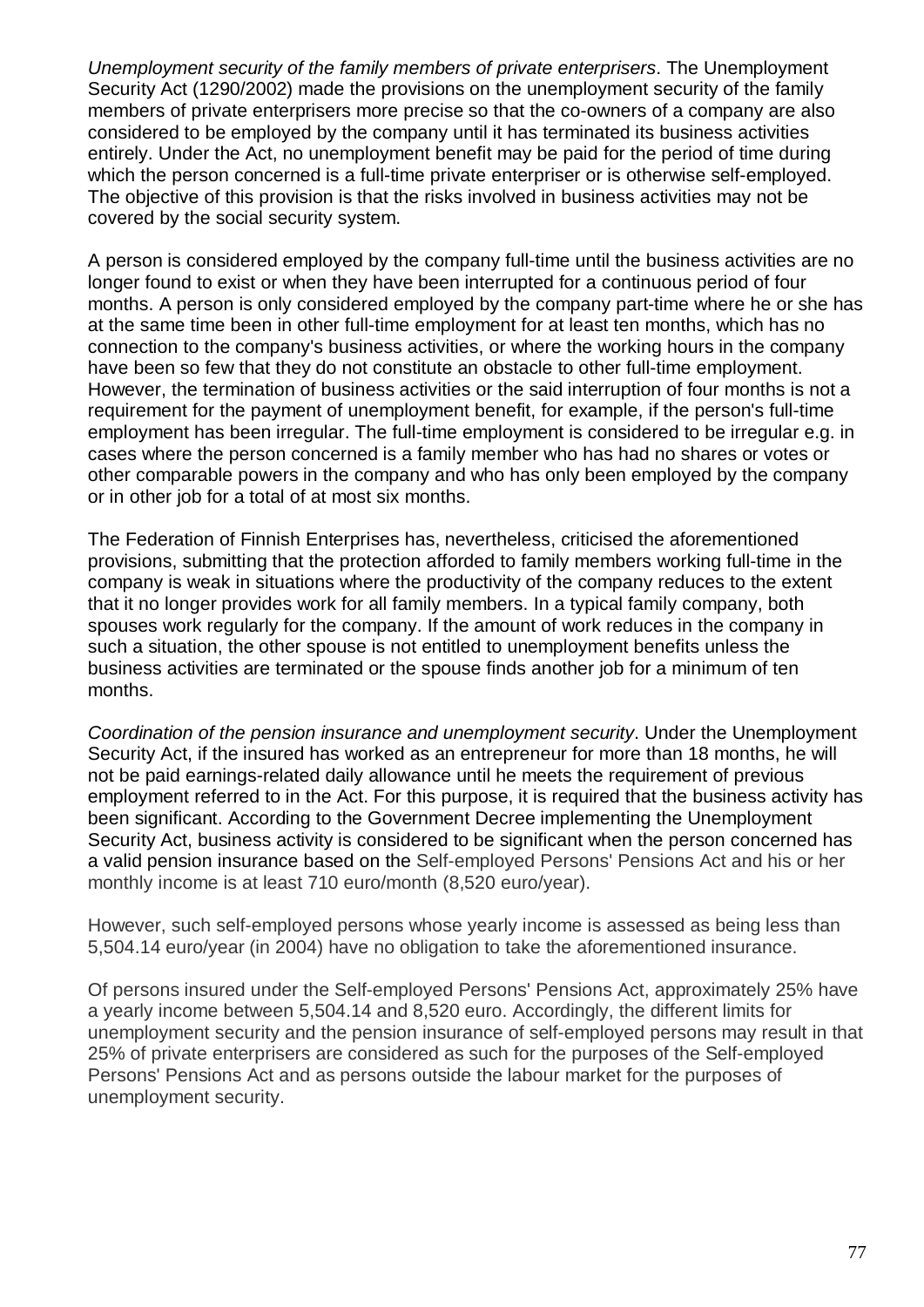#### **3. Financing of social security schemes**

The financing of social security schemes is usually at the responsibility of employers, employees, the insured and the state. Each party contributes to the payments and their level in accordance with the system of benefits in question.

The benefits paid by the Social Insurance Institution of Finland are mainly financed with tax income. The costs of national pension and sickness insurance are partly covered by the contributions of the insured and employers.

*National pensions* are mainly financed with the contributions of employers and the state's guarantee deposit. Since 1993, part of the profit of VAT has been used for the financing of pension benefits. In 2004, such funds amounted to 400 million euro. The state is alone responsible for the financing of schemes under which the family pensions, the benefits of war veterans, the disability allowance and the child care allowance, the housing allowance of pensioners and 29% of the national pensions are paid. The state also guarantees the national pension system by a guarantee deposit to be used in case the other sources of financing are not sufficient to cover the costs. In 2004, the state's guarantee deposit was used up to 107 million euro.

*Sickness insurance* is financed with the employer's contributions and with contributions of employees based on a certain percentage of their taxable income. The state's guarantee deposit is used if the other sources of financing are not sufficient. In 2004, the state's deposit was used up to 730 million euro which amounted to 22% of the costs. In addition, part of the profit of VAT has been used for the financing of sickness insurance. In 2004, the profit of VAT was used up to 600 million euro. In addition, particular contributions of insurance companies have been used in 1999 to 2004 for the financing of sickness insurance.

In 2004, the sickness insurance contribution of all the insured was 1.50% of their taxable income. The raised social security contribution of pensioners was abolished as of the beginning of 2003.

The sickness insurance contribution of employers in the private sector is 1.614% and the national pension contribution is 1.35, 3.55 or 4.45% of the paid wages. Thus, the total amount of contributions of employers in the private sector in 2004 was 4.00, 5.60 or 6.50% of the paid wages. The employers have no obligation to contribute to the child supplements. The sickness insurance contribution of the state and state institutions amounts to 2.864%, and that of church parishes, local authorities and joint municipal boards to 1.614%. The state's national pension contribution is 3.95% and that of other public-sector employers 2.4% of the paid wages.

A reform of the financing of the sickness insurance scheme is being prepared and it is planned to be implemented in 2006. The Sickness Insurance Act will be amended so that the sickness insurance scheme is divided into two parts: medical care and security of income. The financing of the security of income will be at the responsibility of employers, employees, private enterprisers and the state. The state will cover the sickness and parental benefits and rehabilitation benefit up to a certain amount. The costs of medical care insurance would be financed partly with the sickness insurance contributions of the insured and partly with the state budget.

In respect of the financing of pension schemes, the Government further refers to Objective 6 in the publication "Finland's National Pension Strategy Report (2002)" (*Annex 26*).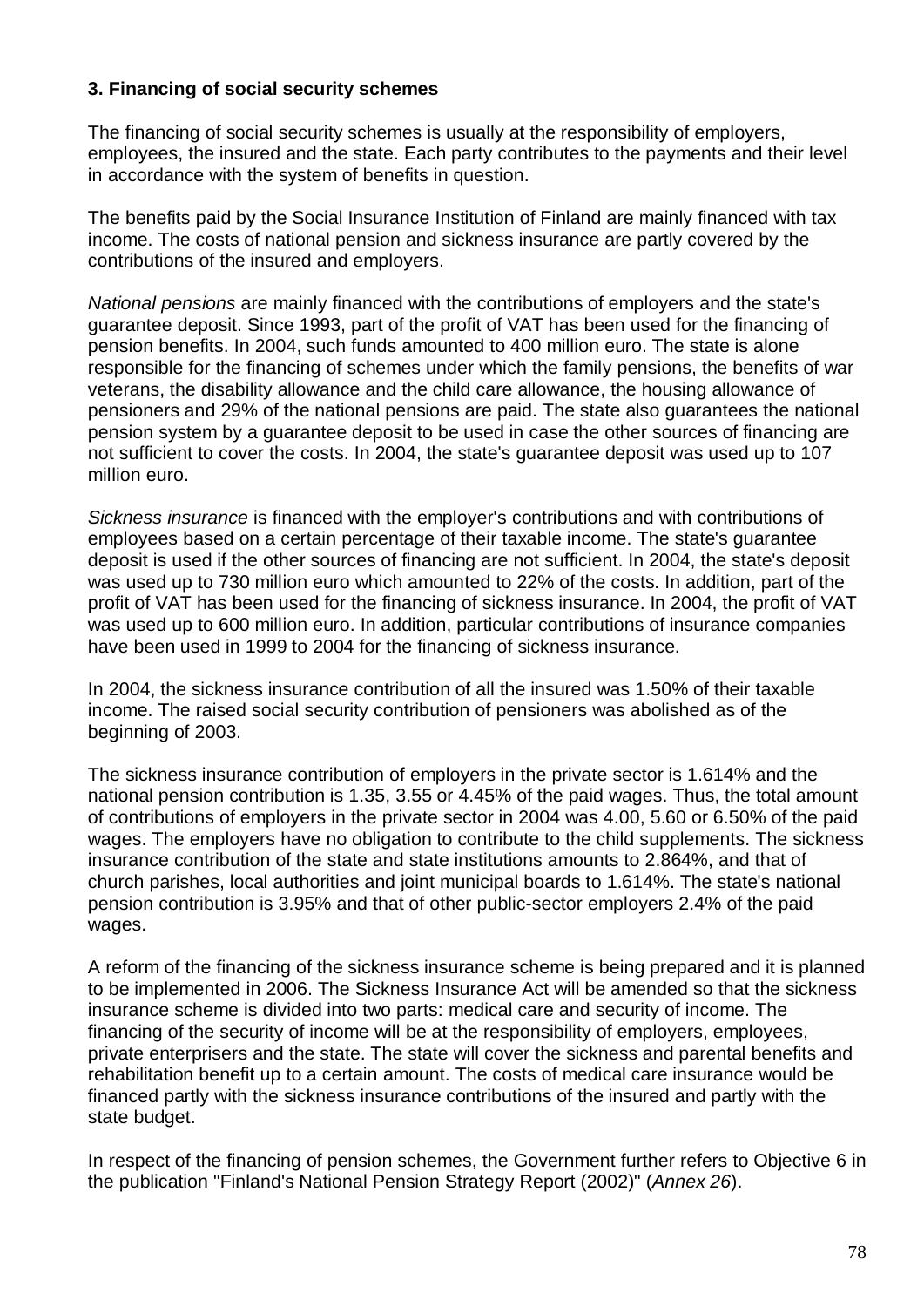In respect of the financing of unemployment security, the Government further refers to section 5.6.8 in the publication "Trends in Social Protection in Finland (2003)" (*Annex 25*).

| Table 22. Social security contributions between 1999 and 2004 |  |  |  |
|---------------------------------------------------------------|--|--|--|
|---------------------------------------------------------------|--|--|--|

| <b>Contribution</b>                                          | 1999                       | 2000                   | 2001                   |  |
|--------------------------------------------------------------|----------------------------|------------------------|------------------------|--|
|                                                              |                            |                        |                        |  |
| <b>Employers/private sector (%</b>                           |                            |                        |                        |  |
| payroll)                                                     |                            |                        |                        |  |
| National pension                                             | 2.40-4.90                  | $2.40 - 4.901$         | 2.00-4.90              |  |
| Sickness insurance                                           | 1.60                       | 1.60                   | 1.60                   |  |
| Employment pension (average)                                 | 16.80                      | 16.80                  | 16.60                  |  |
| Unemployment insurance                                       | 0.90/3.85                  | 0.90/3.45              | 0.80/3.1               |  |
| (payroll max. FIM 5 billion/exceeding part)                  |                            |                        |                        |  |
|                                                              |                            |                        |                        |  |
| <b>Employees/insured</b>                                     |                            |                        |                        |  |
| Sickness insurance (% taxable                                | 1.50                       | 1.50                   | 1.50                   |  |
| income)                                                      |                            |                        |                        |  |
| - increase for pension income                                | 2.40                       | 1.70                   | 1.20                   |  |
| Employment pension (% salary)                                | 4.70                       | 4.70                   | 4.50                   |  |
| Unemployment insurance (% salary)                            | 1.35                       | 1.00                   | 0.70                   |  |
|                                                              |                            |                        |                        |  |
| 1) 2.40/4.00/4.90 reduced to 2.00/4.00/4.90 from 1 July 2000 |                            |                        |                        |  |
|                                                              |                            |                        |                        |  |
|                                                              |                            |                        |                        |  |
| <b>Contribution</b>                                          | 2002                       | 2003                   | 2004                   |  |
|                                                              |                            |                        |                        |  |
| <b>Employers/private sector (%</b>                           |                            |                        |                        |  |
| payroll)                                                     |                            |                        |                        |  |
| National pension                                             | $1.35 - 4.45$ <sup>1</sup> | 1.35-4.45 <sup>2</sup> | 1.35-4.45 <sup>2</sup> |  |
| Sickness insurance                                           | 1.60                       | 1.60                   | 1.6143                 |  |
| Employment pension (average)                                 | 16.70                      | 16.80                  | 16.80                  |  |
| Unemployment insurance                                       | 0.70/2.7                   | 0.6/2.45               | 0.6/2.45               |  |
| (payroll max. FIM 5 billion/exceeding part)                  |                            |                        |                        |  |
|                                                              |                            |                        |                        |  |
| <b>Employees/insured</b>                                     |                            |                        |                        |  |
| Sickness insurance (% taxable                                | 1.50                       | 1.50                   | 1.50                   |  |
| income)                                                      |                            |                        |                        |  |
| - increase for pension income                                | 0.40                       | 0                      |                        |  |
| Employment pension (% salary)                                | 4.40                       | 4.60                   | 4.60                   |  |
| Unemployment insurance (% salary)                            | 0.40                       | 0.20                   | 0.25                   |  |
|                                                              |                            |                        |                        |  |
| 1) 1.35/3.55/4.45 as from 1 March 2002<br>2) 1.35/3.55/4.45  |                            |                        |                        |  |

3) Private-sector companies in Lapland and in some other areas, e.g. the archipelago, are temporarily (in 2004 and 2005) exempt from national pension and sickness insurance contributions. The sickness insurance contribution in other areas was increased by 0.014 to cover the deficit. The funds of national pension and sickness insurance are linked so that the increase was directed to only one contribution. 4) Deleted on 1 January 2003.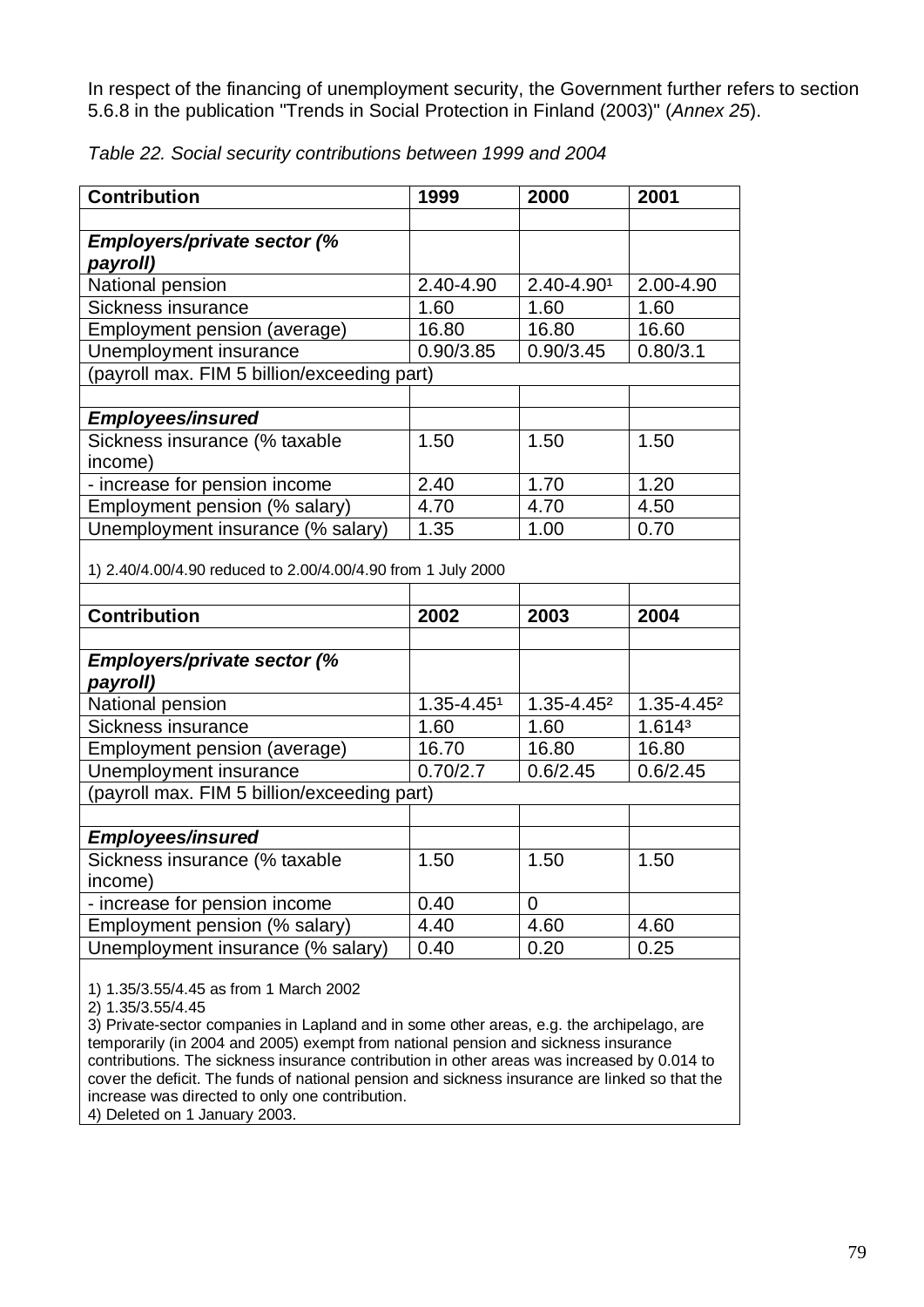### **4. Percentage of GNP spent on social security**

The costs of social security are given account of in more detail in section 3 of the MISSOC National Report of 2004 (*Annex 31*).

|  |  |  | Table 23. Share of spending on social security of the GNP between 1995 and 2005 |  |  |  |  |  |  |  |
|--|--|--|---------------------------------------------------------------------------------|--|--|--|--|--|--|--|
|--|--|--|---------------------------------------------------------------------------------|--|--|--|--|--|--|--|

| Year | 1995                | 1996 | 1997 | 1998 | 1999 | 2000 | 2001 | $\mid$ 2002 | $\mid$ 2003                                    | $\mid$ 2004* | 2005* |
|------|---------------------|------|------|------|------|------|------|-------------|------------------------------------------------|--------------|-------|
| %    | 31.7 31.6 29.2 27.2 |      |      |      |      |      |      |             | 26.8   25.5   25.7   26.3   26.9   27.0   27.2 |              |       |
|      |                     |      |      |      |      |      |      |             |                                                |              |       |

\*Estimate

### **7. Changes in social security**

*Pension scheme*. The State Employees' Pensions Act (280/1966) was amended by Act No. 679/2004 that entered into force on 1 January 2005. The reform is rather consistent with the one implemented in the private sector, taking into account the special characteristics of the state employees' pension scheme, such as the guarantees relating to the accruing of pensions and the age of retirement before 1 January 1995. A relevant objective of the reform is to raise the age of retirement by two or three years by encouraging employees to stay at work longer than at present. Persons covered by the State Employees' Pensions Act retire, on the average, at the age of 59. Another objective of the reform is to strengthen the pension scheme so as to respond to the new situation imposed by the change in the structure of population.

One of the most important novelties introduced by the reform is the change in the way in which pensions are calculated. After 2005, the amount of pension will be calculated in accordance with a so-called career model, where the amount is affected by the income of each year at work and by a certain accrual rate based on age. The amount of pension also accrues during such non-paid periods for which a benefit based on earnings is paid. Such benefits include the sickness insurance, special medical care benefit, maternity benefit, special maternity benefit, paternity benefit and family benefit, compensations for losses of income under the traffic and accident insurance legislation, job alternation leave, rehabilitation benefit, study leave and earnings-related unemployment benefit. Due to the reform, pension further accrues during leaves taken for the purpose of child care or studies leading to a degree, in which cases the basis of accrual is a monthly income of 523.61 euro (in 2004).

The accrual of pension starts at the age of 18 years and the accrual rate goes up along with the age so that the initial rate is 1.5% for each year, as of the age of 53 it is 1.9% and as of the age of 63 until the age of 68 it is 4.5%. Thus, those persons who stay at work for the longest time benefit from the highest percentage. The employees' contribution to the financing of the costs of pensions after the age of 53 years is higher than at present.

There will also be changes to the age limits for old-age pension. The timing of old-age pension becomes more flexible as the employee may decide to retire between the ages of 63 and 68 years. The possibility for early retirement is changed so that old-age pension is not possible before the age of 62 years. In such cases, the amount of pension is reduced by 0.6% for each month prior to the age of 63. The difference from the earlier situation is that the old-age pension may be postponed, in which case a raise of 0.4% is paid for each month that the employee stays at work prior to the age of 68.

Upon the reform, the range of different forms of early retirement is reduced after a transitional period. Ageing unemployed persons under the age of 62 are transferred from the scope of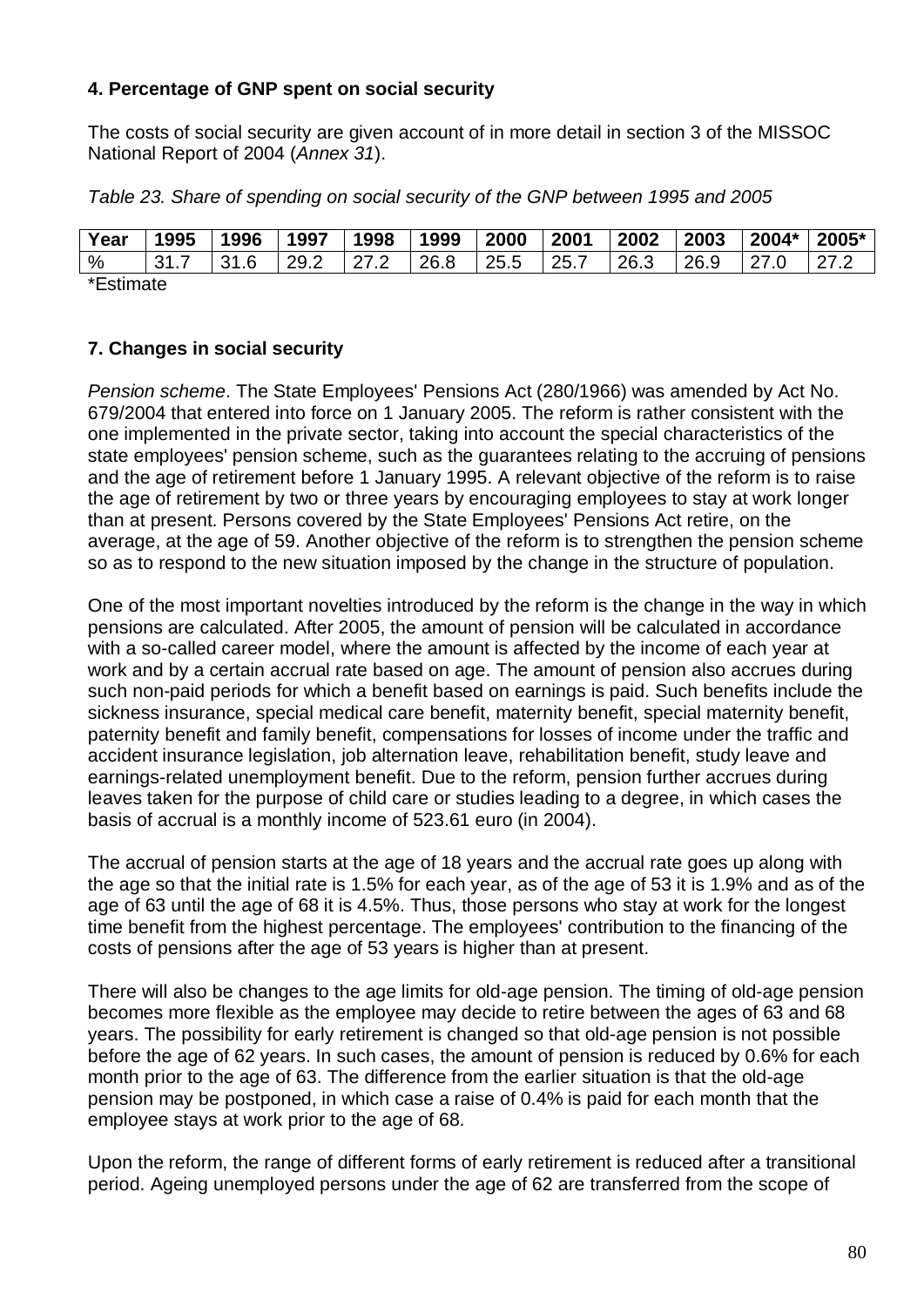application of the pension scheme to the unemployment security scheme and the possibility for an individual early retirement on pension will no longer exist.

The pension scheme will be strengthened by the introduction of a system where the increase in the life expectance of the population may be taken into account. This will affect the amount of granted pensions for the first time in 2010. Also the indexes used in the scheme change. Adjustments to indexes are made, as of 2005, with the help of a wage multiplier in which the impact of the income level index is 80% and that of the consumer price index is 20% (earlier 50%/50%).

The earlier requirements of the length of employment and of its continued nature relating to the state employees' pension scheme are met, as of 1 January 2005, if the income of the person covered by the scheme is at least 6,000 euro/year or if the employment by the state has been continuous until the age of retirement.

In the past five years, the earnings-related pension scheme has also been changed by the amendment of the provisions of law on rehabilitation. The provisions included in the State Employees' Pension Act since the beginning of 2004 are identical in their contents with those applied to the private sector. The purpose of the new provisions of law on rehabilitation is to make it possible to take measures of rehabilitation earlier than before, and thereby better support the maintenance of the worker's capacity for work and prevent or at least delay the need for invalidity pension. Another objective of the reform is to contribute to the general aim of raising the average age of retirement.

In the public-sector pension schemes, a principle of one decision has been applied since the beginning of 2004. This principle means that the person applying for pension gets one combination of decisions from the pension institution where he or she has last been insured. This combination of decisions will cover all the pensions to which the person concerned is entitled under different pension schemes. After the legislative amendment, the principle is applied to pensions paid by the private-sector employers, the state, the local authorities and the Evangelic-Lutheran Church as well as by the Social Insurance Institution.

Changes in social security have also been given account of in the MISSOC National Reports of 2000 to 2004 (*Annexes 27 to 31*).

# **ARTICLE 10**

### **1. International conventions**

Finland has ratified the following international conventions referred to in the general guidelines: International Covenant on Civil and Political Rights, the Convention on the Rights of the Child, the Convention on the Elimination of All Forms of Discrimination against Women, and ILO Minimum Age Convention, 1973 (No. 138).

In addition to the aforementioned Conventions, Finland has ratified ILO Convention No. 182 concerning the Prohibition and Immediate Action for the Elimination of the Worst Forms of Child Labour.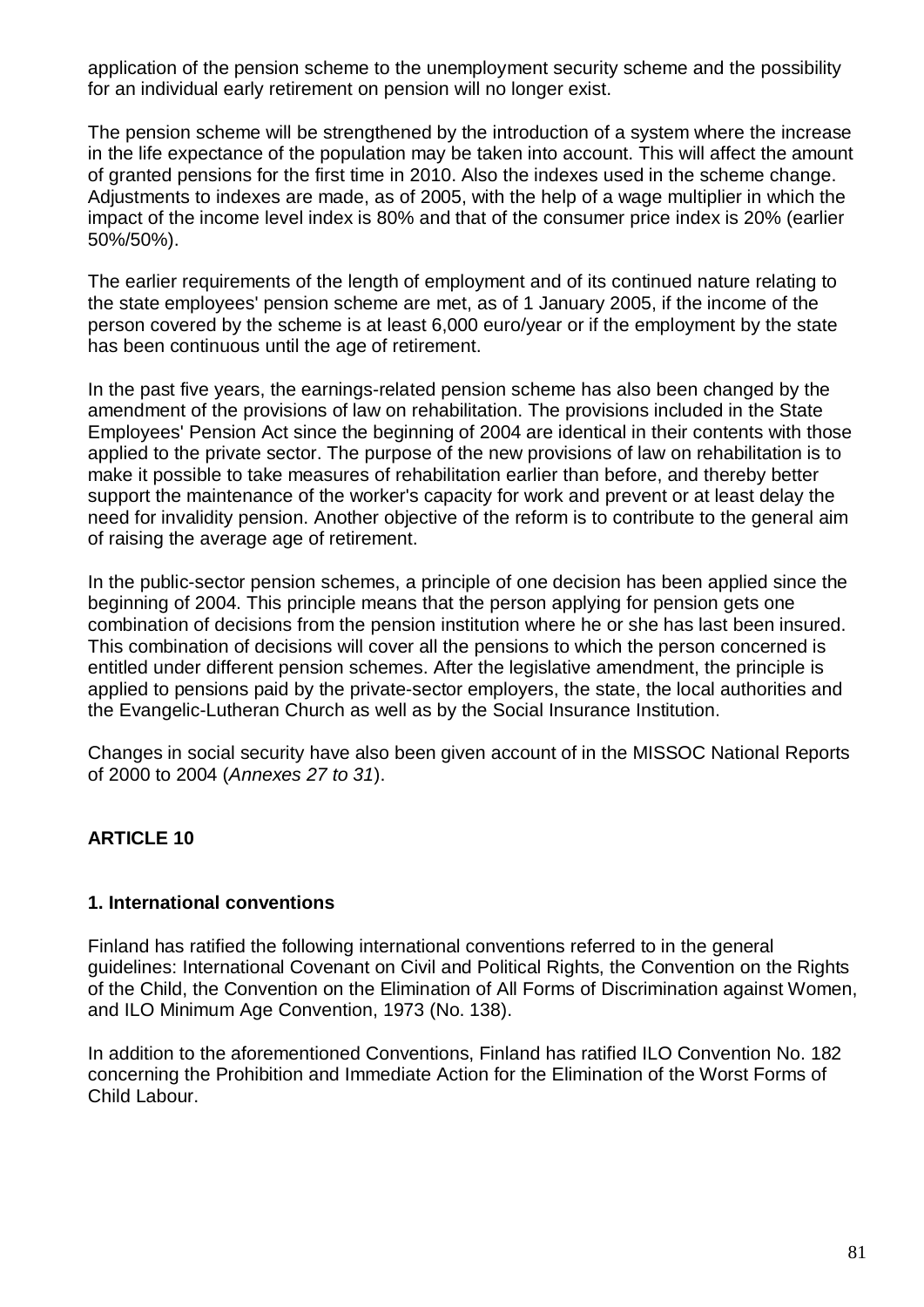## **2. Family**

The Act on Registered Partnerships (950/2001) entered into force in 2002. Under the Act, it is possible for couples of the same sex to have their partnership registered, which has the same effects as the conclusion of a marriage. The Act has thus removed several deficiencies there had been in the everyday life of such couples, for example in respect of the right of inheritance. However, certain provisions of the Paternity Act (700/1975), the Adoption Act (153/1985) and the Names Act (694/1985) do not apply to registered partnerships.

#### **4. Assistance and protection to the family**

Violence against women is addressed in the replies to the Committee's concern D 17 and suggestion/recommendation E 30.

It is observed in the report of the Parliamentary Ombudsman, concerning the year 2002, that such social phenomena as may lead to serious violations of fundamental and human rights, include e.g. family violence and the problems of children in the most vulnerable situation. In his view, family violence has for a long time been ignored in Finland, despite that it is a common phenomenon and concerns, in particular, women and children and sometimes also old persons. Violence is a flagrant violation of the integrity and security of person, which is a fundamental right, and the authorities have an obligation to take active measures to protect this right.

In 2004, the Parliamentary Ombudsman undertook to examine, on her own initiative, the preparedness of authorities to investigate, tackle and prevent violence against children in families. All Provincial State Offices have been asked to give account of the measures taken in cases of suspected violence against children. The issue has also been addressed on the occasion of inspections made by the Parliamentary Ombudsman concerning social welfare and educational authorities, police districts and prosecuting authorities. The results of the inspections have not been published yet.

The problem of violence has also been addressed in connection with the right of access between children and their parents, as there are cases where the child's custodian fears that the child's safety is threatened during meetings. In such cases, a court may order that the meetings take place under supervision but there are no special provisions in the law in this respect. In a decision made by the Parliamentary Ombudsman in 2004, it has been proposed that the Government assess whether the implementation of the fundamental and human rights of children and parents can be enhanced by providing by law for the right to have meetings supervised in certain situations.

In a decision of the Parliamentary Ombudsman given in 2000, concerning the implementation of the rights of unaccompanied refugee children, it is observed that the child's right to family reunification is the most relevant one of his or her fundamental and human rights, the enjoyment of which should not be restricted for financial reasons. The Parliamentary Ombudsman proposed that the deficiencies of legislation in respect of family reunification be removed and that the care of unaccompanied refugee children be ensured even after they have reached the age of 18 years.

One of the aims of the new Aliens Act that entered into force in 2004 is to enhance the aforementioned rights. In connection with the parliamentary discussion of the bill, Parliament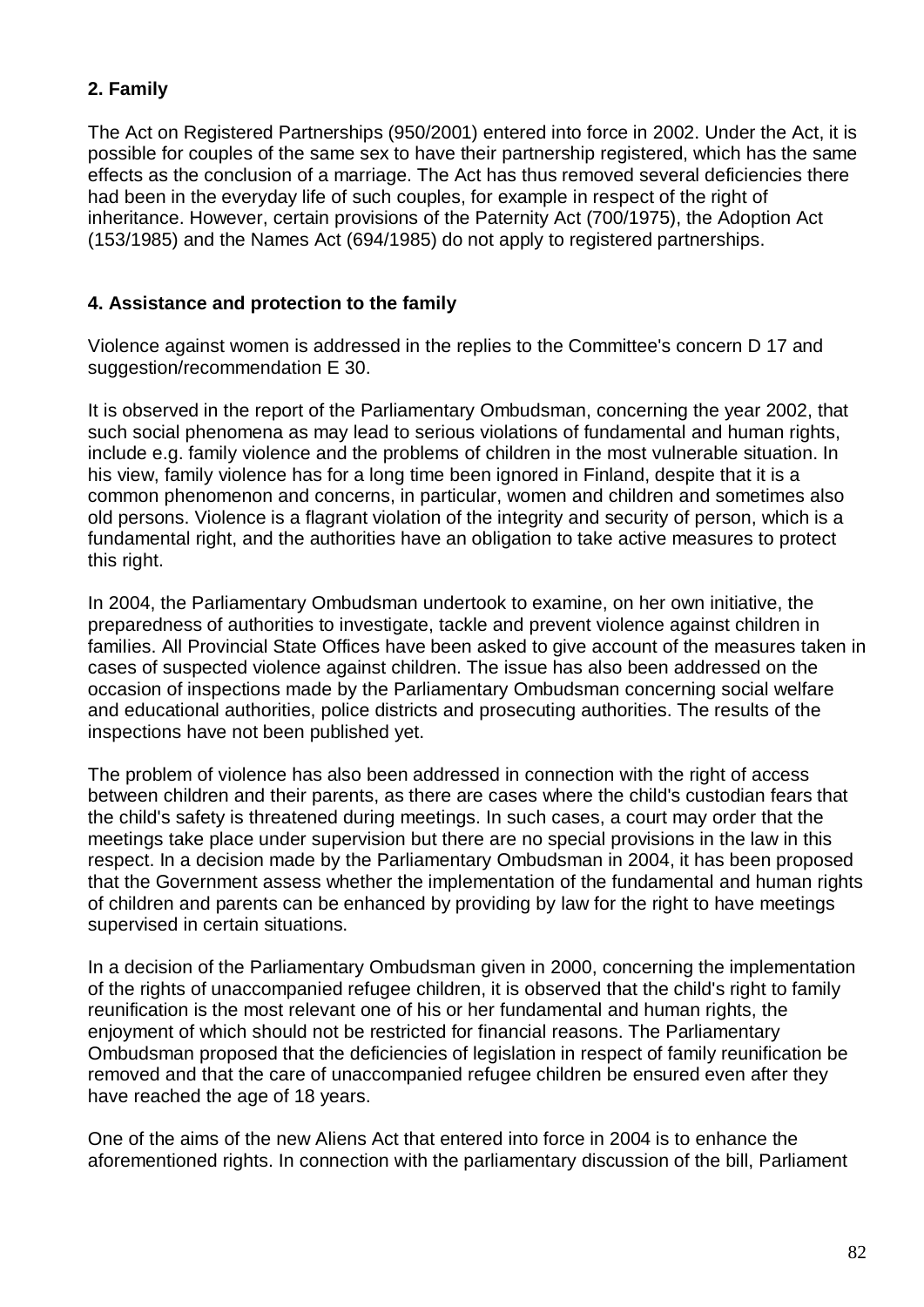required that the issues relating to the status of children be taken into account in the application of the Act.

*Activities preventing the social exclusion of young persons*. A significant part of the youth work of local authorities is meant to prevent, directly or indirectly, the social exclusion of young persons, in the same way as the activities of several local associations are.

In addition to the basic subsidies allocated to the youth work of local authorities by the Ministry of Education, the Ministry provides financial support for projects that are meant, in particular, to enhance the activities of young persons with immigrant background, of whom the largest groups are the Somalis and the Russians. Such projects have been introduced particularly in Helsinki and its surroundings.

In scarcely populated areas, such as Eastern Finland, financial support has been provided for various experiments and methods of youth work to improve the possibilities of participation of children and young persons.

In areas where industrial activities are slowing down, such as the area of Pori, cultural activities have been developed for young persons who are socially excluded or in danger of social exclusion. Such activities are also extended to other areas.

Young persons in danger of social exclusion are also provided with activation programmes, including e.g. sailing and other sports activities.

*Morning and afternoon activities for school children*. A new Act concerning the morning and afternoon care of first and second-year school children entered into force on 1 August 2004. The Act also provides for the required qualifications of teachers responsible for the morning and afternoon activities. The implementation of the Act is monitored to improve the quality of the activities. In addition, the Ministry of Education provides financial support for the afternoon activities of third to ninth-year school children.

The purpose of the aforementioned activities is to offer children and young persons a safe place to spend free time when their parents are still at work. At the same time, the children's growing up and possibilities for hobbies are supported. Any child or young person has access to the said activities.

The first Child Ombudsman, subordinate to the Ministry of Social Affairs and Health, will assume her office on 1 September 2005.

### **5. Maternity protection**

Family leaves are provided for in Chapter 4 of the Employment Contracts Act (55/2001). It contains provisions on maternity leave, special maternity leave, paternity leave, parental and care leaves, and the employee's right to take time off from work in case of unpredictable and necessary family reason.

The reform of the Sickness Insurance Act will change the grounds on which the earningsrelated daily sickness benefit is paid, to make the benefit more encouraging for the insured. There are particularly two groups of persons benefiting from the reform: those who only go through short periods of employment, and those who give birth to two or more children within a relatively short time.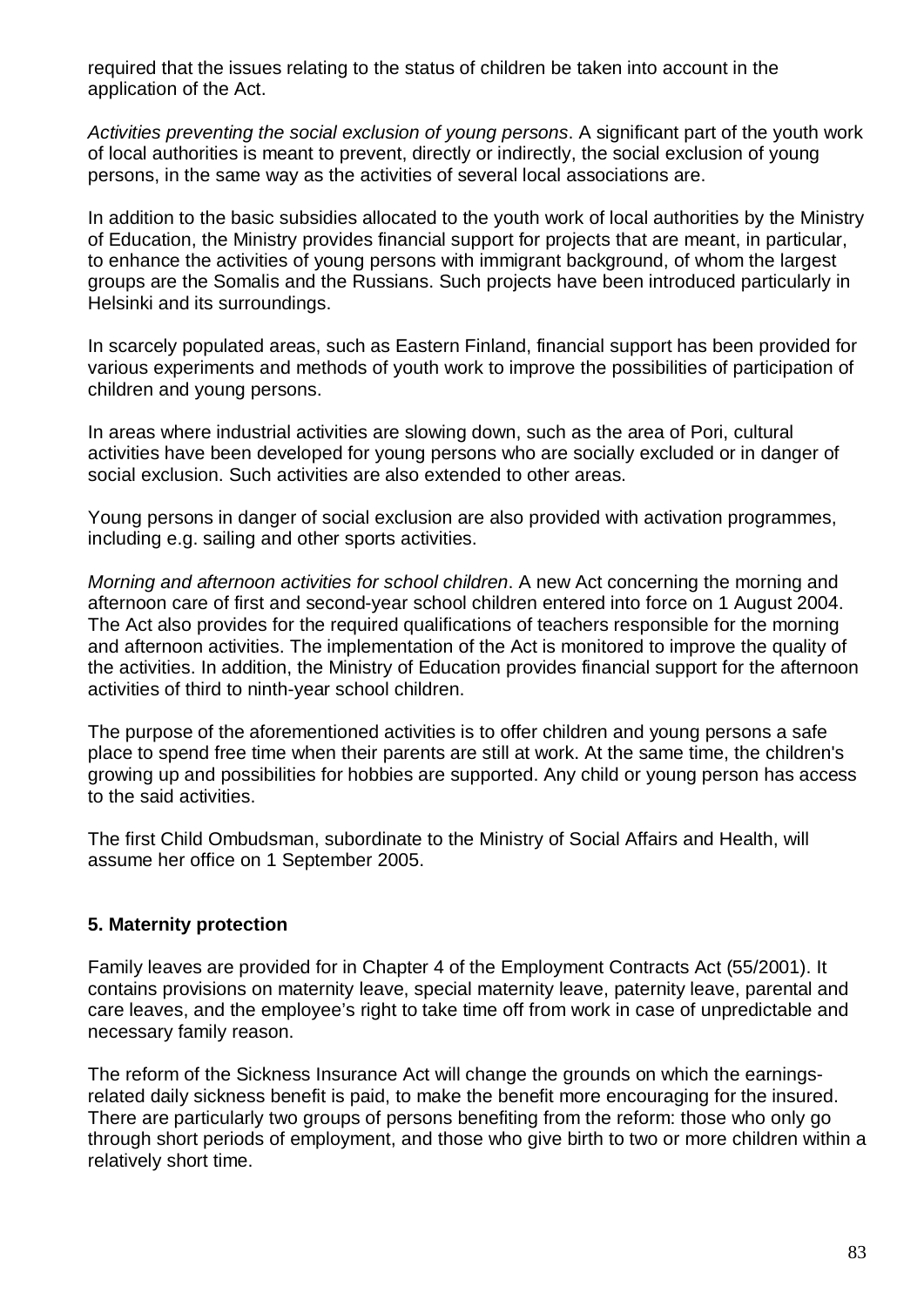After the reform of the employment pension scheme, pension will also accrue during such non-paid periods for which an earnings-related social benefit is paid. Such benefits include maternity benefit, paternity benefit and parental benefit. Upon the reform, pension will also accrue during leave taken for the purpose of child care and during studies leading to a degree, in which case the basis of accrual is monthly income of 523.61 euro (in 2004).

The compensation for the costs of annual holidays, paid to employers, will be raised. The costs of parental leaves are burdening, in particular, for employers in female-dominated sectors. The aim is to reduce the costs incurred on employers and, at the same time, enhance the possibilities of employers to hire substitutes for employees taking parental leaves and to improve the position of women at the age of having children in the labour market.

The right to the partial care leave provided for in the Employment Contracts Act and the Seamen's Act (423/1978) was extended upon amendments (Act 870/2003 and Act 871/2003) made to these Acts with effect as of 1 November 2003. The purpose of the amendments was to make it easier for the parents of small children to coordinate work and family life. The employee may be on a partial care leave until the end of the second school year of the child at comprehensive school. In case of children, who have a longer school obligation, the right to partial care leave continues until the end of the third school year. The parents may not take a care leave at the same time but they may share the responsibility for the care of the child so that one of them takes care of the child in the mornings and the other one in the afternoons, or they may take care of the child on alternate days or weeks. The length of employment set as a condition for a partial care leave was reduced from twelve months to six months. An employee intending to use the right to care leave must make a proposal to this effect to the employer at least two months before the start of the leave.

Several collective agreements contain provisions on the wages to be paid during maternity leave.

STTK has submitted that the average total income of women during their careers remains lower than that of men, not only because of the lower wage level in female-dominated sectors but also because of the fact that the payment of wages during maternity leave is not regulated by law.

### **6. Protection of children from economic and social exploitation**

The *Act on Checking the Criminal Background of Persons Working with Children* (540/2002) entered into force on 1 January 2003. The Act applies to work which entails, permanently and essentially, interaction with minors without the presence of the child's custodian, such as childcare, education and other corresponding work.

The employer must request a recruited person to present an extract of his or her criminal records before the appointment or the conclusion of an employment contract. The records shall indicate whether the person concerned has earlier been convicted, pursuant to the provisions of the Penal Code, of sexual offences, aggravated offences against life or health, or narcotics offences. The indication of such offences in the criminal records does not automatically mean that the person may not be appointed but his or her suitability for the job is at the discretion of the employer. The criminal background is established upon employment, application for a permit for business activity, or registration as a private service-producer in the field of social welfare and health care, or conclusion of a contract on the day-care of a minor. The Act does not authorise the compilation and registration of sensitive data. The employer who is under an obligation to request the criminal records, may only enter an indication in the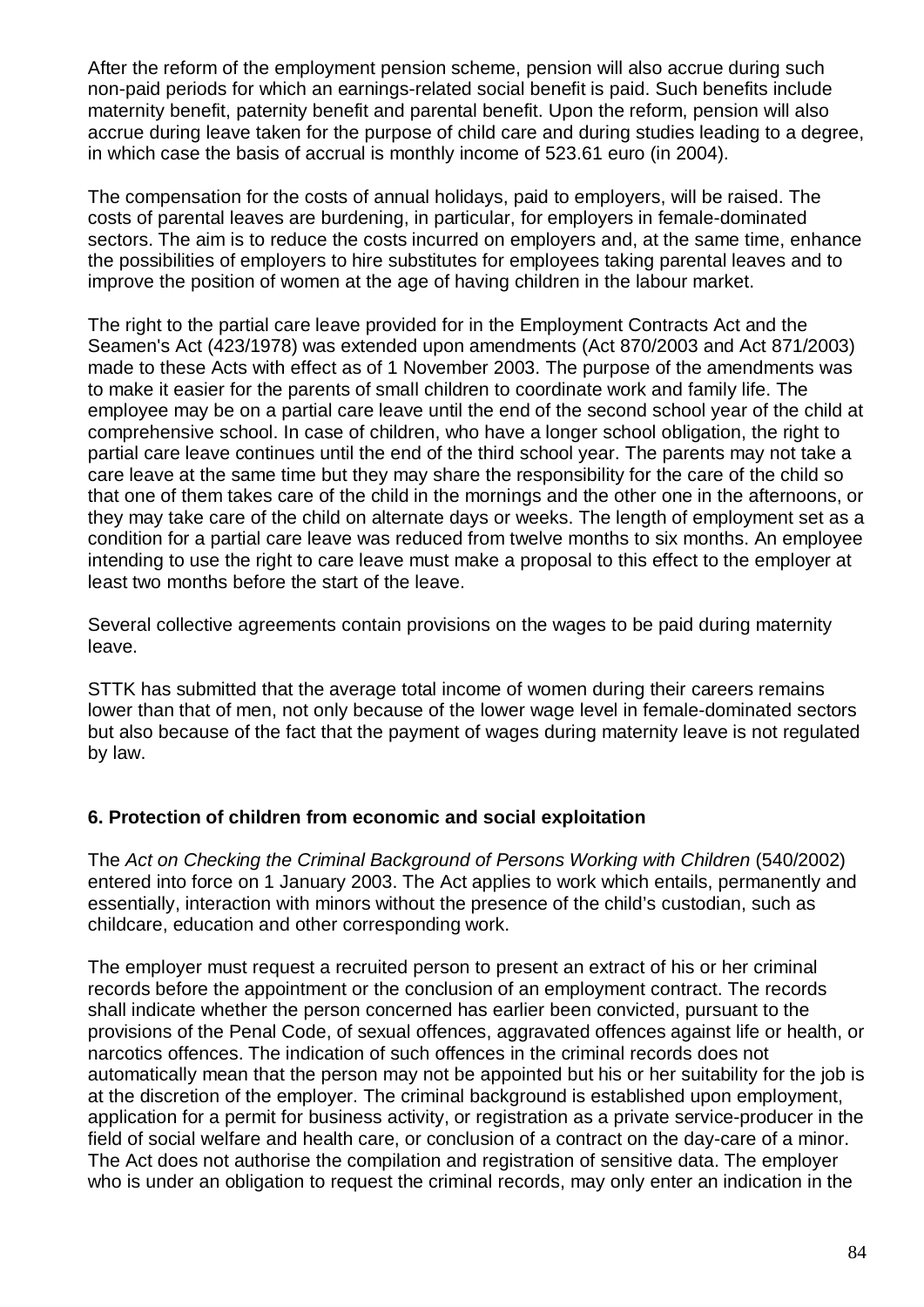documents of the presentation of criminal records and of the identifying data in the records. At the same time with the enactment of the said Act, the Criminal Records Act was amended so as to make it possible for a person to get a copy of his or her own criminal records without charge, indicating whether he or she has been convicted of one of the aforementioned offences.

Section 6 in Chapter 1 of the Employment Contracts Act, concerning contracts of employment with minors and other legally incompetent persons, refers to the provisions of the *Young Workers' Act* (998/1993). For the reason that the Employment Contracts Act does not contain any provisions on the right of 15 years old persons to independently conclude or terminate an employment contract, such a provision was added to section 3, subsection 1 (57/2001), of the Young Workers Act.

The Act on the Integration of Immigrants and Reception of Asylum-Seekers has been amended with effect as of 1 June 2005, to transpose the provisions of Council Directive 2003/9/EC of 27 January 2003 laying down minimum standards for the reception of asylum seekers.

The Directive pays particular attention to responding to the special needs of asylum-seekers in a vulnerable position. In accordance with the Directive, the Government bill underlined that the best interests of the child and the special needs of children shall be a primary concern. The appropriate care of vulnerable persons requires more effective counselling, rehabilitation and mental health services.

The provision of information for asylum-seekers is made more effective and faster by introducing minimum periods of time within which the information must be given, and by identifying those types of information that must be given in any case. The right to decide on the living and other issues relating to the person of the child arriving in Finland without an accompanying adult and applying for asylum, is vested in the director of the reception centre where the child is registered. The director's right to make decisions starts at the moment when the child is registered with the centre and ends upon the designation of a personal representative for the child, as referred to in Chapter 5 of the Act on the Integration of Immigrants and Reception of Asylum-Seekers.

The status of such children applying for asylum who do not reside at a reception centre or group home, is strengthened. The social welfare board of the municipality in which the child resides must be provided with the contact information concerning the child and the person looking after him or her. This way the social welfare board has a possibility to oversee the child's situation, if necessary.

The Government further refers to the periodic reports on the implementation of ILO Convention No. 182, submitted in 2002 (first report) and 2004 (*Annexes 19 and 20*).

# **6. (a) Age limits**

The Government refers to the periodic reports on the implementation of ILO Convention No. 138, submitted in 2000, 2002 and 2004 (*Annexes 21 to 23*).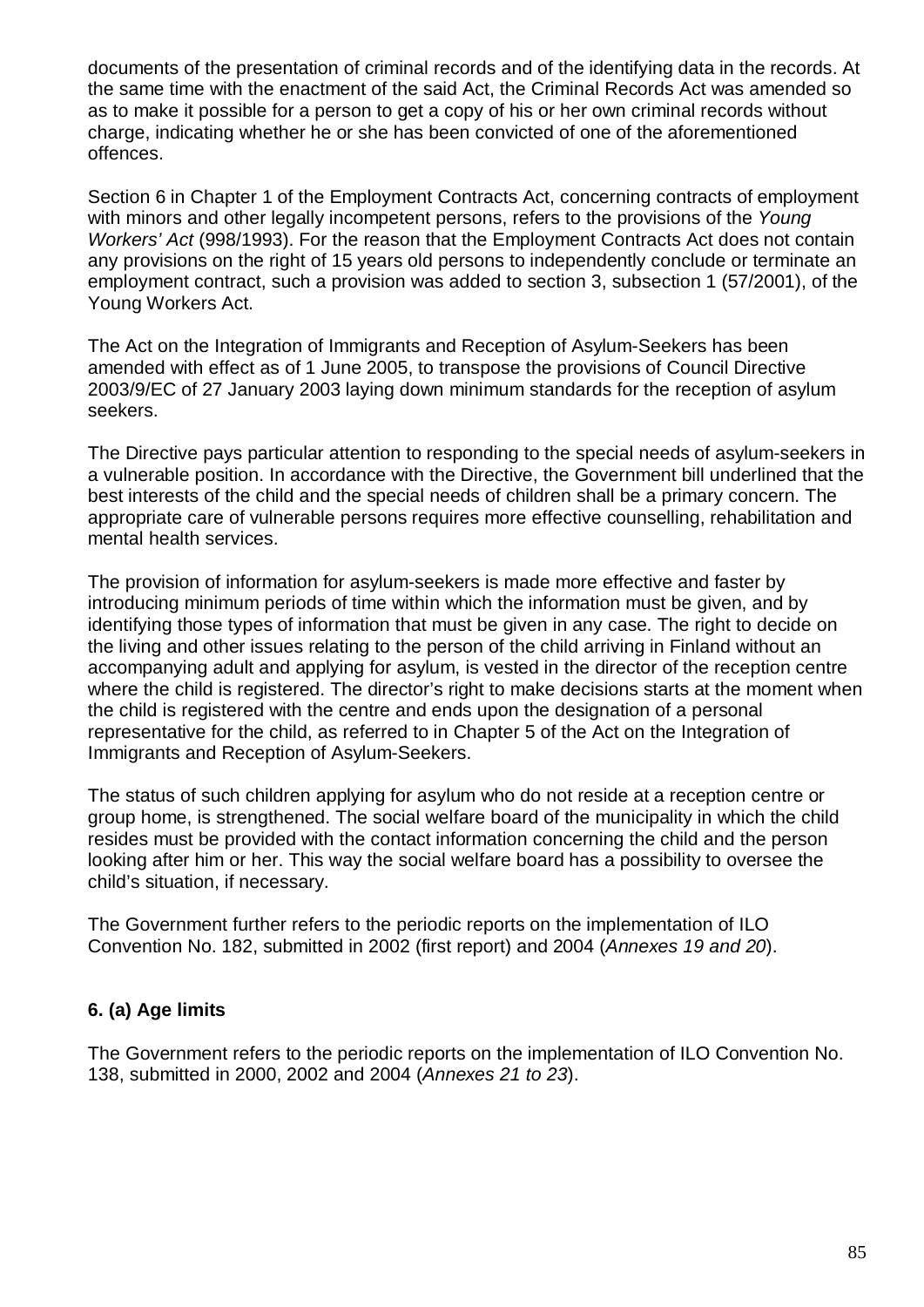#### **6. (b) Statistics on the engagement of children in paid employment**

| Year | Age | <b>Total number</b> | Available as labour | In paid employment |
|------|-----|---------------------|---------------------|--------------------|
| 1994 | 15  | 68,400              | 8,400               | 5,300              |
|      | 16  | 66,600              | 11,000              | 6,700              |
|      | 17  | 68,600              | 14,500              | 8.800              |
|      |     |                     |                     |                    |
| 1999 | 15  | 67,800              | 11,700              | 7,600              |
|      | 16  | 71,600              | 18,600              | 12,000             |
|      | 17  | 67,500              | 22,100              | 14,700             |
|      |     |                     |                     |                    |
| 2004 | 15  | 70,400              | 9,600               | 6,100              |
|      | 16  | 64,400              | 14,200              | 9,100              |
|      | 17  | 61,800              | 16,800              | 11,600             |

*Table 24. 15 to 17 year-old persons in paid employment in 1994, 1999 and 2004*

Source: Statistics Finland, labour survey

Available labour includes both persons in paid employment and the unemployed.

## **ARTICLE 11**

#### **1. Right to an adequate standard of living**

*Subsistence allowance*. With a view to helping persons in financial difficulties and preventing social exclusion, the system of preventive subsistence allowance is increasingly used and it has been made more flexible. The local authorities may grant subsistence allowance for a preventive purpose if they find that the applicant is in a need for support despite that the financial situation of the person or his or her family does not as such warrant the grant of the allowance. The reform is meant to increase the use of preventive subsistence allowance as part of systematic social work.

The purpose of preventive financial support is to enhance the social security and independent living of the person and family concerned, and to prevent social exclusion and long-term dependence on subsistence allowance. The subsistence allowance may be granted, among others, for the purposes of activating the beneficiary, providing support for housing, alleviating financial difficulties caused by indebtedness and sudden weakening of solvency, and enhancing the independent living of the beneficiary.

In 2000, preventive subsistence allowance was granted for 10,500 households, and in 2001 it was granted for 17,100 households. The significant increase in the number of beneficiaries in 2001 was due to an amendment to legislation that entered into force on 1 April 2001, making the system of subsistence allowance more effective and enhancing the use of preventive subsistence allowance as part of systematic social welfare work. In 2002, preventive subsistence allowance was granted for 19,245 households, and in 2003 it was granted to 19,134 households.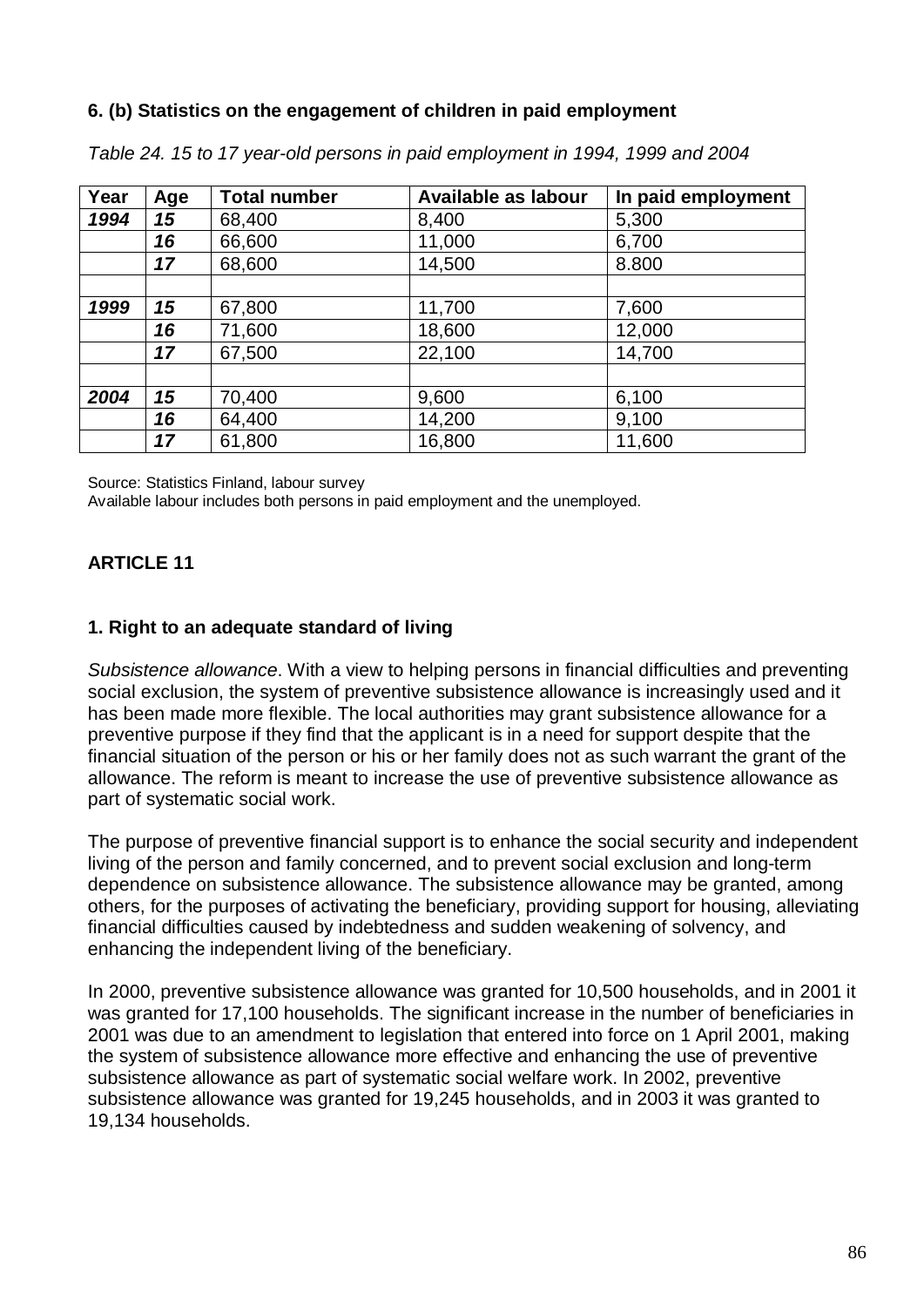A handbook for the grant of subsistence allowance was issued in 2001 (revised in 2003; Social Assistance. Handbook for the Application of the Act on Social Assistance. 5<sup>th</sup> revised edition, Helsinki).

The *Rehabilitative Work Act* entered into force in 2001. The Ministry of Social Affairs and Health and the Ministry of Labour submitted an initial report on the implementation of the Act to the Social Welfare and Health Committee of Parliament in 2002.

The *Social Lending Act* entered into force on 1 January 2003. The local authorities may, within the framework of their social welfare services, grant social loans to prevent social exclusion and indebtedness as well as to enhance the independent living of the person and family concerned. Should the local authorities decide to grant a social loan, they must define the conditions for the loan. A social loan may be granted, for a justified reason, to a person who has no other possibility to get a loan on reasonable terms, because of his or her small income or lack of resources, but who is capable of repaying the loan.

Before the loan is granted, the applicant's possible right to subsistence allowance must be checked. The person's right to subsistence allowance cannot be restricted and nor may the amount of the allowance be reduced for the reason that he or she would have a possibility to get a social loan.

*National Action Plan*. In March 2000, the European Union decided that the Member States prepare national action plans to combat poverty and social exclusion, in accordance with common objectives and indicators. Finland has prepared National Action Plans for the years 2001 to 2003 and for the years 2004 to 2005. The Finnish action plans underline the importance of strengthening the principles inherent in the Nordic welfare state, in the prevention of poverty and social exclusion, as well as the cooperation among the different parties involved. Attention is paid to groups of persons who are in a serious danger of social exclusion.

According to a study carried out by the National Research and Development Centre for Welfare and Health (STAKES), the poverty of *children and families with children* has doubled in the past ten years. The group of the poorest persons includes approximately 10% of all the families with children. The amounts of child benefits and parental benefits have de facto reduced. The families with children are indeed the only group where the number of the poor has grown. Wellbeing has increased for most adults but poverty has mostly increased in families having children under the age of 3 years.

### **3. Right to adequate housing**

According to section 2, subsection 2, paragraph 4, of the Non-Discrimination Act, the Act also applies to discrimination based on ethnic origin concerning the supply of or access to housing and movable and immovable property and services on offer or available to the general public other than in respect of relationships between private individuals. As stated in the Government Bill on the guarantees of non-discrimination and on the amendment of certain related Acts (HE 44/2003, p. 46), the measures relating to housing are provided for separately for the reason that the right to housing is a basic need and, therefore, discrimination relating to housing is particularly harmful.

Homelessness has reduced in Finland, but at the end of 2004, there were still some 7,700 single persons and 350 families or couples without an apartment. Approximately 4% of the single homeless persons and more than fifth of the homeless families are immigrants. The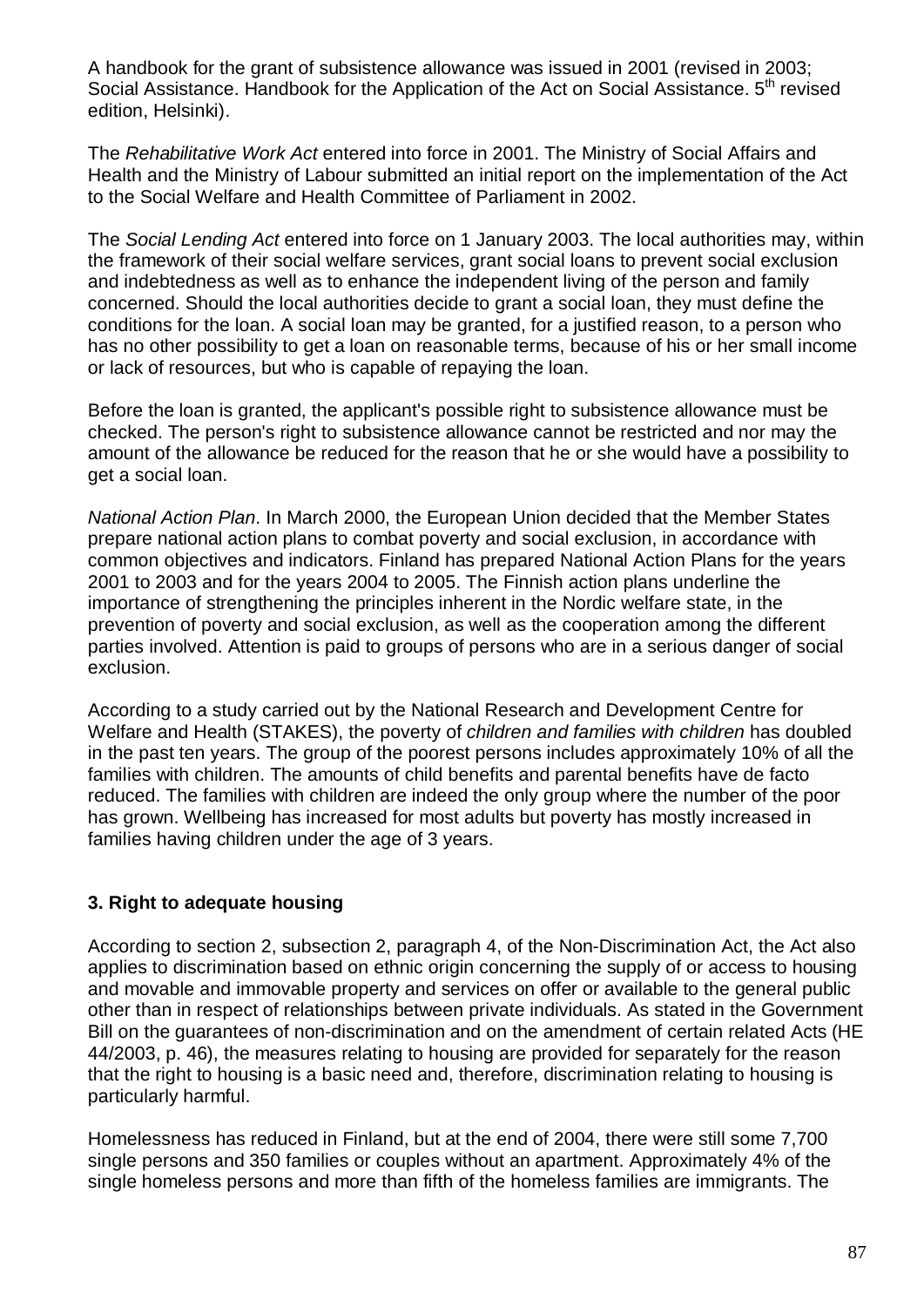homeless immigrants mainly live in the Helsinki area. (Press release of the National Housing Fund of Finland, 22 February 2005)

The State, local authorities and other relevant entities have agreed on a national programme for the reduction of homelessness for the years 2001 to 2005. A separate programme of action for the reduction of homelessness in the capital district was introduced in 2002. In the national programme, the measures include e.g. increased volume of small rental apartments, development of housing allowance, financial support by the state for housing projects of the homeless, and preventive measures.

| Year            | 2001  | 2002  | 2003  | 2004  |
|-----------------|-------|-------|-------|-------|
| <b>Single</b>   |       |       |       |       |
| homeless        |       |       |       |       |
| Whole country   | 9,970 | 9,560 | 8,190 | 7,620 |
| Helsinki area   | 5,790 | 5,560 | 4,440 | 4,190 |
|                 |       |       |       |       |
| <b>Homeless</b> |       |       |       |       |
| families        |       |       |       |       |
| Whole country   | 780   | 775   | 420   | 360   |
| Helsinki area   | 690   | 660   | 520   | 230   |

*Table 25. Number of homeless between 2001 and 2004*

Due to the increased supply of rental apartments and the implementation of the programme for the reduction of homelessness, the number of homeless persons is on the decrease both in the capital district and in the whole country.

Ethnic minorities and foreigners have contacted the Minority Ombudsman, concerning their problems with neighbours. Racism often takes the form of harassment and threats by neighbours. Such situations may mainly be handled by means of criminal charges (for unlawful threat or defamation) or restraining orders. In some municipalities/cities, such as Helsinki and Vantaa, the local conciliation offices have developed models for the resolution of conflicts between different ethnic groups (http://www.iom.fi/letstalk). Conciliation may be used for the resolution of both civil and criminal law cases.

*Roma*. In general, the Finnish Roma are not homeless and they live in the same areas and have the same level of housing as the majority population. In comparison with other countries, the integration of the Roma has, in respect of housing, succeeded well in Finland. However, it is not rare that Roma have problems relating to housing, and these problems are the most common reason for contacting the Minority Ombudsman. Roma face problems, in particular, in connection with the selection of tenants for rental apartments.

The Ministry of the Environment, which is the competent authority in the field of housing, has drawn particular attention to equality and to the prohibition of discrimination set forth in the Treaty of Amsterdam, in its handbook for housing authorities. The latest version of the handbook came out in March 2003. The measures taken focus, however, on rental apartments provided by the local authorities with the state's financial support. As regards the private housing market, the main problems are the high prices and prejudices towards the Roma population. The Roma are usually in a weaker socio-economic position than others, and therefore the private housing market is often out of their reach.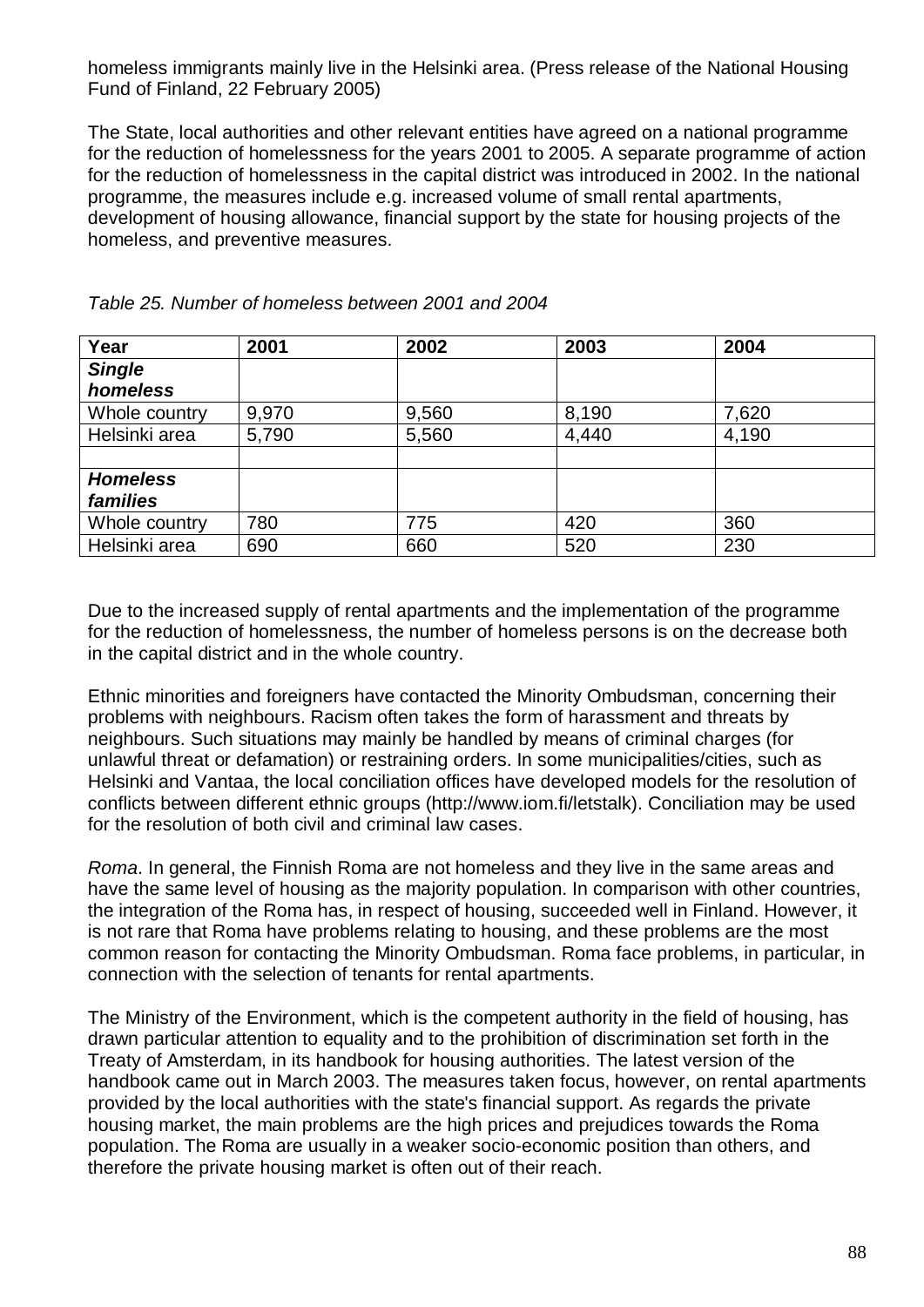In Finland, the responsibility for the selection of tenants for rental apartments owned by the local authorities or non-profit organisations has most often been vested in the estate agents responsible for their management.

According to the Advisory Board for Roma Affairs, the guarantee deposits and solvency required by the estate agencies essentially affect the possibilities of Roma, who live in a poor financial situation, to get an apartment or change apartments. Furthermore, in its view, it would be best to disseminate the instructions for the selection of tenants more effectively and to increase control of compliance with the instructions, as well as to intensify the provision of information on the Roma housing culture for the estate agents, and to create rapid ways to interfere with problems.

The regional advisory boards of Roma affairs have provided information and training for the authorities and managers of estate agencies in their regions. Joint consultations with the authorities responsible for housing in the capital district have proved to be particularly useful.

Also in the light of information obtained by the Minority Ombudsman, the housing situation of the Roma, in particular, seems to be problematic. It is very difficult for Roma to find an apartment in the private housing market. They also face problems in getting rental apartments owned by the local authorities or non-profit organisations. Furthermore, the apartments they have been offered have not always been satisfactory with regard to their location or satisfied the needs of the Roma culture.

The Minority Ombudsman has been contacted in situations relating to the selection of tenants, homelessness, renovation of apartments, suspected discrimination, inappropriate treatment, lack of advice, delays in the processing of applications, and elderly people. In addition to housing problems, some customers have also had other problems, such as unemployment, single parenthood, financial problems or disturbances of payment, or problems relating to child welfare. In his view, the representatives of local authorities should exercise more control over the provision of services for the Roma, also when the services are procured from external service-providers.

*Disabled persons*. In 2001, public housing services were provided for 2,100 persons (0.065% of the inhabitants of municipalities). Most of the customers are either physically disabled or mentally handicapped persons. In the following ten years, there will be thousands of disabled persons in need of housing services. Part of them move away from institutional care and part from their childhood homes. Many of them need considerable care and special support. For all these persons, the possibility for independent living, with the support of good-level services, should be ensured.

Housing services are often an alternative to institutional care. There are a total of 10,000 disabled persons living in various residential institutions. This group mainly consists of physically disabled or mentally handicapped persons. Some 6,500 mentally handicapped persons are in permanent hospital care and some 2,500 persons are in special institutional care. There are 15 institutions for the care of more than 100 mentally handicapped persons in Finland. Despite the alleged costs, there has been a lively debate on the need to increasingly transfer mentally handicapped persons from institutional care to supported housing. This need has been reasoned with reference to the human rights of disabled persons, to the integrity of person, and to the protection of privacy. It has been observed that these rights are best guaranteed in smaller service housing units. However, such a change will require not only suitable and functioning apartments but also such forms of support and care as correspond to the needs of the tenants as well as special professional skills.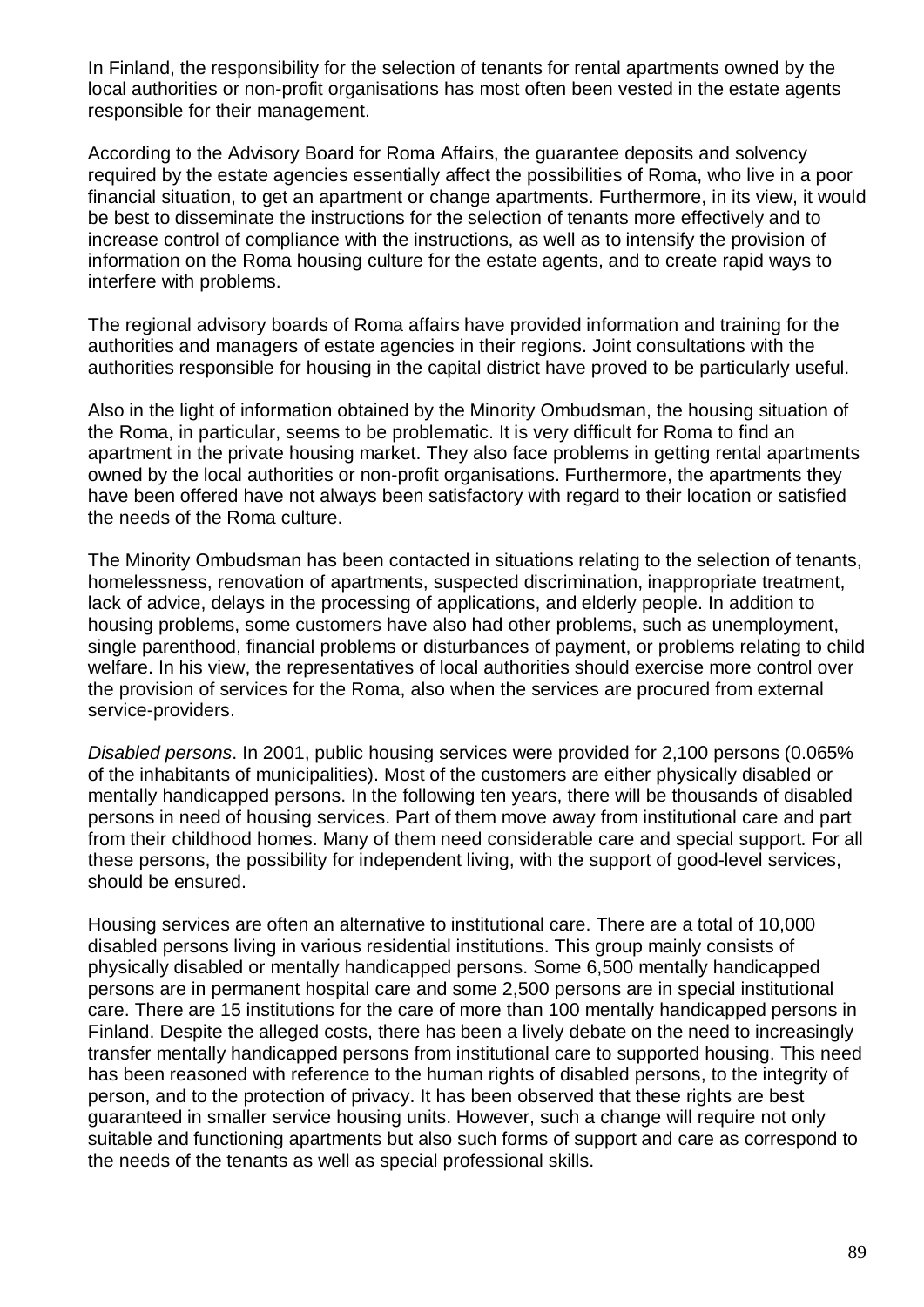The closedown of large institutions should take place in a coordinated manner, and the state should provide the owners clear instructions on how it should be implemented. This would best be done by the creation of a programme of action defining the support measures to be taken during a transitional period. The existence of special professional skills, research and development should be ensured. The institutions should be closed down so that the disabled persons would not merely be transferred from one institution to another (such as inpatient wards of health care centres or comparable care units).

Persons with severe disabilities should be ensured the right to live as normal a life as possible. This includes housing services, housing units of an adequate size, and such services as correspond to those normally available for other persons. The close location, functioning and accessibility of services increase the quality of housing and living and reduce the need for special services.

Communality is also important for the disabled but this does not mean that they should share housing with other disabled persons. Inclusion in society should be the starting point for the arrangement of housing for disabled persons.

The Parliamentary Ombudsman has paid attention to the responsibility of local authorities, under the Social Welfare Act, to ensure adequate housing services. This responsibility also concerns the housing of those persons who are in the weakest position. Even homeless intoxicant abusers must have the right to housing services or at least to such housing as meets the health requirements. In the view of the Parliamentary Ombudsman, in a welfare state such as Finland, the minimum standards of human life must also include elements other than the ensuring of the basic necessities of living. This should also be taken into account in the assessment of the adequacy of housing.

In 2000 and 2001, the Parliamentary Ombudsman inspected, among others, the housing services provided by the city of Helsinki for intoxicant abusers. In his decision, the Parliamentary Ombudsman found that the shelter home maintained by the city was not of an adequate standard. The said shelter home has later been renovated. The residents now have appropriate dining facilities, a sauna and laundry facilities. The shelter home also has a nurse's reception room, and the courtyard has been made more pleasant. The city of Helsinki has set an objective of arranging 500 new apartments per year in the years 2002 to 2005. This project includes ordinary rental apartments, supported housing facilities, service housing, and temporary dwellings. So far, the city has been able to meet the objectives.

*Evictions*. The number of eviction cases dealt with by the execution authorities increased sharply during the economic depression of the beginning of the 1990s. Thereafter, the increase has not been significant. The number of evictions is affected, among others, by the fact that it is rather usual to live in a rental apartment, by the costs of living, by the development of disturbances of payment, and by the practices applied by landlords in cases of a threatening eviction.

A study carried out by the National Research Institute of Legal Policy on evictions in 2001 to 2003, was completed at the beginning of 2005. In 2003, a total of 6,200 eviction cases were registered by the execution authorities. Of these, approximately one fifth led to eviction and more than 40% to the tenant moving before the actual eviction. Thus, in 6 cases out of 10 was it necessary for the tenant to leave the apartment. In the rest of the cases, the landlord and the tenant were able to reach an agreement and the eviction was called off.

Evicted tenants represent all types of households. Between 2001 and 2003, the largest group was single men (33%). In nearly half of the cases (45%), there were children involved. In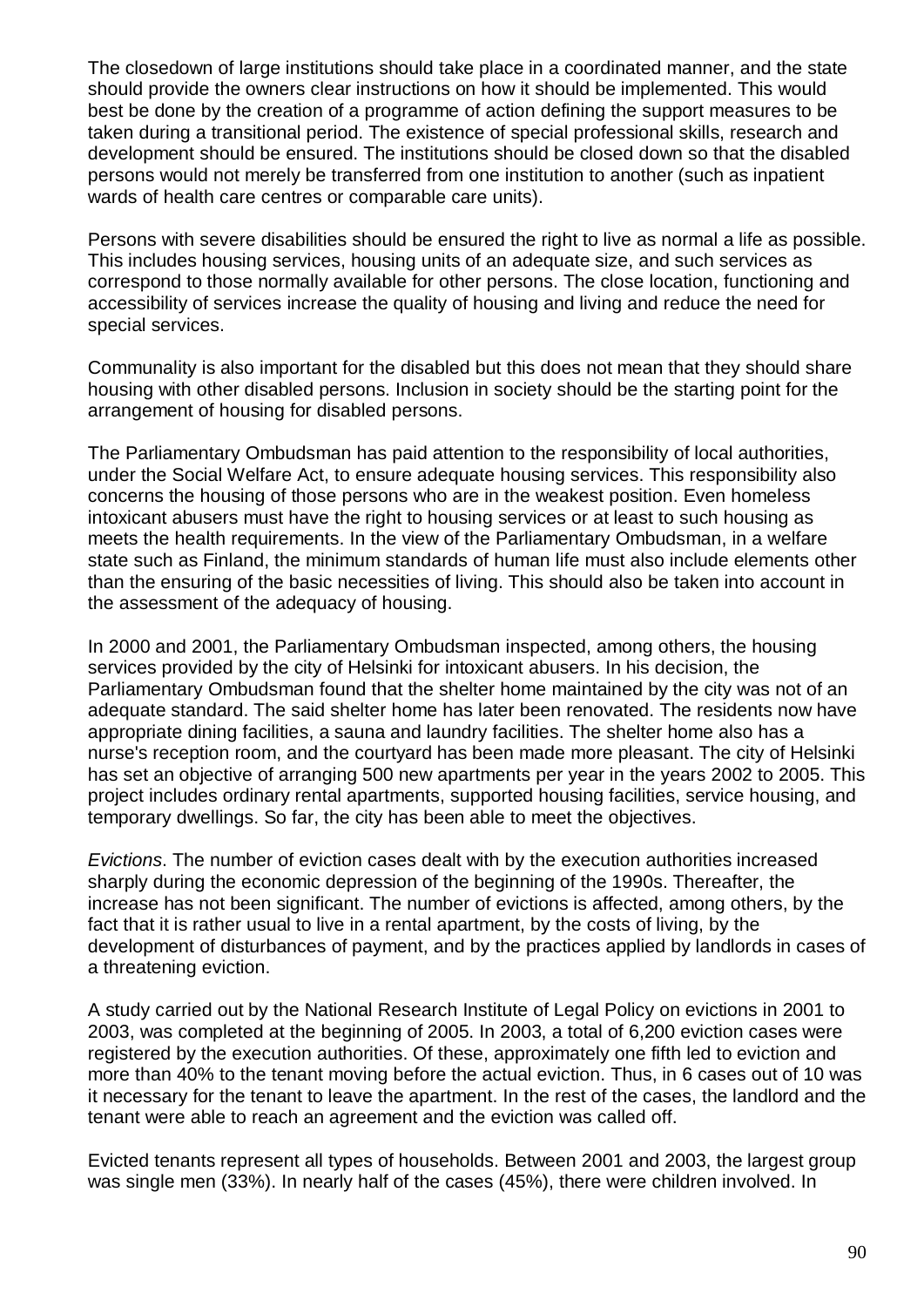respect of families with children, it is relatively common to reach an agreement and evictions are exceptional, unlike in respect of single men.

In nearly one case out of ten has the person subject to the threat of eviction been in the same situation before. Most evicted persons have arrears in the payment of rent. Of the other reasons for eviction, the causing of disturbance to other tenants is the most usual one. Some of the persons who are in an eviction situation because of arrears in payment have long-term and serious disturbances of payment. Despite this, such persons have been in a better situation after the eviction than those who have been evicted because of disturbing behaviour. They are most often able to find a place to live in, whereas the latter often have problems with intoxicant or narcotics and end up living in shelter homes after eviction.

Threats of eviction are reduced for example by counselling services and increased cooperation among the authorities. The preventive subsistence allowance and social lending should increasingly be used to prevent evictions.

*Other measures*. The production of apartments with the support of state financing has decreased in the past few years. This is a result of reduced need for rental apartments in municipalities other than those where the number of population is rapidly increasing. Furthermore, the production of privately owned apartments in the fastest growing municipalities has been strong in the past few years, which is why state financing for the production of rental apartments has remained rare.

|                                        | 2001   | 2002   | 2003           | 2004  |
|----------------------------------------|--------|--------|----------------|-------|
| <b>State-financed rental dwellings</b> |        |        |                |       |
| State housing loans                    | 8,789  | 7,467  | 4,004          | 2,549 |
| Interest subsidy                       | 3,127  | 3,674  | 5,455          | 1,340 |
| In total                               | 11,916 | 11,141 | 9,459          | 3,889 |
|                                        |        |        |                |       |
| <b>Right-of-occupancy dwellings</b>    |        |        |                |       |
| State housing loans                    | 4,369  | 2,556  | 393            | 543   |
| Interest subsidy                       | 691    | 797    | 1,125          | 115   |
| In total                               | 5,060  | 3,353  | 1,518          | 658   |
|                                        |        |        |                |       |
| Others <sup>1</sup>                    |        |        |                |       |
| State housing loans                    | 96     | 58     | $\overline{0}$ | 10    |
| Interest subsidy                       | 1,032  | 808    | 781            | 252   |
| In total                               | 1,128  | 866    | 781            | 262   |
|                                        |        |        |                |       |
| <b>Total production of new</b>         |        |        |                |       |
| apartments                             |        |        |                |       |
| State housing loans                    | 13,254 | 10,081 | 4,397          | 3,102 |
| Interest subsidy                       | 4,850  | 5,279  | 7,361          | 1,707 |
| In total                               | 18,104 | 15,360 | 11,758         | 4,089 |

*Table 26. State-financed production of new apartments in 2001 to 2004*

1) Detached houses, partly-owned apartments and new privately owned apartments

In January 2005, a new system of state subsidies for the construction, procurement and renovation of apartments for groups of persons with special needs, such as the homeless, disabled persons, refugees, persons with mental health problems, intoxicant abusers, young persons in need of special support, and elderly people with physical disabilities. The amount of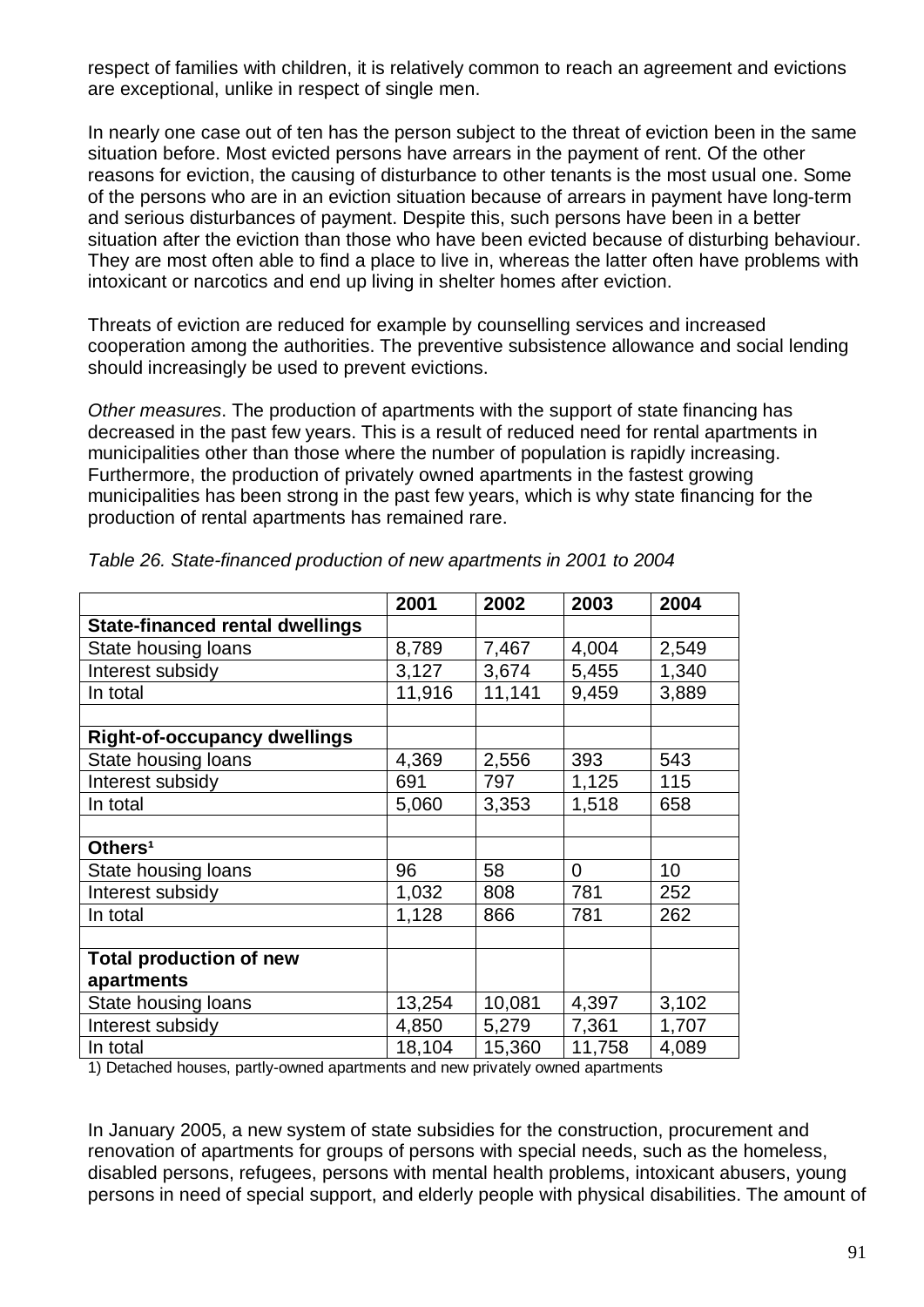the subsidy depends on the extent of special facilities needed in the apartment, being 5%, 20% or 35% of the accepted costs of investment. The subsidy is granted in addition to the interest-subsidised loan.

|                                          | 1999  | 2000  | 2001  | 2002  | 2003  | 2004  |
|------------------------------------------|-------|-------|-------|-------|-------|-------|
| General housing allowance                | 483   | 454   | 407   | 413   | 430   | 436   |
| Pensioner's housing allowance            | 219   | 230   | 246   | 259   | 270   | 283   |
| Housing allowance for students           | 101   | 147   | 209   | 220   | 225   | 228   |
| Interest subsidy for rental and owner-   | 87    | 97    | 109   | 90    | 73    | 47    |
| occupied housing                         |       |       |       |       |       |       |
| Subsidy element in state housing loans   | 207   | 210   | 123   | 31    | 0     | 18    |
| Grants for housing repairs               | 40    | 28    | 31    | 31    | 33    | 37    |
| Energy repair grants                     |       |       |       |       | 1     | 6     |
| Other grants                             | 4     | 6     | 6     | 7     | 16    | 13    |
| <b>Grants from RAY</b>                   | 46    | 49    | 52    | 57    | 56    | 62    |
| Mortgage interest deduction              | 353   | 340   | 440   | 420   | 390   | 440   |
| First-time buyers under ASP system       |       | 7     | 11    | 3     |       | 0     |
| <b>Total number of housing subsidies</b> | 1,551 | 1,569 | 1,639 | 1,532 | 1,495 | 1,552 |

| Table 27. State financing for housing; Subsidies (million euro) |  |  |
|-----------------------------------------------------------------|--|--|
|-----------------------------------------------------------------|--|--|

### **ARTICLE 12**

#### **1. Physical and mental health of the population**

Most of the information on trends of social welfare is based on comparisons between two national HIS/ HES surveys carried out in 1978-80 and 2000-2001 (Aromaa A & Koskinen S. Health and Funtional Capacity in Finland, Helsinki 2004; [www.ktl.fi/terveys2000\)](http://www.ktl.fi/terveys2000). In addition, mortality and morbidity data are available from registries.

Most data show that the occurrence of chronic physical and mental conditions and their determinants is more usual for the least educated than for those with a higher educational level. Furthermore, there are relatively great differences between men and women. Women usually live longer. With the exception of hypertension, cardiovascular diseases are more common for men than women. The same is true of chronic bronchitis and many musculoskeletal syndromes. Men drink more, which leads to that alcohol problems are more usual for them. Women, in turn, suffer more from depression. Lung cancer (related to past smoking habits) is still significantly more common for men than for women.

*Physical health.* Of cardiovascular conditions, coronary heart disease, cerebrovascular accidents and congestive heart failure have decreased since the 1970s. The decrease is partly due to changes in health habits and partly to improved treatment. Treatment with antihypertensive medication has become widespread whilst the population's blood pressure level has decreased, which is also partly due to medication and partly to changes in health habits. The greatest improvements have been those relating to the diet. Of cardiovascular risk factors, serum cholesterol levels have decreased until the turn of the century and smoking among men has decreased but somewhat increased among women.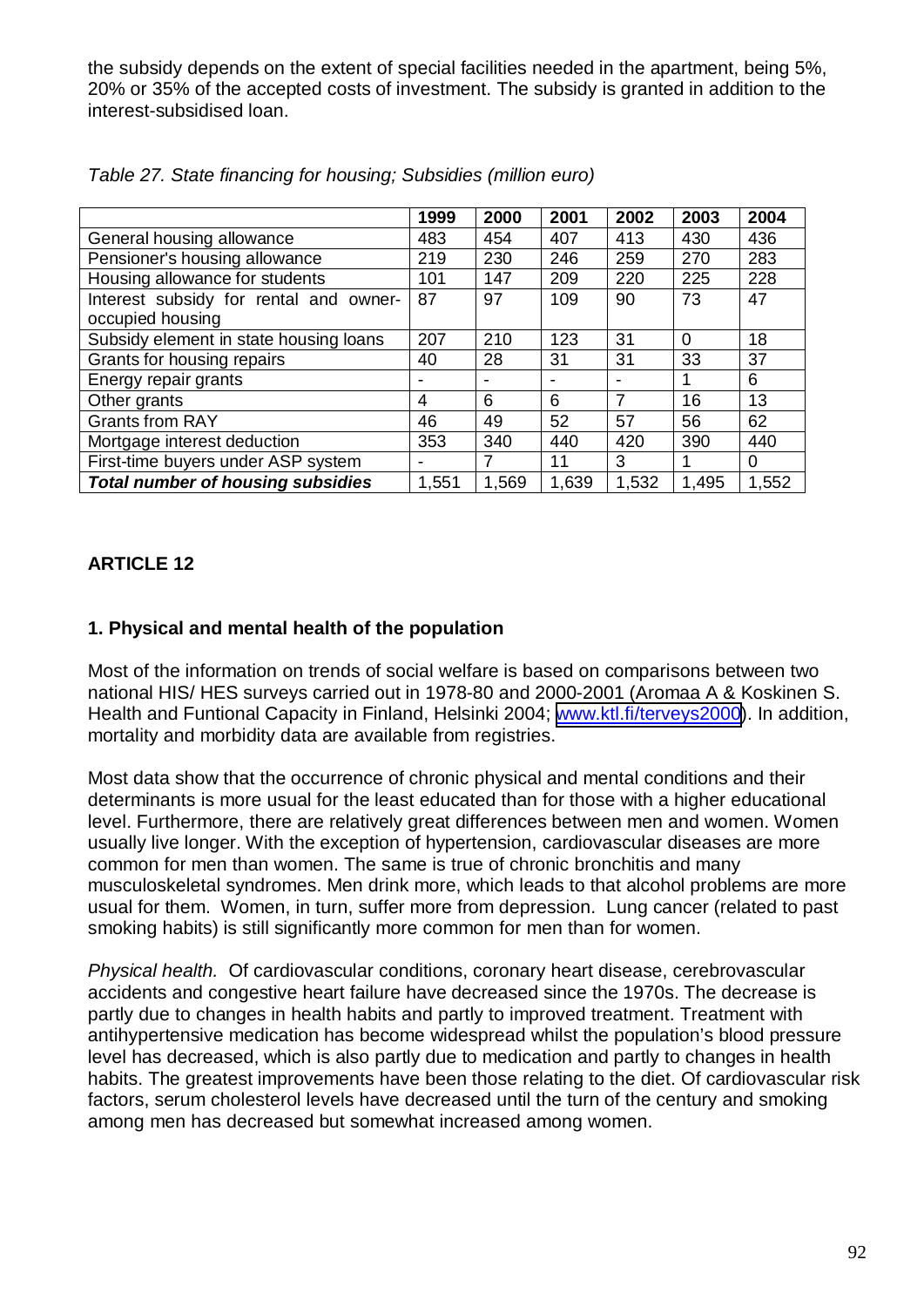There has been a considerable increase in obesity since the 1980s. Consequently, the occurrence of type 2 diabetes has increased since the past decades and type 1 diabetes since the 1950s.

Respiratory diseases follow two patterns. Chronic bronchitis has decreased among men whereas it has increased among women as a consequence of changes in smoking habits. Asthma has been suggested to increase along with other allergic conditions. However, the clearest change over twenty years is that the use of asthma medication has increased.

There is less information on musculoskeletal disorders, mainly due to diagnostic difficulties. However, it may be noted that arthrosis (osteoarthritis) of the bearing joints have clearly decreased among women, which is probably associated with a reduction of physical strenuousness of their work.

The overall cancer incidence has not changed much but there are major changes by cancer type and also in the early detection and treatment affecting survival. Lung cancer is decreasing among men but increasing among women. Stomach cancer is decreasing in both genders. Breast cancer, endometrial cancer and bowel cancer increase among women and the same is true for bowel cancer and cancer of the prostate among men. Melanomas are on the increase (although still rare) and so are other skin cancers. Cancers that are periodically screened for and detected early (cervix, breast) show an increased survival rate, and increasing survival indicates that the quality of diagnostics and care is improving.

Road traffic accidents and injuries have greatly reduced with a current death rate of about 400 per year. However, other injuries and violence remain important causes of death.

*Mental health.* There is limited information on the mental health of the whole population, or on its subgroups. Mental disorders have, however, become the major cause of work disability pensions. This should not be interpreted as indicating changes in the population's mental health but rather in practices due to the destingmatisation of mental disorders. However, intoxicant abuse is increasing in parallel with the increasing use of alcohol. The use of antidepressive medicines has greatly increased over the past 10 years most likely indicating that coverage of treatment has improved. Suicide mortality has decreased over the past years, which is in accordance with the improved treatment of depression. The comparison of GHQ-12 sum scores in the national Mini-Finland health survey of 1978-1980 and the Health 2000 survey of 2000-2001 shows no change in the symptoms scores.

Drug abuse, in particular intra venous heroin use, increased in the 1990s, but seems now have stabilised. It brought about increasing risks of HIV and hepatitis-C infections. Needle replacement services and low-threshold counselling services were introduced and they are now available at most pharmacies. Treatment with buprenorfin has significantly increased and it seems to have halted the increase of heroin use.

Particular attention has been paid in the past few years to the prevention of the use of intoxicants and narcotics by young persons. A specific subsidy has been allocated for projects the purpose of which is to provide training for persons working with young persons, in dealing with issues relating to intoxicants and narcotics, to develop preventive methods for youth work, to support multiprofessional cooperation at the local and regional levels, and to support field activities. The idea is that coordinated youth work and activities provide a basis for the prevention of the use of narcotics.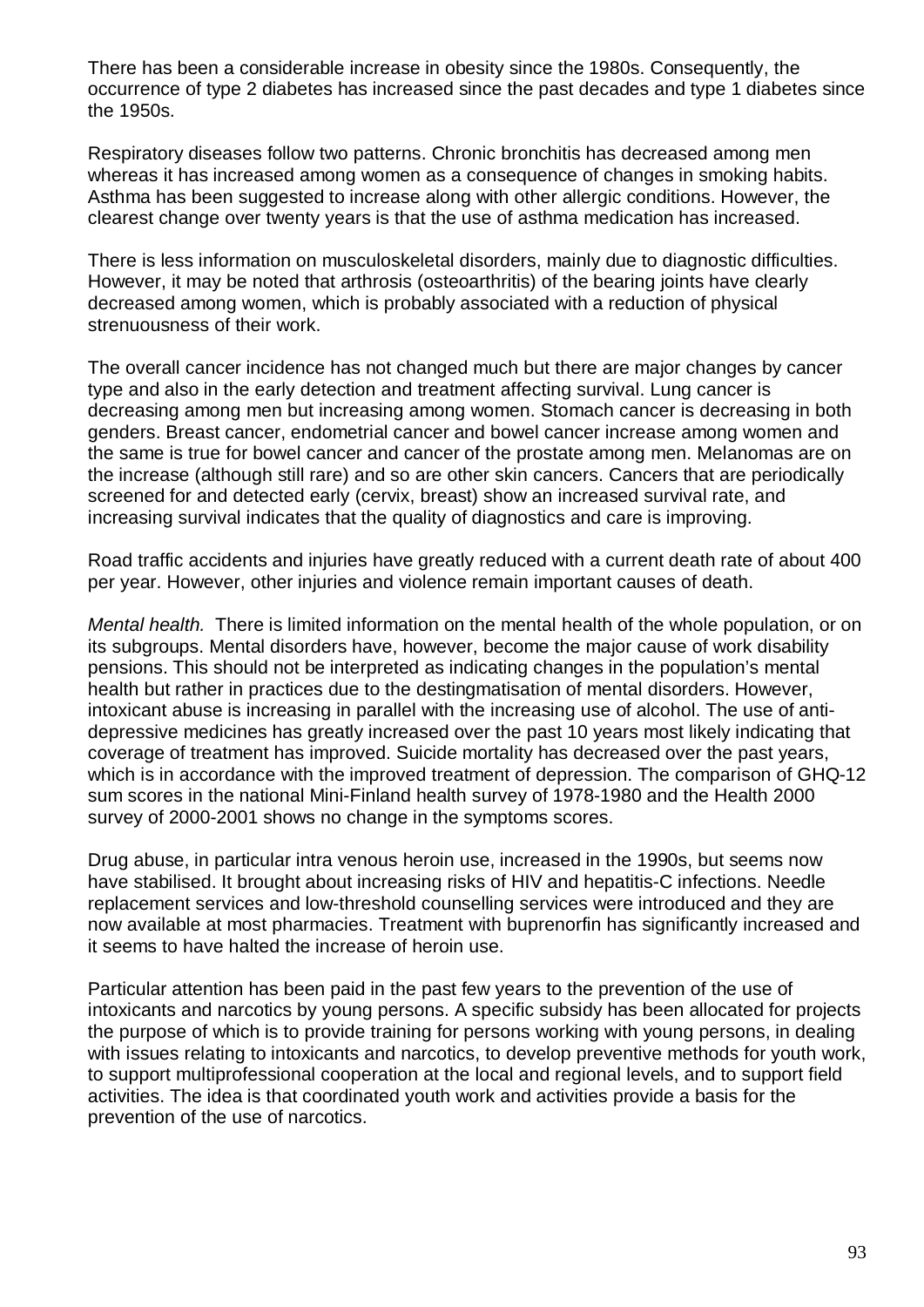## **2. National health policy**

The national health policy programme 'Health 2015' has been adopted by a Government decision. The programme follows the WHO Health for All principles, underlining the importance of the everyday environment for health, and contains both qualitative and quantitative objectives. A mid-term review of the programme has been started and its results will be reported to Parliament in early 2006. The programme is available at [www.stm.fi.](http://www.stm.fi/)

The present system of primary health care was established in 1970s. The approximately 450 municipalities are under an obligation to organise primary health care for their inhabitants in accordance with principles provided by law. The services to be provided include, among others, maternity care, child health clinics (almost 100 % attendance), school health, occupational health and diagnostic services. The primary health care lays down the foundation for secondary care provided by hospital districts.

Presently, there is an extensive national health project with the objective of improving the effectiveness of the health care system. The project consists, among others, of prevention, enhancement of regional collaboration, ICT development and experiments in dividing the work between doctors and nurses. The development of mental health services (promotion, prevention and treatment services) is among the priorities of the project.

The Parliamentary Ombudsman receives a considerable number of complaints concerning health care. Most of these complaints relate to problems in the guarantees of adequate health care services provided in section 19, subsection 3, of the Constitution. Other important issues subject to supervision by the Parliamentary Ombudsman include involuntary psychiatric hospital treatment and the fundamental rights of children and young persons using psychiatric services.

With the aim of improving the access to health care services, new provisions of law were enacted in 2004 to guarantee access to services within fixed time limits. Despite problems in access to health care, Finns have been among the happiest ones with their health service system in Europe, according to Eurostat polls.

In addition to the primary, secondary and tertiary care systems, that provide the entire population with equal access to services, there is also an occupational health service system that covers almost the entire working population. The main task of the occupational health services is to promote health and monitor the effects of health related risks, but they also include GP or specialist care services.

# **4. (a) Infant mortality rate**

According to literature, in 2000-2003, the infant mortality rate was 3.2 per 1000 live births (variation by year was 3.0-3.6 per 1000). This official figure is close to the UNICEF-WHO estimate, 4 per 1000 live births for year 2000. Boys had a higher infant mortality rate (3.7 per 1000) than girls (2.7 per 1000). [There w](#page-93-0)as only a slight infant mortality difference between urban<sup>7</sup> areas (3.3 per 1000) and rural areas (3.1 per 1000). There were more differences in

<span id="page-93-0"></span> $<sup>7</sup>$  According to Statistics Finland, municipalities where at least 70% of the population lives in densely populated areas are</sup> included in urban areas. This classification is not related to their official status as city/town or other municipality.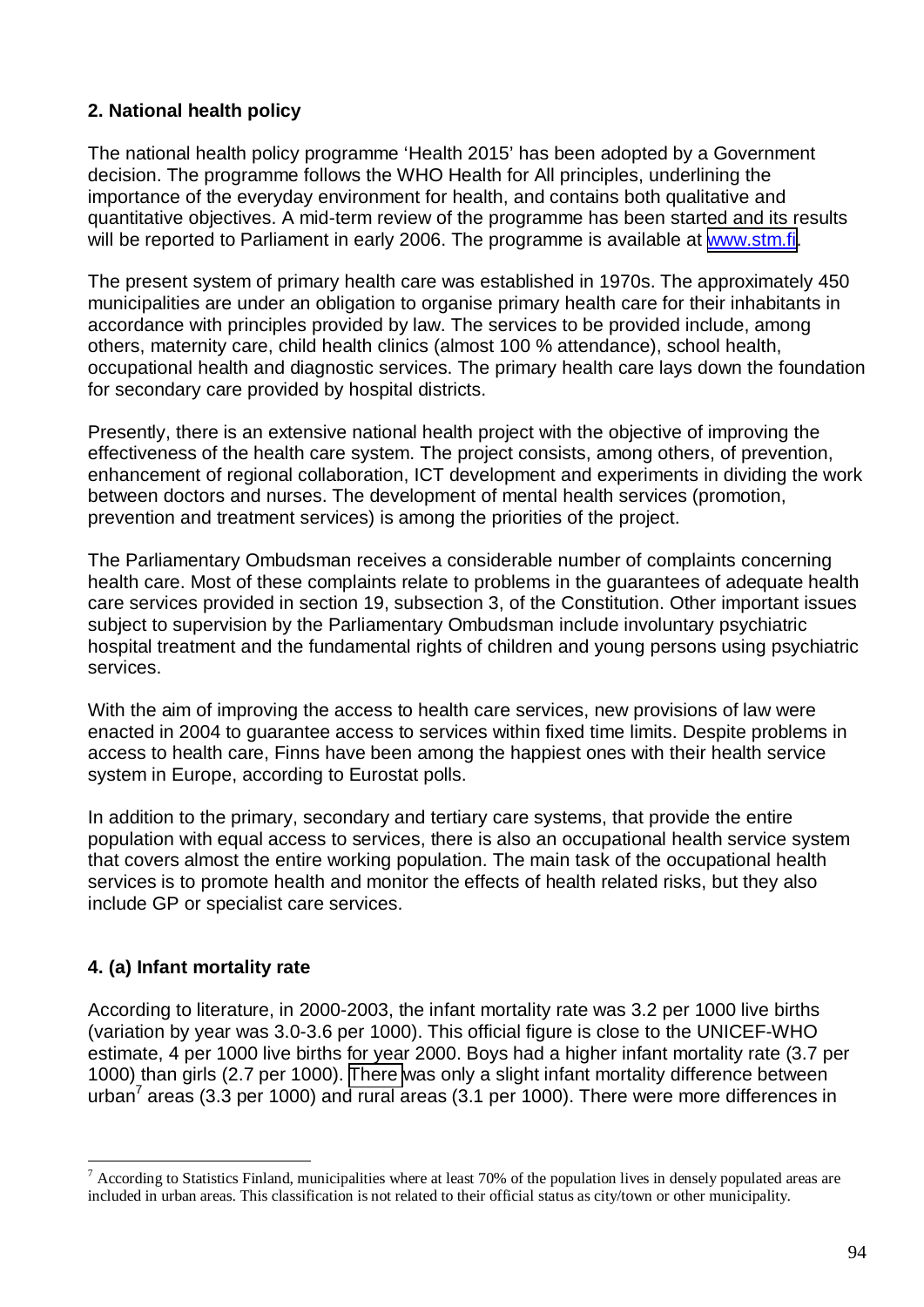infant mortality by region (six regions): from 2.7 per 1000 to 3.8 per 1000. Differences in the parents' background explain part of the differences (Gissler et al. 2000).

When assessed in the light of the socio-economic status of the child's mother, it may be noted that lower white-collar workers and entrepreneurs had the lowest infant mortality rate (2.7 per 1000) followed by upper white-collar workers (3.2 per 1000). The infant mortality rate was higher among blue-collar workers (3.7 per 1000) and among a group consisting of students and housewives, etc. (3.6 per 1000). Adjusting for biological risk factors, such as age and parity, diminishes these differences further (Gissler et al. 2003).

According to still unpublished data on immigrant's perinatal health, newborns with a Finnish mother had a perinatal mortality rate of 5.7 per 1000 newborns, while this rate was 5.9 per 1000 for newborns of mothers with other than Finnish background. A significantly higher perinatal health rate was observed among African women (excluding North Africa and Somalia) and Somali women, for whom the rates were 28 per 1000 and 12 per 1000, respectively.

## **4. (b) Access to safe water**

The whole population of Finland has access to clean and safe water. The organised water supply system is accessible for approximately 90% of the population, whereas 10% take their water from a well. Those using their own wells mainly live in scarcely populated areas.

## **4. (c) Access to excreta disposal facilities**

The whole population has access to excreta disposal facilities. The organised sewage system covers approximately 81% of the population (4.2 million people), whereas 19% (1.0 million people) have individual sewage-treatment systems. Such systems are mainly used in scarcely populated areas.

### **4. (d) Immunisation of infants**

Infants are vaccinated against the diseases referred to in the general guidelines as indicated in the table below. The coverage of the vaccinations was examined by a sample study of the data on the vaccinations of 1,000 children born in 1997. The data indicate the coverage of vaccinations at the age of two years. The younger the children are, whose vaccination data are examined, the better the coverage is. The coverage of vaccinations in Finland is still very high, although it is not as high as it was two years ago.

| Vaccination                               | Coverage of the infants (%) |
|-------------------------------------------|-----------------------------|
| Tuberculosis (newborn)                    | 98.9                        |
| Pertussis, diphtheria and tetanus         | 94.7                        |
| Poliomyelitis                             | 95.7                        |
| Porbilli, parotitis and rubella (measles) | 95.7                        |

| Table 28. Vaccination data, 2000 |
|----------------------------------|
|----------------------------------|

Source: National Public Health Institute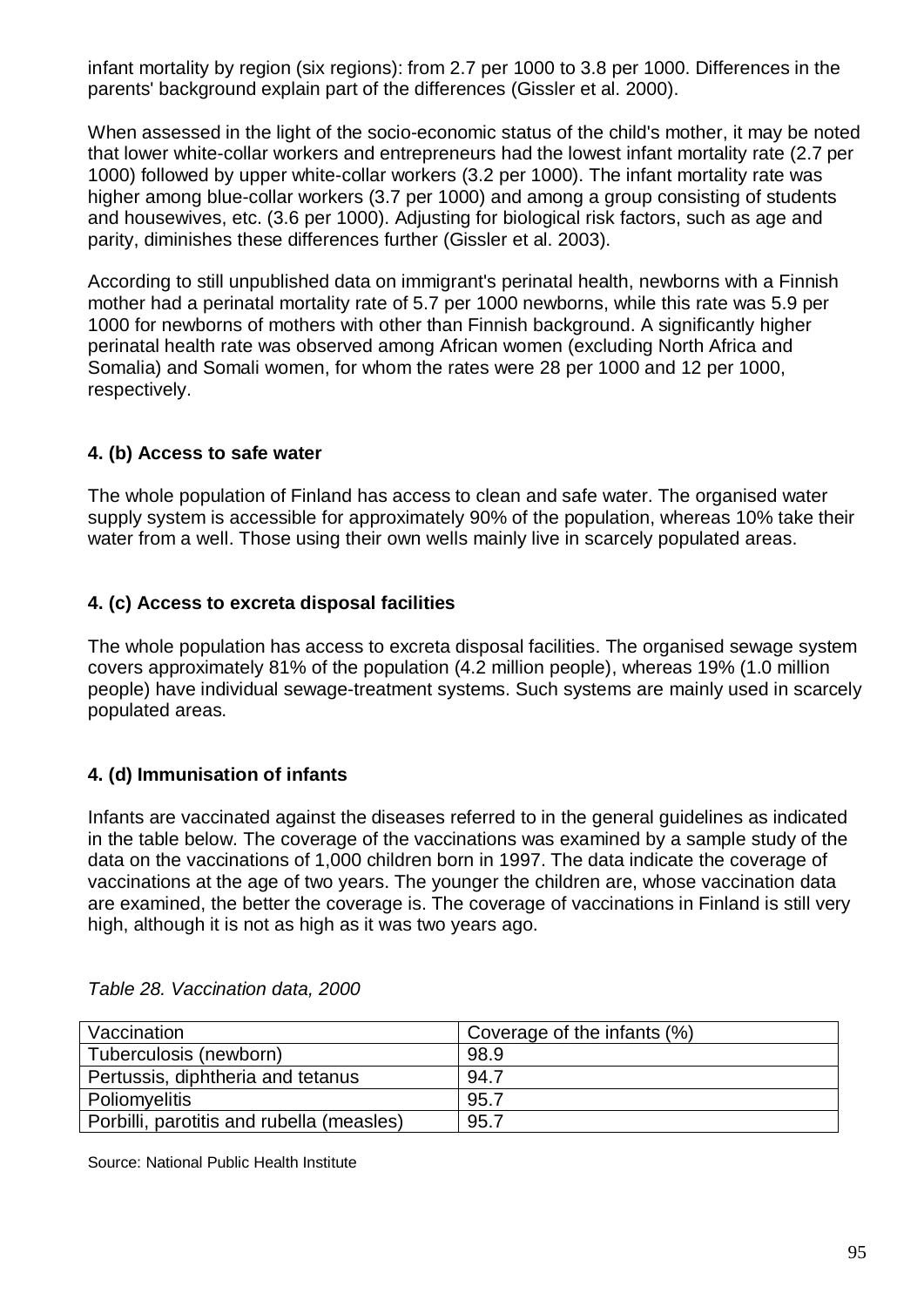In Finland, there are no differences in the coverage of vaccinations by sex or place of residence.

# **4. (e) Life expectancy**

The Finnish life expectancy at birth was 78.5 years in 2003, which is some 8 years longer than in 1970 and 4.9 years longer than in 1980. The increase has been greater for men (6.1 years since 1980; higher than the average change in the EU) than for women (4.1 years; lower than the average change in the EU). However, women still have significantly higher life expectancy than men, 81.8 years compared to 75.1 years in 2003 (Table 1). For men, the life expectancy in Finland has remained 1 to 2 years below the EU average since late 1970s. For women, the life expectancy was greater than the EU average between the mid-1970s and the 1980s, but has remained slightly below it since then. Despite the significant improvement since the 1970s, the Finnish life expectancy at the age of 65 years has remained 0.5 to 1 year below the EU average. This difference has been slightly larger for men than for women.

The life expectancy at birth is lower in Eastern Finland compared to Western Finland, especially for males (more than 1.5 years). A similar difference is observed in rural vs. urban male population, while the differences among females are considerably smaller (Table 1).

Socio-economic differences can be observed in the total mortality as well as in the causespecific mortality. According to literature, relative inequalities in total mortality increased in the 1990s, but in Finland also absolute differences increased (Mackenbach et al. 2003). From the early 1970s to mid-1990s, the life expectancy increase was 5.1 years among non-manual and 3.8 years among manual male workers; the corresponding figures for women were 3.6 and 3.0 years. In the 1980s, when differences in life expectancy increased most rapidly, the decline in cardiovascular disease mortality was more rapid in the non-manual than in the manual labour class. Furthermore, increasing mortality for illnesses caused by intoxicant abuse, "other diseases", and accidents and violence were most usual in the manual labour class (Martikainen et al. 2001). This unfavourable trend continued in the late 1990s (Valkonen et al. 2003).

|                         | <b>Total</b> | <b>Males</b> | <b>Females</b> | <b>Difference</b> |
|-------------------------|--------------|--------------|----------------|-------------------|
| Finland                 | 78.5         | 75.1         | 81.8           | $-6,7$            |
|                         |              |              |                |                   |
| By degree of urbanism   |              |              |                |                   |
| Urban areas             | 78.9         | 75.5         | 81.9           | $-6.5$            |
| Semi-urban areas        | 78.2         | 74.8         | 81.8           | $-7.0$            |
| <b>Rural areas</b>      | 77.7         | 74.3         | 81.5           | $-7.1$            |
|                         |              |              |                |                   |
| By region               |              |              |                |                   |
| Southern Finland        | 78.7         | 75.5         | 81.7           | $-6.3$            |
| <b>Western Finland</b>  | 78.8         | 75.4         | 82.2           | $-6.8$            |
| <b>Eastern Finland</b>  | 77.4         | 73.7         | 81.3           | $-7.6$            |
| <b>Northern Finland</b> | 78.1         | 74.6         | 81.8           | $-7.2$            |
| Aland Islands           | 80.6         | 77.3         | 84.1           | $-6.7$            |

*Table 29. Life expectancy by gender and region in 2003*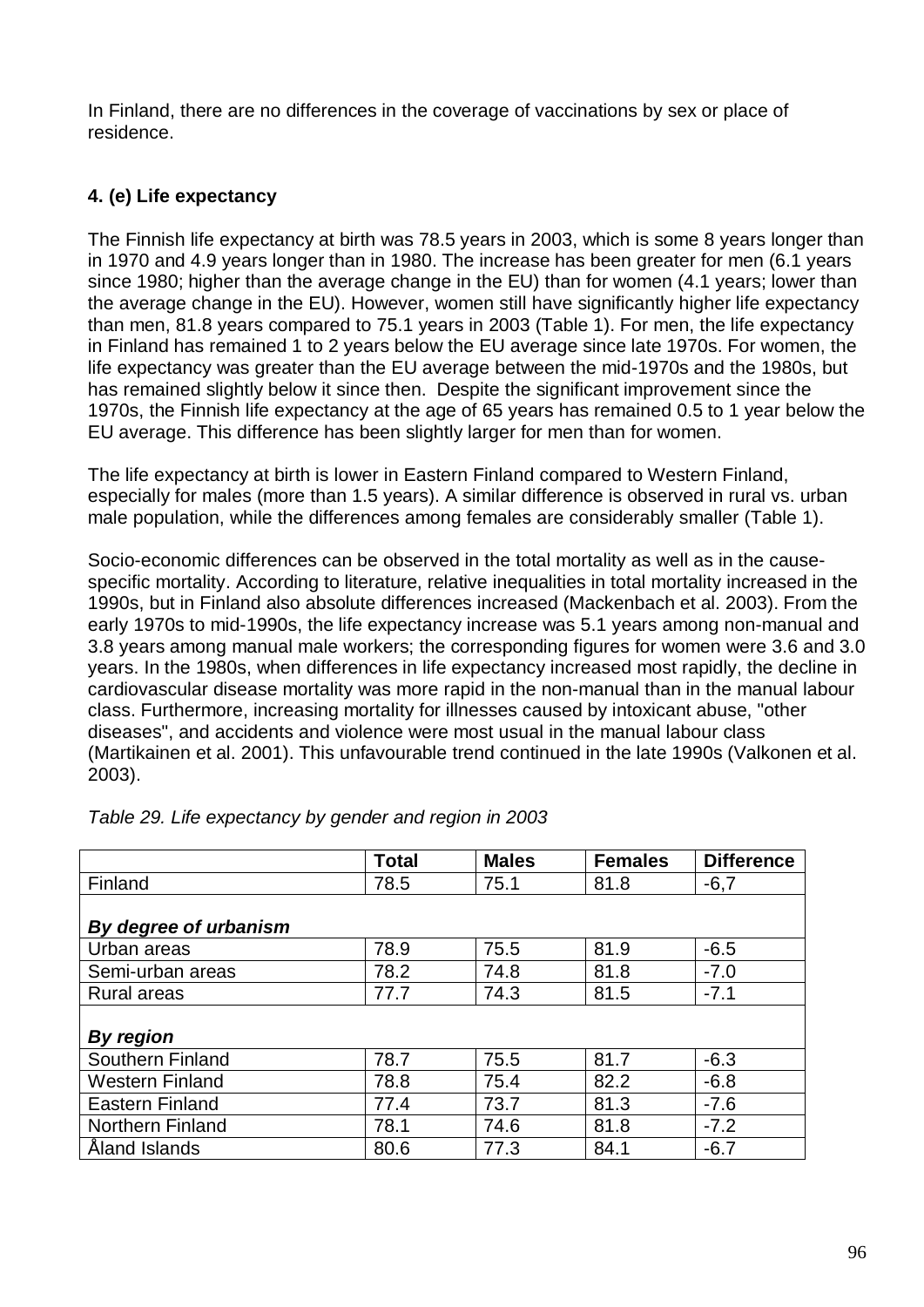#### *Table 30. Main causes of death in 2003*

| <b>Cause of death</b>            | Deaths/total | <b>Males</b> | <b>Females</b> | Males=100 |
|----------------------------------|--------------|--------------|----------------|-----------|
| Cardiovascular diseases          | 20,775       | 9,687        | 11,088         | 114       |
| Cancers                          | 10,705       | 5,499        | 5,206          | 95        |
| <b>Respiratory diseases</b>      | 3,667        | 1,950        | 1,717          | 88        |
| <b>Gastrointestinal diseases</b> | 2,011        | 1,108        | 903            | 81        |
| Other diseases                   | 7,750        | 2,837        | 4,913          | 173       |
| Accidents and violence           | 4,125        | 2,854        | 1,271          | 45        |
| - of which suicides              | 1,075        | 815          | 260            | 32        |
| <b>Total</b>                     | 49,033       | 23,935       | 25,098         | 105       |

Crude death rate per 100,000 population

| <b>Cause of death</b>            | Deaths/total | <b>Males</b> | <b>Females</b> | Males=100 |
|----------------------------------|--------------|--------------|----------------|-----------|
| Cardiovascular diseases          | 398          | 379          | 416            | 110       |
| Cancers                          | 205          | 215          | 195            | 91        |
| Respiratory diseases             | 70           | 76           | 64             | 84        |
| <b>Gastrointestinal diseases</b> | 39           | 43           | 34             | 78        |
| Other diseases                   | 148          | 111          | 184            | 166       |
| Accidents and violence           | 79           | 112          | 48             | 43        |
| - of which suicides              | 21           | 32           | 10             | 31        |
| <b>Total</b>                     | 939          | 938          | 941            | 100       |

Age-standardised death rates per 100,000 population (European Standard Population, calculated by WHO Regional Office for Europe)

| <b>Cause of death</b>            | <b>Deaths/total</b> | <b>Males</b> | <b>Females</b> | Males=100 |
|----------------------------------|---------------------|--------------|----------------|-----------|
| Cardiovascular diseases          | 265                 | 352          | 198            | 56        |
| Cancers                          | 146                 | 190          | 119            | 63        |
| Respiratory diseases             | 46                  | 73           | 31             | 42        |
| <b>Gastrointestinal diseases</b> | 31                  | 40           | 20             | 49        |
| Other diseases                   | 85                  | 82           | 89             | 108       |
| Accidents and violence           | 68                  | 106          | 34             | 32        |
| - of which suicides              | 19                  | 30           | 9              | 30        |
| <b>Total</b>                     | 660                 | 874          | 500            | 57        |

Data sources:

- Mackenbach JP, Bos V, Andersen O, Cardano M, Costa G, Harding S, Reid A, Hemström O, Valkonen T, Kunst AE: Widening socioeconomic inequalities in mortality in six Western European countries. Int J Epidemiol. 2003 Oct;32(5):838-9.

- Martelin T, Mäkelä P, Valkonen T: Contribution of deaths related to alcohol or smoking to the gender difference in life expectancy: Finland in the early 1990s. Eur J Public Health. 2004 Dec;14(4):422-7.

- Martikainen P, Valkonen T, Martelin T: Change in male and female life expectancy by social class: decomposition by age and cause of death in Finland 1971-95. J Epidemiol Community Health. 2001 Jul;55(7):494-9.

- Statistics Finland, Cause-of-Death Register.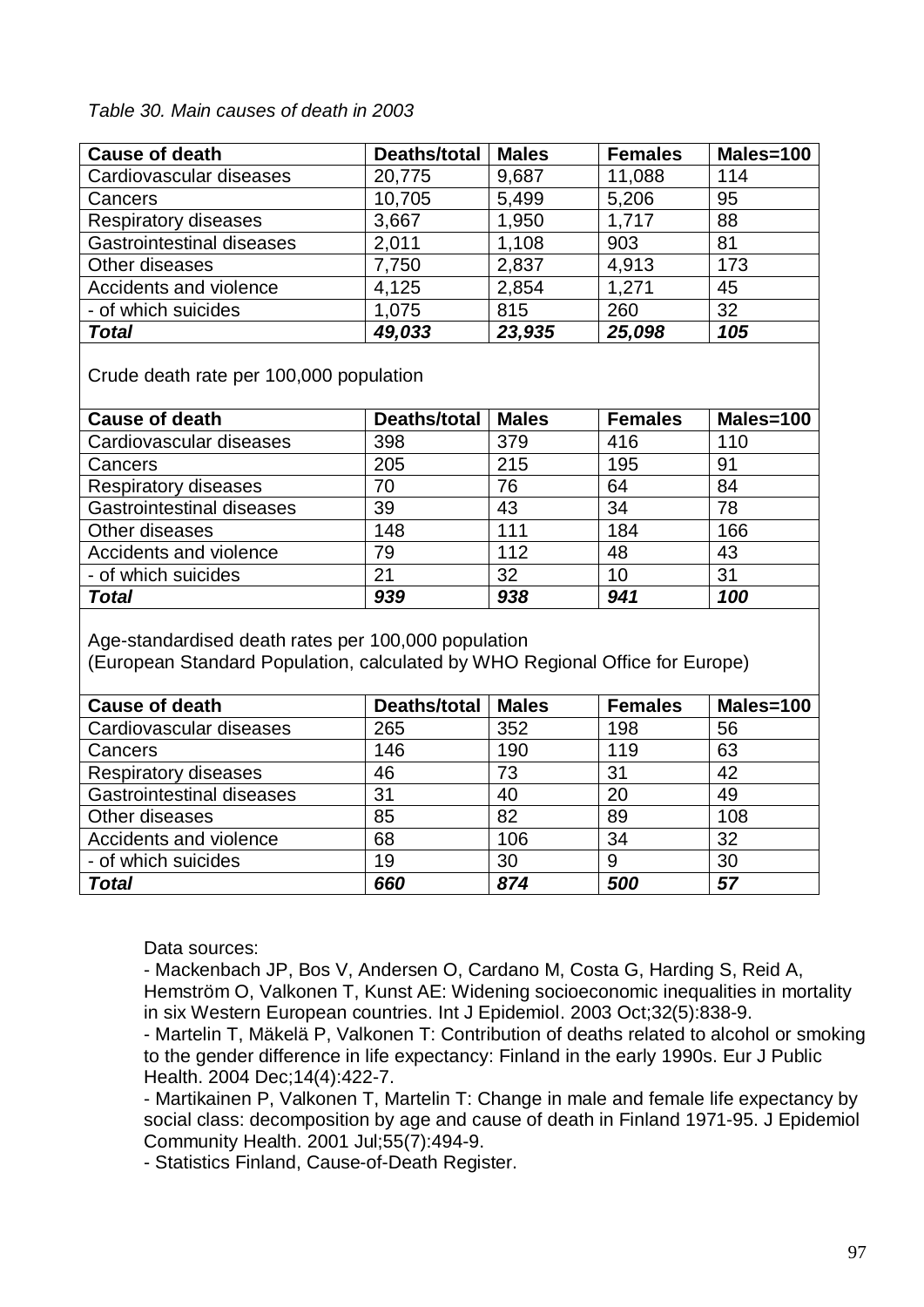- Valkonen T, Ahonen H, Martikainen P: Sosiaaliryhmien välkiset erot elinajanodotteessa kasvoivat 1990-luvun loppuvuosina. Hyvinvointikatsaus 2/2003, 14- 20.

- WHO Regional Office for Europe: Highlights on Health for Finland (2004) available at http://www.who.dk/eprise/main/who/progs/chh/fin/20041122\_1

### **5. (a) Differences in the health situation between different groups and areas**

The public health system covers the entire population. However, in the countryside, long distances make access to services more difficult. There are also differences between different regions in respect of the waiting times for access to care. As solutions to the problems related to long waiting times, new provisions of law have been enacted. Extra funding has also been provided for municipalities for the purpose of shortening the waiting times.

Men's health is poorer than women's and their life-expectancy continues to be considerably shorter. However, these differences are becoming smaller.

In regard of most health determinants and most chronic conditions, persons with a low educational level poorer prospects than those with an intermediate or an academic education. Furthermore, within these groups, divorced men are in the worst situation. Persons with a low education also tend to work in physically demanding manual jobs and have a lower income.

#### **5. (b), (c) and (d) Measures to improve the health situation of vulnerable and disadvantaged groups or worse-off areas**

The health of the most disadvantaged groups is taken into account in all public health activities. Reducing socio-economic inequalities in health is one of the quantitative objectives of the Health 2015 programme. For this purpose, health and social welfare authorities work in close cooperation.

Health education was reintroduced in 2002 in the school curricula, with the aim of improving the knowledge of the entire population of health issues.

A joint programme led by KTL (National Public Health Institute) has been started in 2004 with the aim reducing socio-economic health disparities.

#### **5. (e) Measures to reduce the stillbirth-rate and infant mortality and to provide for the healthy development of the child**

The Finnish system of health care services, offering the same services for all, has together with comprehensive social protection made it possible to continuously reduce infant mortality.

In practice, the whole population takes advantage of maternity and child health clinics that are part of the basic health care system. The standards concerning the contents and quality of services provided by these clinics have recently been updated.

Child health clinics and school health services are of fundamental importance for enhancing and supporting the healthy development of the child. Measures have been taken, in particular, to provide the local authorities with concrete tools for supporting the psycho-social development of children.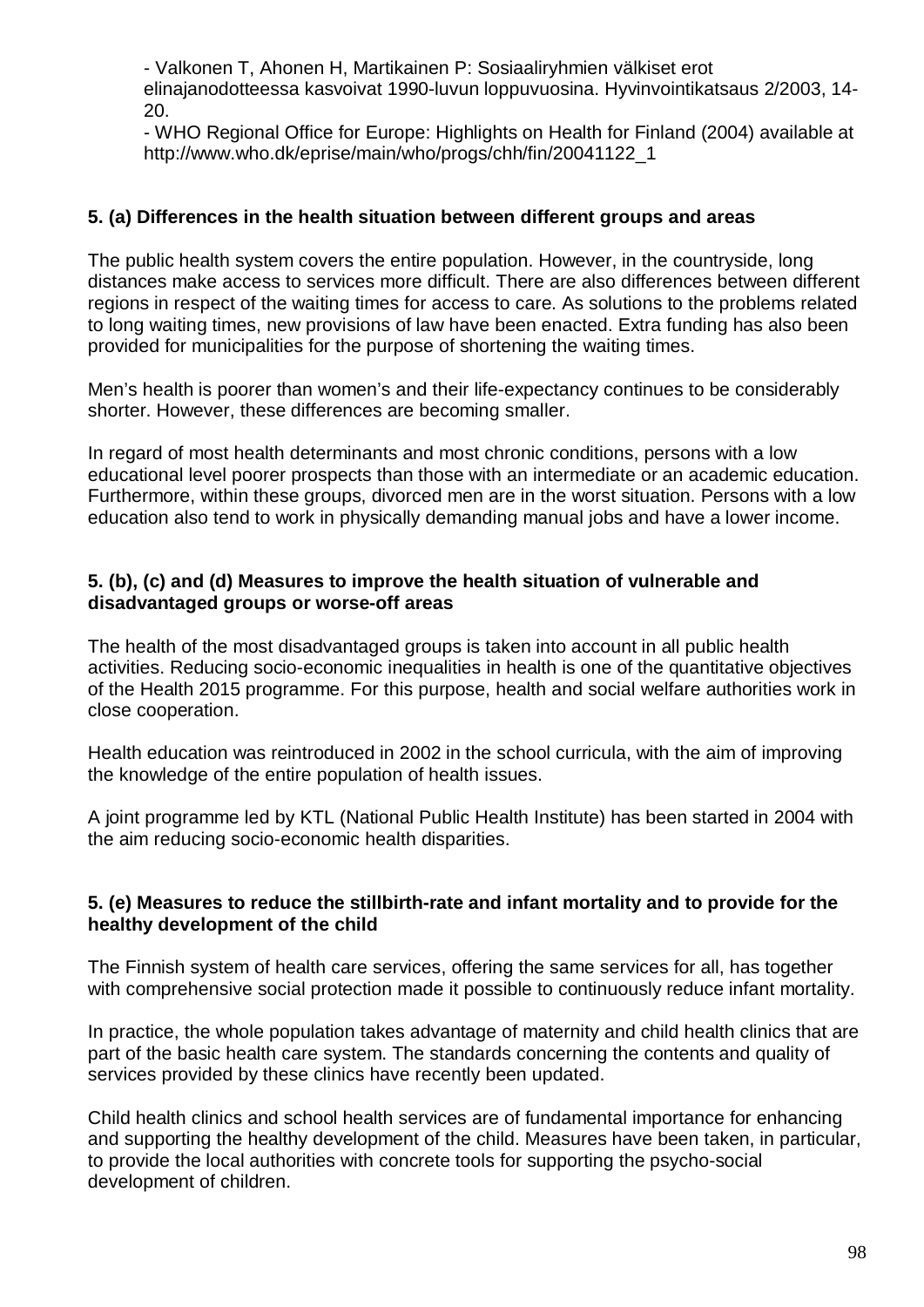Apart from the national health policy, there are also other policies contributing to the promotion of children's health. Within the framework of the Government's sports policy, for example, particular attention has been paid to young people's physical activity. Health education has been reintroduced in the school curricula to increase the knowledge of new generations of health issues.

# **5. (f) Environmental and industrial hygiene**

The level of environmental hygiene has been good in Finland. The maintenance, development and improvement of environmental hygiene are provided for in the Health Protection Act (763/1994), the Act on Food Hygiene of Foodstuffs of Animal Origin (1195/1996) and the Environmental Protection Act (86/2000). The said Acts contain, among others, provisions on: - prior control of industrial pollution (permit procedures);

- quality standards for environmental hygiene;

- regular control of quality standards by the competent authorities, as well as on control plans; and

- preparation for special situations.

# **5. (g) Epidemic diseases**

Finland has an information and registration system for epidemic diseases. The data in the national register are accessible to the doctors responsible for treating such diseases at hospital districts or health care centres. Since 1997, there has also been a system for the registration of suspected epidemic diseases. In the past few years, the prevention of infections at hospitals has been intensified. In cases of general vaccination campaigns, the vaccinations are procured with state funds and the vaccinations are free of charge for the citizens.

The situation concerning communicable diseases is good and no major epidemics have occurred. The increase of HIV/AIDS incidence is lower than in most industrialised western countries. The same concerns the situation of MRSA infections. Despite the high prevalence of resistant tuberculosis in the neighbouring countries, the problem has not spread to Finland.

In the field of health, Finland participates actively in the early warning and rapid reaction activities of the EU.

### **5. (h) Measures to assure to all medical service and attention**

The Acts (855-858/2004) introducing new provisions of law that guarantee access to health care entered into force on 1 March 2005. The amended Public Health Act (66/1972) and the Special Health Care Act (1062/1989) now provide for maximum periods of time within which access to the assessment of need for health care must be given. In addition, amendments were made to the Patients Act and to the Act on Social Welfare and Health Care Service Fees (734/1992).

The aforementioned amendments make the statutory obligation of local authorities and joint municipal boards to organise health care more precise. The objective of the amendments is to ensure the availability of necessary health care, reduce differences in access to health care, and to increase transparency during waiting periods as well as fairness and equality in access to care and in the availability of treatment. These objectives may be aimed at, among others,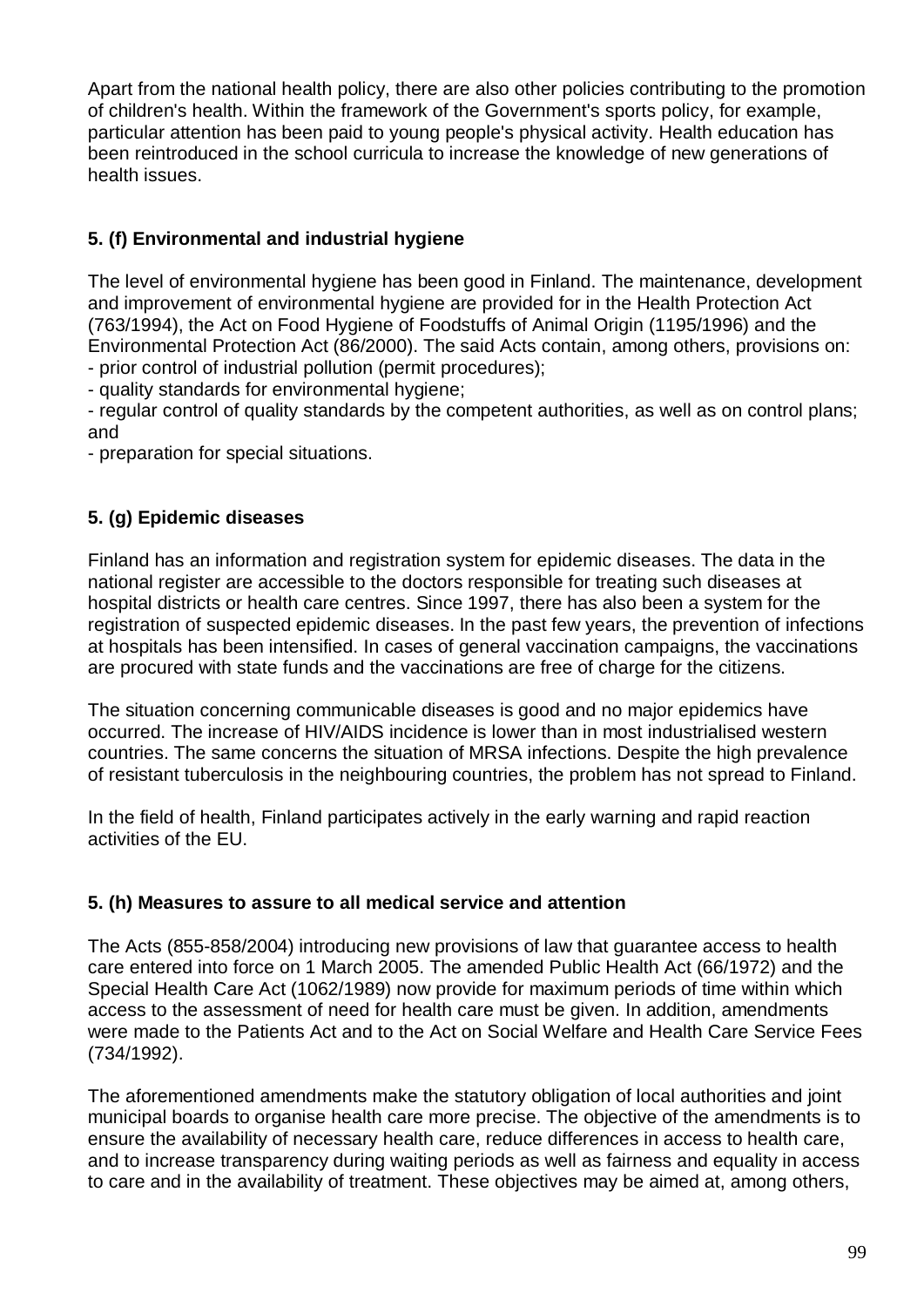by providing national guidelines for care, and by reforming the structures and forms of services.

*Maximum waiting* periods. The objective of the legislative amendments guaranteeing access to the assessment of need for care is to make the health care services more effective. According to the new provisions, patients must be able to contact a health care centre immediately during office hours on weekdays. Assessment of the need for non-urgent care must be available at a health care centre within three weekdays from the contact, unless the assessment can be made over the phone. Access to medical or dental care that has been found necessary on the basis of the assessment must be provided within a reasonable time.

In special health care, the assessment of need for care must be started within three weeks from the day on which the referral has been received by the health care unit, e.g. a hospital outpatient ward. Access to care that has been found necessary on the basis of the assessment of need for care must be provided within six months from the assessment. The new provisions on the mental health services for children and young persons correspond to those that were previously included in the Mental Health Decree (1247/1990). Care that has been found necessary must be provided, taking into account the urgency of the care, within three months unless there are medical or care-related facts supporting derogation from this principle.

If it is not possible for the health care unit to provide itself the treatment within the required time, the local authority or joint municipal board must procure the necessary care or treatment from other service-providers, e.g. from another public hospital or from the private sector, without this incurring extra costs upon the patient.

The amendment to legislation further clarified the distribution of responsibilities among the different hospital districts, local authorities and joint municipal boards in the provision of health care services, so that the hospital district shall be responsible for providing the treatment of patients for whom a referral to hospital has been given. The services must be provided in accordance with the same principles for all residents of the municipalities that belong to the same hospital district, and the reform thereby removes barriers between municipalities for patients waiting for care. The possibilities to get information on access to care were improved by placing health care units under an obligation to make information on waiting periods public.

*Common criteria for the provision of care*. The joint municipal board of each hospital district is responsible for the provision of special medical care in the district, in accordance with common medical and dental care criteria. In view of the implementation of the guarantees of access to care, expert groups set up by the Ministry of Social Affairs and Health prepared national criteria for non-urgent care, i.e. recommendations as to the criteria on which care is provided. The objective is to reduce the significant regional differences in the provision of non-urgent care, so that people have access to care on more consistent criteria irrespective of their place of residence. Such criteria have been prepared for the most usual types of diseases and treatment.

It is possible to give priority for certain services and patients needing them. In such cases, however, the prohibition of discrimination and the provision on equal treatment in the Constitution, as well as the obligation to make a case-by-case assessment of the patient's condition and the resulting need for health care services, must be taken into account.

The National Research and Development Centre for Welfare and Health (STAKES) and the Association of Finnish Regional and Local Authorities have carried out surveys, in the light of which it may be concluded that the access to care has been ensured relatively well. The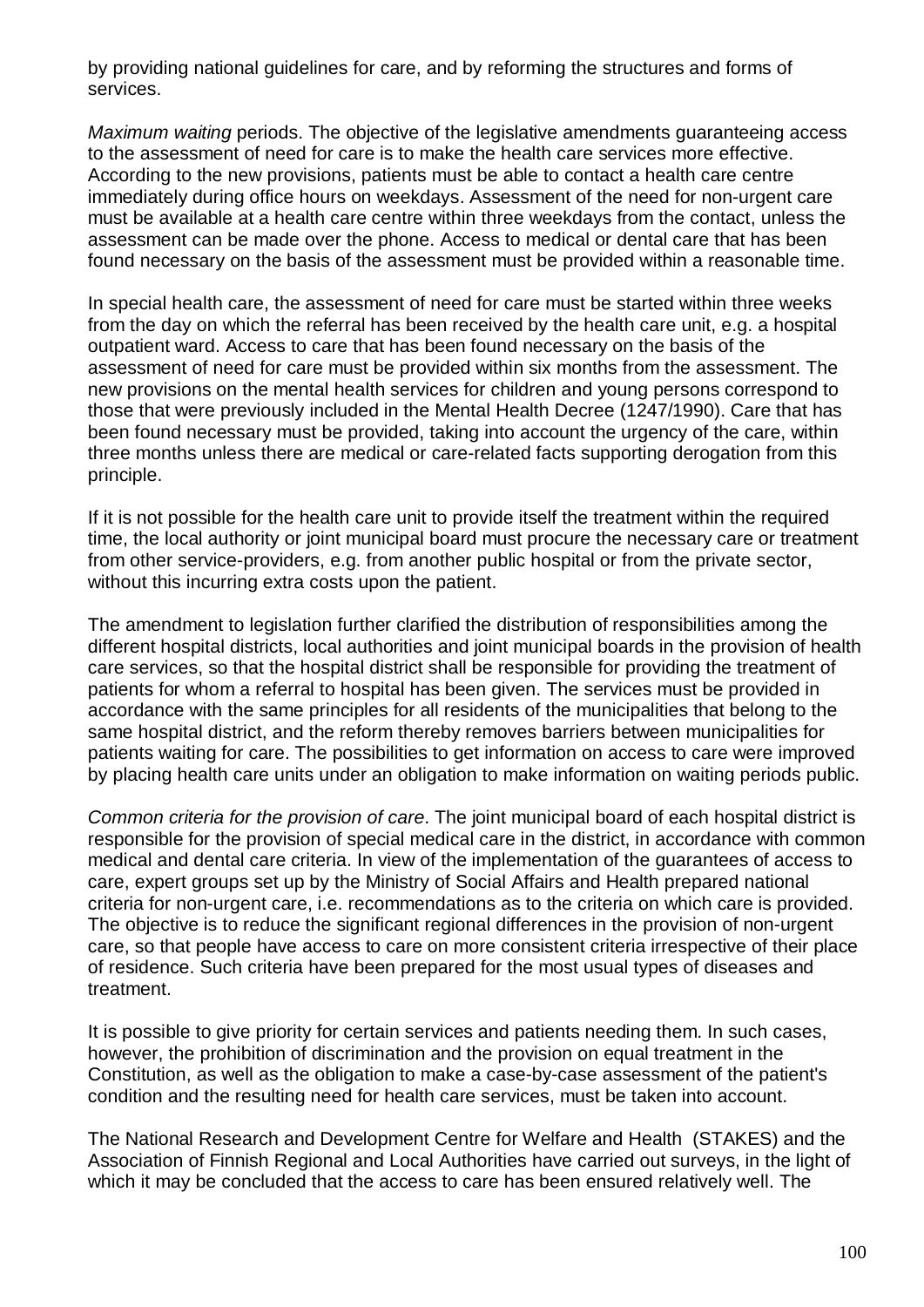possibilities to tackle the problem of lack of doctors in certain regions should improve as there are now more graduating doctors than those leaving the labour market. In respect of dentists, the situation is different. There are some 50 doctors more leaving the labour market than those graduating.

## **ARTICLE 13**

#### **Right of everyone to education**

The provision of the Constitution guaranteeing the right of everyone residing within Finnish jurisdiction to basic education free of charge, has been given account of in the two preceding periodic reports.

Children residing permanently in Finland have an obligation to go to school. Their right to basic education free of charge includes pre-school education. The local authorities are under an obligation to provide children at school age, residing within their areas, with basic education, and with pre-school education during the year immediately prior to the year during which they go to school. Children may also be admitted to basic education or pre-school education in a municipality other than that of their permanent residence.

*Equality in education*. In the overall reform of school legislation, which entered into force on 1 January 1999, particular attention has been paid to the ensuring of equality in education and access to educational services without discrimination.

In 2001, the Ministry of Education for the first time prepared immigration policy guidelines. These guidelines were revised in 2003. The objective of the guidelines is to clarify the immigration policy and the activities enhancing good ethnic relations in the sector of the Ministry of Education. The action preventing racism and enhancing tolerance is part of the every-day administration of the Ministry and other authorities in its sector.

The equality between men and women is one of the basic principles of educational policy. The plan for the development of education and research, for the years 2003 to 2008, includes guidelines for the development of equality in all education. According to these guidelines, the public authorities shall ensure everyone the possibility for education. In accordance with the development plan, the participation of immigrant girls and women in education will be particularly enhanced.

In addition, a project was introduced in 2004 for the reduction of differences in learning between boys and girls, to develop education taking into account the individual needs of pupils, and to enhance cooperation among the staff of different providers of educational and to support services in the different sectors of administration as well as among researchers in the different Nordic Countries.

The amendments to the Act on Equality between Men and Women, enhancing also equality in educational establishments, were given account of under Article 3, paragraph 2. These provisions do not, however, apply to the providers of education referred to in the Basic Education Act.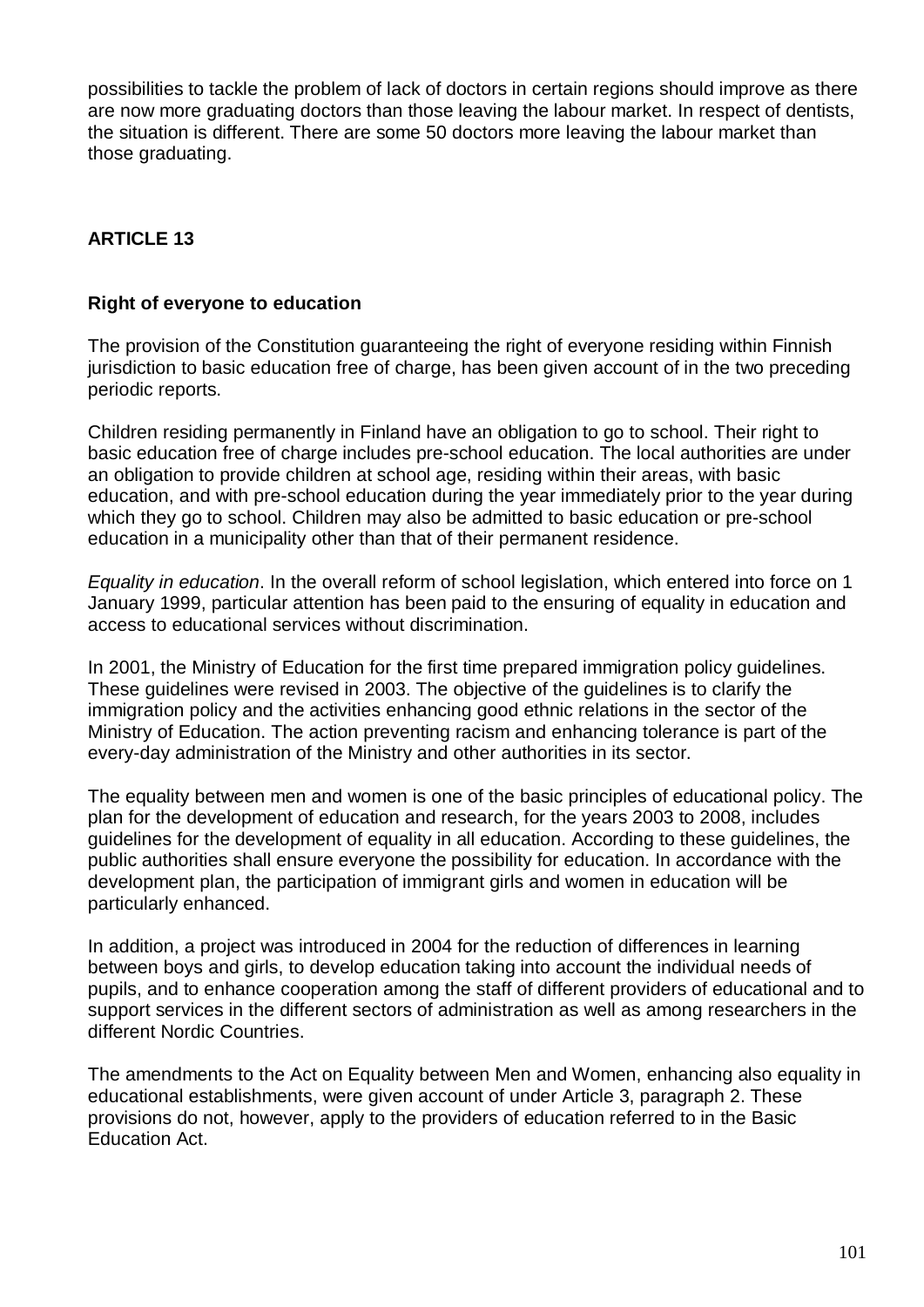*Reform of university education*. On 19 August 2004, the Government issued a Decree on university degrees. The Decree provides, among others, for the objectives and extent of university degrees, as well as for the variety of degrees that may be completed at the different universities. The new Decree replaces the earlier system of determining the extent of university degrees with the ECTS system (European Credit Transfer System). The reform improves the comparability of Finnish university degrees with those in other European countries, being part of the European Bologna process the ultimate goal of which is to create a common European Higher Education Area by 2010. One of the underlying objectives of the Bologna process is to increase the equivalence of the university degrees of different countries and thereby enhance the mobility of students and their possibilities for carrying out studies abroad. The Decree entered into force on 1 August 2005.

The aforementioned Decree is related to the Act amending the Universities Act, adopted on 30 July 2004, introducing a two-level structure of university degrees. The amendment entered into force on 1 August 2005. In the new structure, the basis for a higher university degree is usually a lower university degree or corresponding education. The amendment applies to all other fields except for medical schools and dentists' education.

One of the objectives of the reform of university degrees is to reduce the duration of studies. The contents of degrees will be changed so as to better correspond to the needs of research and working life. The education must be arranged so that the student will be able to complete the lower university degree in three years, when studying full-time. Furthermore, it must be possible to complete the subsequent studies leading to a higher university degree in two years.

# **1. (a) Primary education**

*New national guidelines for comprehensive school curricula*. On 16 January 2004, the National Board of Education decided on new national guidelines for comprehensive school curricula (grades 1 to 9). The school curricula based on these guidelines must be in use at all comprehensive schools by 1 August 2006. The guidelines have been prepared in accordance with section 14 of the Basic Education Act, and they are more precise than the earlier ones. The guidelines define the objectives and relevant contents of taught subjects, and provide instructions on the evaluation of students. The objective of the guidelines is to ensure consistent basic education throughout comprehensive school. Furthermore, the school curricula will for the first time include provisions on cooperation among the school and homes and on ensuring the welfare of pupils. The national guidelines serve as a basis for the drafting of local school curricula, which usually is at the responsibility of the local authorities.

*EFA National Plan*. The Education for All (EFA) programme of UNESCO sets forth six goals for the guarantees of high-quality education for all. Two of these - the goal of ensuring free and compulsory education for all children by 2015 and that of achieving gender equality in education by 2015 - are also part of the objectives set forth in the Millennium Declaration of the United Nations. For the national implementation of the said objectives, the Ministry of Education, the National Board of Education and the Ministry for Foreign Affairs, in cooperation with the Finnish UNESCO Committee, prepared an EFA National Plan, addressing early education, the education of immigrants, the provision of support for young persons, adult training, and the needs to develop the quality and equality in education. The plan is mainly implemented within the framework of the existing mechanisms, and the challenges referred to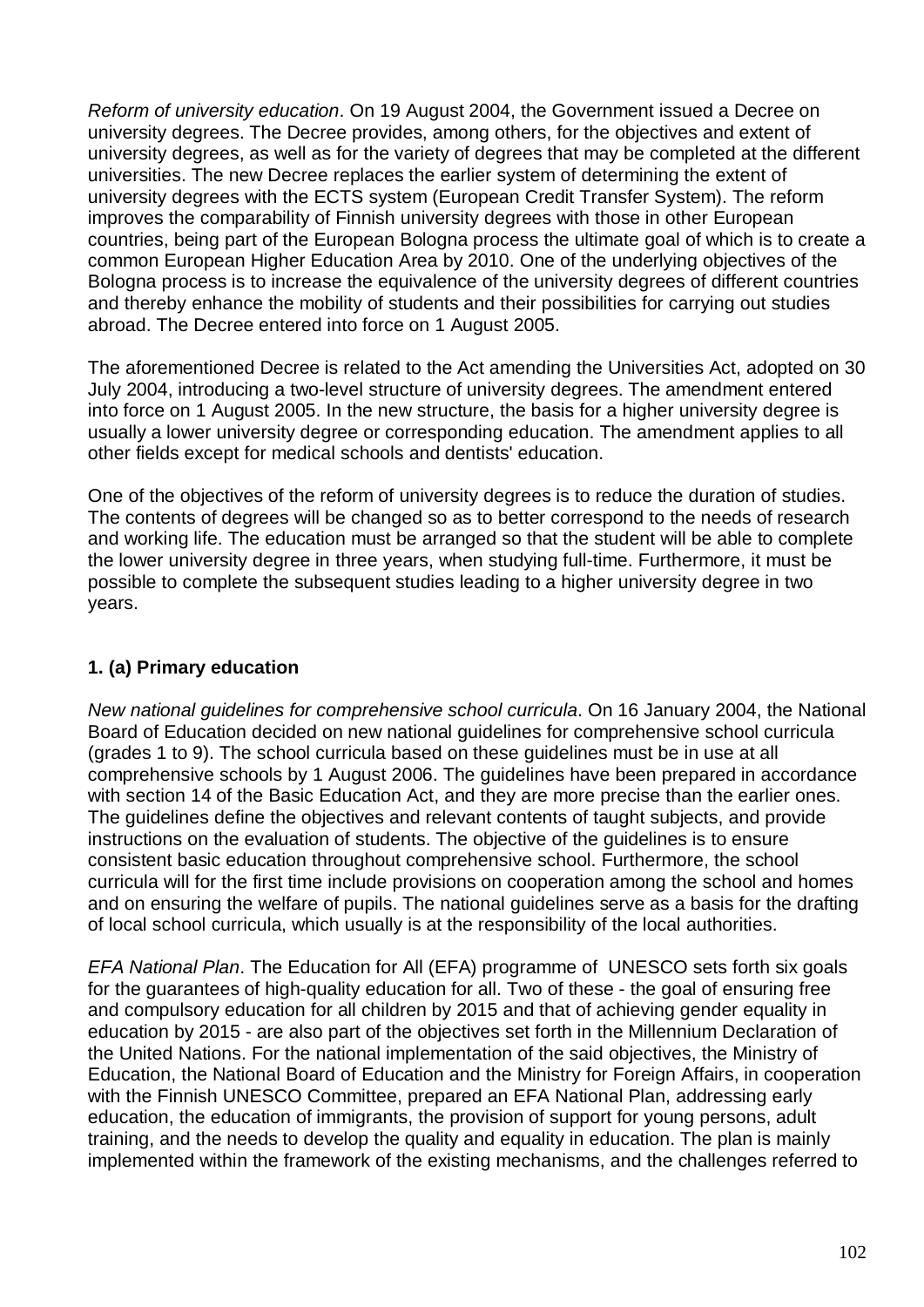in the plan are also included in the aforementioned plan for the development of education and research.

The *Advisory Board for Roma Affairs* has required that the Ministry of Education assume responsibility for the results of the survey carried out by the Roma Training Unit of the National Board of Education (2004), and introduce comprehensive measures - covering the Ministry, the National Board of Education and the local authorities - to enhance the school attendance of Roma. Particular attention should be paid to supporting the school attendance of children starting their basic education, those moving to secondary school and those completing their school education.

In 2004, the National Board of Education introduced a national project for the development of educational guidance services, particularly for comprehensive school pupils at grades 7 to 9. The needs to develop cooperation among the school and homes and to ensure the welfare of pupils have also been paid attention to. The purpose of the services is to encourage and support pupils in entering further studies.

In 2001 and 2002, the National Board of Education carried out a survey of the situation of the basic education of Roma children. It is observed in the report, among others, that the educational level of Roma has improved in the long term and their positive attitudes towards education have increased. However, only 2% of Roma children attend pre-school education, and one fifth of Roma children fail to move on to the following grade at school every year.

One of the duties of the National Board of Education is to produce services for the assessment and development of education and administrative and support services needed by schools and educational establishments and other providers of education. One of the sections of the Board is responsible for the educational issues relating to the Roma population and for producing the relevant educational materials, providing information and participating in international cooperation in this field.

There is also a working group at the National Board of Education, responsible for finding ways to develop the education of Roma children. The Board intends to introduce a project for the development of their education, on the basis of the deficiencies observed in the report of the working group. The members of the working group include experts in different fields, such as pre-school education, adapted education, educational guidance, pupils' welfare services, teacher training, morning and afternoon activities, and cooperation among the school and homes. At present, the working group is assessing, among others, the possibilities of child health clinics to identify learning difficulties at the earliest possible stage, the children's daycare as a way of supporting the children's development, and the increase of personal assistants and support persons at school as a way to develop the education of Roma children.

# **1. (b) Secondary education**

The educational legislation has been subject to an overall reform that entered into force in January 1999. The Vocational Education Act contains several provisions on adapted education and other special educational arrangements, such as preparatory and rehabilitative education and counselling for disabled persons, support services, and preparatory training for immigrants wishing to enter basic vocational education.

All education is based on the principle of equal treatment of students. Anyone wishing to enter secondary education may freely apply for admission to any school or college. In vocational basic education, the education, daily meals and stay in a hall of residence provided by the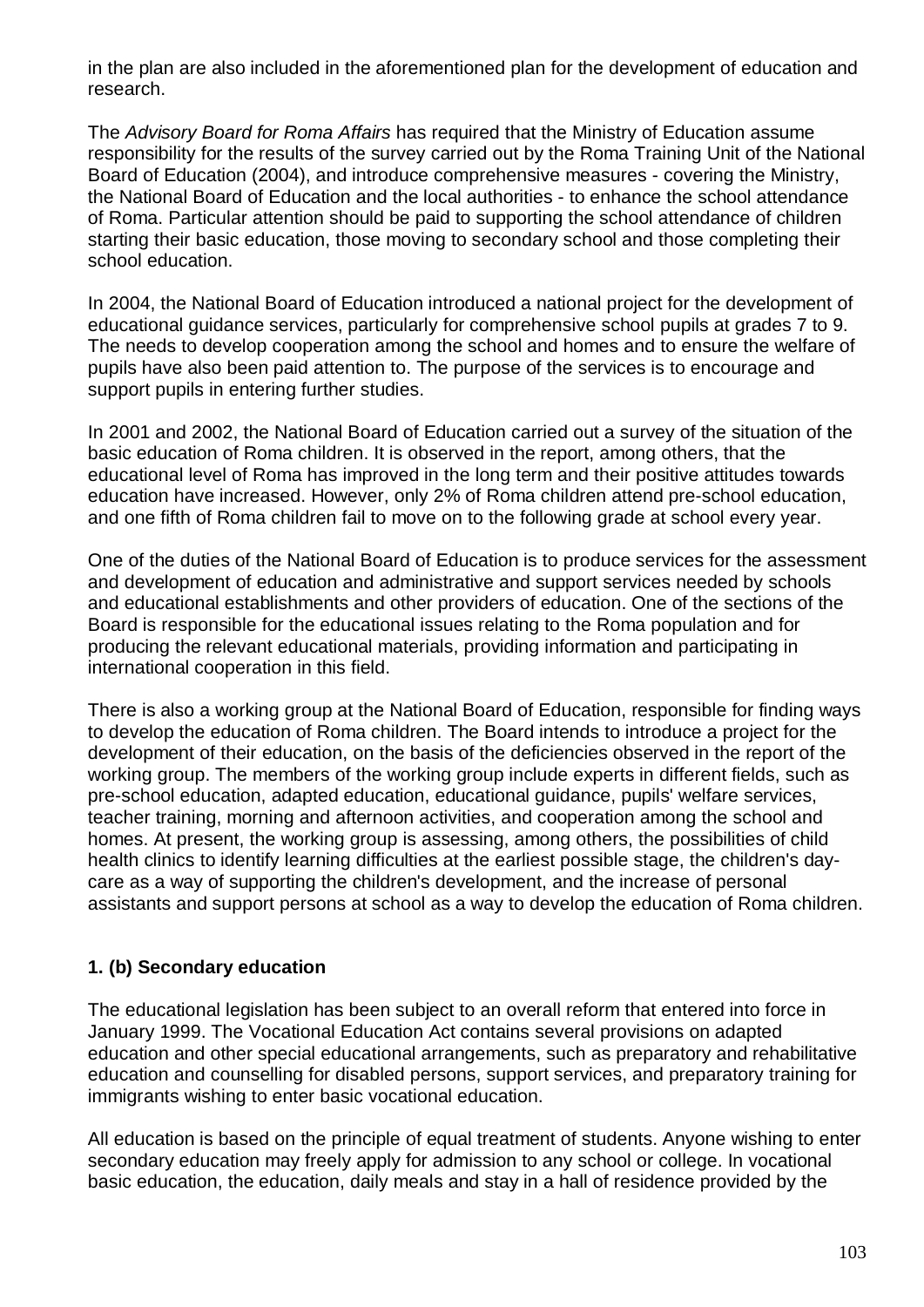educational institution are free of charge. In adapted education, the student may also be provided, free of charge, with school books and other necessary materials, weekly travels between the school and home, residence and all meals in a hall of residence or other place of accommodation, as well as personal equipment needed for the studies.

In basic vocational education, the language of education may be Finnish, Swedish, Sámi, Roma or the sign language. In addition, part of the education may be provided in some other language, which is not the student's own mother tongue, provided that it doesn't prevent the student from following the education.

There are no age limits for students in the basic vocational education and in education preparing the student for examinations based on the demonstration of vocational skills. Nor are there differences in the age of students in the different sectors of education, and there are students from 15-year olds to adults. The average age of students is 19. Most of them, about 70%, are between 15 and 19 years of age, followed by those between 20 and 24 years of age (20%) and those over the age of 25 years (10%). The numbers of students in other age groups vary, the oldest ones being 55 years old. The numbers of men and women in basic vocational education are about the same.

The criteria for the admission of students and the system of financing of basic vocational education do not set any obstacles for the admission of foreign students in vocational education. Thus, persons with immigrant background may freely apply for admission. However, it is necessary that immigrants and foreigners have sufficient language skills and are generally prepared to enter education. Despite this, they must have the right to their own language and culture and, where necessary, to special arrangements relating to education. The requirements concerning professional skills are the same for Finnish and foreign students. However, the special requirements set by language skills for the procedures of admission and arrangements of education, as well as for the evaluation of the student's performance, are taken into account. The education of immigrants must also be based on the principle of equal treatment.

Each year, the National Board of Education has allocated funds for the vocational education of immigrants, which are meant, among others, for the purpose of developing their education. At present, the said funds amount to 150,000 euro/year. In accordance with the aforementioned development plan for the years 2003 to 2008, the criteria set for the allocation of funds include the measures taken by the provider of education for the enhancement and supporting of the vocational education of immigrant girls and women.

Immigrants are provided with training preparing them for basic vocational education, the purpose of which is to give them adequate linguistic, cultural and other preparedness to enter vocational education. Such training has been provided since 1999. There are also adults attending preparatory training, particularly when it is arranged by colleges for the further education of adults. The numbers of men and women participating in preparatory training are almost the same.

Roma students participate in secondary education, but their number is still relatively low when compared with that of the majority population. In the educational guidance and pupils' welfare services provided for pupils at grades 7 to 9, particular support and guidance should be provided for Roma pupils wishing to continue their studies. It is usual for them to drop out from secondary education, and therefore it would be important to continue and provide the aforementioned services also during secondary education. A survey carried out by the National Board of Education provides, among others, the following data on the participation in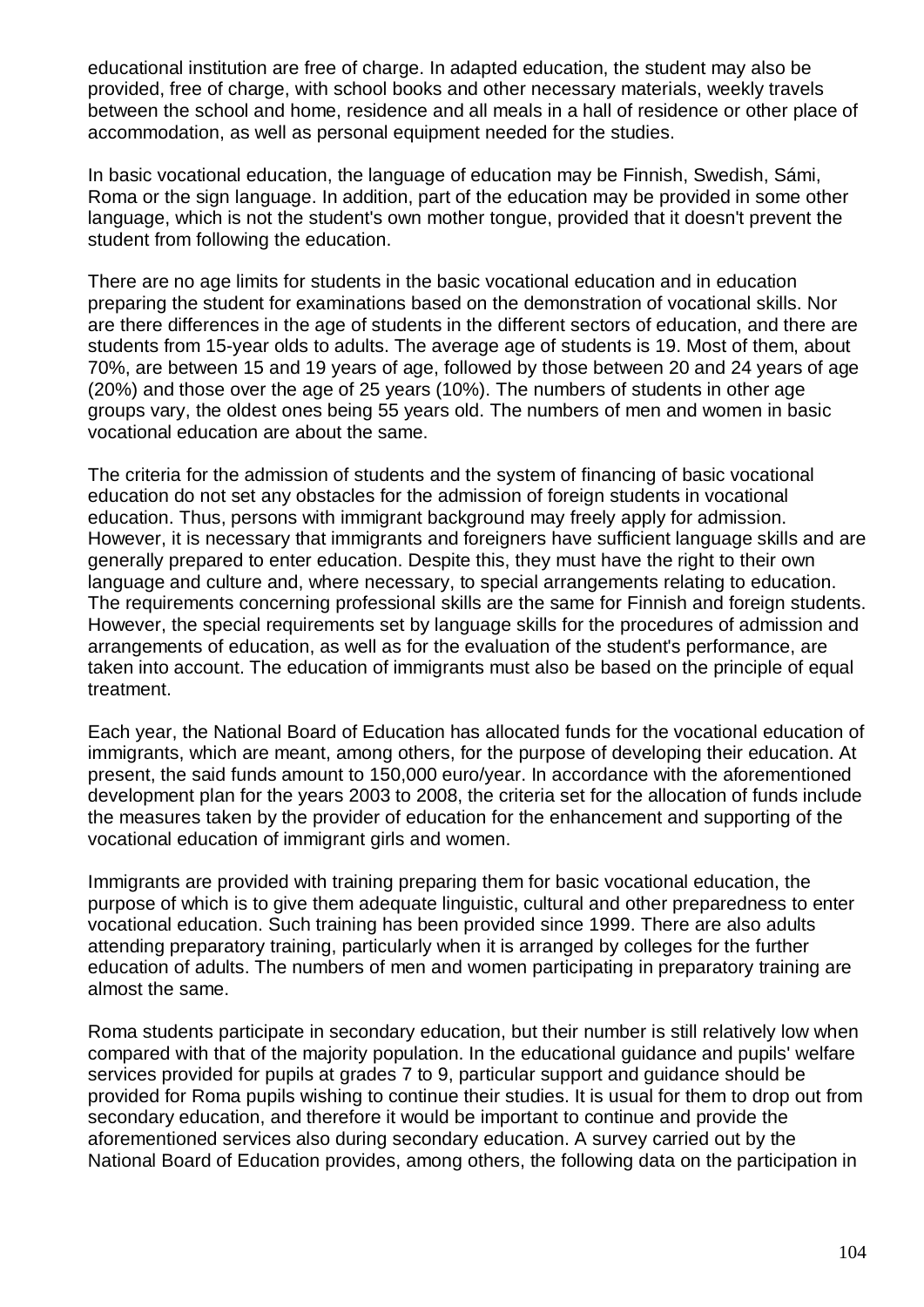secondary education and factors affecting it (the number of persons interviewed in the course of the survey was rather small, but it provides some general trends):

The majority of young Roma applying for admission to secondary education are boys (59%), whereas even 90% of those applying for admission to upper secondary schools are girls. Of all the interviewed persons, 54% considered that decisions not to enter further education were caused by cultural reasons, whereas only 7% of Roma families considered that they could be explained by cultural reasons. In their opinion, the factors making it more difficult to attend further education included social and financial reasons.

## **1. (c) Higher education**

The scope of application of the Universities Act (645/1997) includes twenty universities referred to in the Act. Studies leading to a university degree in these educational establishments is free of charge for the student, in accordance with section 8, subsection 1, of the Act. The Polytechnics Act (255/1995) that was in force at the time of submission of the previous periodic report has been replaced by a new one (351/2003), the scope of application of which includes 29 polytechnics. According to the Act, studies leading to a higher education degree are free of charge for the students.

It is unfortunate that Roma only seldom participate in higher education. There are some Roma students and they have not been placed in a different position from others due to their background.

Some Roma who are interested in higher education may doubt their financial possibilities to complete the studies. They may also have doubts as to their possibilities of finding work after the studies. However, higher education is free of charge and students are entitled to state grants during their studies, on the basis of their financial situation. In addition, the Roma have wished that a scholarship-type of support be introduced for the completion of a higher education degree.

#### **1. (d) Efforts to establish a system of fundamental education for those who have not received or completed primary education**

Young persons have been provided with workshop activities, jointly by different sectors of administration, supporting the self-confidence of those young persons who for some reason or other have difficulties to find themselves suitable further education and plan their future. Particular support is provided in the command of life and in finding one's strengths. Also those young persons who have not completed their primary education, who are about to drop out from school or who need to raise their grades in order to get a school certificate, have participated in workshop activities. The support provided is based on the individual needs and life situation of each participating young person.

### **4. Budget spent on education**

The share of the Ministry of Education of the state budget (including also culture, sports, youth work and science) has been between 5 and 6 million euro in the years 1999 to 2004. In 2005, the share of the state budget is 16%.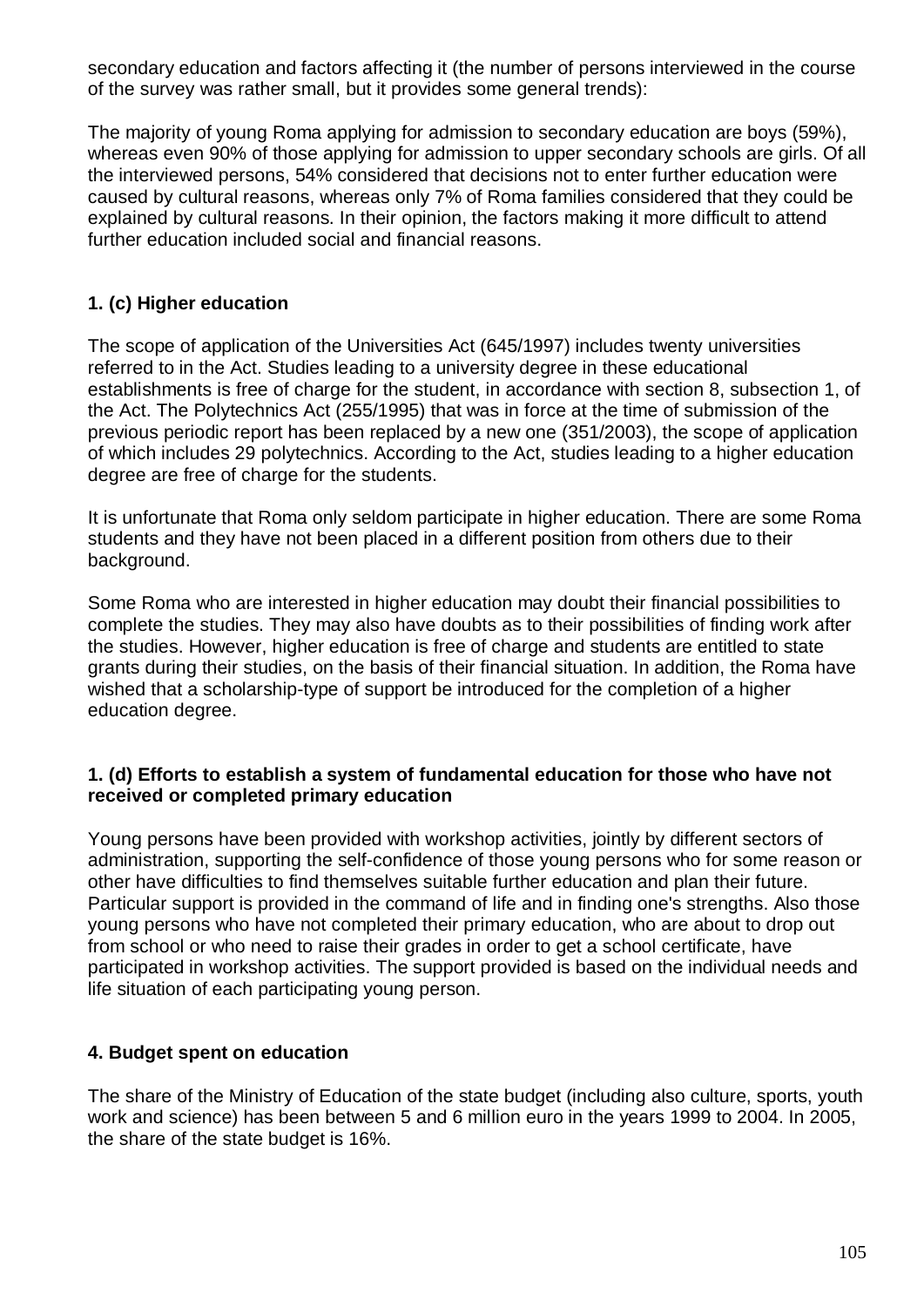#### **5. (a) Ratio of men and women making use of the different levels of education**

In 2003, the share of girls of all the pupils/students was 48.8% at comprehensive school, 57.3% at upper secondary school, and 49% in vocational education. Of the students of polytechnics, the share of women was 53.3% and at the universities it was 53.5% (Statistics Finland, 2004).

#### **5. (b) and (c) Practical enjoyment of the right to education by vulnerable groups; Actions taken to introduce equal access to education**

The ensuring and development of the education of persons needing special support has been one of the focus areas of vocational education in the past few years. The Ministry of Education has prepared a national strategy for adapted vocational education in 2002, in cooperation with a large number of cooperating partners, and a plan of action relating to the strategy was completed in 2004. Efforts have been made to increase the supply of education and training, in particular, for persons with severe disabilities, as well as rehabilitative education and counselling. There were 12,065 students in adapted vocational education in 2003. It is estimated that their number will increase to 14,500 in 2005.

The level of education of disabled persons is lower than the average. Disabled persons enter upper secondary school, vocational or higher education less often than other persons of their age. In general, the higher the level of education, the smaller is the number of disabled students is.

In accordance with the disability policy programme of the Finnish Government, the objective is that disabled persons are placed in ordinary educational establishments. Education and training must be available for all disabled persons and persons with learning difficulties, irrespective of the nature or degree of the disability, illness or learning difficulty. Education must also be offered for persons with severe disabilities.

The basic education in Finland is compulsory for all children, irrespective of sex or disability, for example. The right to education is a fundamental right of all children. According to section 16, subsection 2, of the Constitution, the public authorities shall, as provided in more detail by an Act, guarantee for everyone equal opportunity to receive other educational services in accordance with their ability and special needs, as well as the opportunity to develop themselves without being prevented by economic hardship. This provision covers all education, from pre-school education to higher education and further education for adults. From the individual person's perspective, this means recognition of the principle of life-long learning.

The Finnish authorities have taken measures to ensure equal opportunities for all disabled persons, persons having chronic illnesses, and children, young persons and adults with learning difficulties, to participate in primary, secondary and higher education as well as in further and continuing education in integrated surroundings.

Finland has also ensured that the education of disabled persons is an inherent part of the national planning of education, development of the contents of education, and the educational system in general. In order to make the education of disabled persons part of the ordinary educational system, the educational authorities have: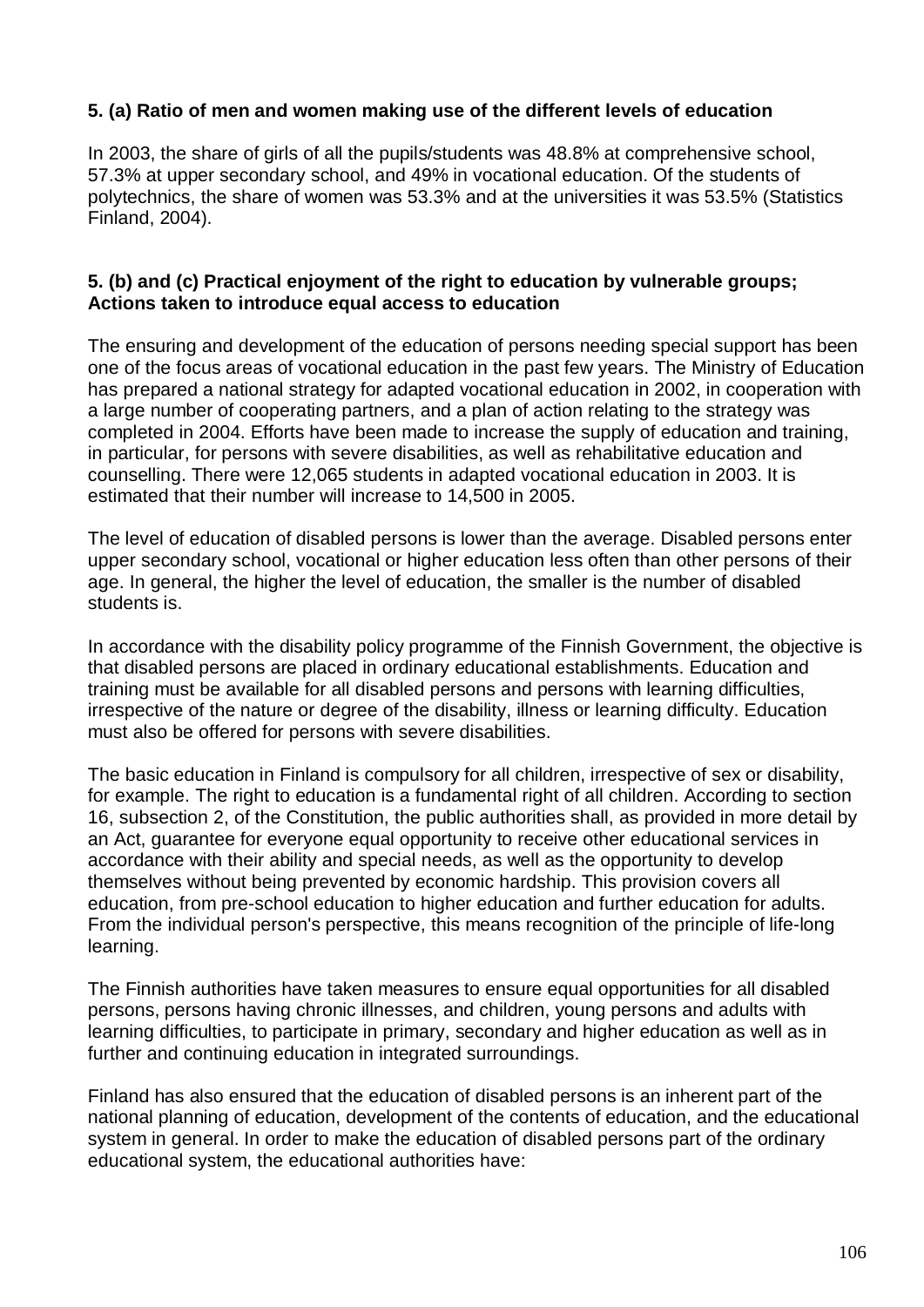1) defined the educational policy so that it is understandable and acceptable for schools and whole society;

2) made it possible to carry out studies according to individual needs, by increasing flexibility, introducing additional elements and adapting the study programmes;

3) provided continuing training of good quality as well as support for teachers;

4) drawn attention to the importance of cooperation among the school and homes;

5) assessed the implementation of legislation and needs to revise it to meet with the needs of education;

6) paid attention to the adequacy of research resources; and

7) carried out intensive cooperation with different sectors of administration, such as social welfare and health care authorities, labour authorities, disability organisations, and other partners of cooperation and interested parties.

Even when the education and training of students with special needs are planned and arranged, the objective should be their preparation for entry into the general educational system with adequate support measures.

Every pupil and student needing special support must have an equal opportunity for basic education and further vocational training, mainly in integrated surroundings, as part of the general educational system together with other pupils and students.

The disability organisations have observed that, despite that there is an increasing supply of professional fields suitable for disabled persons, they still and unnecessarily often end up in professions that disabled persons have traditionally had and that are partly out of date.

The primary form of financial support for full-time students is the state grant referred to in the Student Grants Act (65/1994). In order to improve the social position of students, and the status of the state grant, a Government bill (HE 11/2005) to amend the Student Grants Act and the relevant provisions of tax legislation was submitted to Parliament on 18 February 2005. The bill was passed by Parliament on 10 June 2005 and the Act entered into force on 1 August 2005. Under the new provisions, the maximum amount of state guarantee for study loans is higher and persons who have completed a university degree within a set time limit are entitled to tax deduction based on the study loan. In addition, the amount of monthly costs of housing to be taken into account in the grant of housing supplement is higher.

### **5. (d) Language facilities**

Under the Basic Education Act, the language of education at schools is either Finnish or Swedish. It may also be Sámi, Roma or the sign language. The child's custodian may also choose Roma, the sign language or some other language spoken by the child to be taught as his or her mother tongue.

The Roma language was taught in the school year 2000-2001 in 5% of schools having Roma pupils in Finland. In total, 8.5% of Roma pupils had an opportunity to learn their own cultural language at comprehensive school. Problems were caused by the lack of teachers and too small groups of pupils. Roma parents are not always aware of their right to request teaching of the Roma language or they are not willing to do so.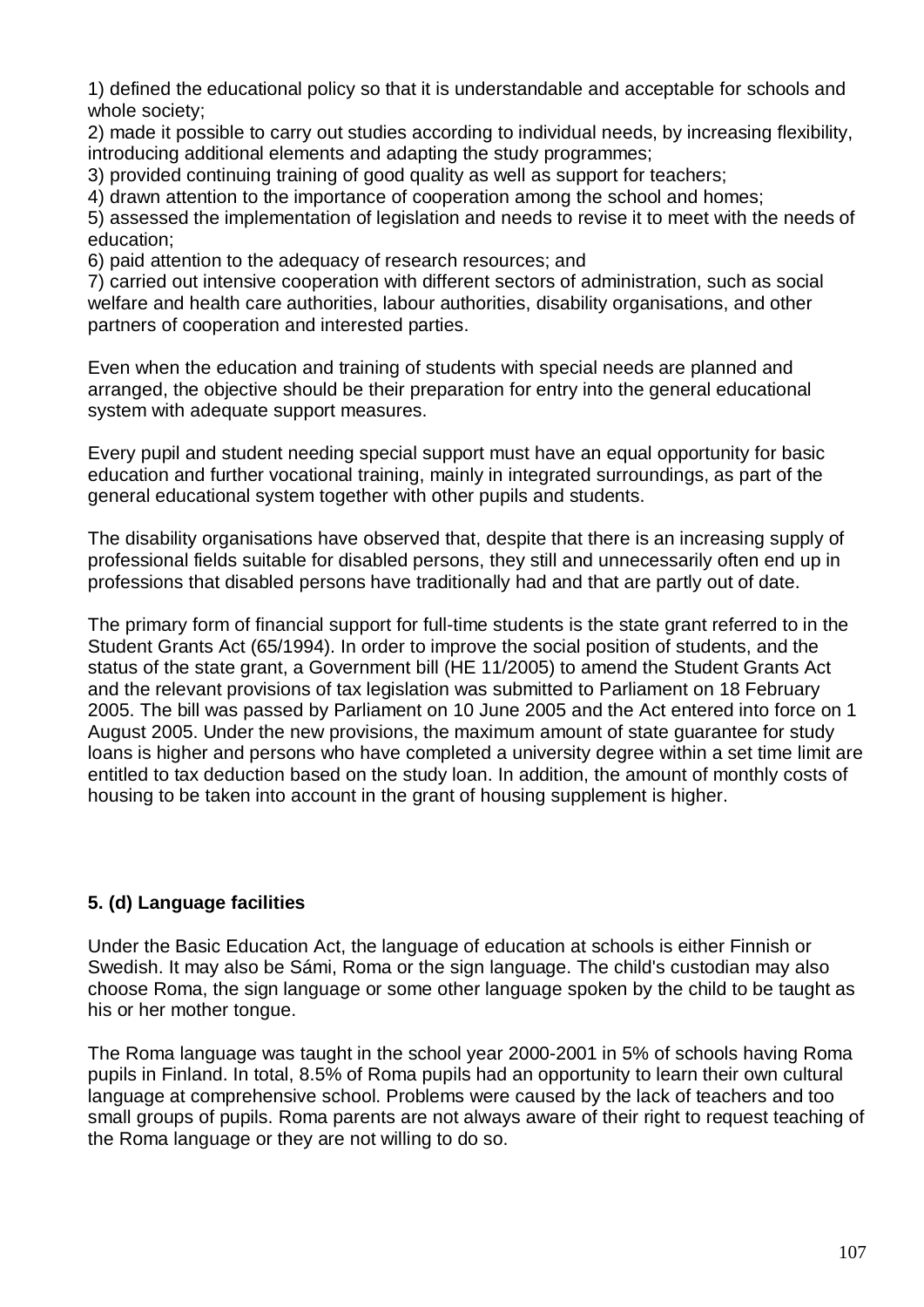#### **6. Improvement of the conditions of teaching staff**

In view of the obligation of the States Parties in Article 13, paragraph 2 (e), to continuously improve the material conditions of teaching staff, it is worth noting that the working conditions and wellbeing at work of teachers are considerably affected by his or her possibilities to update professional skills. The possibility of teachers to maintain their professional skills by means of continuing education is important for the development of teaching and school. The employer has the main responsibility for the provision of continuing education. The educational establishments are provided with state subsidies for costs of training. In addition, 8 to 10 million euro of the state budget are allocated each year to the continuing education of teachers. The education and training arranged with these funds is free of charge for the participating teachers. There are 12,000 to 15,000 teachers participating in such education or training every year. The education/training has mainly consisted of information and communication techniques, issues concerning the school curricula, preparedness to provide counselling, and social issues relating to schools.

# **ARTICLE 15**

### **1. Right to take part in cultural life**

#### **1. (a to c) Promotion of cultural development and popular participation in culture**

The Finnish Library Policy Programme (2001 to 2004) was published in 2001 and the Library Strategy 2010 (Policy for access to knowledge and culture) was published in 2003. These two instruments enhance the possibilities of public libraries to fulfil their duties of ensuring the availability of information and culture and of supporting the skills needed in information society. The Finnish public library network is extensive and every municipality is able to provide good-quality library services. There are a total of 968 public libraries and 191 bookmobiles. The Ministry of Education provides every year financial support, amounting to 1.5 million euro, as discretionary subsidies for the production of national Internet services, as well as for local and regional projects, in order to reduce the differences between local library services.

Despite the increased supply of Internet services, the numbers of visits to libraries and of borrowed items are still slightly increasing. In 2003, the average number of items borrowed per inhabitant was 21, and the total number of items borrowed in the whole country was 108.4 million. Approximately 25% of the borrowed items were other than books (such as video tapes, DVDs, CD-Rom discs and magazines). The average number of visits to libraries was 13 per inhabitant, and total number of visits was 66 million. In addition, there were 35 million registered visits to websites.

A strategy of the Ministry of Education on cultural heritage in information society aims at transforming the information constituting cultural heritage, currently available in museums, archives and libraries, into a digital form and making it available to all through the Internet. The cultural heritage of a nation constitutes a significant resource for researchers, teachers and producers of digital content. The supply of information in a digital form enhances regional equality and the existence of up-to-date and reliable information. The Ministry of Education has provided financial support for the transformation of information into a digital form and the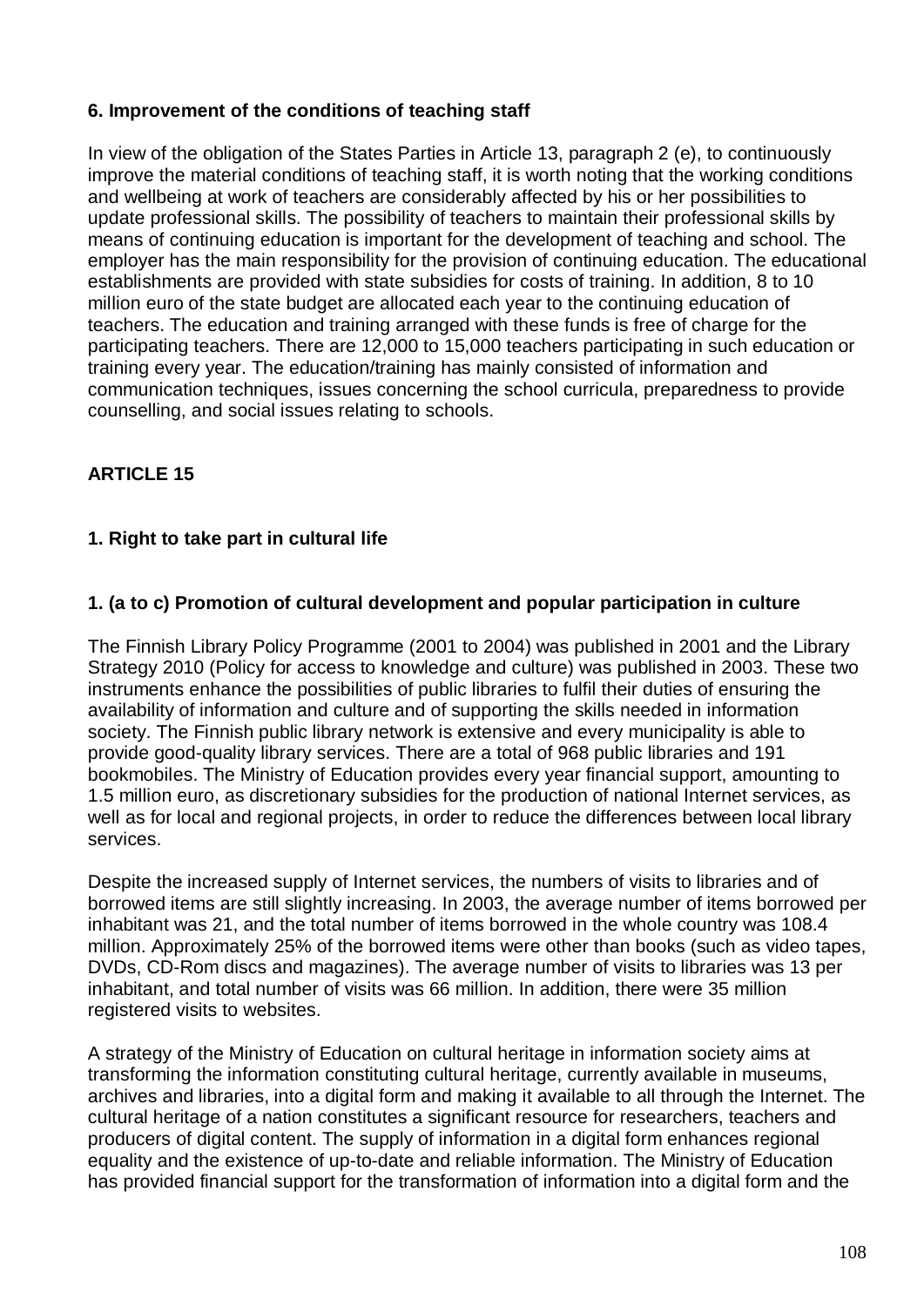development of joint search systems, amounting to approximately 0.6 million euro every year. The Ministry also participates in cooperation relating to the production of digital content within the framework of the European Union, enhancing the availability of digital materials.

The Government's arts and cultural policy aims at creating favourable conditions for the various cultural actors, ensuring the citizens' possibilities to have a variety of arts experiences of good-quality, and enhancing the national and international networking. The Ministry of Education provides financial support for cultural and artistic diversity, rich cultural heritage, cultural institutions and services and creative work. In this respect, it is considered important to have an extensive network of artistic and cultural institutions covering all regions of the country.

In 2003, the number of persons going to theatres was 2.53 million, and there were approximately 950,000 persons going to concerts. The number of persons visiting museums was approximately 4.5 million.

The Government provides financial support for local cultural activities. The local authorities allocate funds to various organisations and groups providing a large variety of cultural activities, and arrange basic education in arts as required by law.

*Enhancing access to cultural services*. In the political programme of Prime Minister Matti Vanhanen's Government (24 June 2003), the Government undertakes to support the cultural rights of children, disabled persons and minority groups.

The Ministry of Education focuses, among others, on the enhancement of the access of all population groups to cultural services. The needs of disabled persons, cultural minorities and other groups with special needs have been taken into account in the existing programmes of the Government concerning arts and artists and children's culture.

A committee for the disabled and culture, functioning as a consultative body for the Ministry of Education, prepared a proposal for a programme of action in the autumn of 2004 to enhance access to cultural services (Publications of the Ministry of Education 2004:29). The publication also contains proposals for the enhancement of the creativity of disabled persons and attention is drawn to the ways in which the authorities may enhance access to arts and culture and related education. The said publication has been widely disseminated among the different cultural actors and authorities. With regard to the allocation of state subsidies to artistic and cultural institutions in future, the Ministry of Education intends to pay more attention to the de facto access to the services provided by the institutions in question.

By the end of 2005, the Ministry of Education will prepare a programme of its own for the enhancement of access to arts and culture. In its programme, the Ministry intends to adopt a comprehensive approach to the question of access to services, paying attention to the possibilities of not only disabled persons but also of other groups with special needs, such as immigrants, ethnic minorities and ageing persons, to enjoy cultural services.

Since 2003, the Finnish National Gallery has been providing consultative services, with the financial support of the Ministry of Education, for producers of cultural services, with a view to enhancing access to services.

*Support for the cultural activities of disabled persons*. The Ministry of Education has reserved separate funds for the purpose of allocating state subsidies for the enhancement of the cultural activities of disabled persons and their access to cultural services. These funds were doubled in 2005 (amounting now to 250,000 euro). In addition, the Ministry of Education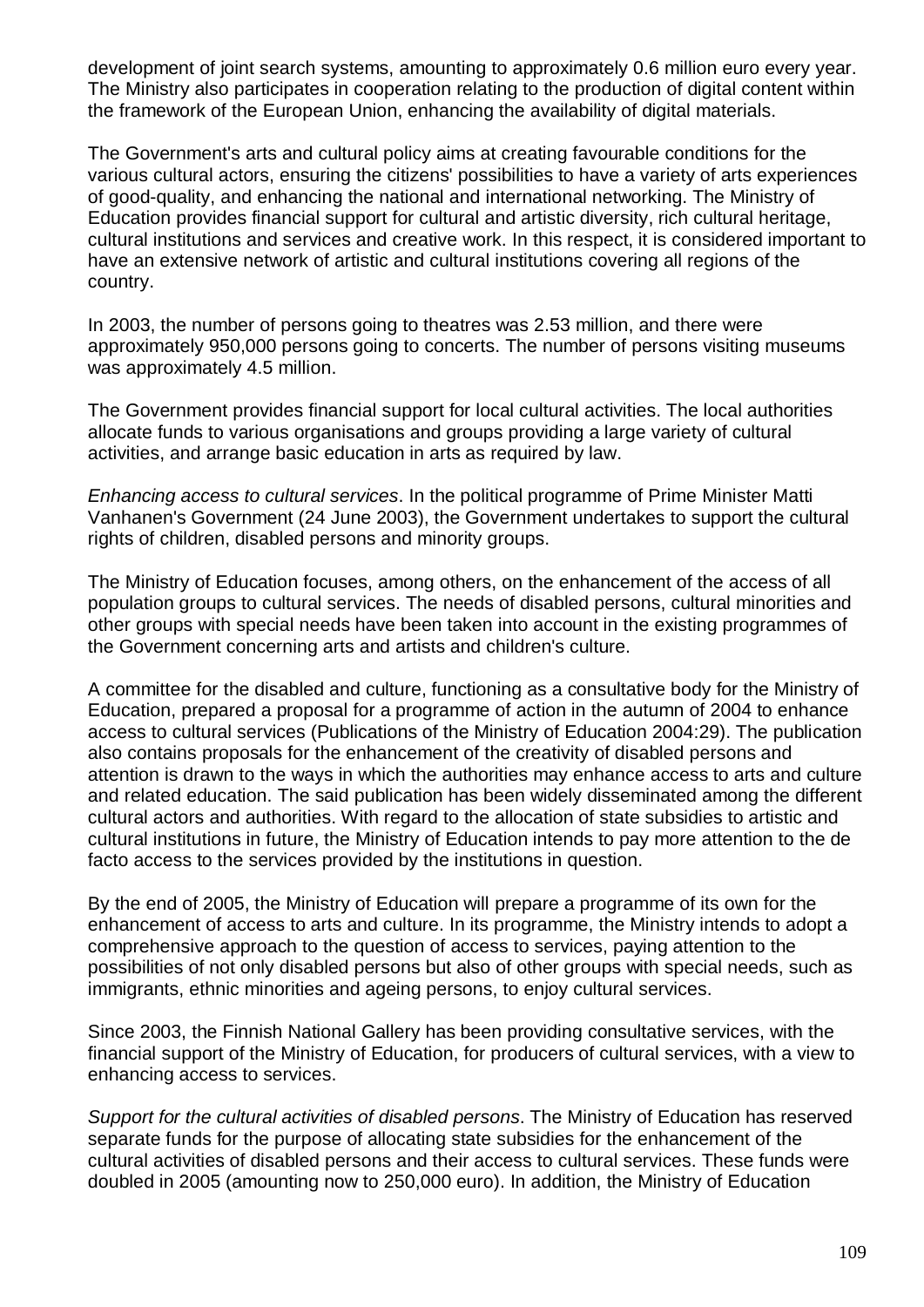allocates subsidies for the purpose of writing and publishing literature in a simple language, that is meant not only for disabled persons but also for elderly people, persons with reading disabilities and immigrants.

The Finnish Library for the Visually Impaired (Celia) is a library maintained by the State, producing and offering special materials for visually impaired persons, such as audiotapes, Braille books and tactile books. The library provides services for persons with any degrees of visual impairs, including blind, weak-sighted, deaf-blind, aphetic and mentally handicapped persons as well as persons with muscular diseases and serious reading disabilities.

*Support for the creative activities of children and young persons*. The Ministry of Education provides financial support for the creative activities of children and young persons and through Young Arts Festivals where young artists and performers may give presentations of the skills they have learned in connection with different hobbies, arranged at national, regional and local levels. The best performers have a chance to take part in international events and competitions. The Young Arts Festivals are open for all. The forms of art included in the events change every year, and the participating children and young persons have an opportunity to meet professionals in this field, encouraging them to continue with their hobbies.

*Support for youth policy research*. The Youth Division of the Ministry of Education provides financial support for research on youth policy and youth work. Such supported research is, in the first place, carried out within the framework of an independent network of researchers functioning as a forum for discussion and cooperation among youth researchers. Research on youth activities is also carried out at polytechnics. The Ministry of Education produces barometers and indicators describing the attitudes and living conditions of young persons.

Basic youth policy research is being developed at the university level, within the framework of a two-year graduate programme introduced by Kuopio University and Mikkeli Polytechnic in January 2005. Tampere University intends to start the planning of a graduate programme in 2005, thereby strengthening the basic research in the field.

There are also various other organisations and individual researchers carrying out research on youth culture and the living conditions of young persons, and other issues relating to young persons. Financing for such research may be obtained from the state and other sources.

# **1. (d) Cultural heritage of national ethnic groups, minorities and indigenous peoples**

*Support for minority cultures*. The different forms of culture and arts are available for all groups of population irrespective of their ethnic origin. However, persons belonging to immigrant groups or other cultural minorities may find it difficult to use certain services or apply for subsidies. Therefore, the Ministry of Education has reserved separate funds for the purpose of supporting cultural diversity and action against racism.

Furthermore, the Ministry of Education allocates each year separate funds for the purpose of supporting the cultural activities provided in the Sámi language and for the activities of Sámi organisations. In accordance with the cultural autonomy of the Sámi people, the Sámi Parliament decides on how the funds are used. The allocation of separate funds ensures that at least a certain amount is used every year for this purpose.

An amendment was made to legislation in 1996, whereby the Research Institute for the Languages of Finland was assigned with the duty of carrying out research on and developing the Roma language. In 2005, there are two full-time researchers of the Roma language. The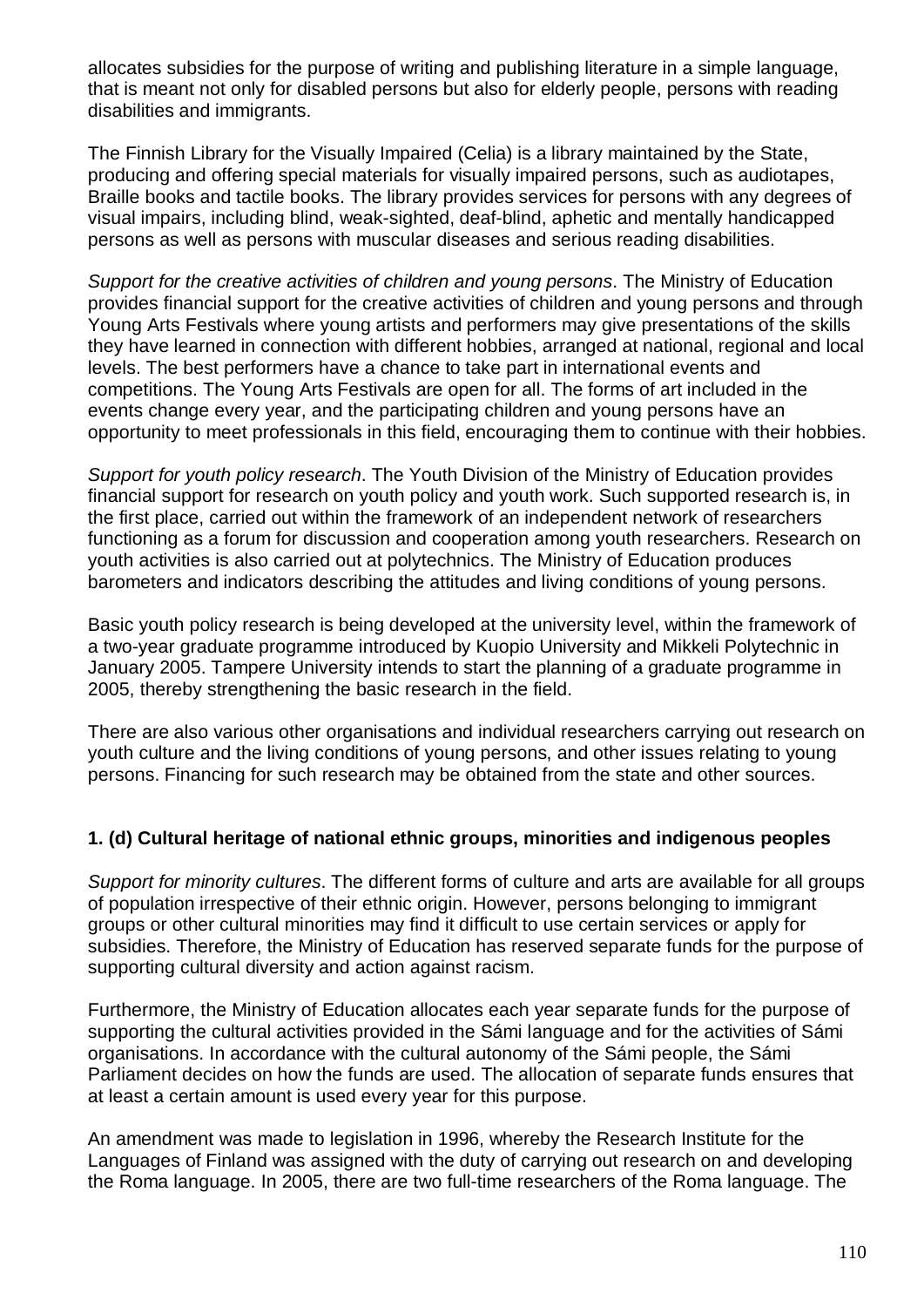Roma Language Board operating under the auspices of the Research Institute is a consultative body with a duty to decide on principles and general recommendations concerning the use of the language. The majority of the members of the Roma Language Board are of Roma origin. The development of the language focuses on vocabulary and terminology, to meet the needs of modern society. In addition, the Research Institute for the Languages of Finland produces basic information on the pronunciation, morphology and syntax of the Roma language, as well as on its vocabulary. A Finnish-Roma-Finnish dictionary was published in 2001. Thereafter, the Research Institute has introduced smaller research projects and compiled materials on both written and spoken language. The Research Institute has frequent contacts with organisations and bodies enhancing the Roma language and culture. The aim of the work is that the results of research could be better used for the purposes of the teaching of the language and other education.

*Linguistic minorities*. In 2002, the Act (236/1961) on certain grants and subsidies paid for authors and translators was amended so that the language criterion (Finnish, Swedish or Sámi) for the distribution of grants and subsidies was given up entirely. This amendment improved the possibilities of ethnic and linguistic minorities to apply for and receive grants.

The Disability Forum has wished to observe that the Constitution of Finland also protects the rights of persons using the sign language as well as of persons needing interpretation or translation because of a disability. The implementation of these rights should, in the opinion of the Disability Forum, be monitored and developed.

The Minority Ombudsman has found it important that the Advisory Board for Ethnic Relations continue its work and that regional advisory boards be established.

## **2. Right of everyone to enjoy the benefits of scientific progress and its applications**

#### **2. (a and b) Measures taken to ensure the application of scientific progress for the benefit of everyone and to promote the diffusion of information on scientific progress**

The purpose of the Government's scientific policy is to enhance scientific research and to ensure the positive development of the quality of such research, its effects and international visibility. In 2004, the Government carried out an overall assessment of the structures of scientific research.

In accordance with the Government's political programme, financing for research and development will be gradually increased in 2003 to 2009. The increase is meant to strengthen basic research and its infrastructure, and to extend and internationalise the training of researchers and increase their mobility. The spending on research and development in Finland is among the highest in the OECD countries, when measured by its share of GNP (3.4% in 2004). Also the share of public spending on RD in Finland is among the highest at the international level.

A Government Bill (HE 259/2004) concerning, among others, inventions made at universities has been submitted to Parliament in 2004, with a view to intensifying the use of results of research. The relations between science and society have been enhanced with a particular programme of action, and the preparation of a strategy for the development of the careers of researchers has been started. Access to scientific publications has been enhanced by a recommendation.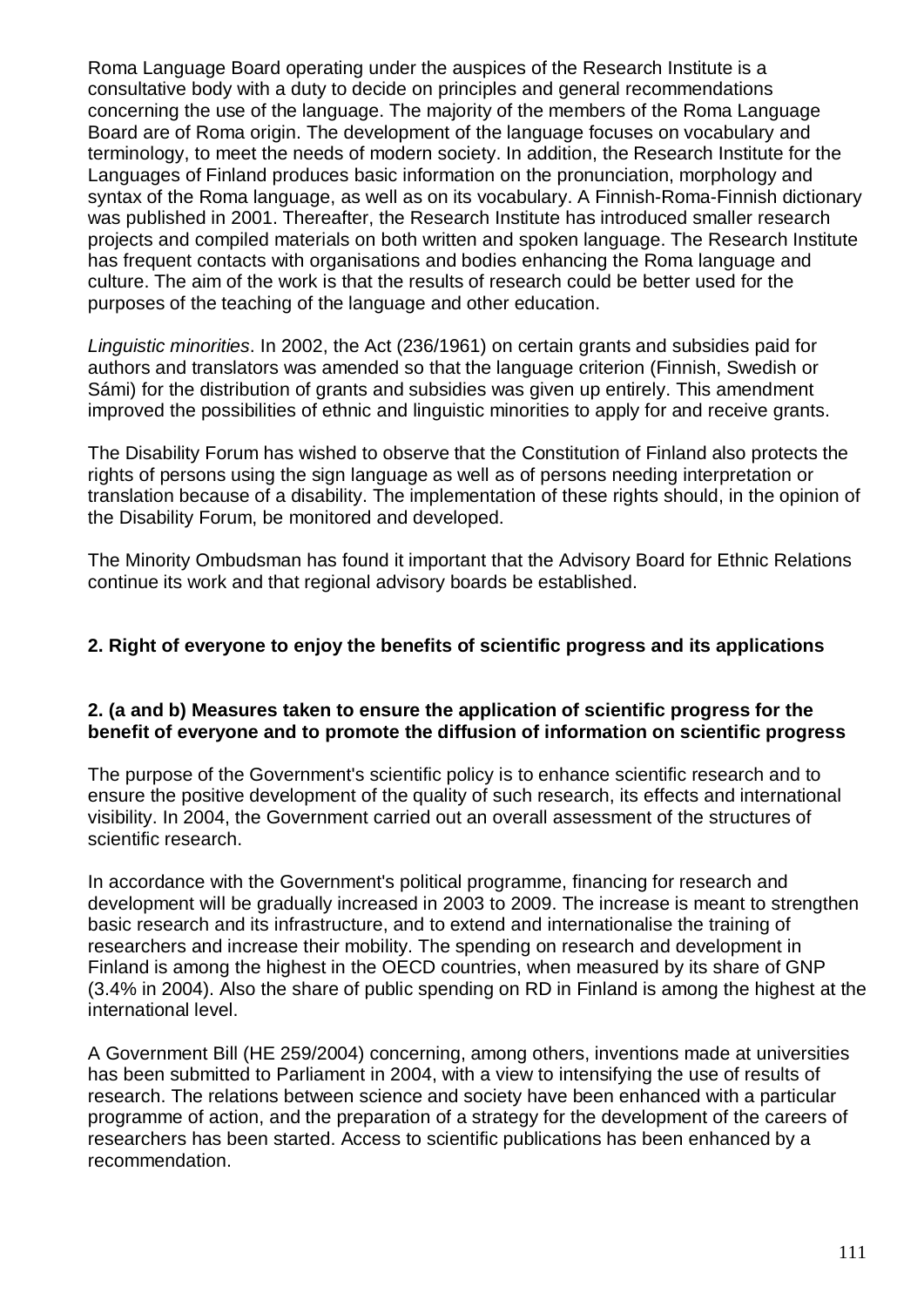## **6. International contacts and cooperation**

The Ministry of Education provides financial support for one independent cultural institute in Finland (Hanasaari in Espoo) and eleven abroad (Paris, London, Berlin, Tallinn, Copenhagen, Antwerpen, Stockholm, St Petersburg, Madrid, Oslo and Budapest), the purpose of which is to make contacts and enhance cooperation between Finnish cultural and scientific communities and their equivalents in the host country. Some of the institutes also work to increase awareness of the possibilities for studies in Finland.

Finnish participation in cooperation with other Nordic countries and EU Member States and other countries is active and is constantly increasing. The Government's Science and Technology Policy Council adopted strategic guidelines for the internationalisation of Finnish science and technology in November 2004.

The agreement on the accession of Finland to the Agreement on European Southern Observatory entered into force in July 2004. Upon Finland's accession, Finnish researchers have a possibility to use high-quality equipment and instruments and better possibilities to affect and participate in high-level international cooperation.